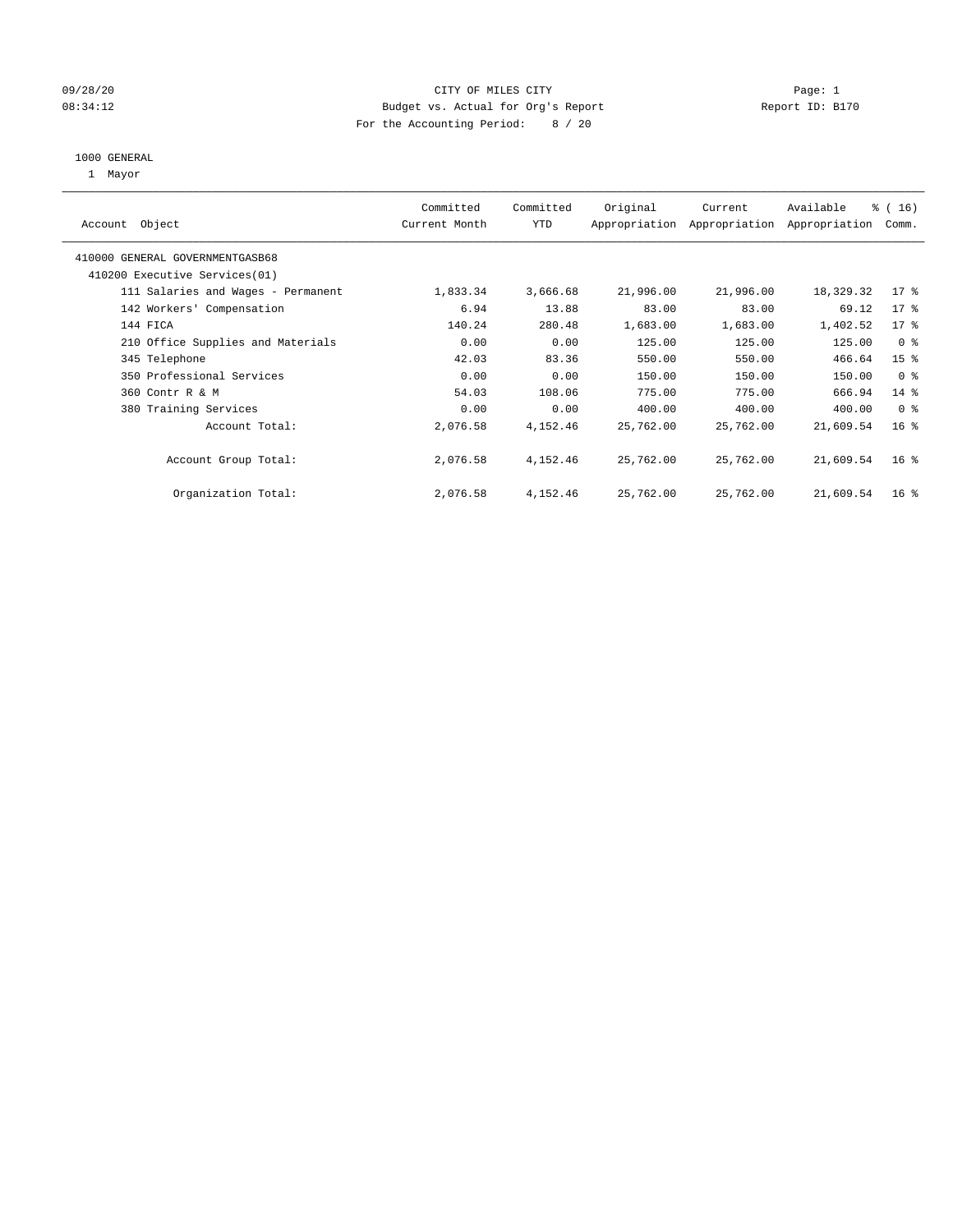#### 09/28/20 Page: 2 08:34:12 Budget vs. Actual for Org's Report Report ID: B170 For the Accounting Period: 8 / 20

#### 1000 GENERAL

2 City Council

| Account Object                           | Committed<br>Current Month | Committed<br><b>YTD</b> | Original  | Current   | Available<br>Appropriation Appropriation Appropriation | % (16)<br>Comm. |
|------------------------------------------|----------------------------|-------------------------|-----------|-----------|--------------------------------------------------------|-----------------|
| 410000 GENERAL GOVERNMENTGASB68          |                            |                         |           |           |                                                        |                 |
| 410100 Legislative Services(02)          |                            |                         |           |           |                                                        |                 |
| 111 Salaries and Wages - Permanent       | 2,333.38                   | 4,666.76                | 31,968.00 | 31,968.00 | 27,301.24                                              | 15 <sup>8</sup> |
| 142 Workers' Compensation                | 8.82                       | 17.64                   | 121.00    | 121.00    | 103.36                                                 | 15 <sup>°</sup> |
| 144 FICA                                 | 178.50                     | 357.00                  | 2,445.00  | 2,445.00  | 2,088.00                                               | 15 <sup>°</sup> |
| 145 PERS                                 | 0.00                       | 0.00                    | 350.00    | 350.00    | 350.00                                                 | 0 <sup>8</sup>  |
| 220 Operating Expenses                   | 0.00                       | 0.00                    | 100.00    | 100.00    | 100.00                                                 | 0 <sup>8</sup>  |
| 370 Travel                               | 0.00                       | 0.00                    | 380.00    | 380.00    | 380.00                                                 | 0 <sup>8</sup>  |
| 380 Training Services                    | 0.00                       | 0.00                    | 500.00    | 500.00    | 500.00                                                 | 0 <sup>8</sup>  |
| Account Total:                           | 2,520.70                   | 5,041.40                | 35,864.00 | 35,864.00 | 30,822.60                                              | $14*$           |
| 410105 Safety Culture-Supplies           |                            |                         |           |           |                                                        |                 |
| 230 Repair and Maintenance Supplies      | 0.00                       | 0.00                    | 250.00    | 250.00    | 250.00                                                 | 0 <sup>8</sup>  |
| Account Total:                           | 0.00                       | 0.00                    | 250.00    | 250.00    | 250.00                                                 | 0 <sup>8</sup>  |
| Account Group Total:                     | 2,520.70                   | 5,041.40                | 36,114.00 | 36,114.00 | 31,072.60                                              | $14*$           |
| 470000 Housing and Community Development |                            |                         |           |           |                                                        |                 |
| 470300 Ecomonic Development              |                            |                         |           |           |                                                        |                 |
| 350 Professional Services                | 10,330.00                  | 10,330.00               | 15,330.00 | 15,330.00 | 5,000.00                                               | 67 <sup>8</sup> |
| Account Total:                           | 10,330.00                  | 10,330.00               | 15,330.00 | 15,330.00 | 5,000.00                                               | 67 <sup>8</sup> |
| Account Group Total:                     | 10,330.00                  | 10,330.00               | 15,330.00 | 15,330.00 | 5,000.00                                               | 67 <sup>8</sup> |
| Organization Total:                      | 12,850.70                  | 15, 371.40              | 51,444.00 | 51,444.00 | 36,072.60                                              | $30*$           |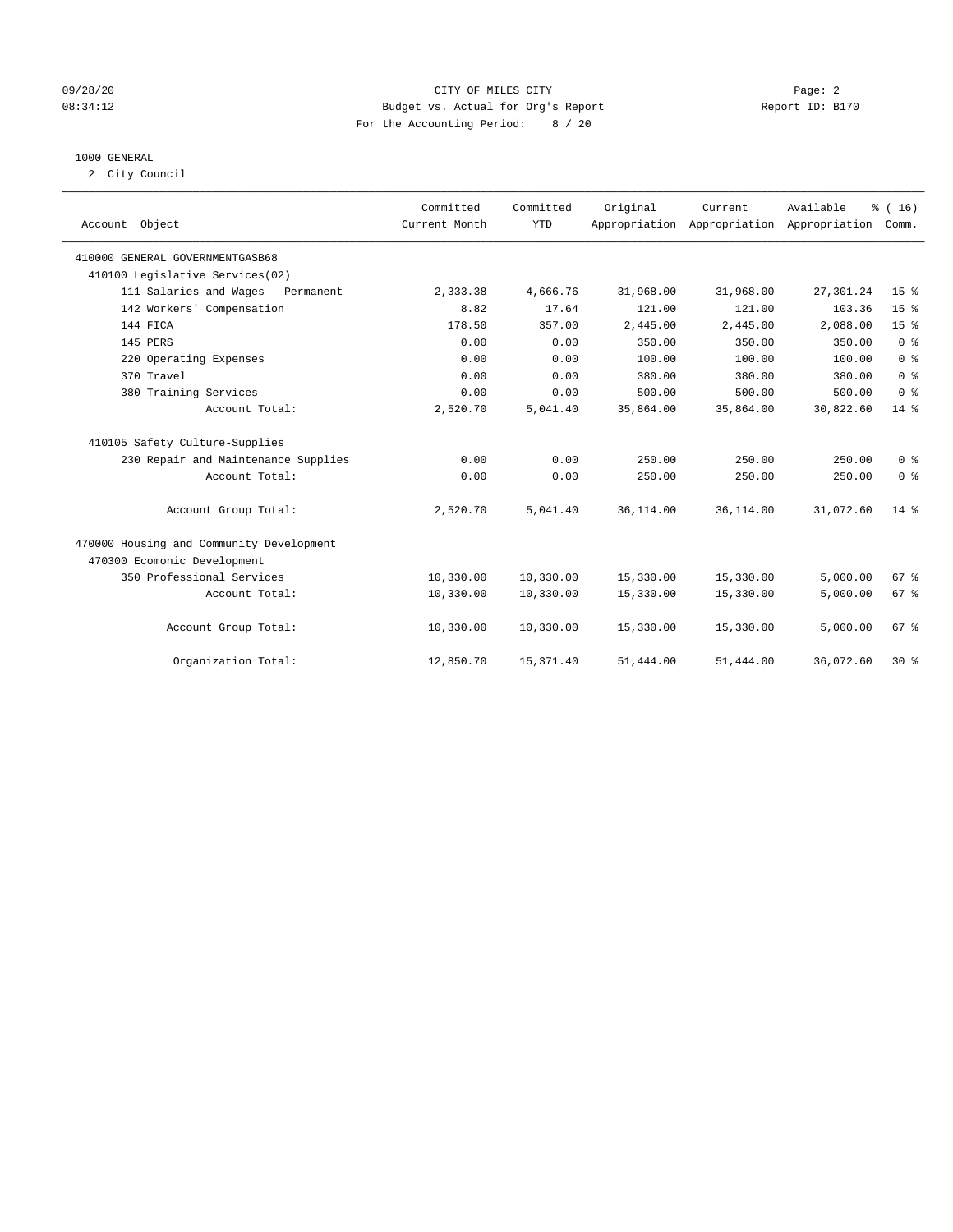#### 09/28/20 Page: 3 Page: 3 08:34:12 Budget vs. Actual for Org's Report Changer Report ID: B170 For the Accounting Period: 8 / 20

### 1000 GENERAL

3 City Clerk

| Account Object                             | Committed<br>Current Month | Committed<br><b>YTD</b> | Original    | Current     | Available<br>Appropriation Appropriation Appropriation Comm. | % (16)          |
|--------------------------------------------|----------------------------|-------------------------|-------------|-------------|--------------------------------------------------------------|-----------------|
| 410000 GENERAL GOVERNMENTGASB68            |                            |                         |             |             |                                                              |                 |
| 410500 Financial Services(03)              |                            |                         |             |             |                                                              |                 |
| 111 Salaries and Wages - Permanent         | 10,013.73                  | 18,780.14               | 99,604.00   | 99,604.00   | 80,823.86                                                    | 19 <sup>°</sup> |
| 131 VACATION                               | 186.74                     | 1,591.92                | 15,000.00   | 15,000.00   | 13,408.08                                                    | $11$ %          |
| 132 SICK LEAVE                             | 23.40                      | 238.89                  | 4,100.00    | 4,100.00    | 3,861.11                                                     | 6 %             |
| 133 OTHER LEAVE PAY                        | 0.00                       | 3.99                    | 3,283.00    | 3,283.00    | 3,279.01                                                     | 0 <sup>8</sup>  |
| 141 Unemployment Insurance                 | 15.35                      | 31.60                   | 183.00      | 183.00      | 151.40                                                       | 17 <sup>8</sup> |
| 142 Workers' Compensation                  | 58.51                      | 121.59                  | 1,957.00    | 1,957.00    | 1,835.41                                                     | 6 %             |
| 143 Health Insurance                       | 2,477.95                   | 4,955.93                | 28,199.00   | 28,199.00   | 23, 243.07                                                   | 18 <sup>8</sup> |
| 144 FICA                                   | 779.72                     | 1,605.52                | 9,332.00    | 9,332.00    | 7,726.48                                                     | $17*$           |
| 145 PERS                                   | 896.64                     | 1,807.95                | 10,698.00   | 10,698.00   | 8,890.05                                                     | 17 <sup>8</sup> |
| 196 CLOTHING ALLOTMENT                     | 0.00                       | 435.00                  | 450.00      | 450.00      | 15.00                                                        | 97 <sub>8</sub> |
| 210 Office Supplies and Materials          | 382.29                     | 483.18                  | 2,200.00    | 2,200.00    | 1,716.82                                                     | $22$ %          |
| 214 Small Items of Equipment               | 0.00                       | 0.00                    | 2,000.00    | 2,000.00    | 2,000.00                                                     | 0 <sup>8</sup>  |
| 220 Operating Expenses                     | 855.89                     | 1,013.38                | 5,457.00    | 5,457.00    | 4,443.62                                                     | 19 <sup>°</sup> |
| 311 Postage, Box Rent, Etc.                | $-308.54$                  | $-801.64$               | 2,500.00    | 2,500.00    | 3,301.64                                                     | $-32$ %         |
| 320 Printing, Duplicating, Typing &        | 0.00                       | 0.00                    | 100.00      | 100.00      | 100.00                                                       | 0 <sup>8</sup>  |
| 330 Publicity, Subscriptions & Dues        | 150.00                     | 150.00                  | 2,200.00    | 2,200.00    | 2,050.00                                                     | 7 %             |
| 334 Memberships, Registrations & Dues      | 0.00                       | 3,157.68                | 3,300.00    | 3,300.00    | 142.32                                                       | 96%             |
| 345 Telephone                              | 68.25                      | 135.85                  | 650.00      | 650.00      | 514.15                                                       | $21$ %          |
| 347 Internet                               | 8.70                       | 17.40                   | 250.00      | 250.00      | 232.60                                                       | 7 <sup>°</sup>  |
| 350 Professional Services                  | 8,825.00                   | 8,825.00                | 20,500.00   | 20,500.00   | 11,675.00                                                    | 43 %            |
| 360 Contr R & M                            | 162.09                     | 9,008.83                | 16,500.00   | 16,500.00   | 7,491.17                                                     | 55 <sup>8</sup> |
| 370 Travel                                 | 0.00                       | 0.00                    | 2,800.00    | 2,800.00    | 2,800.00                                                     | 0 <sup>8</sup>  |
| 380 Training Services                      | 0.00                       | 0.00                    | 1,600.00    | 1,600.00    | 1,600.00                                                     | 0 <sup>8</sup>  |
| 382 Books                                  | 0.00                       | 0.00                    | 350.00      | 350.00      | 350.00                                                       | 0 <sup>8</sup>  |
| 390 Other Purchased Services (Recorded     | 0.00                       | 0.00                    | 100.00      | 100.00      | 100.00                                                       | 0 <sup>8</sup>  |
| 513 Liability                              | 0.00                       | 97,748.87               | 97,749.00   | 97,749.00   | 0.13                                                         | $100*$          |
| 521 Surety Bonds for Officials & Employees | 0.00                       | 750.00                  | 750.00      | 750.00      | 0.00                                                         | 100 %           |
| 555 Bank Service Charges                   | 36.66                      | 73.32                   | 500.00      | 500.00      | 426.68                                                       | 15 <sup>°</sup> |
| Account Total:                             | 24,632.38                  | 150,134.40              | 332,312.00  | 332,312.00  | 182, 177.60                                                  | 45%             |
| 411101 Labor Negotiations                  |                            |                         |             |             |                                                              |                 |
| 350 Professional Services                  | 0.00                       | 0.00                    | 10,000.00   | 10,000.00   | 10,000.00                                                    | 0 <sup>8</sup>  |
| Account Total:                             | 0.00                       | 0.00                    | 10,000.00   | 10,000.00   | 10,000.00                                                    | 0 <sup>8</sup>  |
| Account Group Total:                       | 24,632.38                  | 150,134.40              | 342,312.00  | 342,312.00  | 192,177.60                                                   | 44 %            |
| Organization Total:                        | 24,632.38                  | 150, 134.40             | 342, 312.00 | 342, 312.00 | 192, 177.60                                                  | 44 %            |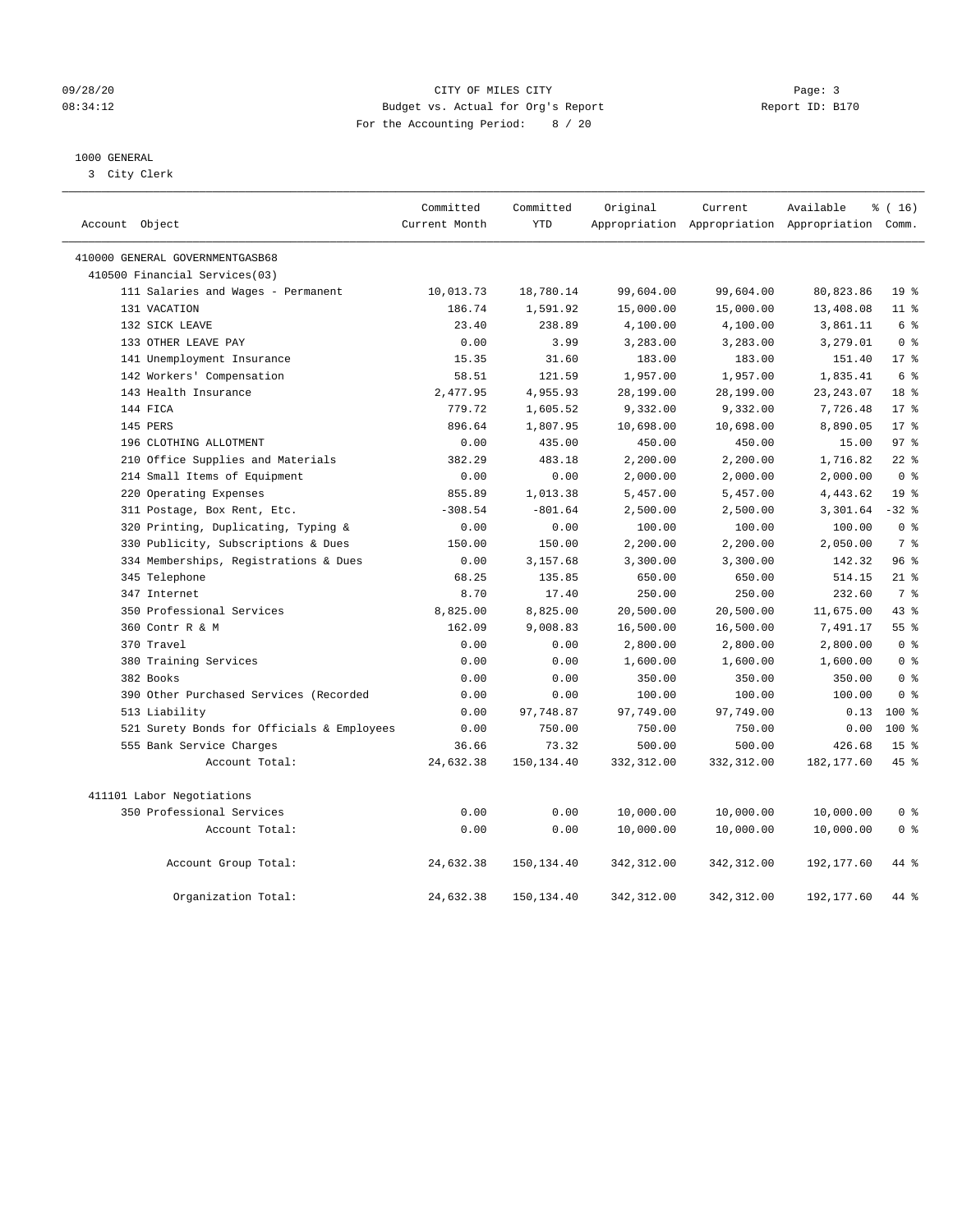#### 09/28/20 Page: 4 CITY OF MILES CITY 08:34:12 Budget vs. Actual for Org's Report Changer Report ID: B170 For the Accounting Period: 8 / 20

## 1000 GENERAL

4 Attorney

| Account Object                     | Committed<br>Current Month | Committed<br><b>YTD</b> | Original   | Current<br>Appropriation Appropriation Appropriation Comm. | Available    | % (16)          |
|------------------------------------|----------------------------|-------------------------|------------|------------------------------------------------------------|--------------|-----------------|
| 410000 GENERAL GOVERNMENTGASB68    |                            |                         |            |                                                            |              |                 |
| 411100 Legal Services(04)          |                            |                         |            |                                                            |              |                 |
| 111 Salaries and Wages - Permanent | 6,356.37                   | 13,459.36               | 103,880.00 | 103,880.00                                                 | 90,420.64    | 13 <sup>8</sup> |
| 131 VACATION                       | 349.80                     | 1,177.60                | 2,700.00   | 2,700.00                                                   | 1,522.40     | 44 %            |
| 132 SICK LEAVE                     | 39.35                      | 1,096.10                | 1,900.00   | 1,900.00                                                   | 803.90       | 58 %            |
| 133 OTHER LEAVE PAY                | 279.84                     | 279.84                  | 0.00       | 0.00                                                       | $-279.84$    | $***$ 8         |
| 141 Unemployment Insurance         | 10.54                      | 24.25                   | 163.00     | 163.00                                                     | 138.75       | 15 <sup>°</sup> |
| 142 Workers' Compensation          | 38.68                      | 96.54                   | 760.00     | 760.00                                                     | 663.46       | $13*$           |
| 143 Health Insurance               | 4.55                       | 859.25                  | 10,254.00  | 10,254.00                                                  | 9,394.75     | 8 %             |
| 144 FICA                           | 527.24                     | 1,212.30                | 8,299.00   | 8,299.00                                                   | 7,086.70     | 15 <sup>8</sup> |
| 145 PERS                           | 574.38                     | 1,299.11                | 9,514.00   | 9,514.00                                                   | 8,214.89     | 14 %            |
| 196 CLOTHING ALLOTMENT             | 0.00                       | 150.00                  | 150.00     | 150.00                                                     | 0.00         | $100*$          |
| 210 Office Supplies and Materials  | 0.00                       | 0.00                    | 1,000.00   | 1,000.00                                                   | 1,000.00     | 0 <sup>8</sup>  |
| 214 Small Items of Equipment       | 0.00                       | 0.00                    | 1,000.00   | 1,000.00                                                   | 1,000.00     | 0 <sup>8</sup>  |
| 220 Operating Expenses             | 0.00                       | 29.95                   | 1,000.00   | 1,000.00                                                   | 970.05       | 3 <sup>8</sup>  |
| 311 Postage, Box Rent, Etc.        | 18.90                      | 28.90                   | 500.00     | 500.00                                                     | 471.10       | 6 <sup>°</sup>  |
| 345 Telephone                      | 76.62                      | 152.59                  | 100.00     | 100.00                                                     | $-52.59$     | $153$ %         |
| 350 Professional Services          | 100.00                     | 965.00                  | 4,000.00   | 4,000.00                                                   | 3,035.00     | $24$ %          |
| 360 Contr R & M                    | 0.00                       | 0.00                    | 207.00     | 207.00                                                     | 207.00       | 0 <sup>8</sup>  |
| 370 Travel                         | 0.00                       | 0.00                    | 700.00     | 700.00                                                     | 700.00       | 0 <sup>8</sup>  |
| Account Total:                     | 8,376.27                   | 20,830.79               | 146,127.00 | 146, 127.00                                                | 125, 296. 21 | $14*$           |
| Account Group Total:               | 8,376.27                   | 20,830.79               | 146,127.00 | 146, 127.00                                                | 125,296.21   | $14*$           |
| Organization Total:                | 8,376.27                   | 20,830.79               | 146,127.00 | 146,127.00                                                 | 125,296.21   | $14*$           |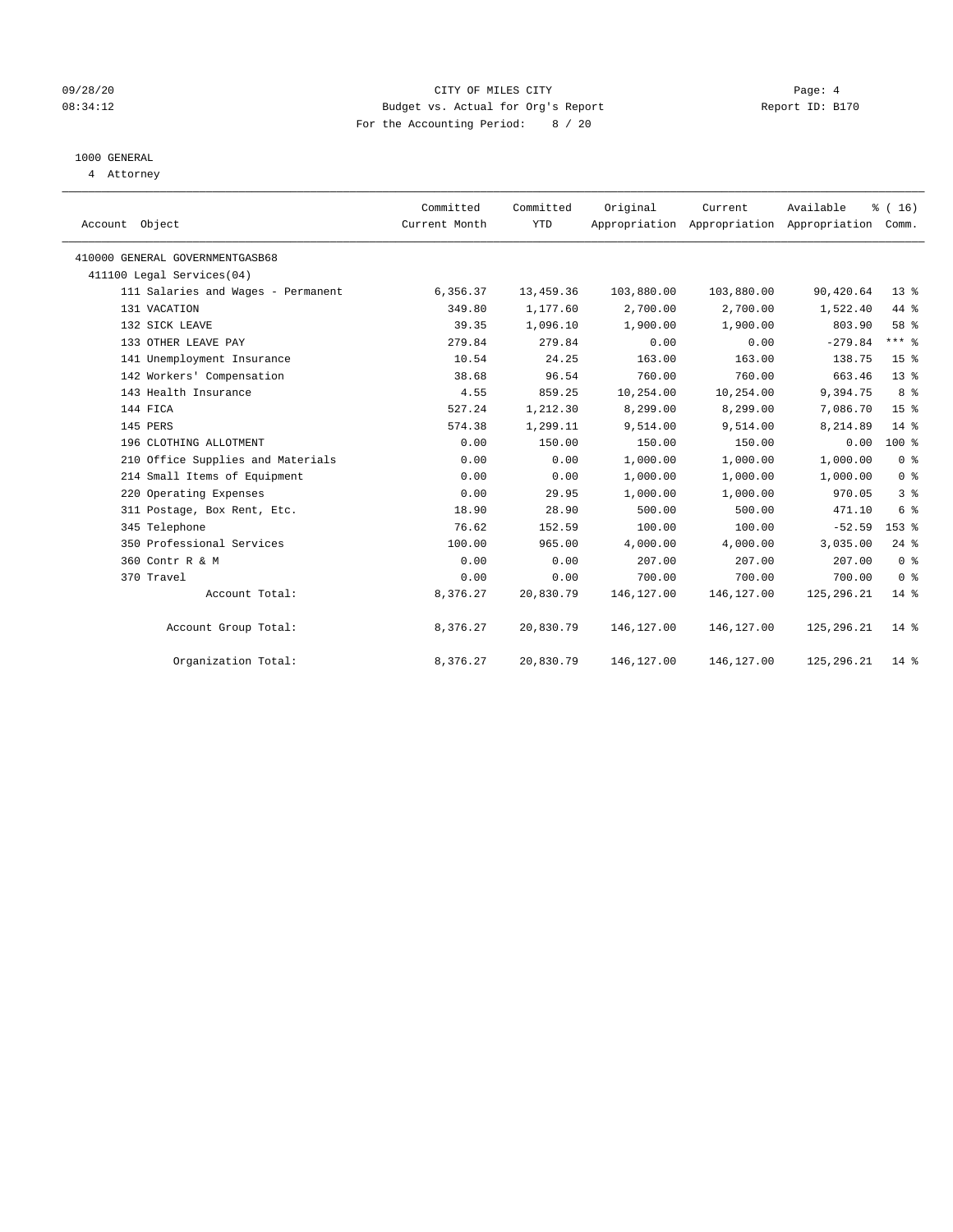#### 09/28/20 Page: 5 Page: 5 Page: 5 Page: 5 Page: 5 Page: 5 Page: 5 Page: 5 Page: 5 Page: 5 Page: 5 Page: 5 Page: 5 Page: 5 Page: 5 Page: 5 Page: 5 Page: 5 Page: 5 Page: 5 Page: 5 Page: 5 Page: 5 Page: 5 Page: 5 Page: 7 Page: 08:34:12 Budget vs. Actual for Org's Report Report ID: B170 For the Accounting Period: 8 / 20

————————————————————————————————————————————————————————————————————————————————————————————————————————————————————————————————————

### 1000 GENERAL

5 Police

|                                                                                  | Committed             | Committed  | Original           | Current                                         | Available       | $\frac{1}{6}$ ( 16 ) |
|----------------------------------------------------------------------------------|-----------------------|------------|--------------------|-------------------------------------------------|-----------------|----------------------|
| Account Object                                                                   | Current Month         | YTD        |                    | Appropriation Appropriation Appropriation Comm. |                 |                      |
|                                                                                  |                       |            |                    |                                                 |                 |                      |
| 420000 PUBLIC SAFETY-GASB68                                                      |                       |            |                    |                                                 |                 |                      |
| 420140 Crime Control and Investigation(05)<br>111 Salaries and Wages - Permanent |                       |            |                    |                                                 |                 |                      |
|                                                                                  | 57,818.65<br>6,404.75 | 107,898.59 | 722,888.00         | 722,888.00                                      | 614,989.41      | 15 <sup>8</sup>      |
| 121 OVERTIME-PERMANENT                                                           |                       | 19,614.05  | 30,000.00          | 30,000.00                                       | 10,385.95       | 65 %                 |
| 131 VACATION                                                                     | 2,081.02              | 10,505.56  | 51,000.00          | 51,000.00                                       | 40, 494. 44     | $21$ %               |
| 132 SICK LEAVE                                                                   | 1,759.70              | 3,750.69   | 25,000.00          | 25,000.00                                       | 21, 249.31      | 15 <sup>°</sup>      |
| 133 OTHER LEAVE PAY                                                              | 2,377.39              | 7,512.83   | 31,515.00          | 31,515.00                                       | 24,002.17       | $24$ %               |
| 134 HOLIDAY PAY                                                                  | 0.00                  | 0.00       | 10,100.00          | 10,100.00                                       | 10,100.00       | 0 <sup>8</sup>       |
| 141 Unemployment Insurance                                                       | 105.65                | 224.21     | 1,306.00           | 1,306.00                                        | 1,081.79        | $17*$                |
| 142 Workers' Compensation                                                        | 3,064.34              | 6,323.30   | 37,507.00          | 37,507.00                                       | 31,183.70       | $17*$                |
| 143 Health Insurance                                                             | 13,674.50             | 26,494.30  | 158,937.00         | 158,937.00                                      | 132,442.70      | $17*$                |
| 144 FICA                                                                         | 986.32                | 2,102.40   | 12,622.00          | 12,622.00                                       | 10,519.60       | $17*$                |
| 146 Police Pension                                                               | 9,111.98              | 17,224.24  | 116,835.00         | 116,835.00                                      | 99,610.76       | 15 <sup>°</sup>      |
| 196 CLOTHING ALLOTMENT                                                           | 0.00                  | 180.00     | 0.00               | 0.00                                            | $-180.00$       | $***$ $_{8}$         |
| 210 Office Supplies and Materials                                                | 499.54                | 728.51     | 6,500.00           | 6,500.00                                        | 5,771.49        | $11$ %               |
| 214 Small Items of Equipment                                                     | 665.00                | 665.00     | 8,400.00           | 8,400.00                                        | 7,735.00        | 8 %                  |
| 220 Operating Expenses                                                           | 32,677.31             | 33,618.86  | 45,895.00          | 45,895.00                                       | 12,276.14       | 73 %                 |
| 226 Clothing and Uniforms                                                        | 0.00                  | 0.00       | 500.00             | 500.00                                          | 500.00          | 0 <sup>8</sup>       |
| 227 Firearm Supplies                                                             | 0.00                  | 0.00       | 3,800.00           | 3,800.00                                        | 3,800.00        | 0 <sup>8</sup>       |
| 230 Repair and Maintenance Supplies                                              | 820.36                | 1,155.23   | 9,000.00           | 9,000.00                                        | 7,844.77        | $13*$                |
| 231 Gas, Oil, Diesel Fuel, Grease, etc.                                          | 1,633.48              | 2,997.37   | 25,000.00          | 25,000.00                                       | 22,002.63       | $12*$                |
| 311 Postage, Box Rent, Etc.                                                      | 47.45                 | 93.50      | 1,000.00           | 1,000.00                                        | 906.50          | 9 <sup>°</sup>       |
| 334 Memberships, Registrations & Dues                                            | 0.00                  | 100.00     | 2,000.00           | 2,000.00                                        | 1,900.00        | 5 <sup>°</sup>       |
| 345 Telephone                                                                    | 298.75                | 596.85     | 4,000.00           | 4,000.00                                        | 3,403.15        | 15 <sup>8</sup>      |
| 347 Internet                                                                     | 57.86                 | 115.72     | 800.00             | 800.00                                          | 684.28          | $14*$                |
| 350 Professional Services                                                        | 555.20                | 1,705.30   | 18,454.00          | 18,454.00                                       | 16,748.70       | 9 <sup>°</sup>       |
| 360 Contr R & M                                                                  | 27.00                 | 67.50      | 600.00             | 600.00                                          | 532.50          | $11$ %               |
| 366 R&M Vehicles - Police/Animal Control                                         | 0.00                  | 569.22     | 16,980.00          | 16,980.00                                       | 16,410.78       | 3 <sup>8</sup>       |
| 370 Travel                                                                       | 447.55                | 536.75     | 4,500.00           | 4,500.00                                        | 3,963.25        | $12*$                |
| 380 Training Services                                                            | 828.00                | 828.00     | 6,600.00           | 6,600.00                                        | 5,772.00        | $13*$                |
| 511 Insurance on Buildings                                                       | 0.00                  | 28.00      | 28.00              | 28.00                                           | 0.00            | 100 %                |
| 512 Insurance on Vehicles & Equipment                                            | 0.00                  | 1,017.62   | 1,018.00           | 1,018.00                                        | 0.38            | 100%                 |
| 530 Rent                                                                         | 6,231.66              | 6,231.66   | 37,390.00          | 37,390.00                                       | 31, 158.34      | $17*$                |
| 700 Grants, Contributions & Indemnities                                          | 4,000.00              | 4,000.00   | 0.00               | 0.00                                            | $-4,000.00$     | $***$ $_{8}$         |
| 790 K9 from contributions                                                        | 0.00                  | 31.99      | 1,000.00           | 1,000.00                                        | 968.01          | 3%                   |
| Account Total:                                                                   | 146, 173. 46          | 256,917.25 | 1,391,175.00       | 1,391,175.00                                    | 1, 134, 257. 75 | 18 <sup>8</sup>      |
| 420144 School Resource Officer                                                   |                       |            |                    |                                                 |                 |                      |
| 111 Salaries and Wages - Permanent                                               | 0.00                  | 0.00       |                    | 40,884.00                                       | 40,884.00       | 0 <sup>8</sup>       |
| 141 Unemployment Insurance                                                       | 0.00                  | 0.00       | 40,884.00<br>61.00 | 61.00                                           | 61.00           | 0 <sup>8</sup>       |
|                                                                                  |                       |            |                    |                                                 |                 |                      |
| 142 Workers' Compensation                                                        | 0.00                  | 0.00       | 1,844.00           | 1,844.00                                        | 1,844.00        | 0 <sup>8</sup>       |
| 143 Health Insurance                                                             | 0.00                  | 0.00       | 10,254.00          | 10,254.00                                       | 10,254.00       | $0$ %                |
| 144 FICA                                                                         | 0.00                  | 0.00       | 593.00             | 593.00                                          | 593.00          | $0$ %                |
| 146 Police Pension                                                               | 0.00                  | 0.00       | 5,891.00           | 5,891.00                                        | 5,891.00        | $0$ %                |
| Account Total:                                                                   | 0.00                  | 0.00       | 59,527.00          | 59,527.00                                       | 59,527.00       | $0$ %                |
| 420160 Communications-Dispatch                                                   |                       |            |                    |                                                 |                 |                      |
| 111 Salaries and Wages - Permanent                                               | 20,401.53             | 39,931.43  | 253,384.00         | 253,384.00                                      | 213, 452.57     | 16 <sup>8</sup>      |
| 121 OVERTIME-PERMANENT                                                           | 622.20                | 2,251.29   | 24,800.00          | 24,800.00                                       | 22,548.71       | 9 %                  |
| 131 VACATION                                                                     | 2,093.27              | 3,445.95   | 13,500.00          | 13,500.00                                       | 10,054.05       | 26 %                 |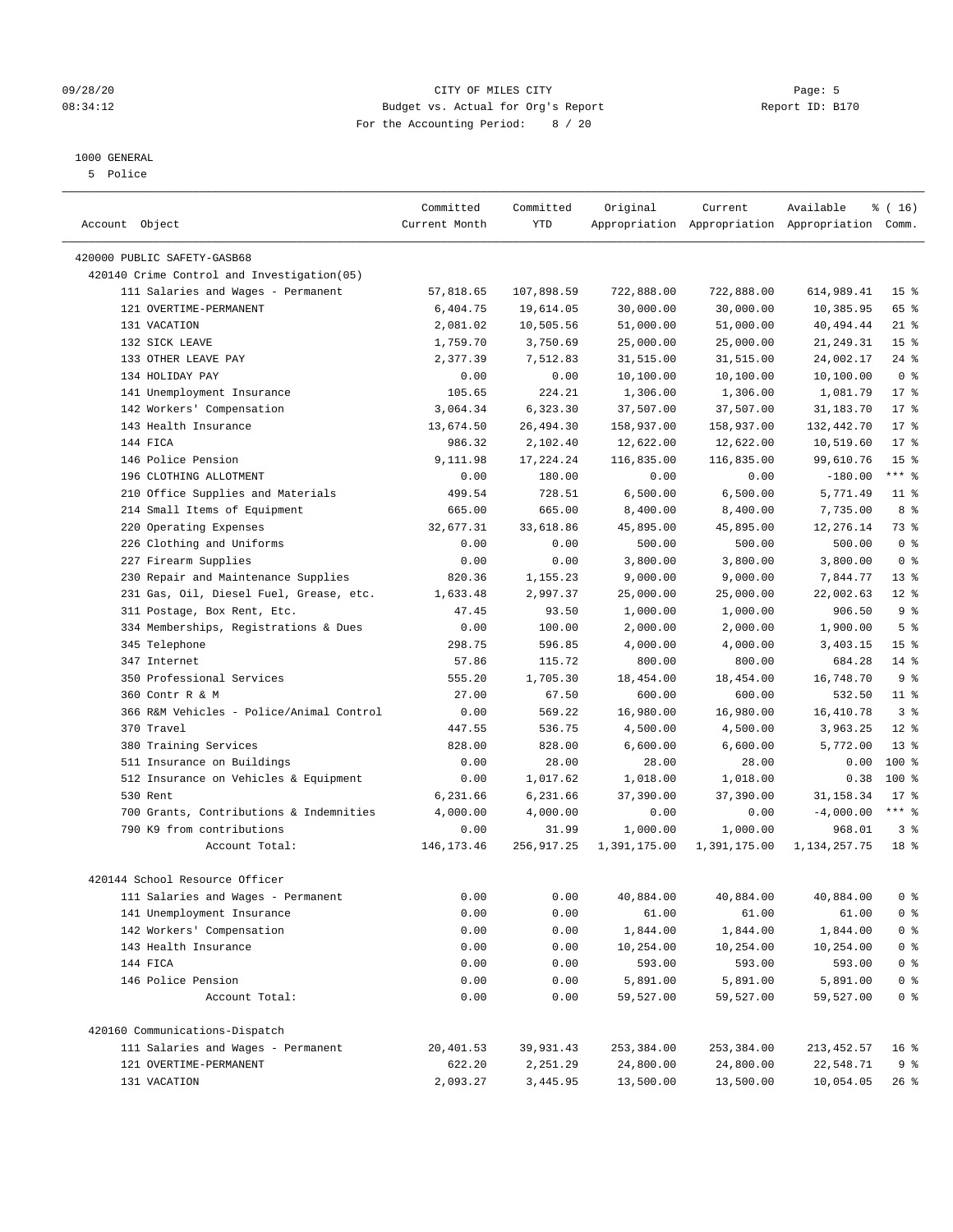#### 09/28/20 Page: 6 CITY OF MILES CITY CHANNEL CITY 08:34:12 Budget vs. Actual for Org's Report Changer Report ID: B170 For the Accounting Period: 8 / 20

### 1000 GENERAL

5 Police

| Account Object |                                         | Committed<br>Current Month | Committed<br><b>YTD</b> | Original     | Current      | Available<br>Appropriation Appropriation Appropriation | % (16)<br>Comm. |  |
|----------------|-----------------------------------------|----------------------------|-------------------------|--------------|--------------|--------------------------------------------------------|-----------------|--|
|                | 132 SICK LEAVE                          | 121.94                     | 680.32                  | 7,400.00     | 7,400.00     | 6,719.68                                               | 9 <sup>°</sup>  |  |
|                | 133 OTHER LEAVE PAY                     | 109.86                     | 762.76                  | 5,272.00     | 5,272.00     | 4,509.24                                               | 14 %            |  |
|                | 134 HOLIDAY PAY                         | 0.00                       | 0.00                    | 3,400.00     | 3,400.00     | 3,400.00                                               | 0 <sup>8</sup>  |  |
|                | 141 Unemployment Insurance              | 35.01                      | 70.59                   | 454.00       | 454.00       | 383.41                                                 | 16 <sup>°</sup> |  |
|                | 142 Workers' Compensation               | 1,049.26                   | 2,090.35                | 12,372.00    | 12,372.00    | 10,281.65                                              | $17*$           |  |
|                | 143 Health Insurance                    | 4,277.35                   | 8,554.70                | 61,524.00    | 61,524.00    | 52,969.30                                              | 14 %            |  |
|                | 144 FICA                                | 1,736.61                   | 3,501.82                | 23,140.00    | 23,140.00    | 19,638.18                                              | 15 <sup>°</sup> |  |
|                | 145 PERS                                | 2,047.68                   | 4,128.18                | 26,990.00    | 26,990.00    | 22,861.82                                              | 15 <sup>°</sup> |  |
|                | 196 CLOTHING ALLOTMENT                  | 0.00                       | 0.00                    | 2,000.00     | 2,000.00     | 2,000.00                                               | 0 <sup>8</sup>  |  |
|                | 210 Office Supplies and Materials       | 64.72                      | 210.77                  | 2,500.00     | 2,500.00     | 2,289.23                                               | 8%              |  |
|                | 214 Small Items of Equipment            | 0.00                       | 0.00                    | 1,000.00     | 1,000.00     | 1,000.00                                               | 0 <sup>8</sup>  |  |
|                | 220 Operating Expenses                  | 0.00                       | 0.00                    | 1,000.00     | 1,000.00     | 1,000.00                                               | 0 <sup>8</sup>  |  |
|                | 231 Gas, Oil, Diesel Fuel, Grease, etc. | 0.00                       | 0.00                    | 600.00       | 600.00       | 600.00                                                 | 0 <sup>8</sup>  |  |
|                | 311 Postage, Box Rent, Etc.             | 0.00                       | 0.00                    | 100.00       | 100.00       | 100.00                                                 | 0 <sup>8</sup>  |  |
|                | 320 Printing, Duplicating, Typing &     | 0.00                       | 0.00                    | 200.00       | 200.00       | 200.00                                                 | 0 <sup>8</sup>  |  |
|                | 330 Publicity, Subscriptions & Dues     | 0.00                       | 0.00                    | 100.00       | 100.00       | 100.00                                                 | 0 <sup>8</sup>  |  |
|                | 334 Memberships, Registrations & Dues   | 0.00                       | 0.00                    | 100.00       | 100.00       | 100.00                                                 | 0 <sup>8</sup>  |  |
|                | 345 Telephone                           | 160.73                     | 320.81                  | 2,000.00     | 2,000.00     | 1,679.19                                               | 16 <sup>°</sup> |  |
|                | 350 Professional Services               | 0.00                       | 243.07                  | 1,500.00     | 1,500.00     | 1,256.93                                               | 16 <sup>°</sup> |  |
|                | 370 Travel                              | 0.00                       | 164.50                  | 2,000.00     | 2,000.00     | 1,835.50                                               | 8%              |  |
|                | 380 Training Services                   | 0.00                       | 0.00                    | 500.00       | 500.00       | 500.00                                                 | 0 <sup>8</sup>  |  |
|                | Account Total:                          | 32,720.16                  | 66, 356.54              | 445,836.00   | 445,836.00   | 379, 479. 46                                           | 15 <sup>°</sup> |  |
|                | Account Group Total:                    | 178,893.62                 | 323, 273. 79            | 1,896,538.00 | 1,896,538.00 | 1,573,264.21                                           | $17*$           |  |
|                | Organization Total:                     | 178,893.62                 | 323, 273. 79            | 1,896,538.00 | 1,896,538.00 | 1,573,264.21                                           | $17*$           |  |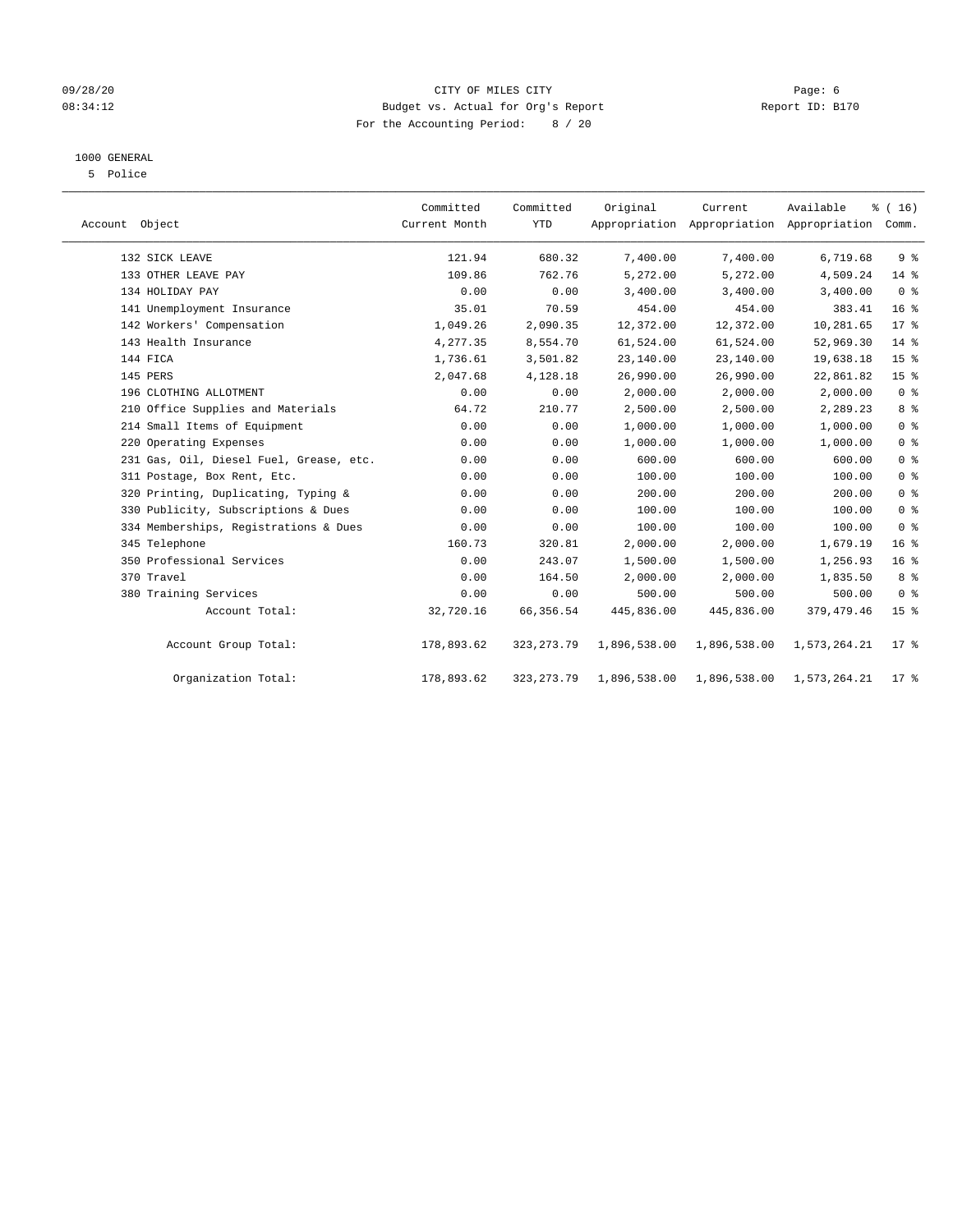#### 09/28/20 Page: 7 CITY OF MILES CITY CONTROL CITY PAGE: 7 08:34:12 Budget vs. Actual for Org's Report Report ID: B170 For the Accounting Period: 8 / 20

#### 1000 GENERAL

6 Police Judge

| Account Object                        | Committed<br>Current Month | Committed<br><b>YTD</b> | Original   | Current<br>Appropriation Appropriation Appropriation Comm. | Available  | % (16)             |
|---------------------------------------|----------------------------|-------------------------|------------|------------------------------------------------------------|------------|--------------------|
| 410000 GENERAL GOVERNMENTGASB68       |                            |                         |            |                                                            |            |                    |
| 410300 Judicial Services(06)          |                            |                         |            |                                                            |            |                    |
| 111 Salaries and Wages - Permanent    | 9,601.22                   | 19,747.23               | 82,296.00  | 82,296.00                                                  | 62,548.77  | $24$ $%$           |
| 131 VACATION                          | 395.00                     | 554.12                  | 4,000.00   | 4,000.00                                                   | 3,445.88   | $14*$              |
| 132 SICK LEAVE                        | 477.36                     | 497.25                  | 3,500.00   | 3,500.00                                                   | 3,002.75   | $14*$              |
| 141 Unemployment Insurance            | 12.97                      | 26.42                   | 102.00     | 102.00                                                     | 75.58      | 26%                |
| 142 Workers' Compensation             | 105.00                     | 213.41                  | 1,201.00   | 1,201.00                                                   | 987.59     | 18 <sup>8</sup>    |
| 143 Health Insurance                  | 2,563.05                   | 5,980.45                | 20,508.00  | 20,508.00                                                  | 14,527.55  | 29%                |
| 144 FICA                              | 793.48                     | 1,610.04                | 6,869.00   | 6,869.00                                                   | 5,258.96   | $23$ $%$           |
| 145 PERS                              | 918.53                     | 1,824.03                | 7,875.00   | 7,875.00                                                   | 6,050.97   | $23$ $%$           |
| 196 CLOTHING ALLOTMENT                | 0.00                       | 450.00                  | 300.00     | 300.00                                                     | $-150.00$  | $150*$             |
| 210 Office Supplies and Materials     | 114.99                     | 186.68                  | 2,300.00   | 2,300.00                                                   | 2,113.32   | 8 %                |
| 311 Postage, Box Rent, Etc.           | 50.65                      | 466.10                  | 450.00     | 450.00                                                     | $-16.10$   | $104$ %            |
| 334 Memberships, Registrations & Dues | 0.00                       | 0.00                    | 450.00     | 450.00                                                     | 450.00     | 0 <sup>8</sup>     |
| 345 Telephone                         | 118.84                     | 245.23                  | 1,900.00   | 1,900.00                                                   | 1,654.77   | $13*$              |
| 347 Internet                          | 30.15                      | 60.30                   | 250.00     | 250.00                                                     | 189.70     | $24$ $%$           |
| 370 Travel                            | 0.00                       | 0.00                    | 2,000.00   | 2,000.00                                                   | 2,000.00   | 0 <sup>8</sup>     |
| 380 Training Services                 | 0.00                       | 0.00                    | 850.00     | 850.00                                                     | 850.00     | 0 <sup>8</sup>     |
| 382 Books                             | 0.00                       | 0.00                    | 300.00     | 300.00                                                     | 300.00     | 0 <sup>8</sup>     |
| 394 Jury and Witness Fees             | 106.00                     | 106.00                  | 500.00     | 500.00                                                     | 394.00     | $21$ %             |
| Account Total:                        | 15,287.24                  | 31,967.26               | 135,651.00 | 135,651.00                                                 | 103,683.74 | $24$ $%$           |
| Account Group Total:                  | 15,287.24                  | 31,967.26               | 135,651.00 | 135,651.00                                                 | 103,683.74 | $24$ $\frac{6}{3}$ |
| Organization Total:                   | 15,287.24                  | 31,967.26               | 135,651.00 | 135,651.00                                                 | 103,683.74 | $24$ %             |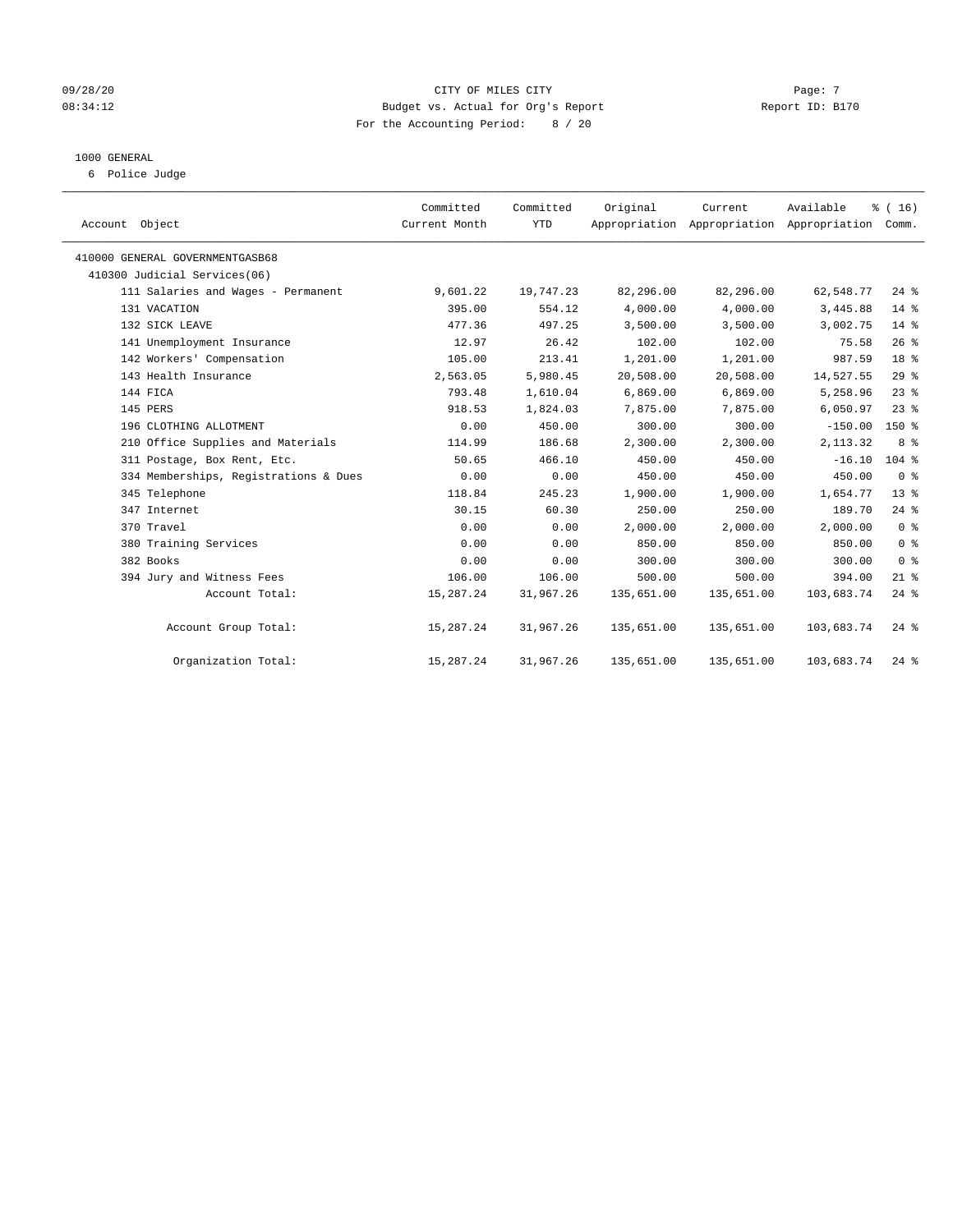#### 09/28/20 Page: 8 CITY OF MILES CITY CONTROL CITY PAGE: 8 08:34:12 Budget vs. Actual for Org's Report Report ID: B170 For the Accounting Period: 8 / 20

#### 1000 GENERAL

7 Fire

| Account Object                          | Committed<br>Current Month | Committed<br>YTD | Original     | Current      | Available<br>Appropriation Appropriation Appropriation Comm. | ៖ ( 16)         |
|-----------------------------------------|----------------------------|------------------|--------------|--------------|--------------------------------------------------------------|-----------------|
| 420000 PUBLIC SAFETY-GASB68             |                            |                  |              |              |                                                              |                 |
| 420460 Fire Suppression(07)             |                            |                  |              |              |                                                              |                 |
| 111 Salaries and Wages - Permanent      | 41,470.51                  | 80,661.49        | 438,580.00   | 438,580.00   | 357,918.51                                                   | 18 %            |
| 112 SALARIES AND WAGES - PART PAID      | 122.00                     | 666.00           | 7,380.00     | 7,380.00     | 6,714.00                                                     | 9%              |
| 121 OVERTIME-PERMANENT                  | 4,795.03                   | 9,779.65         | 65,000.00    | 65,000.00    | 55,220.35                                                    | 15 <sup>°</sup> |
| 131 VACATION                            | 5,469.06                   | 9,069.25         | 45,600.00    | 45,600.00    | 36,530.75                                                    | $20*$           |
| 132 SICK LEAVE                          | 3,400.41                   | 4,335.16         | 25,700.00    | 25,700.00    | 21,364.84                                                    | $17*$           |
| 133 OTHER LEAVE PAY                     | 0.00                       | 1,895.92         | 9,578.00     | 9,578.00     | 7,682.08                                                     | $20*$           |
| 134 HOLIDAY PAY                         | 0.00                       | 1,110.97         | 12,000.00    | 12,000.00    | 10,889.03                                                    | 9 <sub>8</sub>  |
| 141 Unemployment Insurance              | 82.90                      | 161.25           | 856.00       | 856.00       | 694.75                                                       | 19 <sup>°</sup> |
| 142 Workers' Compensation               | 3,365.84                   | 6,539.98         | 29,357.00    | 29,357.00    | 22,817.02                                                    | $22$ %          |
| 143 Health Insurance                    | 8,286.18                   | 16,224.74        | 87,569.00    | 87,569.00    | 71,344.26                                                    | 19 <sup>°</sup> |
| 144 FICA                                | 806.21                     | 1,595.23         | 8,274.00     | 8,274.00     | 6,678.77                                                     | 19 <sup>°</sup> |
| 147 Firemen's Pension                   | 6,601.02                   | 13,368.26        | 69,819.00    | 69,819.00    | 56,450.74                                                    | 19 <sup>°</sup> |
| 149 Firemen's 457B Match                | 500.08                     | 988.90           | 3,081.00     | 3,081.00     | 2,092.10                                                     | $32$ $%$        |
| 210 Office Supplies and Materials       | 105.51                     | 209.48           | 12,000.00    | 12,000.00    | 11,790.52                                                    | 2 <sup>°</sup>  |
| 211 Clothing Allotment                  | 37.00                      | 37.00            | 9,600.00     | 9,600.00     | 9,563.00                                                     | 0 <sup>8</sup>  |
| 214 Small Items of Equipment            | 976.00                     | 1,056.10         | 15,000.00    | 15,000.00    | 13,943.90                                                    | 7%              |
| 217 Small Item Equ/Inspector            | 0.00                       | 0.00             | 1,000.00     | 1,000.00     | 1,000.00                                                     | 0 <sup>8</sup>  |
| 220 Operating Expenses                  | 201.41                     | 1,907.37         | 11,000.00    | 11,000.00    | 9,092.63                                                     | $17$ %          |
| 223 Operating Exp/Inspector             | 0.00                       | 0.00             | 2,440.00     | 2,440.00     | 2,440.00                                                     | 0 <sup>8</sup>  |
| 226 Clothing and Uniforms               | 0.00                       | 1,739.00         | 16,600.00    | 16,600.00    | 14,861.00                                                    | $10*$           |
| 230 Repair and Maintenance Supplies     | 33.98                      | 126.75           | 4,000.00     | 4,000.00     | 3,873.25                                                     | 3%              |
| 231 Gas, Oil, Diesel Fuel, Grease, etc. | 367.56                     | 797.11           | 12,000.00    | 12,000.00    | 11,202.89                                                    | 7%              |
| 241 Consumable Tools                    | 0.00                       | 0.00             | 3,000.00     | 3,000.00     | 3,000.00                                                     | 0 <sup>8</sup>  |
| 311 Postage, Box Rent, Etc.             | 0.00                       | 0.00             | 150.00       | 150.00       | 150.00                                                       | 0 <sup>8</sup>  |
| 320 Printing, Duplicating, Typing &     | 0.00                       | 0.00             | 750.00       | 750.00       | 750.00                                                       | 0 <sup>8</sup>  |
| 330 Publicity, Subscriptions & Dues     | 0.00                       | 0.00             | 300.00       | 300.00       | 300.00                                                       | 0 <sup>8</sup>  |
| 334 Memberships, Registrations & Dues   | 1,385.00                   | 1,385.00         | 2,000.00     | 2,000.00     | 615.00                                                       | 69 %            |
| 341 Electric Utility Services           | 737.49                     | 1,321.58         | 5,207.00     | 5,207.00     | 3,885.42                                                     | $25$ %          |
| 342 Water Utility Services              | 38.78                      | 77.56            | 500.00       | 500.00       | 422.44                                                       | 16 <sup>°</sup> |
| 343 Sewer Utility Services              | 46.43                      | 92.86            | 500.00       | 500.00       | 407.14                                                       | 19 <sup>°</sup> |
| 344 Gas Utility Service                 | 24.80                      | 51.75            | 2,893.00     | 2,893.00     | 2,841.25                                                     | 2 <sub>8</sub>  |
| 345 Telephone                           | 228.06                     | 480.10           | 3,241.00     | 3,241.00     | 2,760.90                                                     | 15 <sup>°</sup> |
| 346 Garbage Service                     | 0.00                       | 464.31           | 1,500.00     | 1,500.00     | 1,035.69                                                     | $31$ %          |
| 347 Internet                            | 50.69                      | 101.38           | 1,869.00     | 1,869.00     | 1,767.62                                                     | 5 <sup>°</sup>  |
| 350 Professional Services               | 0.00                       | 0.00             | 20,000.00    | 20,000.00    | 20,000.00                                                    | 0 <sup>8</sup>  |
| 360 Contr R & M                         | 0.00                       | 5,364.75         | 13,568.00    | 13,568.00    | 8,203.25                                                     | 40 %            |
| 364 R&M Vehicles - Fire/Amb             | 336.24                     | 337.17           | 40,000.00    | 40,000.00    | 39,662.83                                                    | $1$ %           |
| 370 Travel                              | 0.00                       | 0.00             | 7,000.00     | 7,000.00     | 7,000.00                                                     | 0 <sup>8</sup>  |
| 375 Travel/Inspector                    | 0.00                       | 0.00             | 2,600.00     | 2,600.00     | 2,600.00                                                     | $0$ %           |
| 380 Training Services                   | 749.00                     | 749.00           | 11,160.00    | 11,160.00    | 10,411.00                                                    | 7 %             |
| 382 Books                               | 18.07                      | 18.07            | 2,500.00     | 2,500.00     | 2,481.93                                                     | $1$ %           |
| 400 BUILDING MATERIALS                  | 9.76                       | 143.76           | 13,500.00    | 13,500.00    | 13,356.24                                                    | 1 <sup>8</sup>  |
| 511 Insurance on Buildings              | 0.00                       | 1,578.81         | 1,579.00     | 1,579.00     | 0.19                                                         | 100 %           |
| 512 Insurance on Vehicles & Equipment   | 0.00                       | 5,170.38         | 5,171.00     | 5,171.00     | 0.62                                                         | 100 %           |
| 940 Machinery & Equipment               | 0.00                       | 0.00             | 10,000.00    | 10,000.00    | 10,000.00                                                    | 0 <sup>8</sup>  |
| Account Total:                          | 80, 245.02                 | 169,606.09       | 1,035,422.00 | 1,035,422.00 | 865,815.91                                                   | 16 %            |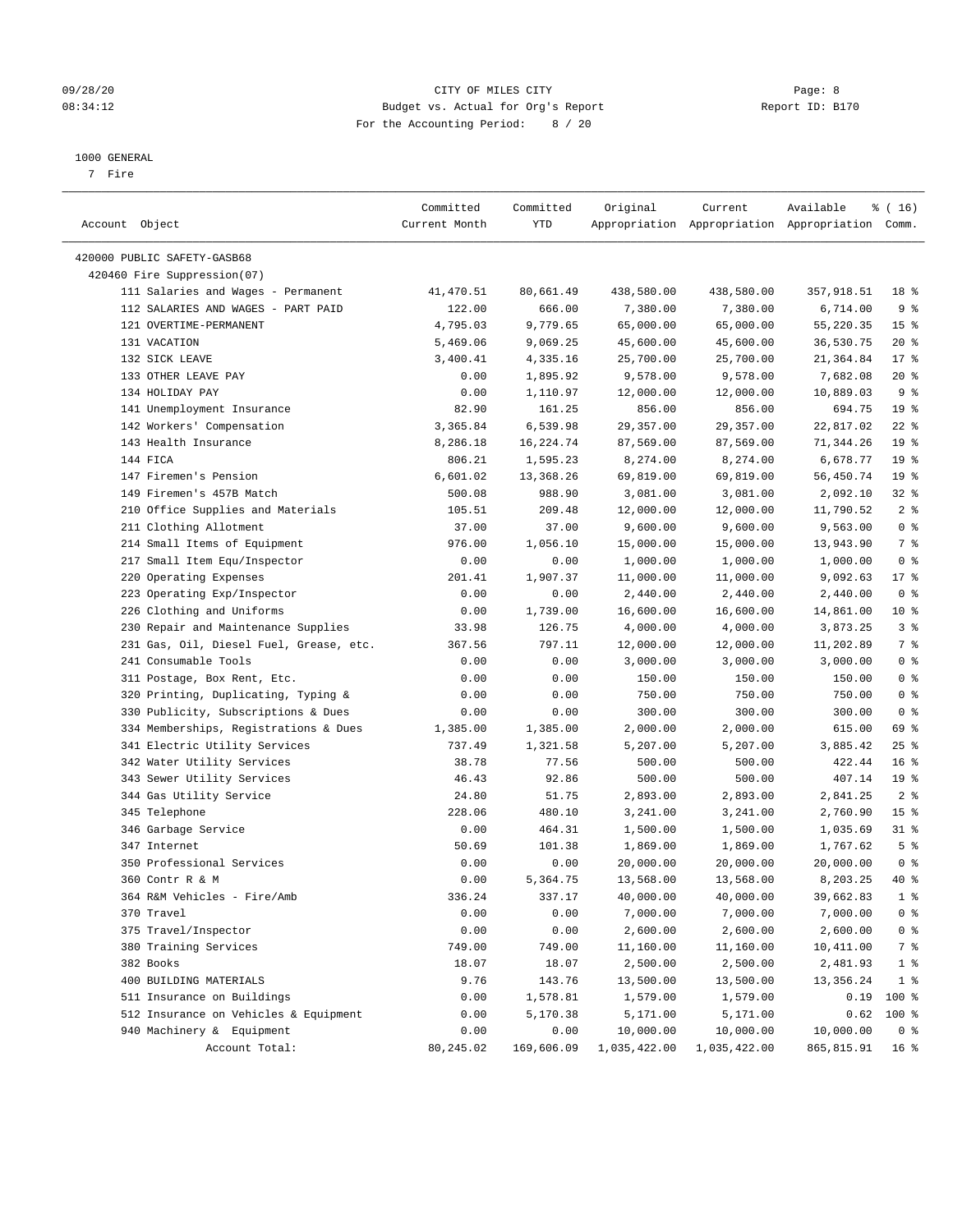#### 09/28/20 Page: 9 Page: 9 08:34:12 Budget vs. Actual for Org's Report Changer Report ID: B170 For the Accounting Period: 8 / 20

#### 1000 GENERAL

7 Fire

| Object<br>Account                                         | Committed<br>Current Month | Committed<br><b>YTD</b> | Original<br>Appropriation | Current<br>Appropriation | Available<br>Appropriation | $\frac{1}{6}$ ( 16 )<br>Comm. |
|-----------------------------------------------------------|----------------------------|-------------------------|---------------------------|--------------------------|----------------------------|-------------------------------|
| Account Group Total:                                      | 80,245.02                  | 169,606.09              | 1,035,422.00              | 1,035,422.00             | 865,815.91                 | 16 <sup>8</sup>               |
| 490000 DEBT SERVICE<br>490500 Other Debt Service Payments |                            |                         |                           |                          |                            |                               |
| 654 Training Center- Principal                            | 522.35                     | 1,101.52                | 6,938.00                  | 6,938.00                 | 5,836.48                   | 16 <sup>8</sup>               |
| 655 Training Center- Interest                             | 640.61                     | 1,224.40                | 7,018.00                  | 7,018.00                 | 5,793.60                   | $17*$                         |
| Account Total:                                            | 1,162.96                   | 2,325.92                | 13,956.00                 | 13,956.00                | 11,630.08                  | $17*$                         |
| Account Group Total:                                      | 1,162.96                   | 2,325.92                | 13,956.00                 | 13,956.00                | 11,630.08                  | 17.8                          |
| Organization Total:                                       | 81,407.98                  | 171,932.01              | 1,049,378.00              | 1,049,378.00             | 877,445.99                 | 16 <sup>8</sup>               |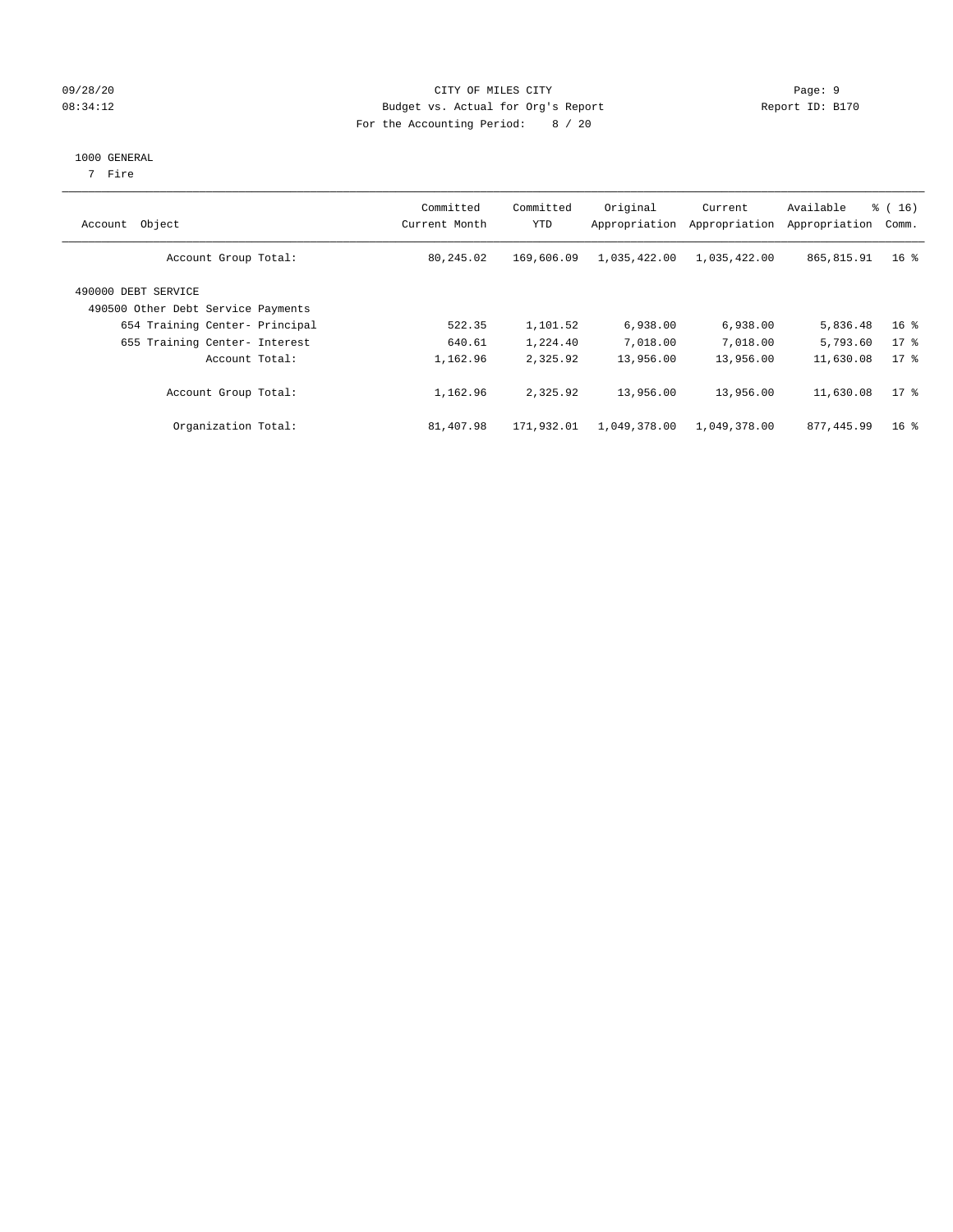#### 09/28/20 Page: 10 08:34:12 Budget vs. Actual for Org's Report Changer Report ID: B170 For the Accounting Period: 8 / 20

#### 1000 GENERAL

8 City Hall Maintenance

| Account Object                      | Committed<br>Current Month | Committed<br><b>YTD</b> | Original  | Current<br>Appropriation Appropriation Appropriation | Available | % (16)<br>Comm.    |  |
|-------------------------------------|----------------------------|-------------------------|-----------|------------------------------------------------------|-----------|--------------------|--|
| 410000 GENERAL GOVERNMENTGASB68     |                            |                         |           |                                                      |           |                    |  |
| 411230 City Hall                    |                            |                         |           |                                                      |           |                    |  |
| 214 Small Items of Equipment        | 0.00                       | 0.00                    | 400.00    | 400.00                                               | 400.00    | 0 <sup>8</sup>     |  |
| 220 Operating Expenses              | 36.50                      | 109.50                  | 2,000.00  | 2,000.00                                             | 1,890.50  | 5 <sup>8</sup>     |  |
| 230 Repair and Maintenance Supplies | 0.00                       | 0.00                    | 2,000.00  | 2,000.00                                             | 2,000.00  | 0 <sup>8</sup>     |  |
| 341 Electric Utility Services       | 629.59                     | 1,179.94                | 6,000.00  | 6,000.00                                             | 4,820.06  | $20*$              |  |
| 342 Water Utility Services          | 57.88                      | 115.76                  | 750.00    | 750.00                                               | 634.24    | 15 <sup>8</sup>    |  |
| 343 Sewer Utility Services          | 69.30                      | 138.60                  | 800.00    | 800.00                                               | 661.40    | 17 <sup>°</sup>    |  |
| 344 Gas Utility Service             | 0.00                       | 39.29                   | 2,600.00  | 2,600.00                                             | 2,560.71  | 2 <sup>8</sup>     |  |
| 346 Garbage Service                 | 0.00                       | 0.00                    | 250.00    | 250.00                                               | 250.00    | 0 <sup>8</sup>     |  |
| 360 Contr R & M                     | 737.00                     | 1,478.00                | 9,000.00  | 9,000.00                                             | 7,522.00  | $16*$              |  |
| 511 Insurance on Buildings          | 0.00                       | 3,360.00                | 3,360.00  | 3,360.00                                             | 0.00      | $100$ %            |  |
| Account Total:                      | 1,530.27                   | 6,421.09                | 27,160.00 | 27,160.00                                            | 20,738.91 | $24$ $\frac{6}{3}$ |  |
|                                     |                            |                         |           |                                                      |           |                    |  |
| Account Group Total:                | 1,530.27                   | 6,421.09                | 27,160.00 | 27,160.00                                            | 20,738.91 | $24$ %             |  |
|                                     |                            |                         |           |                                                      |           |                    |  |
| Organization Total:                 | 1,530.27                   | 6,421.09                | 27,160.00 | 27,160.00                                            | 20,738.91 | $24$ $\frac{6}{3}$ |  |
|                                     |                            |                         |           |                                                      |           |                    |  |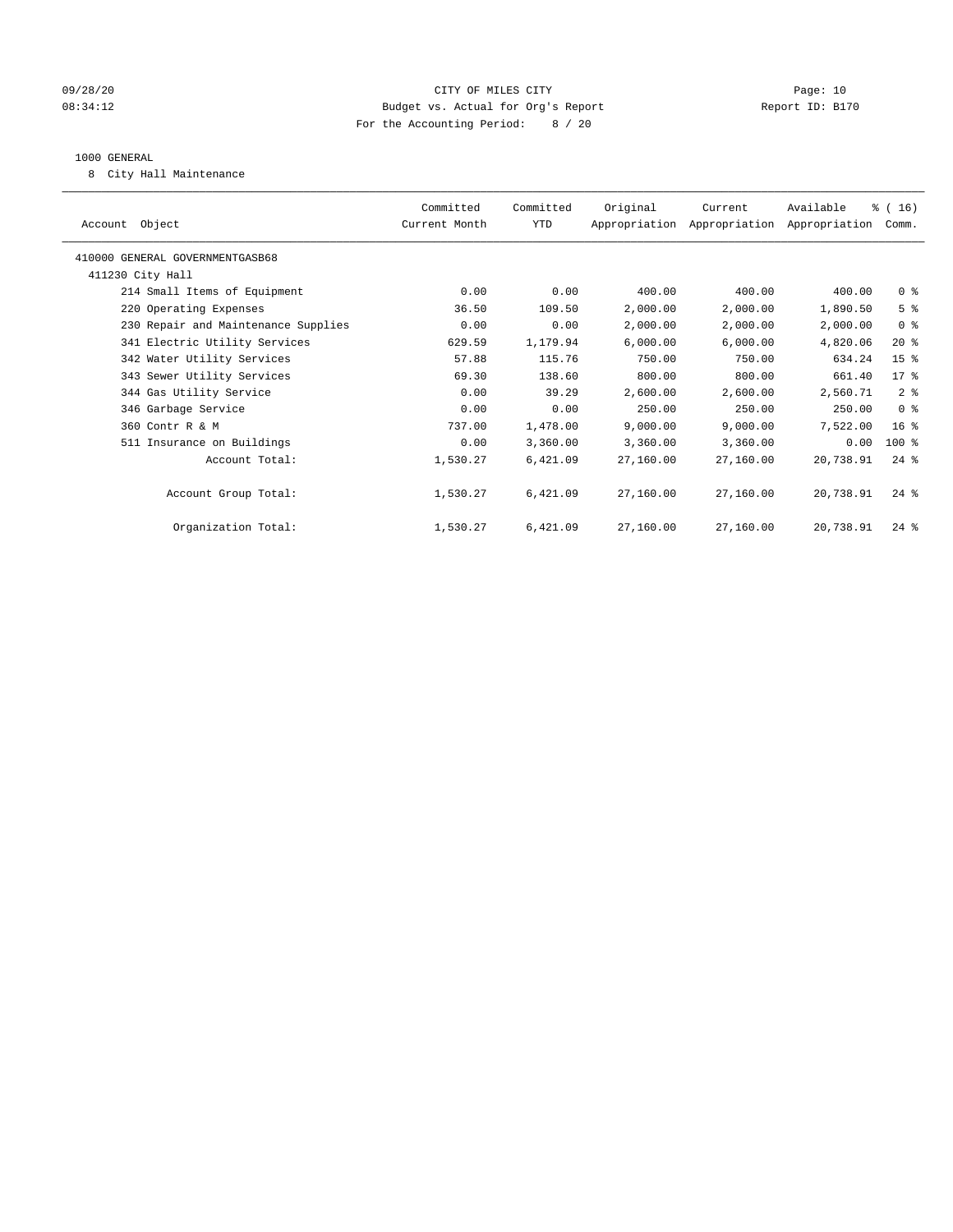#### 09/28/20 Page: 11 CITY OF MILES CITY CONTROL CONTROL Page: 11 08:34:12 Budget vs. Actual for Org's Report Changer Report ID: B170 For the Accounting Period: 8 / 20

## 1000 GENERAL

9 Treasurer

| Object<br>Account                  | Committed<br>Current Month | Committed<br><b>YTD</b> | Original  | Current<br>Appropriation Appropriation | Available<br>Appropriation | % (16)<br>Comm.     |
|------------------------------------|----------------------------|-------------------------|-----------|----------------------------------------|----------------------------|---------------------|
| 410000 GENERAL GOVERNMENTGASB68    |                            |                         |           |                                        |                            |                     |
| 410540 City Treasurer(09)          |                            |                         |           |                                        |                            |                     |
| 111 Salaries and Wages - Permanent | 1,833.34                   | 3,666.68                | 21,996.00 | 21,996.00                              | 18,329.32                  | $17*$               |
| 142 Workers' Compensation          | 6.94                       | 13.88                   | 83.00     | 83.00                                  | 69.12                      | 17 <sub>8</sub>     |
| 144 FICA                           | 140.24                     | 280.48                  | 1,683.00  | 1,683.00                               | 1,402.52                   | 17 <sup>°</sup>     |
| 145 PERS                           | 160.78                     | 321.56                  | 1,929.00  | 1,929.00                               | 1,607.44                   | 17 <sup>°</sup>     |
| 214 Small Items of Equipment       | 199.99                     | 199.99                  | 0.00      | 0.00                                   | $-199.99$                  | $***$ $\frac{6}{5}$ |
| 345 Telephone                      | 23.48                      | 46.31                   | 50.00     | 50.00                                  | 3.69                       | 93%                 |
| 350 Professional Services          | 0.00                       | 0.00                    | 550.00    | 550.00                                 | 550.00                     | 0 <sup>8</sup>      |
| 360 Contr R & M                    | 54.03                      | 108.06                  | 1,000.00  | 1,000.00                               | 891.94                     | $11$ %              |
| Account Total:                     | 2,418.80                   | 4,636.96                | 27,291.00 | 27,291.00                              | 22,654.04                  | $17*$               |
| Account Group Total:               | 2,418.80                   | 4,636.96                | 27,291.00 | 27,291.00                              | 22,654.04                  | $17*$               |
| Organization Total:                | 2,418.80                   | 4,636.96                | 27,291.00 | 27,291.00                              | 22,654.04                  | $17*$               |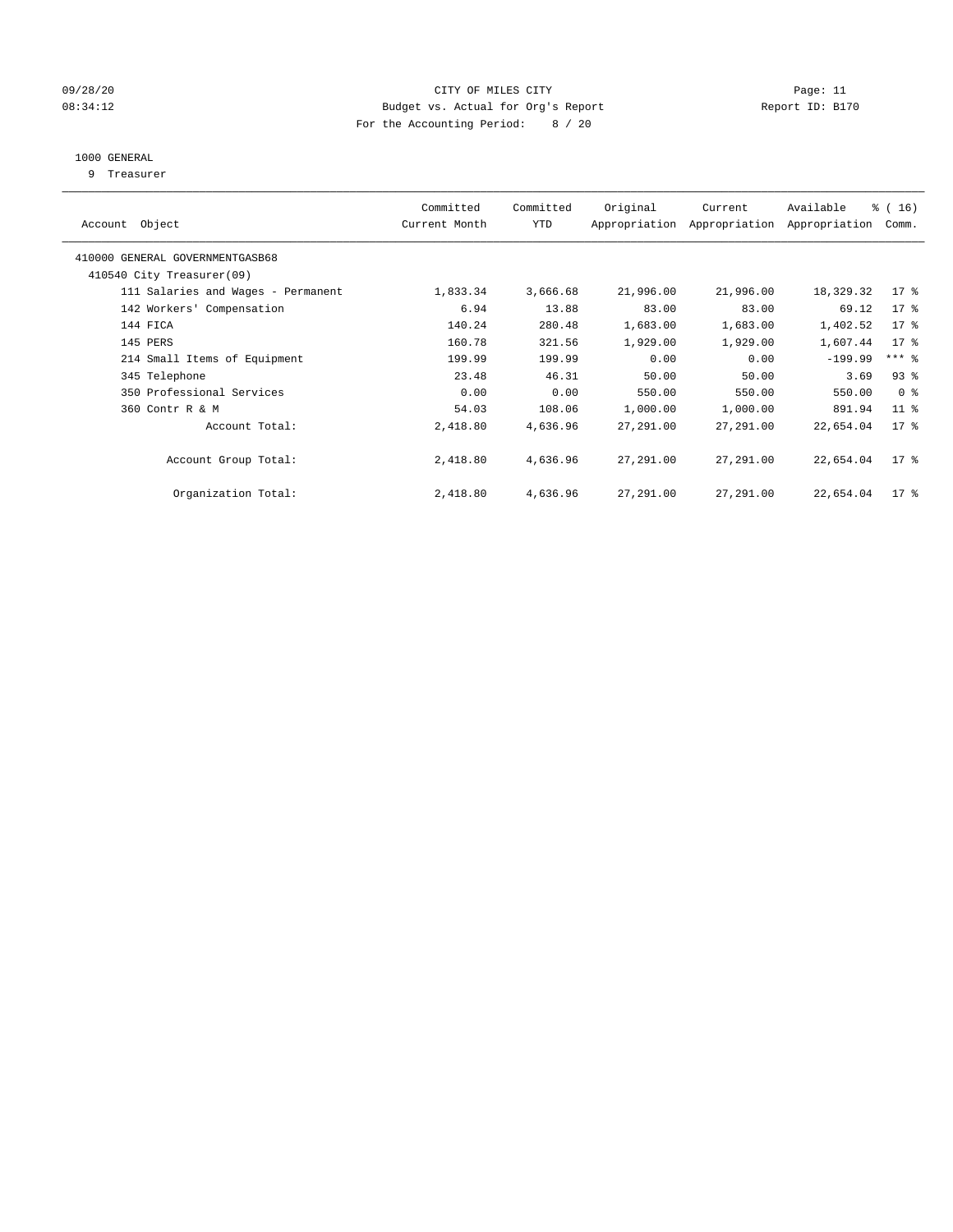#### 09/28/20 Page: 12 08:34:12 Budget vs. Actual for Org's Report Report ID: B170 For the Accounting Period: 8 / 20

#### 1000 GENERAL

11 Historic Preservation

| Object<br>Account                                                       | Committed<br>Current Month | Committed<br>YTD | Original<br>Appropriation | Current<br>Appropriation | Available<br>Appropriation | $\frac{1}{6}$ (16)<br>Comm. |
|-------------------------------------------------------------------------|----------------------------|------------------|---------------------------|--------------------------|----------------------------|-----------------------------|
| 520000 OTHER FINANCING USES<br>521000 Interfund Operating Transfers Out |                            |                  |                           |                          |                            |                             |
| 820 Transfers to Other Funds                                            | 0.00                       | 0.00             | 3.000.00                  | 3,000.00                 | 3,000.00                   | 0 %                         |
| Account Total:                                                          | 0.00                       | 0.00             | 3,000.00                  | 3,000.00                 | 3,000.00                   | 0 <sup>8</sup>              |
| Account Group Total:                                                    | 0.00                       | 0.00             | 3.000.00                  | 3,000.00                 | 3,000.00                   | 0 %                         |
| Organization Total:                                                     | 0.00                       | 0.00             | 3.000.00                  | 3,000.00                 | 3,000.00                   | 0 %                         |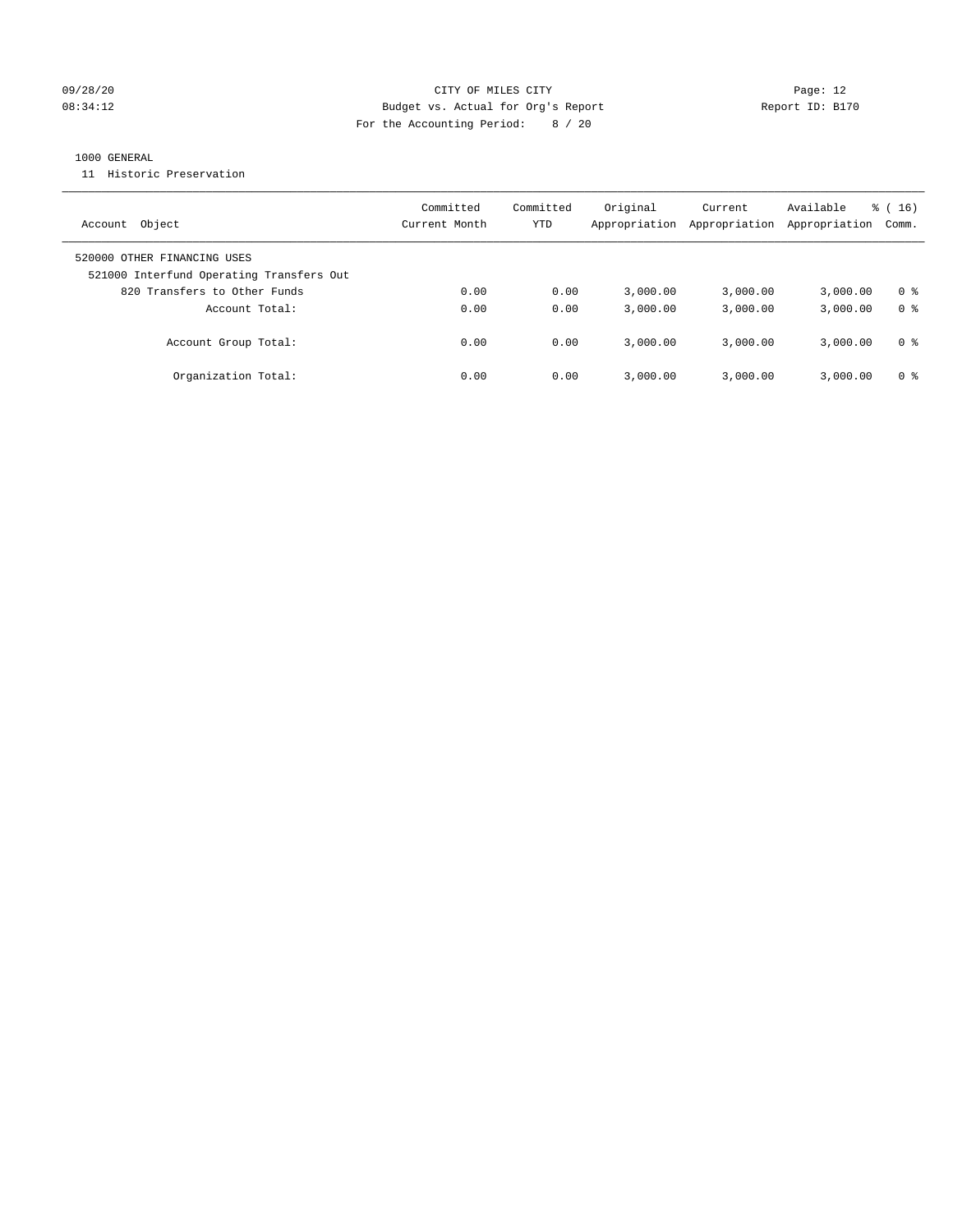#### 09/28/20 Page: 13 08:34:12 Budget vs. Actual for Org's Report Changer Report ID: B170 For the Accounting Period: 8 / 20

#### 1000 GENERAL

13 Park

| Account Object                             | Committed<br>Current Month | Committed<br>YTD | Original   | Current    | Available<br>Appropriation Appropriation Appropriation Comm. | \$(16)          |
|--------------------------------------------|----------------------------|------------------|------------|------------|--------------------------------------------------------------|-----------------|
| 460000 CULTURE AND RECREATION-GASB68       |                            |                  |            |            |                                                              |                 |
| 460433 Park Operations(13)                 |                            |                  |            |            |                                                              |                 |
| 111 Salaries and Wages - Permanent         | 13,031.22                  | 32,612.99        | 177,916.00 | 177,916.00 | 145,303.01                                                   | 18 %            |
| 121 OVERTIME-PERMANENT                     | 521.19                     | 743.40           | 7,000.00   | 7,000.00   | 6,256.60                                                     | $11$ %          |
| 131 VACATION                               | 1,977.87                   | 2,931.60         | 12,100.00  | 12,100.00  | 9,168.40                                                     | $24$ %          |
| 132 SICK LEAVE                             | 2,888.50                   | 3,301.69         | 9,400.00   | 9,400.00   | 6,098.31                                                     | 35 <sup>8</sup> |
| 133 OTHER LEAVE PAY                        | 0.00                       | 0.00             | 748.00     | 748.00     | 748.00                                                       | 0 <sup>8</sup>  |
| 134 HOLIDAY PAY                            | 257.84                     | 822.20           | 5,500.00   | 5,500.00   | 4,677.80                                                     | 15 <sup>°</sup> |
| 141 Unemployment Insurance                 | 28.01                      | 62.03            | 323.00     | 323.00     | 260.97                                                       | 19 <sup>°</sup> |
| 142 Workers' Compensation                  | 904.49                     | 2,008.86         | 10,394.00  | 10,394.00  | 8,385.14                                                     | 19 <sup>°</sup> |
| 143 Health Insurance                       | 3,581.20                   | 7,162.40         | 42,964.00  | 42,964.00  | 35,801.60                                                    | $17*$           |
| 144 FICA                                   | 1,371.22                   | 3,047.57         | 16,445.00  | 16,445.00  | 13,397.43                                                    | 19 <sup>°</sup> |
| 145 PERS                                   | 1,497.01                   | 3,221.68         | 18,348.00  | 18,348.00  | 15, 126. 32                                                  | 18 <sup>°</sup> |
| 196 CLOTHING ALLOTMENT                     | 0.00                       | 928.50           | 1,000.00   | 1,000.00   | 71.50                                                        | 93%             |
| 210 Office Supplies and Materials          | 0.00                       | 0.00             | 350.00     | 350.00     | 350.00                                                       | 0 <sup>8</sup>  |
| 214 Small Items of Equipment               | 2,330.56                   | 2,330.56         | 3,000.00   | 3,000.00   | 669.44                                                       | 78 %            |
| 220 Operating Expenses                     | 0.00                       | 838.96           | 3,500.00   | 3,500.00   | 2,661.04                                                     | $24$ %          |
| 222 Chemicals, Lab & Med Supplies          | 216.28                     | 313.78           | 5,000.00   | 5,000.00   | 4,686.22                                                     | 6 %             |
| 226 Clothing and Uniforms                  | 0.00                       | 107.99           | 850.00     | 850.00     | 742.01                                                       | $13*$           |
| 230 Repair and Maintenance Supplies        | 1,257.33                   | 1,969.83         | 15,000.00  | 15,000.00  | 13,030.17                                                    | $13*$           |
| 231 Gas, Oil, Diesel Fuel, Grease, etc.    | 920.22                     | 2,066.45         | 8,000.00   | 8,000.00   | 5,933.55                                                     | 26%             |
| 334 Memberships, Registrations & Dues      | 0.00                       | 0.00             | 300.00     | 300.00     | 300.00                                                       | 0 <sup>8</sup>  |
| 341 Electric Utility Services              | 750.69                     | 1,488.28         | 10,000.00  | 10,000.00  | 8,511.72                                                     | 15 <sup>°</sup> |
| 342 Water Utility Services                 | 900.93                     | 1,891.77         | 17,000.00  | 17,000.00  | 15,108.23                                                    | $11$ %          |
| 343 Sewer Utility Services                 | 206.47                     | 370.99           | 1,700.00   | 1,700.00   | 1,329.01                                                     | $22$ %          |
| 344 Gas Utility Service                    | 50.53                      | 117.87           | 3,000.00   | 3,000.00   | 2,882.13                                                     | 4%              |
| 345 Telephone                              | 42.28                      | 83.91            | 450.00     | 450.00     | 366.09                                                       | 19 <sup>°</sup> |
| 346 Garbage Service                        | 0.00                       | 0.00             | 800.00     | 800.00     | 800.00                                                       | 0 <sup>8</sup>  |
| 347 Internet                               | 26.82                      | 53.64            | 450.00     | 450.00     | 396.36                                                       | $12*$           |
| 350 Professional Services                  | 930.58                     | 1,015.27         | 9,000.00   | 9,000.00   | 7,984.73                                                     | $11*$           |
| 360 Contr R & M                            | 0.00                       | 0.00             | 8,000.00   | 8,000.00   | 8,000.00                                                     | 0 <sup>8</sup>  |
| 363 R&M Vehicles/Equip/Labor-PW            | 0.00                       | 0.00             | 9,000.00   | 9,000.00   | 9,000.00                                                     | 0 <sup>8</sup>  |
| 370 Travel                                 | 0.00                       | 0.00             | 600.00     | 600.00     | 600.00                                                       | 0 <sup>8</sup>  |
| 380 Training Services                      | 0.00                       | 0.00             | 400.00     | 400.00     | 400.00                                                       | 0 <sup>8</sup>  |
| 511 Insurance on Buildings                 | 0.00                       | 3,728.77         | 3,729.00   | 3,729.00   | 0.23                                                         | $100*$          |
| 512 Insurance on Vehicles & Equipment      | 0.00                       | 630.00           | 630.00     | 630.00     | 0.00                                                         | $100*$          |
| 940 Machinery & Equipment                  | 0.00                       | 0.00             | 3,177.00   | 3,177.00   | 3,177.00                                                     | 0 <sup>8</sup>  |
| Account Total:                             | 33,691.24                  | 73,850.99        | 406,074.00 | 406,074.00 | 332,223.01                                                   | 18 %            |
| 460439 Riverside Park Tennis Court Project |                            |                  |            |            |                                                              |                 |
| 230 Repair and Maintenance Supplies        | 0.00                       | 0.00             | 200.00     | 200.00     | 200.00                                                       | 0 <sup>8</sup>  |
| Account Total:                             | 0.00                       | 0.00             | 200.00     | 200.00     | 200.00                                                       | 0 <sup>°</sup>  |
| Account Group Total:                       | 33,691.24                  | 73,850.99        | 406,274.00 | 406,274.00 | 332,423.01                                                   | 18 %            |
| Organization Total:                        | 33,691.24                  | 73,850.99        | 406,274.00 | 406,274.00 | 332,423.01                                                   | 18 %            |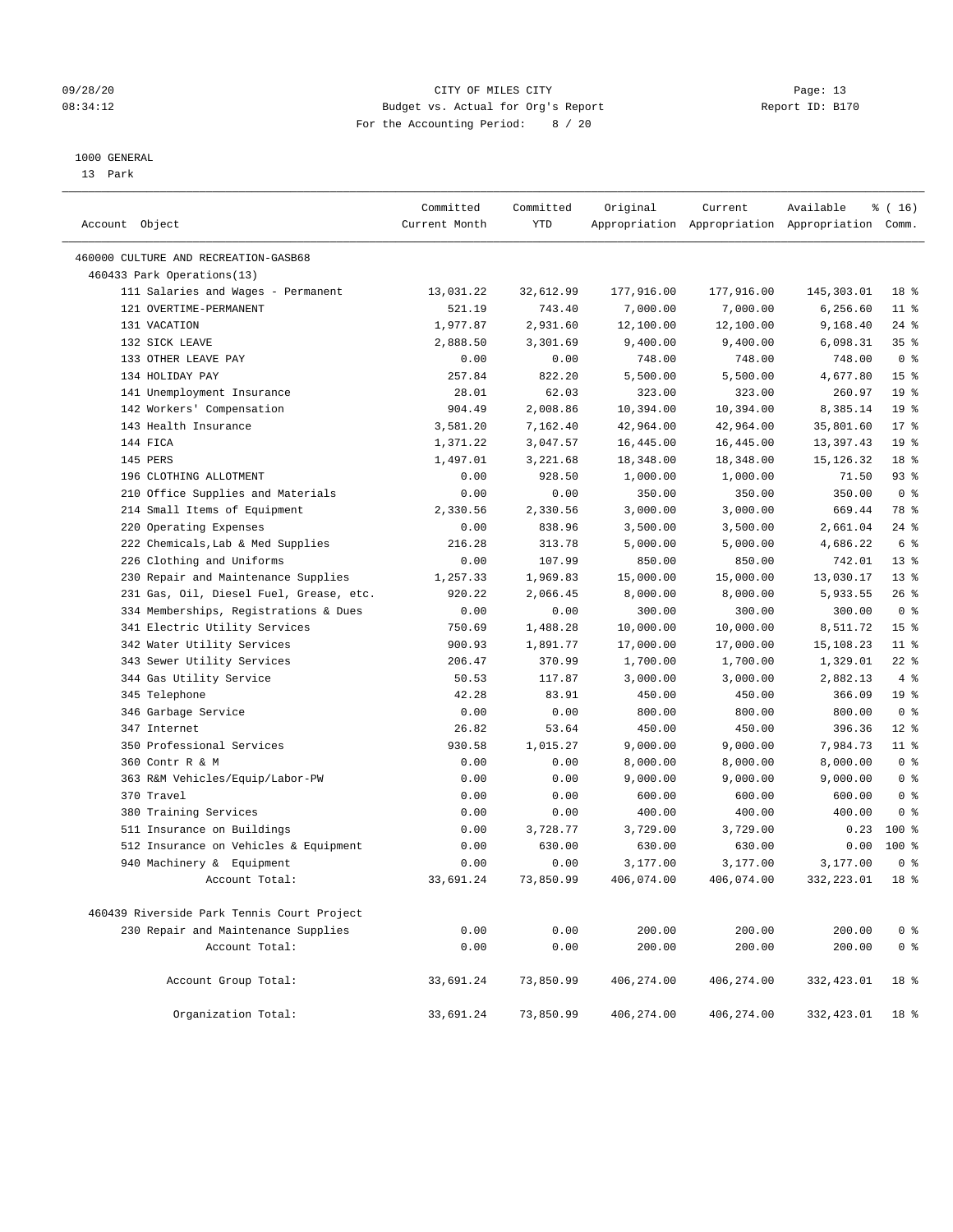#### 09/28/20 Page: 14 CITY OF MILES CITY CONTROL CONTROL Page: 14 08:34:12 Budget vs. Actual for Org's Report Changer Report ID: B170 For the Accounting Period: 8 / 20

## 1000 GENERAL

14 Swim Pool

| Account Object                       | Committed<br>Current Month | Committed<br><b>YTD</b> | Original  | Current<br>Appropriation Appropriation Appropriation | Available | % (16)<br>Comm. |
|--------------------------------------|----------------------------|-------------------------|-----------|------------------------------------------------------|-----------|-----------------|
| 460000 CULTURE AND RECREATION-GASB68 |                            |                         |           |                                                      |           |                 |
| 460445 Swimming Pool                 |                            |                         |           |                                                      |           |                 |
| 111 Salaries and Wages - Permanent   | 12,987.47                  | 28,730.08               | 46,224.00 | 46,224.00                                            | 17,493.92 | 62 %            |
| 121 OVERTIME-PERMANENT               | 647.31                     | 799.17                  | 500.00    | 500.00                                               | $-299.17$ | 160%            |
| 141 Unemployment Insurance           | 20.47                      | 44.30                   | 70.00     | 70.00                                                | 25.70     | 63%             |
| 142 Workers' Compensation            | 696.39                     | 1,518.63                | 2,399.00  | 2,399.00                                             | 880.37    | 63 %            |
| 144 FICA                             | 1,043.08                   | 2,259.05                | 3,536.00  | 3,536.00                                             | 1,276.95  | 64 %            |
| 145 PERS                             | 222.40                     | 444.80                  | 1,029.00  | 1,029.00                                             | 584.20    | 43 %            |
| 214 Small Items of Equipment         | 162.91                     | 633.18                  | 300.00    | 300.00                                               | $-333.18$ | $211$ %         |
| 220 Operating Expenses               | 0.00                       | 0.00                    | 1,000.00  | 1,000.00                                             | 1,000.00  | 0 <sup>8</sup>  |
| 222 Chemicals, Lab & Med Supplies    | 940.00                     | 940.00                  | 3,500.00  | 3,500.00                                             | 2,560.00  | 27%             |
| 226 Clothing and Uniforms            | 0.00                       | 0.00                    | 550.00    | 550.00                                               | 550.00    | 0 <sup>8</sup>  |
| 230 Repair and Maintenance Supplies  | 0.00                       | 0.00                    | 500.00    | 500.00                                               | 500.00    | 0 <sup>8</sup>  |
| 341 Electric Utility Services        | 354.19                     | 690.72                  | 1,700.00  | 1,700.00                                             | 1,009.28  | 41 %            |
| 342 Water Utility Services           | 39.94                      | 39.94                   | 300.00    | 300.00                                               | 260.06    | $13*$           |
| 343 Sewer Utility Services           | 45.48                      | 45.48                   | 200.00    | 200.00                                               | 154.52    | $23$ $%$        |
| 345 Telephone                        | 64.17                      | 118.78                  | 150.00    | 150.00                                               | 31.22     | 79 %            |
| 350 Professional Services            | 0.00                       | 0.00                    | 250.00    | 250.00                                               | 250.00    | 0 <sup>8</sup>  |
| 360 Contr R & M                      | 0.00                       | 0.00                    | 200.00    | 200.00                                               | 200.00    | 0 <sup>8</sup>  |
| 363 R&M Vehicles/Equip/Labor-PW      | 0.00                       | 0.00                    | 300.00    | 300.00                                               | 300.00    | 0 <sup>8</sup>  |
| 380 Training Services                | 0.00                       | 840.00                  | 1,000.00  | 1,000.00                                             | 160.00    | 84 %            |
| 540 Special Assessments              | 562.50                     | 562.50                  | 700.00    | 700.00                                               | 137.50    | $80*$           |
| Account Total:                       | 17,786.31                  | 37,666.63               | 64,408.00 | 64,408.00                                            | 26,741.37 | 58 %            |
| Account Group Total:                 | 17,786.31                  | 37,666.63               | 64,408.00 | 64,408.00                                            | 26,741.37 | 58 %            |
| Organization Total:                  | 17,786.31                  | 37,666.63               | 64,408.00 | 64,408.00                                            | 26,741.37 | 58 %            |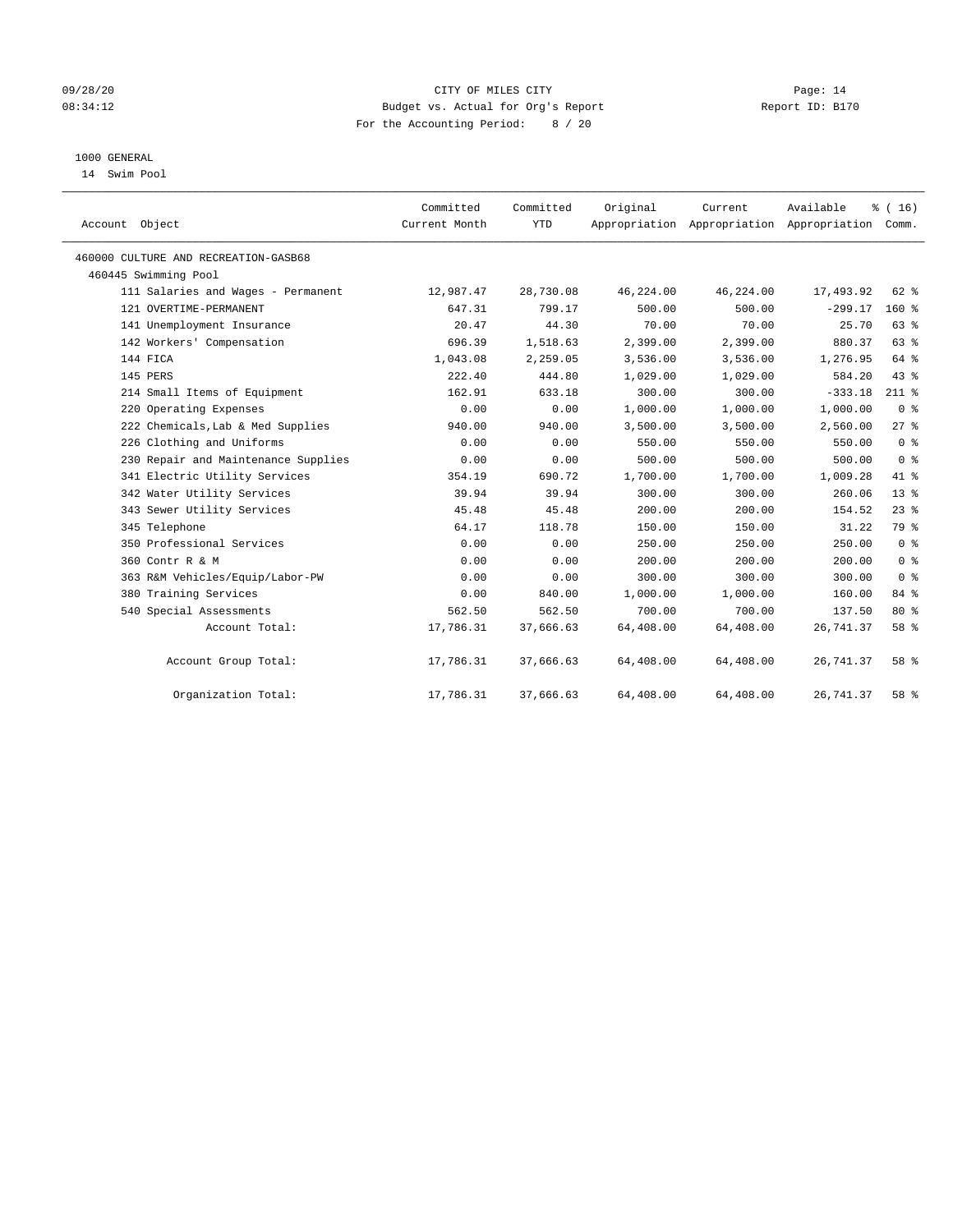#### 09/28/20 Page: 15 08:34:12 Budget vs. Actual for Org's Report Changer Report ID: B170 For the Accounting Period: 8 / 20

# 1000 GENERAL

16 Library

| Object<br>Account                                                       | Committed<br>Current Month | Committed<br>YTD | Original<br>Appropriation | Current<br>Appropriation | Available<br>Appropriation | $\frac{1}{6}$ ( 16 )<br>Comm. |
|-------------------------------------------------------------------------|----------------------------|------------------|---------------------------|--------------------------|----------------------------|-------------------------------|
| 520000 OTHER FINANCING USES<br>521000 Interfund Operating Transfers Out |                            |                  |                           |                          |                            |                               |
| 820 Transfers to Other Funds                                            | 25,829.58                  | 51,659.16        | 309,955.00                | 309,955.00               | 258, 295.84                | 17.8                          |
| Account Total:                                                          | 25,829.58                  | 51,659.16        | 309,955.00                | 309,955.00               | 258, 295.84                | 17.8                          |
| Account Group Total:                                                    | 25,829.58                  | 51,659.16        | 309,955.00                | 309,955.00               | 258, 295.84                | $17*$                         |
| Organization Total:                                                     | 25,829.58                  | 51,659.16        | 309,955.00                | 309,955.00               | 258,295.84                 | $17$ %                        |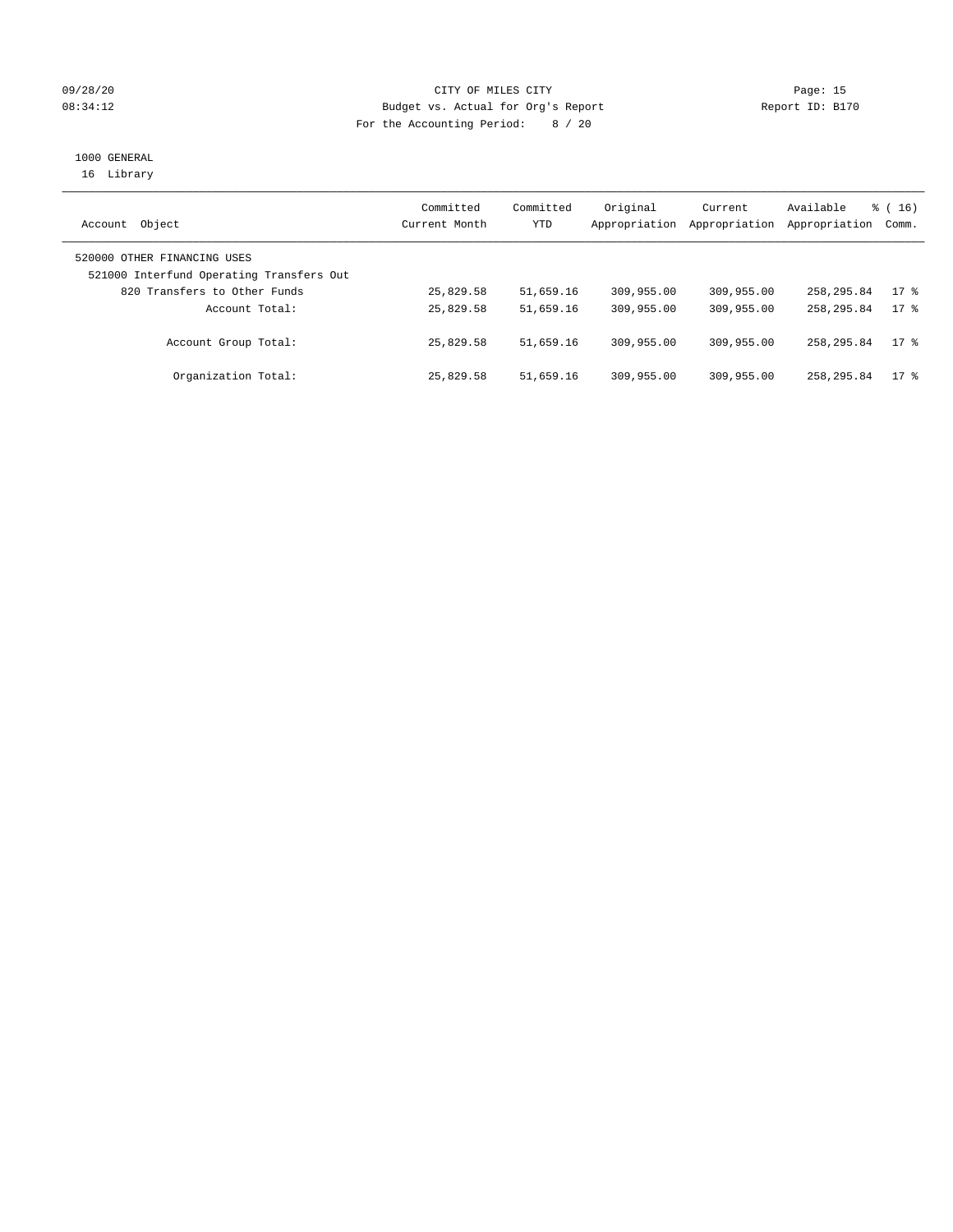#### 09/28/20 Page: 16 CITY OF MILES CITY CONTROL CONTROL Page: 16 08:34:12 Budget vs. Actual for Org's Report Changer Report ID: B170 For the Accounting Period: 8 / 20

## 1000 GENERAL

18 BUILDING INSPECTION

| Account Object                                                | Committed<br>Current Month | Committed<br>YTD | Original<br>Appropriation | Current<br>Appropriation | Available<br>Appropriation | $\frac{1}{6}$ (16)<br>Comm. |
|---------------------------------------------------------------|----------------------------|------------------|---------------------------|--------------------------|----------------------------|-----------------------------|
| 420000 PUBLIC SAFETY-GASB68<br>420532 Public Nuisance Cleanup |                            |                  |                           |                          |                            |                             |
| 360 Contr R & M                                               | 0.00                       | 6,800.00         | 0.00                      | 0.00                     | $-6.800.00$                | $***$ 2                     |
| Account Total:                                                | 0.00                       | 6.800.00         | 0.00                      | 0.00                     | $-6.800.00$                | $***$ %                     |
| Account Group Total:                                          | 0.00                       | 6.800.00         | 0.00                      | 0.00                     | $-6.800.00$                | $***$ 2                     |
| Organization Total:                                           | 0.00                       | 6,800.00         | 0.00                      | 0.00                     | $-6,800.00$                | $***$ 2                     |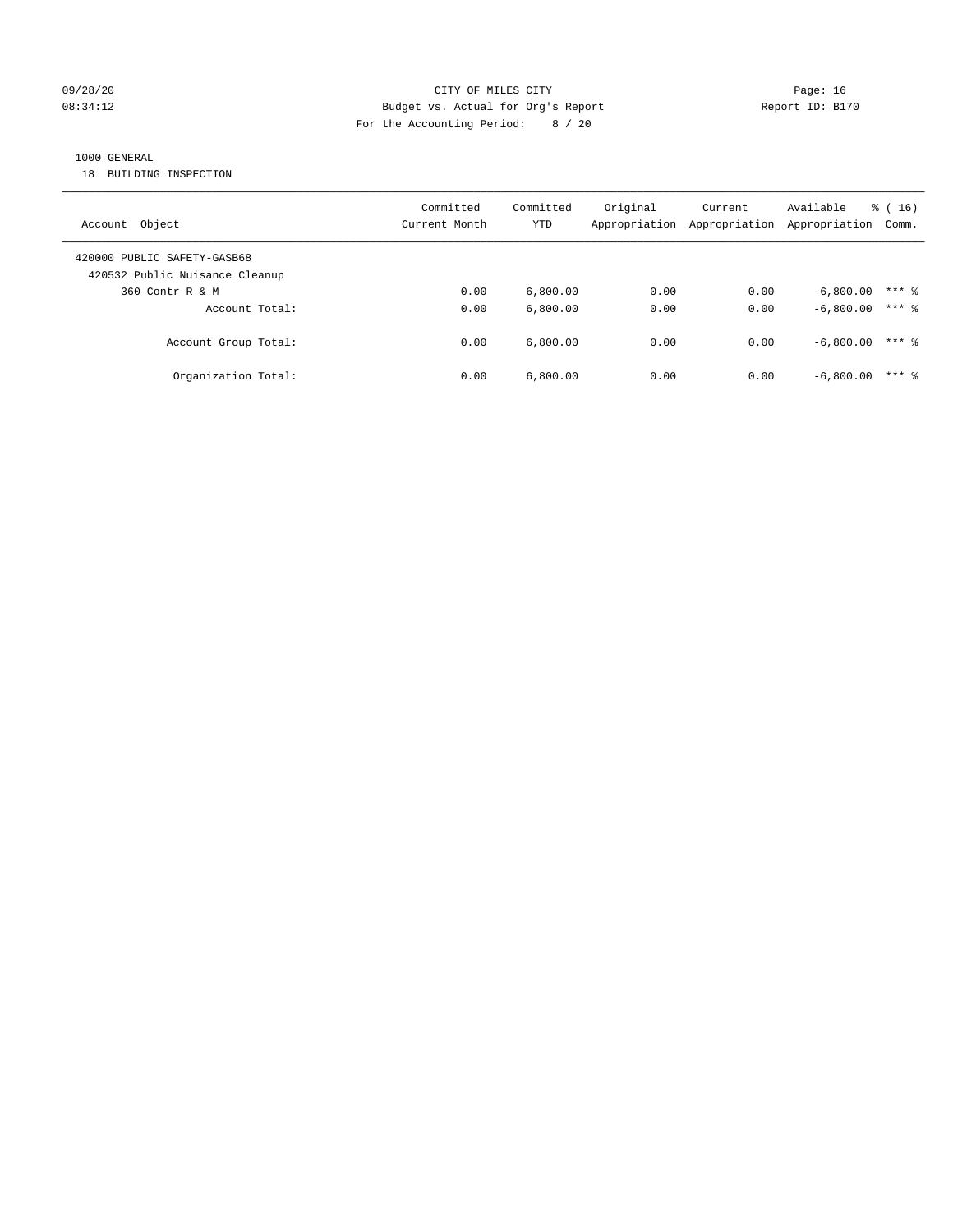#### 09/28/20 Page: 17 CITY OF MILES CITY CONTROL CONTROL Page: 17 08:34:12 Budget vs. Actual for Org's Report Changer Report ID: B170 For the Accounting Period: 8 / 20

#### 1000 GENERAL

21 Animal Control

| Account Object                           | Committed<br>Current Month | Committed<br>YTD | Original  | Current   | Available<br>Appropriation Appropriation Appropriation Comm. | $*(16)$         |  |
|------------------------------------------|----------------------------|------------------|-----------|-----------|--------------------------------------------------------------|-----------------|--|
| 440000 PUBLIC HEALTH-GASB68              |                            |                  |           |           |                                                              |                 |  |
| 440600 Animal Control Services(21)       |                            |                  |           |           |                                                              |                 |  |
| 111 Salaries and Wages - Permanent       | 3,221.64                   | 6,340.68         | 45,056.00 | 45,056.00 | 38,715.32                                                    | $14*$           |  |
| 121 OVERTIME-PERMANENT                   | 0.00                       | 0.00             | 500.00    | 500.00    | 500.00                                                       | 0 <sup>8</sup>  |  |
| 131 VACATION                             | 61.56                      | 554.04           | 1,500.00  | 1,500.00  | 945.96                                                       | 37%             |  |
| 132 SICK LEAVE                           | 0.00                       | 0.00             | 700.00    | 700.00    | 700.00                                                       | 0 <sup>8</sup>  |  |
| 133 OTHER LEAVE PAY                      | 164.16                     | 164.16           | 500.00    | 500.00    | 335.84                                                       | 33%             |  |
| 134 HOLIDAY PAY                          | 0.00                       | 0.00             | 300.00    | 300.00    | 300.00                                                       | 0 <sup>8</sup>  |  |
| 141 Unemployment Insurance               | 5.17                       | 10.59            | 73.00     | 73.00     | 62.41                                                        | 15 <sup>°</sup> |  |
| 142 Workers' Compensation                | 155.49                     | 318.39           | 2,452.00  | 2,452.00  | 2,133.61                                                     | $13*$           |  |
| 143 Health Insurance                     | 854.70                     | 1,709.40         | 10,254.00 | 10,254.00 | 8,544.60                                                     | $17*$           |  |
| 144 FICA                                 | 263.72                     | 540.00           | 3,715.00  | 3,715.00  | 3,175.00                                                     | 15 <sup>°</sup> |  |
| 145 PERS                                 | 302.34                     | 619.08           | 3,622.00  | 3,622.00  | 3,002.92                                                     | $17*$           |  |
| 196 CLOTHING ALLOTMENT                   | 0.00                       | 0.00             | 807.00    | 807.00    | 807.00                                                       | 0 <sup>8</sup>  |  |
| 210 Office Supplies and Materials        | 0.00                       | 0.00             | 150.00    | 150.00    | 150.00                                                       | 0 <sup>8</sup>  |  |
| 214 Small Items of Equipment             | 0.00                       | 0.00             | 400.00    | 400.00    | 400.00                                                       | 0 <sup>8</sup>  |  |
| 220 Operating Expenses                   | 55.00                      | 94.88            | 1,200.00  | 1,200.00  | 1,105.12                                                     | 8 %             |  |
| 230 Repair and Maintenance Supplies      | 0.00                       | 0.00             | 250.00    | 250.00    | 250.00                                                       | 0 <sup>8</sup>  |  |
| 231 Gas, Oil, Diesel Fuel, Grease, etc.  | 137.40                     | 602.37           | 1,400.00  | 1,400.00  | 797.63                                                       | $43$ %          |  |
| 311 Postage, Box Rent, Etc.              | 0.00                       | 49.20            | 80.00     | 80.00     | 30.80                                                        | 62 %            |  |
| 320 Printing, Duplicating, Typing &      | 0.00                       | 0.00             | 25.00     | 25.00     | 25.00                                                        | 0 <sup>8</sup>  |  |
| 330 Publicity, Subscriptions & Dues      | 0.00                       | 0.00             | 25.00     | 25.00     | 25.00                                                        | 0 <sup>8</sup>  |  |
| 341 Electric Utility Services            | 101.20                     | 184.12           | 529.00    | 529.00    | 344.88                                                       | 35 <sup>8</sup> |  |
| 342 Water Utility Services               | 23.46                      | 46.92            | 350.00    | 350.00    | 303.08                                                       | $13*$           |  |
| 343 Sewer Utility Services               | 27.61                      | 55.22            | 150.00    | 150.00    | 94.78                                                        | 37%             |  |
| 344 Gas Utility Service                  | 20.83                      | 45.79            | 635.00    | 635.00    | 589.21                                                       | 7 %             |  |
| 345 Telephone                            | 40.93                      | 81.21            | 500.00    | 500.00    | 418.79                                                       | 16 <sup>°</sup> |  |
| 347 Internet                             | 44.95                      | 89.90            | 560.00    | 560.00    | 470.10                                                       | 16 <sup>°</sup> |  |
| 350 Professional Services                | 888.00                     | 1,386.07         | 3,000.00  | 3,000.00  | 1,613.93                                                     | 46 %            |  |
| 366 R&M Vehicles - Police/Animal Control | 0.00                       | 0.00             | 100.00    | 100.00    | 100.00                                                       | 0 <sup>8</sup>  |  |
| 370 Travel                               | 0.00                       | 0.00             | 200.00    | 200.00    | 200.00                                                       | 0 <sup>8</sup>  |  |
| 380 Training Services                    | 0.00                       | 0.00             | 100.00    | 100.00    | 100.00                                                       | 0 <sup>8</sup>  |  |
| 511 Insurance on Buildings               | 0.00                       | 97.54            | 98.00     | 98.00     | 0.46                                                         | $100*$          |  |
| Account Total:                           | 6,368.16                   | 12,989.56        | 79,231.00 | 79,231.00 | 66, 241.44                                                   | 16 <sup>8</sup> |  |
| Account Group Total:                     | 6,368.16                   | 12,989.56        | 79,231.00 | 79,231.00 | 66, 241.44                                                   | 16 <sup>8</sup> |  |
| Organization Total:                      | 6,368.16                   | 12,989.56        | 79,231.00 | 79,231.00 | 66, 241.44                                                   | 16 <sup>°</sup> |  |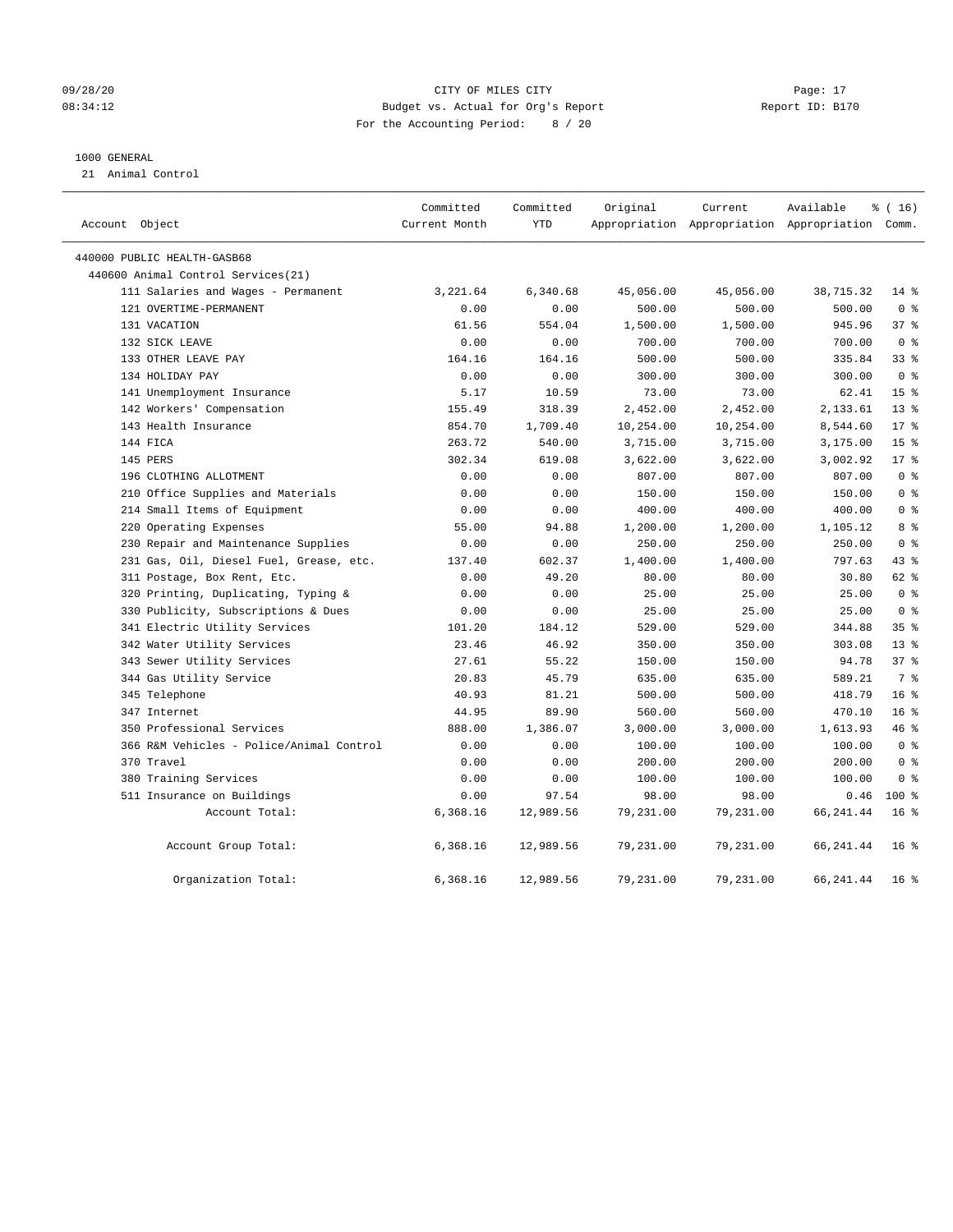#### 09/28/20 Page: 18 08:34:12 Budget vs. Actual for Org's Report Changer Report ID: B170 For the Accounting Period: 8 / 20

#### 1000 GENERAL

36 Planning & Community Services

| Object<br>Account                         | Committed<br>Current Month | Committed<br><b>YTD</b> | Original  | Current   | Available<br>Appropriation Appropriation Appropriation Comm. | % (16)          |
|-------------------------------------------|----------------------------|-------------------------|-----------|-----------|--------------------------------------------------------------|-----------------|
| 410000 GENERAL GOVERNMENTGASB68           |                            |                         |           |           |                                                              |                 |
| 411020 Community Services & Planning      |                            |                         |           |           |                                                              |                 |
| 111 Salaries and Wages - Permanent        | 586.64                     | 1,011.62                | 7,228.00  | 7,228.00  | 6,216.38                                                     | $14$ %          |
| 121 OVERTIME-PERMANENT                    | 0.00                       | 0.00                    | 200.00    | 200.00    | 200.00                                                       | 0 <sup>8</sup>  |
| 131 VACATION                              | 0.00                       | 168.71                  | 2,800.00  | 2,800.00  | 2,631.29                                                     | 6 %             |
| 132 SICK LEAVE                            | 24.46                      | 37.20                   | 1,300.00  | 1,300.00  | 1,262.80                                                     | 3 <sup>8</sup>  |
| 133 OTHER LEAVE PAY                       | 0.00                       | 4.78                    | 424.00    | 424.00    | 419.22                                                       | 1 <sup>8</sup>  |
| 141 Unemployment Insurance                | 0.91                       | 1.86                    | 18.00     | 18.00     | 16.14                                                        | $10*$           |
| 142 Workers' Compensation                 | 2.30                       | 4.67                    | 95.00     | 95.00     | 90.33                                                        | 5 <sup>°</sup>  |
| 143 Health Insurance                      | 153.75                     | 307.54                  | 2,769.00  | 2,769.00  | 2,461.46                                                     | $11$ %          |
| 144 FICA                                  | 46.74                      | 95.57                   | 914.00    | 914.00    | 818.43                                                       | $10*$           |
| 145 PERS                                  | 53.57                      | 107.16                  | 1,048.00  | 1,048.00  | 940.84                                                       | $10*$           |
| 196 CLOTHING ALLOTMENT                    | 0.00                       | 27.00                   | 164.00    | 164.00    | 137.00                                                       | 16 <sup>°</sup> |
| 210 Office Supplies and Materials         | 24.73                      | 24.73                   | 500.00    | 500.00    | 475.27                                                       | 5 <sup>8</sup>  |
| 214 Small Items of Equipment              | 0.00                       | 0.00                    | 800.00    | 800.00    | 800.00                                                       | 0 <sup>8</sup>  |
| 220 Operating Expenses                    | 0.00                       | 0.00                    | 300.00    | 300.00    | 300.00                                                       | 0 <sup>8</sup>  |
| 231 Gas, Oil, Diesel Fuel, Grease, etc.   | 0.00                       | 0.00                    | 400.00    | 400.00    | 400.00                                                       | 0 <sup>8</sup>  |
| 311 Postage, Box Rent, Etc.               | 0.00                       | 0.00                    | 3,000.00  | 3,000.00  | 3,000.00                                                     | 0 <sup>8</sup>  |
| 320 Printing, Duplicating, Typing &       | 0.00                       | 0.00                    | 1,000.00  | 1,000.00  | 1,000.00                                                     | 0 <sup>8</sup>  |
| 327 Map Printing                          | 0.00                       | 0.00                    | 200.00    | 200.00    | 200.00                                                       | 0 <sup>8</sup>  |
| 330 Publicity, Subscriptions & Dues       | 0.00                       | 0.00                    | 1,000.00  | 1,000.00  | 1,000.00                                                     | 0 <sup>8</sup>  |
| 331 Publication of Formal & Legal Notices | 0.00                       | 0.00                    | 1,000.00  | 1,000.00  | 1,000.00                                                     | 0 <sup>8</sup>  |
| 334 Memberships, Registrations & Dues     | 0.00                       | 0.00                    | 500.00    | 500.00    | 500.00                                                       | 0 <sup>8</sup>  |
| 345 Telephone                             | 8.52                       | 16.39                   | 900.00    | 900.00    | 883.61                                                       | 2 <sup>8</sup>  |
| 347 Internet                              | 0.00                       | 0.00                    | 170.00    | 170.00    | 170.00                                                       | 0 <sup>8</sup>  |
| 350 Professional Services                 | 1,809.50                   | 3,384.00                | 30,000.00 | 30,000.00 | 26,616.00                                                    | $11*$           |
| 360 Contr R & M                           | 54.03                      | 108.06                  | 5,000.00  | 5,000.00  | 4,891.94                                                     | 2 <sup>°</sup>  |
| 370 Travel                                | 0.00                       | 0.00                    | 2,000.00  | 2,000.00  | 2,000.00                                                     | 0 <sup>8</sup>  |
| 380 Training Services                     | 0.00                       | 0.00                    | 3,000.00  | 3,000.00  | 3,000.00                                                     | 0 <sup>8</sup>  |
| 382 Books                                 | 0.00                       | 0.00                    | 200.00    | 200.00    | 200.00                                                       | 0 <sup>8</sup>  |
| Account Total:                            | 2,765.15                   | 5,299.29                | 66,930.00 | 66,930.00 | 61,630.71                                                    | 8 %             |
| Account Group Total:                      | 2,765.15                   | 5,299.29                | 66,930.00 | 66,930.00 | 61,630.71                                                    | 8 %             |
| Organization Total:                       | 2,765.15                   | 5,299.29                | 66,930.00 | 66,930.00 | 61,630.71                                                    | 8 %             |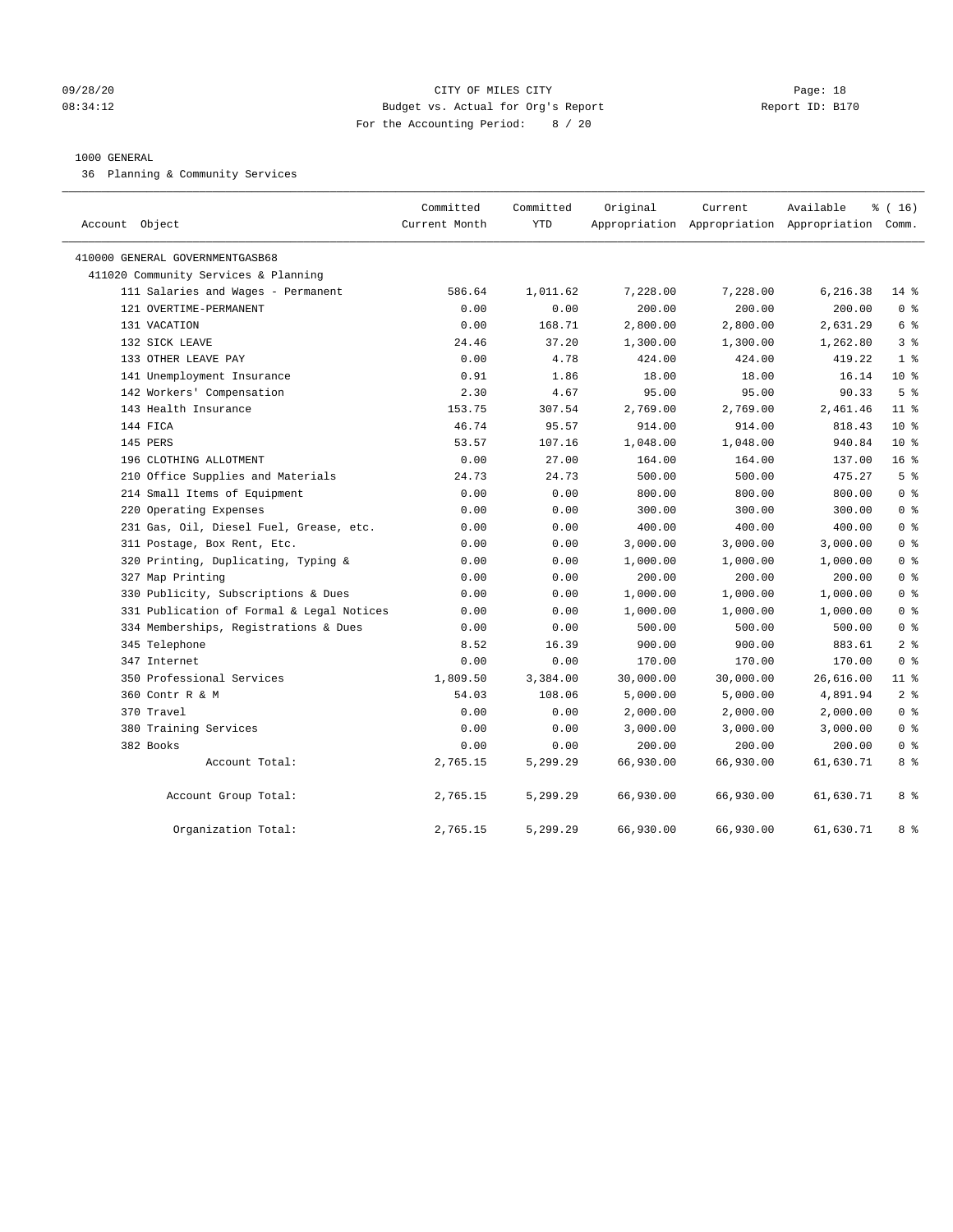#### 09/28/20 Page: 19 08:34:12 Budget vs. Actual for Org's Report Changer Report ID: B170 For the Accounting Period: 8 / 20

# 1000 GENERAL

37 CITY HEALTH

| Object<br>Account                                                       | Committed<br>Current Month | Committed<br><b>YTD</b> | Original<br>Appropriation | Current<br>Appropriation | Available<br>Appropriation | $\frac{1}{6}$ (16)<br>Comm. |
|-------------------------------------------------------------------------|----------------------------|-------------------------|---------------------------|--------------------------|----------------------------|-----------------------------|
| 520000 OTHER FINANCING USES<br>521000 Interfund Operating Transfers Out |                            |                         |                           |                          |                            |                             |
| 820 Transfers to Other Funds                                            | 0.00                       | 0.00                    | 13,000.00                 | 13,000.00                | 13,000.00                  | 0 %                         |
| Account Total:                                                          | 0.00                       | 0.00                    | 13,000.00                 | 13,000.00                | 13,000.00                  | 0 <sup>8</sup>              |
| Account Group Total:                                                    | 0.00                       | 0.00                    | 13,000.00                 | 13,000.00                | 13,000.00                  | 0 <sup>8</sup>              |
| Organization Total:                                                     | 0.00                       | 0.00                    | 13,000.00                 | 13,000.00                | 13,000.00                  | 0 %                         |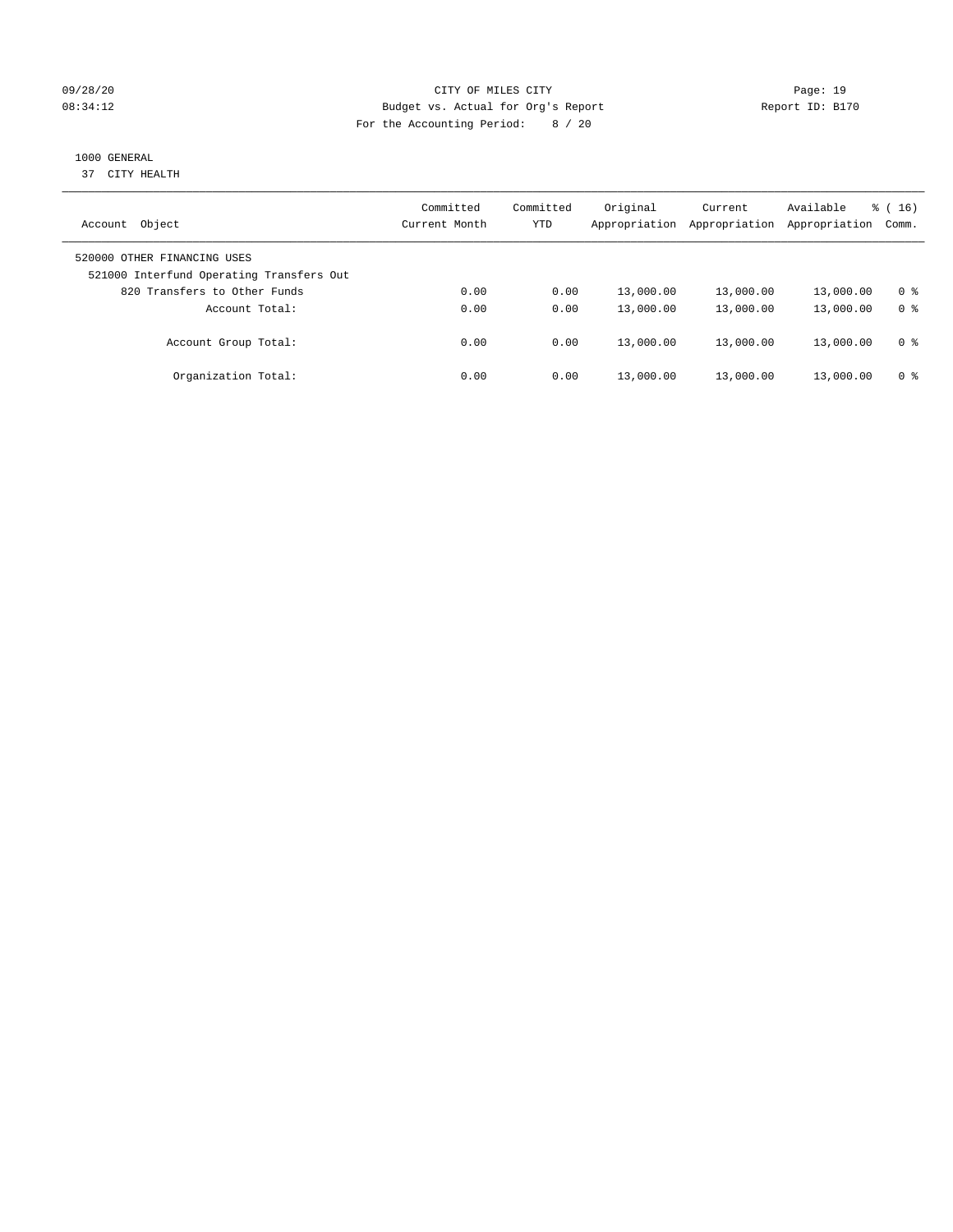#### 09/28/20 Page: 20 08:34:12 Budget vs. Actual for Org's Report Changer Report ID: B170 For the Accounting Period: 8 / 20

#### 1000 GENERAL

201 Flood Prevention

| Account Object                            | Committed<br>Current Month | Committed<br><b>YTD</b> | Original   | Current<br>Appropriation Appropriation Appropriation | Available    | % (16)<br>Comm. |
|-------------------------------------------|----------------------------|-------------------------|------------|------------------------------------------------------|--------------|-----------------|
|                                           |                            |                         |            |                                                      |              |                 |
| 430000 Public Works-GASB68                |                            |                         |            |                                                      |              |                 |
| 431200 Flood Control                      |                            |                         |            |                                                      |              |                 |
| 111 Salaries and Wages - Permanent        | 1,318.65                   | 2,655.02                | 16, 164.00 | 16,164.00                                            | 13,508.98    | 16 <sup>8</sup> |
| 131 VACATION                              | 108.51                     | 139.80                  | 1,000.00   | 1,000.00                                             | 860.20       | $14*$           |
| 132 SICK LEAVE                            | 41.73                      | 142.91                  | 500.00     | 500.00                                               | 357.09       | 29%             |
| 133 OTHER LEAVE PAY                       | 0.00                       | 0.00                    | 1,019.00   | 1,019.00                                             | 1,019.00     | 0 <sup>8</sup>  |
| 141 Unemployment Insurance                | 2.18                       | 4.48                    | 28.00      | 28.00                                                | 23.52        | 16 <sup>°</sup> |
| 142 Workers' Compensation                 | 5.55                       | 11.30                   | 970.00     | 970.00                                               | 958.70       | 1 <sup>°</sup>  |
| 143 Health Insurance                      | 341.87                     | 683.75                  | 4,102.00   | 4,102.00                                             | 3,418.25     | 17 <sup>8</sup> |
| 144 FICA                                  | 111.19                     | 226.96                  | 1,429.00   | 1,429.00                                             | 1,202.04     | 16 <sup>°</sup> |
| 145 PERS                                  | 128.83                     | 257.65                  | 1,638.00   | 1,638.00                                             | 1,380.35     | 16 <sup>8</sup> |
| 196 CLOTHING ALLOTMENT                    | 0.00                       | 60.00                   | 60.00      | 60.00                                                | 0.00         | $100*$          |
| 210 Office Supplies and Materials         | 0.00                       | 219.00                  | 500.00     | 500.00                                               | 281.00       | 44 %            |
| 214 Small Items of Equipment              | 0.00                       | 0.00                    | 500.00     | 500.00                                               | 500.00       | 0 <sup>8</sup>  |
| 220 Operating Expenses                    | $-218.00$                  | 0.00                    | 500.00     | 500.00                                               | 500.00       | 0 <sup>8</sup>  |
| 231 Gas, Oil, Diesel Fuel, Grease, etc.   | 0.00                       | 0.00                    | 500.00     | 500.00                                               | 500.00       | 0 <sup>8</sup>  |
| 311 Postage, Box Rent, Etc.               | 4.00                       | 11.50                   | 2,500.00   | 2,500.00                                             | 2,488.50     | 0 <sup>8</sup>  |
| 330 Publicity, Subscriptions & Dues       | 0.00                       | 0.00                    | 50.00      | 50.00                                                | 50.00        | 0 <sup>8</sup>  |
| 331 Publication of Formal & Legal Notices | 188.50                     | 396.50                  | 2,000.00   | 2,000.00                                             | 1,603.50     | $20*$           |
| 334 Memberships, Registrations & Dues     | 0.00                       | 0.00                    | 250.00     | 250.00                                               | 250.00       | 0 <sup>8</sup>  |
| 345 Telephone                             | 19.69                      | 38.73                   | 50.00      | 50.00                                                | 11.27        | 77.8            |
| 350 Professional Services                 | 110.18                     | 3,803.29                | 137,520.00 | 137,520.00                                           | 133, 716. 71 | 3 <sup>8</sup>  |
| 370 Travel                                | 0.00                       | 0.00                    | 1,000.00   | 1,000.00                                             | 1,000.00     | 0 <sup>8</sup>  |
| 380 Training Services                     | 0.00                       | 0.00                    | 200.00     | 200.00                                               | 200.00       | 0 <sup>8</sup>  |
| 382 Books                                 | 0.00                       | 0.00                    | 50.00      | 50.00                                                | 50.00        | 0 <sup>8</sup>  |
| 532 Land Rental                           | 0.00                       | 0.00                    | 200.00     | 200.00                                               | 200.00       | 0 %             |
| 540 Special Assessments                   | 0.00                       | 0.00                    | 300.00     | 300.00                                               | 300.00       | 0 <sup>8</sup>  |
| Account Total:                            | 2,162.88                   | 8,650.89                | 173,030.00 | 173,030.00                                           | 164, 379.11  | 5 <sup>8</sup>  |
| Account Group Total:                      | 2,162.88                   | 8,650.89                | 173,030.00 | 173,030.00                                           | 164, 379. 11 | 5 <sup>°</sup>  |
| 490000 DEBT SERVICE                       |                            |                         |            |                                                      |              |                 |
| 490500 Other Debt Service Payments        |                            |                         |            |                                                      |              |                 |
| 652 Principle- Flood Study Loan           | 14,675.06                  | 14,675.06               | 29,523.00  | 29,523.00                                            | 14,847.94    | $50*$           |
| 653 Interest- Flood Study Loan            | 448.06                     | 448.06                  | 1,397.00   | 1,397.00                                             | 948.94       | $32$ $%$        |
| Account Total:                            | 15, 123. 12                | 15, 123. 12             | 30,920.00  | 30,920.00                                            | 15,796.88    | 49 %            |
| Account Group Total:                      | 15, 123. 12                | 15, 123. 12             | 30,920.00  | 30,920.00                                            | 15,796.88    | 49 %            |
| Organization Total:                       | 17,286.00                  | 23,774.01               | 203,950.00 | 203,950.00                                           | 180, 175.99  | $12*$           |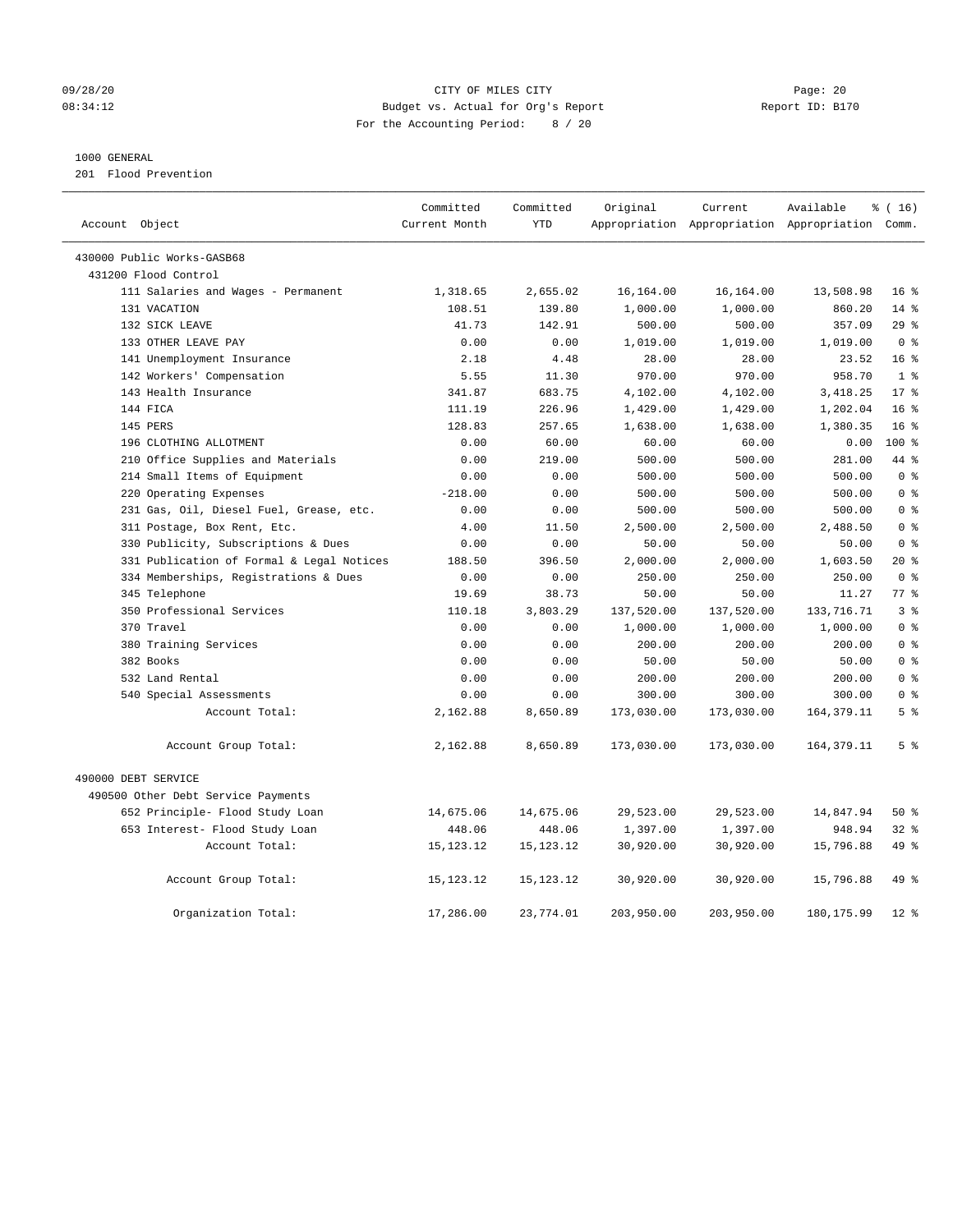#### 09/28/20 Page: 21 CITY OF MILES CITY CONTROL CONTROL Page: 21 08:34:12 Budget vs. Actual for Org's Report Report ID: B170 For the Accounting Period: 8 / 20

# 1000 GENERAL

301 Elections

| Object<br>Account                                   | Committed<br>Current Month | Committed<br><b>YTD</b> | Original<br>Appropriation | Current<br>Appropriation | Available<br>Appropriation | $\frac{1}{6}$ ( 16 )<br>Comm. |
|-----------------------------------------------------|----------------------------|-------------------------|---------------------------|--------------------------|----------------------------|-------------------------------|
| 410000 GENERAL GOVERNMENTGASB68<br>410600 Elections |                            |                         |                           |                          |                            |                               |
| PURCHASED SERVICES<br>300                           | 0.00                       | 0.00                    | 10,000.00                 | 10,000.00                | 10,000.00                  | 0 <sup>8</sup>                |
| Account Total:                                      | 0.00                       | 0.00                    | 10,000.00                 | 10,000.00                | 10,000.00                  | 0 <sup>8</sup>                |
| Account Group Total:                                | 0.00                       | 0.00                    | 10,000.00                 | 10,000.00                | 10,000.00                  | 0 <sup>8</sup>                |
| Organization Total:                                 | 0.00                       | 0.00                    | 10,000.00                 | 10,000.00                | 10,000.00                  | 0 <sup>8</sup>                |

Fund Total: 431,200.28 940,759.80 4,858,411.00 4,858,411.00 3,917,651.20 19 %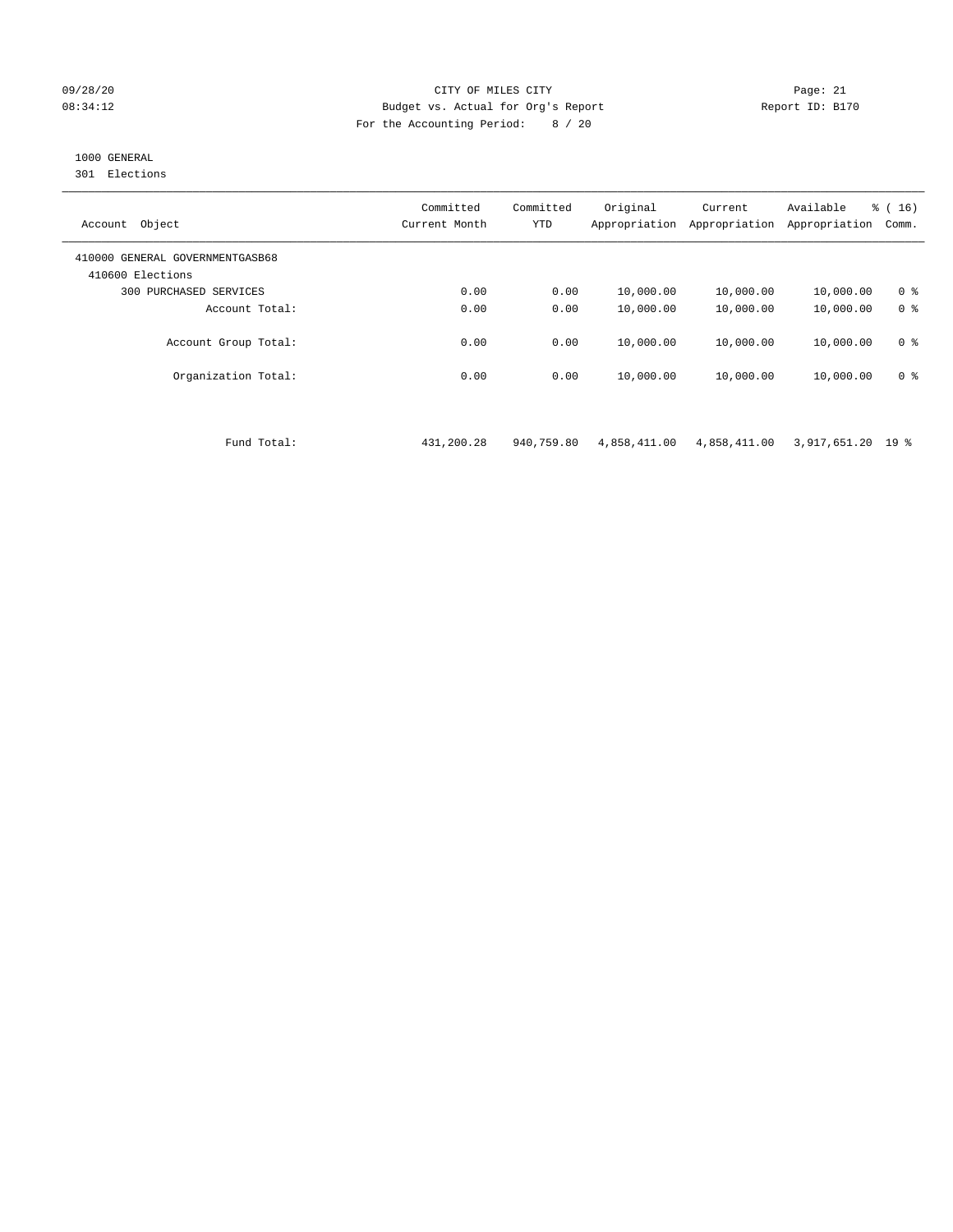#### 09/28/20 Page: 22 08:34:12 Budget vs. Actual for Org's Report Changer Report ID: B170 For the Accounting Period: 8 / 20

————————————————————————————————————————————————————————————————————————————————————————————————————————————————————————————————————

# 2220 LIBRARY

16 Library

|                                          | Committed     | Committed        | Original           | Current          | Available                                       | $\frac{1}{6}$ ( 16 ) |
|------------------------------------------|---------------|------------------|--------------------|------------------|-------------------------------------------------|----------------------|
| Account Object                           | Current Month | YTD              |                    |                  | Appropriation Appropriation Appropriation Comm. |                      |
|                                          |               |                  |                    |                  |                                                 |                      |
| 460000 CULTURE AND RECREATION-GASB68     |               |                  |                    |                  |                                                 |                      |
| 460100 Library Services(16)              |               |                  |                    |                  |                                                 |                      |
| 111 Salaries and Wages - Permanent       | 11,789.80     | 24,400.33        | 179,536.00         | 179,536.00       | 155,135.67                                      | $14*$                |
| 121 OVERTIME-PERMANENT                   | 0.00          | 0.00             | 600.00             | 600.00           | 600.00                                          | 0 <sup>8</sup>       |
| 131 VACATION                             | 1,108.81      | 1,644.64         | 16,000.00          | 16,000.00        | 14, 355.36                                      | $10*$                |
| 132 SICK LEAVE                           | 0.00          | 180.00           | 7,300.00           | 7,300.00         | 7,120.00                                        | 2 <sup>°</sup>       |
| 133 OTHER LEAVE PAY                      | 0.00          | 0.00             | 4,079.00           | 4,079.00         | 4,079.00                                        | 0 <sup>8</sup>       |
| 141 Unemployment Insurance               | 19.36         | 40.28<br>101.51  | 311.00             | 311.00<br>785.00 | 270.72                                          | $13*$<br>$13*$       |
| 142 Workers' Compensation                | 48.81         |                  | 785.00             |                  | 683.49                                          | $13*$                |
| 143 Health Insurance<br>144 FICA         | 3,418.10      | 6,836.20         | 51,270.00          | 51,270.00        | 44, 433.80                                      | 13 <sup>°</sup>      |
| 145 PERS                                 | 983.77        | 2,046.19         | 15,875.00          | 15,875.00        | 13,828.81                                       | $13*$                |
| 196 CLOTHING ALLOTMENT                   | 1,131.21      | 2,299.93         | 18,199.00          | 18,199.00        | 15,899.07                                       | 80 %                 |
| 210 Office Supplies and Materials        | 0.00<br>42.72 | 600.00<br>120.80 | 750.00<br>500.00   | 750.00<br>500.00 | 150.00<br>379.20                                | $24$ %               |
| 214 Small Items of Equipment             | 348.26        | 2,348.26         |                    | 3,300.00         | 951.74                                          | 71 %                 |
| 220 Operating Expenses                   | 0.00          | 0.00             | 3,300.00<br>500.00 | 500.00           | 500.00                                          | 0 <sup>8</sup>       |
| 224 Janitorial Supplies                  | 0.00          | 0.00             | 1,200.00           | 1,200.00         | 1,200.00                                        | 0 <sup>8</sup>       |
| 311 Postage, Box Rent, Etc.              | 60.04         | 120.58           | 1,500.00           | 1,500.00         | 1,379.42                                        | 8 %                  |
| 320 Printing, Duplicating, Typing &      | 0.00          | 0.00             | 1,500.00           | 1,500.00         | 1,500.00                                        | 0 <sup>8</sup>       |
| 334 Memberships, Registrations & Dues    | 0.00          | 0.00             | 250.00             | 250.00           | 250.00                                          | 0 <sup>8</sup>       |
| 341 Electric Utility Services            | 1,008.93      | 1,784.05         | 9,000.00           | 9,000.00         | 7,215.95                                        | $20*$                |
| 342 Water Utility Services               | 23.46         | 46.92            | 750.00             | 750.00           | 703.08                                          | 6 %                  |
| 343 Sewer Utility Services               | 27.61         | 55.22            | 500.00             | 500.00           | 444.78                                          | $11$ %               |
| 344 Gas Utility Service                  | 32.30         | 71.08            | 5,000.00           | 5,000.00         | 4,928.92                                        | 1 <sup>°</sup>       |
| 345 Telephone                            | 97.34         | 191.94           | 1,750.00           | 1,750.00         | 1,558.06                                        | $11$ %               |
| 346 Garbage Service                      | 0.00          | 0.00             | 400.00             | 400.00           | 400.00                                          | 0 <sup>8</sup>       |
| 347 Internet                             | 114.30        | 229.60           | 2,500.00           | 2,500.00         | 2,270.40                                        | 9 <sup>°</sup>       |
| 350 Professional Services                | 0.00          | 1,290.21         | 8,500.00           | 8,500.00         | 7,209.79                                        | 15 <sup>°</sup>      |
| 360 Contr R & M                          | 0.00          | 325.00           | 11,000.00          | 11,000.00        | 10,675.00                                       | 3 <sup>°</sup>       |
| 370 Travel                               | 0.00          | 0.00             | 1,500.00           | 1,500.00         | 1,500.00                                        | 0 <sup>8</sup>       |
| 380 Training Services                    | 0.00          | 0.00             | 1,000.00           | 1,000.00         | 1,000.00                                        | 0 <sup>8</sup>       |
| 382 Books                                | 742.89        | 1,207.34         | 15,000.00          | 15,000.00        | 13,792.66                                       | 8 %                  |
| 511 Insurance on Buildings               | 0.00          | 3,421.78         | 3,422.00           | 3,422.00         | 0.22                                            | $100*$               |
| 513 Liability                            | 0.00          | 3,151.21         | 3,152.00           | 3,152.00         | 0.79                                            | $100*$               |
| 920 Buildings                            | 0.00          | 0.00             | 20,000.00          | 20,000.00        | 20,000.00                                       | 0 <sup>8</sup>       |
| Account Total:                           | 20,997.71     | 52, 513.07       | 386,929.00         | 386,929.00       | 334, 415.93                                     | $14*$                |
|                                          |               |                  |                    |                  |                                                 |                      |
| Account Group Total:                     | 20,997.71     | 52,513.07        | 386,929.00         | 386,929.00       | 334, 415.93                                     | $14*$                |
| 520000 OTHER FINANCING USES              |               |                  |                    |                  |                                                 |                      |
| 521000 Interfund Operating Transfers Out |               |                  |                    |                  |                                                 |                      |
| 820 Transfers to Other Funds             | 1,664.83      | 3,329.66         | 19,978.00          | 19,978.00        | 16,648.34                                       | $17*$                |
| Account Total:                           | 1,664.83      | 3,329.66         | 19,978.00          | 19,978.00        | 16,648.34                                       | $17*$                |
|                                          |               |                  |                    |                  |                                                 |                      |
| Account Group Total:                     | 1,664.83      | 3,329.66         | 19,978.00          | 19,978.00        | 16,648.34                                       | $17*$                |
| Organization Total:                      | 22,662.54     | 55,842.73        | 406,907.00         | 406,907.00       | 351,064.27                                      | $14$ %               |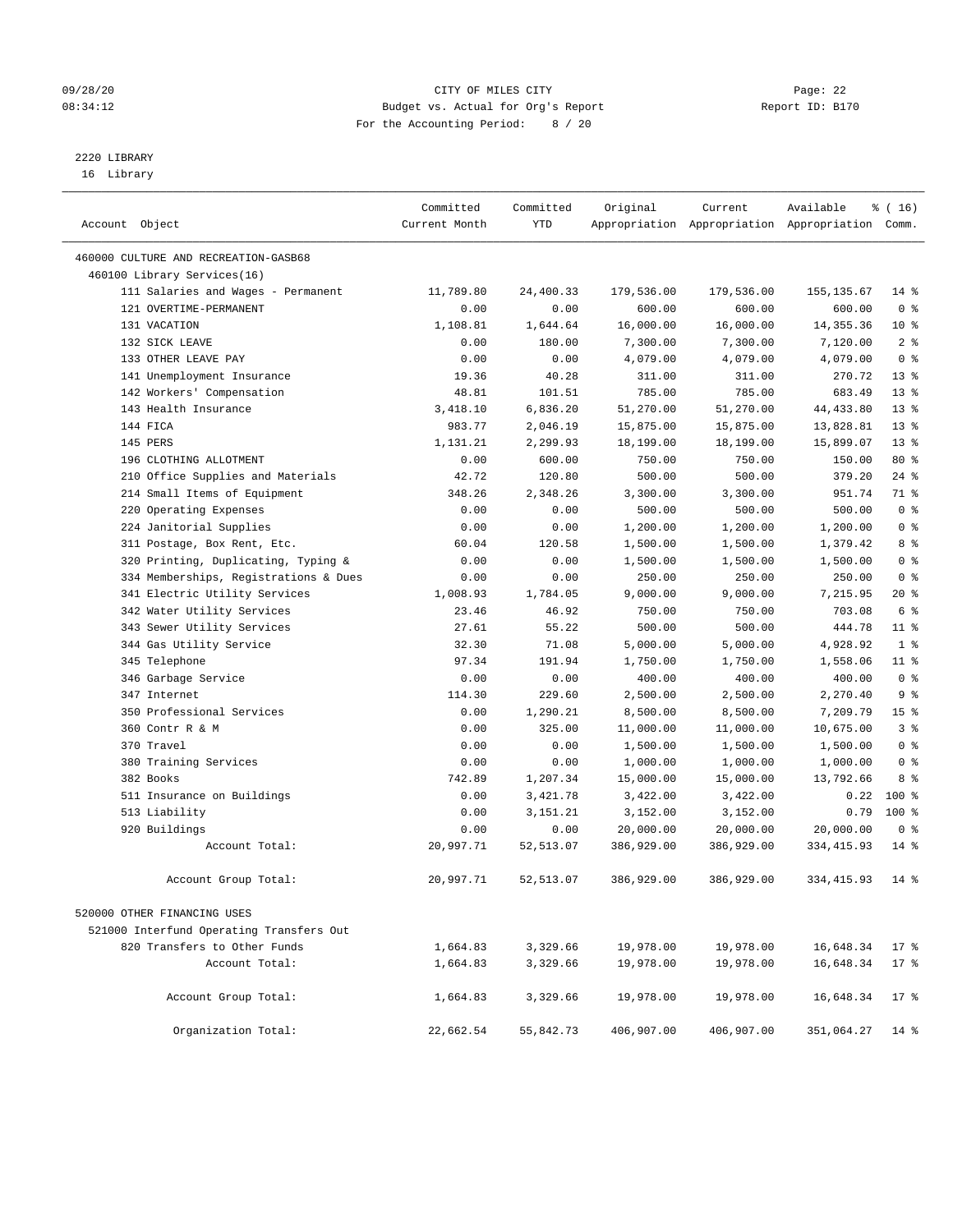#### 09/28/20 Page: 23 08:34:12 Budget vs. Actual for Org's Report Changer Report ID: B170 For the Accounting Period: 8 / 20

# 2220 LIBRARY

16 Library

| Account Object |             | Committed<br>Current Month | Committed<br>YTD | Original   | Current    | Available<br>Appropriation Appropriation Appropriation Comm. | * (16) |
|----------------|-------------|----------------------------|------------------|------------|------------|--------------------------------------------------------------|--------|
|                | Fund Total: | 22,662.54                  | 55,842.73        | 406,907.00 | 406,907.00 | 351,064.27 14 %                                              |        |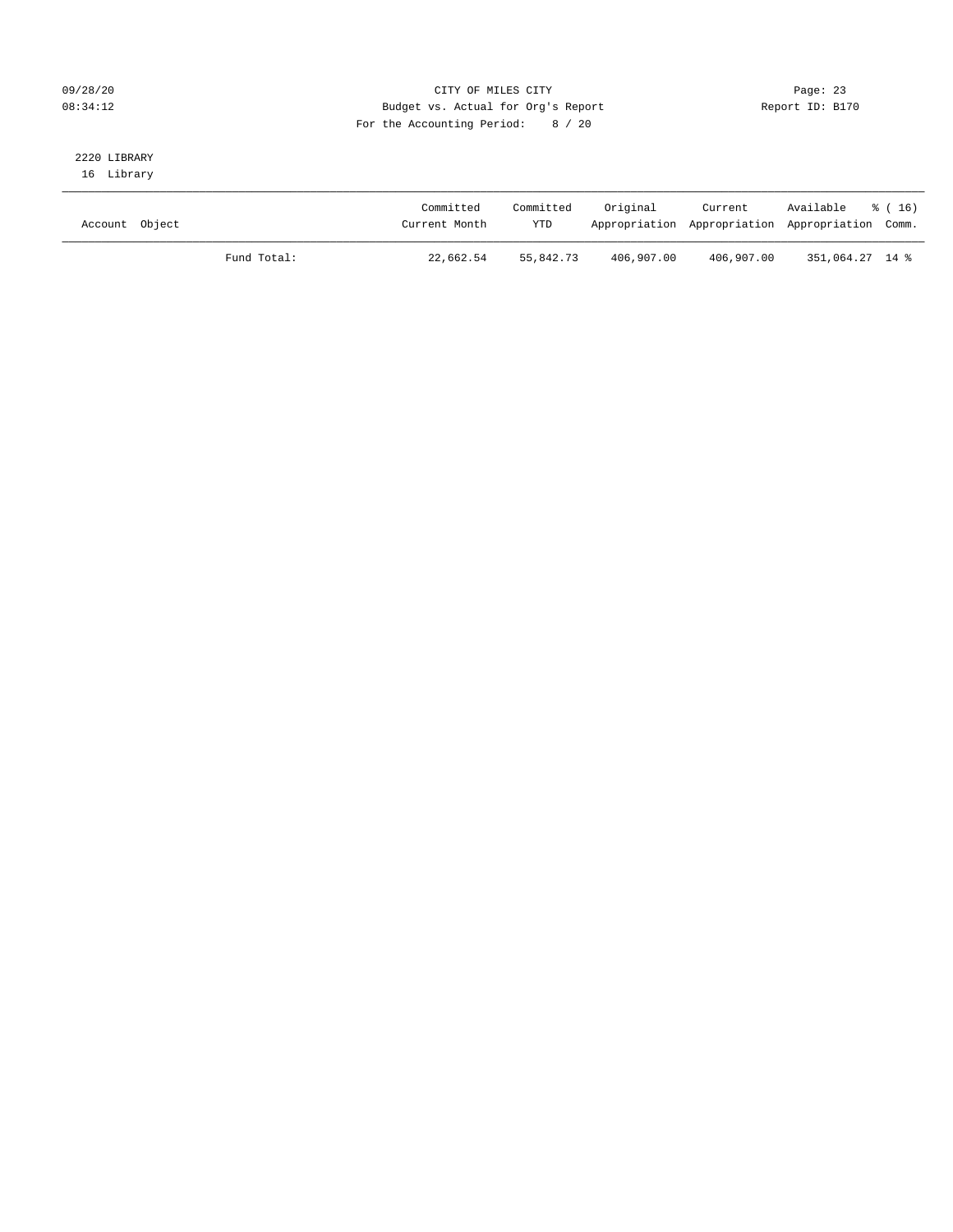#### 09/28/20 Page: 24 08:34:12 Budget vs. Actual for Org's Report Report ID: B170 For the Accounting Period: 8 / 20

# 2260 EMERGENCY DISASTER

201 Flood Prevention

| Account Object                                                          | Committed<br>Current Month | Committed<br><b>YTD</b> | Original | Current<br>Appropriation Appropriation | Available<br>Appropriation | % (16)<br>Comm. |
|-------------------------------------------------------------------------|----------------------------|-------------------------|----------|----------------------------------------|----------------------------|-----------------|
| 520000 OTHER FINANCING USES<br>521000 Interfund Operating Transfers Out |                            |                         |          |                                        |                            |                 |
| 820 Transfers to Other Funds                                            | 0.00                       | 0.00                    | 330.00   | 330.00                                 | 330.00                     | 0 <sup>8</sup>  |
| Account Total:                                                          | 0.00                       | 0.00                    | 330.00   | 330.00                                 | 330.00                     | 0 <sup>8</sup>  |
| Account Group Total:                                                    | 0.00                       | 0.00                    | 330.00   | 330.00                                 | 330.00                     | 0 <sup>8</sup>  |
| Organization Total:                                                     | 0.00                       | 0.00                    | 330.00   | 330.00                                 | 330.00                     | 0 <sup>8</sup>  |
|                                                                         |                            |                         |          |                                        |                            |                 |
| Fund Total:                                                             | 0.00                       | 0.00                    | 330.00   | 330.00                                 | 330.00                     | 0 %             |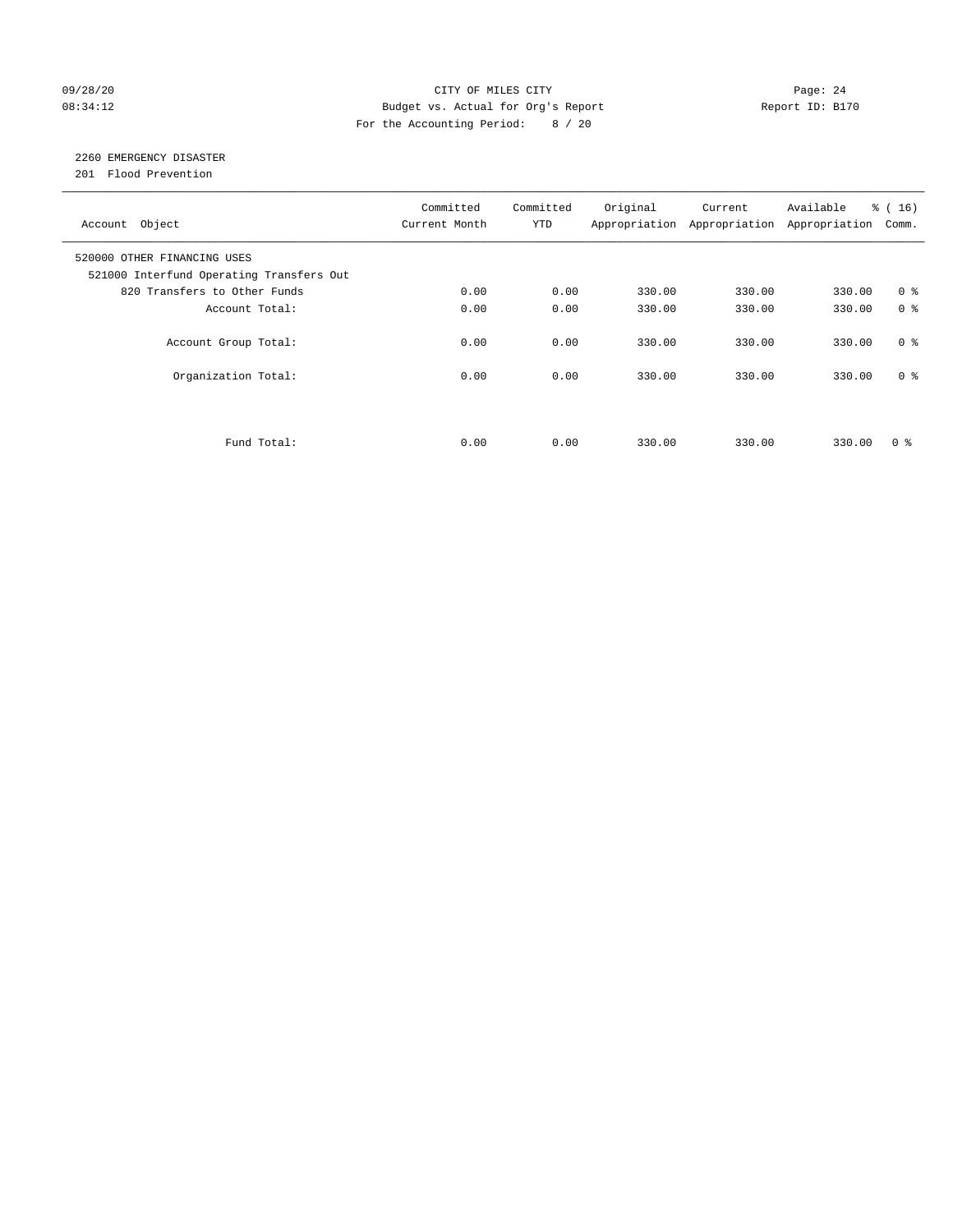#### 09/28/20 Page: 25 08:34:12 Budget vs. Actual for Org's Report Changer Report ID: B170 For the Accounting Period: 8 / 20

#### 2270 Health 37 CITY HEALTH

| Object<br>Account                                                 | Committed<br>Current Month | Committed<br><b>YTD</b> | Original<br>Appropriation | Current<br>Appropriation | Available<br>Appropriation | % (16)<br>Comm. |
|-------------------------------------------------------------------|----------------------------|-------------------------|---------------------------|--------------------------|----------------------------|-----------------|
| 440000 PUBLIC HEALTH-GASB68<br>440140 Registration and Inspection |                            |                         |                           |                          |                            |                 |
| 350 Professional Services                                         | 0.00                       | 0.00                    | 14,500.00                 | 14,500.00                | 14,500.00                  | 0 <sup>8</sup>  |
| Account Total:                                                    | 0.00                       | 0.00                    | 14,500.00                 | 14,500.00                | 14,500.00                  | 0 <sup>8</sup>  |
| Account Group Total:                                              | 0.00                       | 0.00                    | 14,500.00                 | 14,500.00                | 14,500.00                  | 0 <sup>8</sup>  |
| Organization Total:                                               | 0.00                       | 0.00                    | 14,500.00                 | 14,500.00                | 14,500.00                  | 0 <sup>8</sup>  |
|                                                                   |                            |                         |                           |                          |                            |                 |
| Fund Total:                                                       | 0.00                       | 0.00                    | 14,500.00                 | 14,500.00                | 14,500.00                  | 0 <sup>8</sup>  |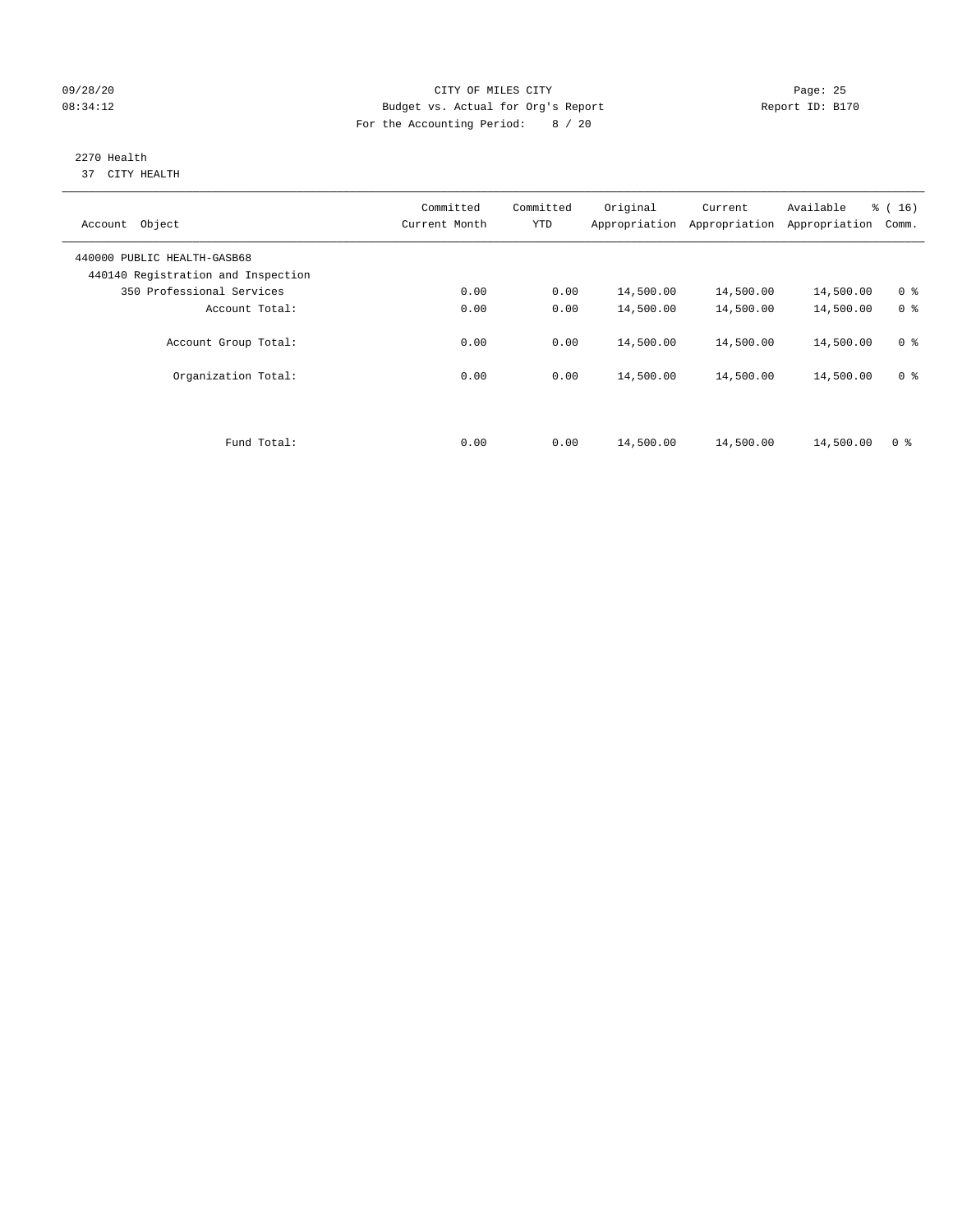#### 09/28/20 Page: 26 CITY OF MILES CITY CONTROL CONTROL Page: 26 08:34:12 Budget vs. Actual for Org's Report Report ID: B170 For the Accounting Period: 8 / 20

#### 2310 TIFD-Downtown

11 Historic Preservation

| Account Object                                | Committed<br>Current Month | Committed<br><b>YTD</b> | Original  | Current   | Available<br>Appropriation Appropriation Appropriation Comm. | % (16)                  |
|-----------------------------------------------|----------------------------|-------------------------|-----------|-----------|--------------------------------------------------------------|-------------------------|
|                                               |                            |                         |           |           |                                                              |                         |
| 460000 CULTURE AND RECREATION-GASB68          |                            |                         |           |           |                                                              |                         |
| 460462 Urban Renewal District                 |                            |                         |           |           |                                                              |                         |
| 111 Salaries and Wages - Permanent            | 163.23                     | 281.36                  | 5,356.00  | 5,356.00  | 5,074.64                                                     | 5 <sup>8</sup>          |
| 131 VACATION                                  | 0.00                       | 46.86                   | 1,600.00  | 1,600.00  | 1,553.14                                                     | 3 <sup>8</sup>          |
| 132 SICK LEAVE                                | 7.01                       | 10.55                   | 400.00    | 400.00    | 389.45                                                       | 3 <sup>8</sup>          |
| 133 OTHER LEAVE PAY                           | 0.00                       | 1.42                    | 424.00    | 424.00    | 422.58                                                       | 0 <sup>8</sup>          |
| 141 Unemployment Insurance                    | 0.26                       | 0.53                    | 12.00     | 12.00     | 11.47                                                        | 4%                      |
| 142 Workers' Compensation                     | 0.64                       | 1.32                    | 29.00     | 29.00     | 27.68                                                        | 5 <sup>8</sup>          |
| 143 Health Insurance                          | 42.84                      | 85.59                   | 1,846.00  | 1,846.00  | 1,760.41                                                     | 5 <sup>8</sup>          |
| 144 FICA                                      | 13.02                      | 26.60                   | 595.00    | 595.00    | 568.40                                                       | 4%                      |
| 145 PERS                                      | 14.93                      | 29.83                   | 682.00    | 682.00    | 652.17                                                       | 4%                      |
| 196 CLOTHING ALLOTMENT                        | 0.00                       | 7.50                    | 0.00      | 0.00      | $-7.50$                                                      | $***$ $_{8}^{\circ}$    |
| 210 Office Supplies and Materials             | 0.00                       | 0.00                    | 200.00    | 200.00    | 200.00                                                       | 0 <sup>8</sup>          |
| 220 Operating Expenses                        | 0.00                       | 0.00                    | 500.00    | 500.00    | 500.00                                                       | 0 <sup>8</sup>          |
| 231 Gas, Oil, Diesel Fuel, Grease, etc.       | 0.00                       | 0.00                    | 200.00    | 200.00    | 200.00                                                       | 0 <sup>8</sup>          |
| 311 Postage, Box Rent, Etc.                   | 0.00                       | 0.00                    | 100.00    | 100.00    | 100.00                                                       | 0 <sup>8</sup>          |
| 320 Printing, Duplicating, Typing &           | 0.00                       | 0.00                    | 200.00    | 200.00    | 200.00                                                       | 0 <sup>8</sup>          |
| 330 Publicity, Subscriptions & Dues           | 0.00                       | 0.00                    | 100.00    | 100.00    | 100.00                                                       | 0 <sup>8</sup>          |
| 331 Publication of Formal & Legal Notices     | 0.00                       | 0.00                    | 200.00    | 200.00    | 200.00                                                       | 0 <sup>8</sup>          |
| 345 Telephone                                 | 8.02                       | 15.39                   | 175.00    | 175.00    | 159.61                                                       | 9 <sup>°</sup>          |
| 347 Internet                                  | 0.49                       | 0.98                    | 300.00    | 300.00    | 299.02                                                       | 0 <sup>8</sup>          |
| 350 Professional Services                     | 0.00                       | 0.00                    | 400.00    | 400.00    | 400.00                                                       | $0 \text{ }$ $\text{ }$ |
| 360 Contr R & M                               | 54.03                      | 108.06                  | 2,000.00  | 2,000.00  | 1,891.94                                                     | 5 <sup>8</sup>          |
| 370 Travel                                    | 0.00                       | 0.00                    | 500.00    | 500.00    | 500.00                                                       | 0 <sup>8</sup>          |
| 380 Training Services                         | 0.00                       | 0.00                    | 200.00    | 200.00    | 200.00                                                       | 0 <sup>8</sup>          |
| 513 Liability                                 | 0.00                       | 45.04                   | 46.00     | 46.00     | 0.96                                                         | 98 %                    |
| 721 Redevelopment                             | 0.00                       | 0.00                    | 25,000.00 | 25,000.00 | 25,000.00                                                    | 0 <sup>8</sup>          |
| Account Total:                                | 304.47                     | 661.03                  | 41,065.00 | 41,065.00 | 40,403.97                                                    | 2 <sup>8</sup>          |
| 460466 Historic Preservation- Montana Main St |                            |                         |           |           |                                                              |                         |
| 730 Grants & Donations to Other               | 0.00                       | 0.00                    | 22,000.00 | 22,000.00 | 22,000.00                                                    | 0 <sup>8</sup>          |
| Account Total:                                | 0.00                       | 0.00                    | 22,000.00 | 22,000.00 | 22,000.00                                                    | 0 <sup>8</sup>          |
| Account Group Total:                          | 304.47                     | 661.03                  | 63,065.00 | 63,065.00 | 62,403.97                                                    | 1 <sup>8</sup>          |
| Organization Total:                           | 304.47                     | 661.03                  | 63,065.00 | 63,065.00 | 62,403.97                                                    | 1 <sup>8</sup>          |
| Fund Total:                                   | 304.47                     | 661.03                  | 63,065.00 | 63,065.00 | 62,403.97                                                    | 1 <sup>8</sup>          |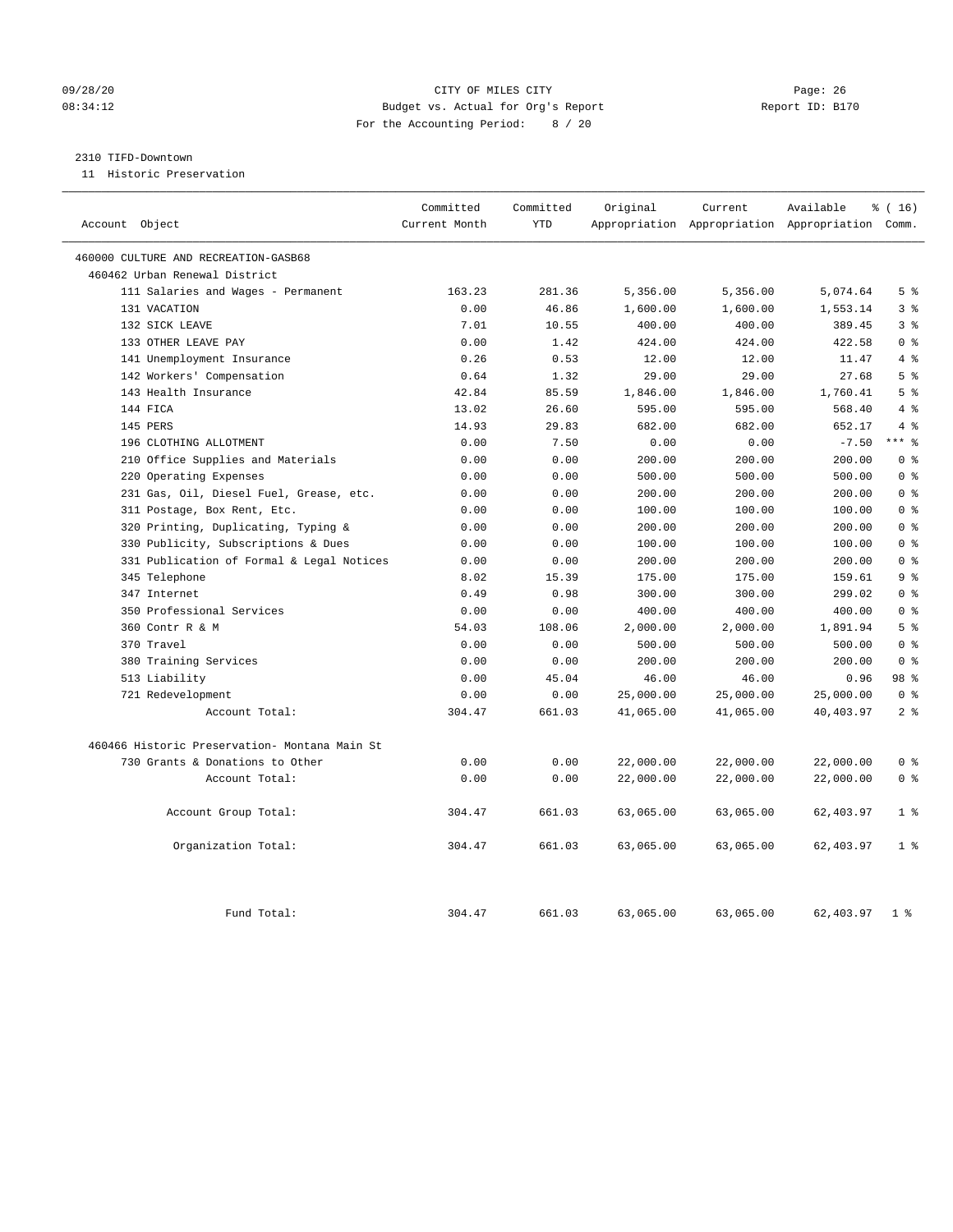#### 09/28/20 Page: 27 CITY OF MILES CITY CONTROL CONTROL Page: 27 08:34:12 Budget vs. Actual for Org's Report Report ID: B170 For the Accounting Period: 8 / 20

#### 2372 Permissive Medical Levy 20 Permissive Medical Levy

———————————————————————————————————————————————————————————————————————————————————————————————————————————————————————————————————— Committed Committed Original Current Available % ( 16) Account Object **Current Month** YTD Appropriation Appropriation Appropriation Comm. ———————————————————————————————————————————————————————————————————————————————————————————————————————————————————————————————————— 520000 OTHER FINANCING USES 521000 Interfund Operating Transfers Out 820 Transfers to Other Funds 0.00 0.00 287,119.00 287,119.00 287,119.00 0 % Account Total:  $0.00$  0.00 287,119.00 287,119.00 287,119.00 0 % Account Group Total: 0.00 0.00 287,119.00 287,119.00 287,119.00 0 % Organization Total: 0.00 0.00 287,119.00 287,119.00 287,119.00 0 % Fund Total: 0.00 0.00 287,119.00 287,119.00 287,119.00 0 %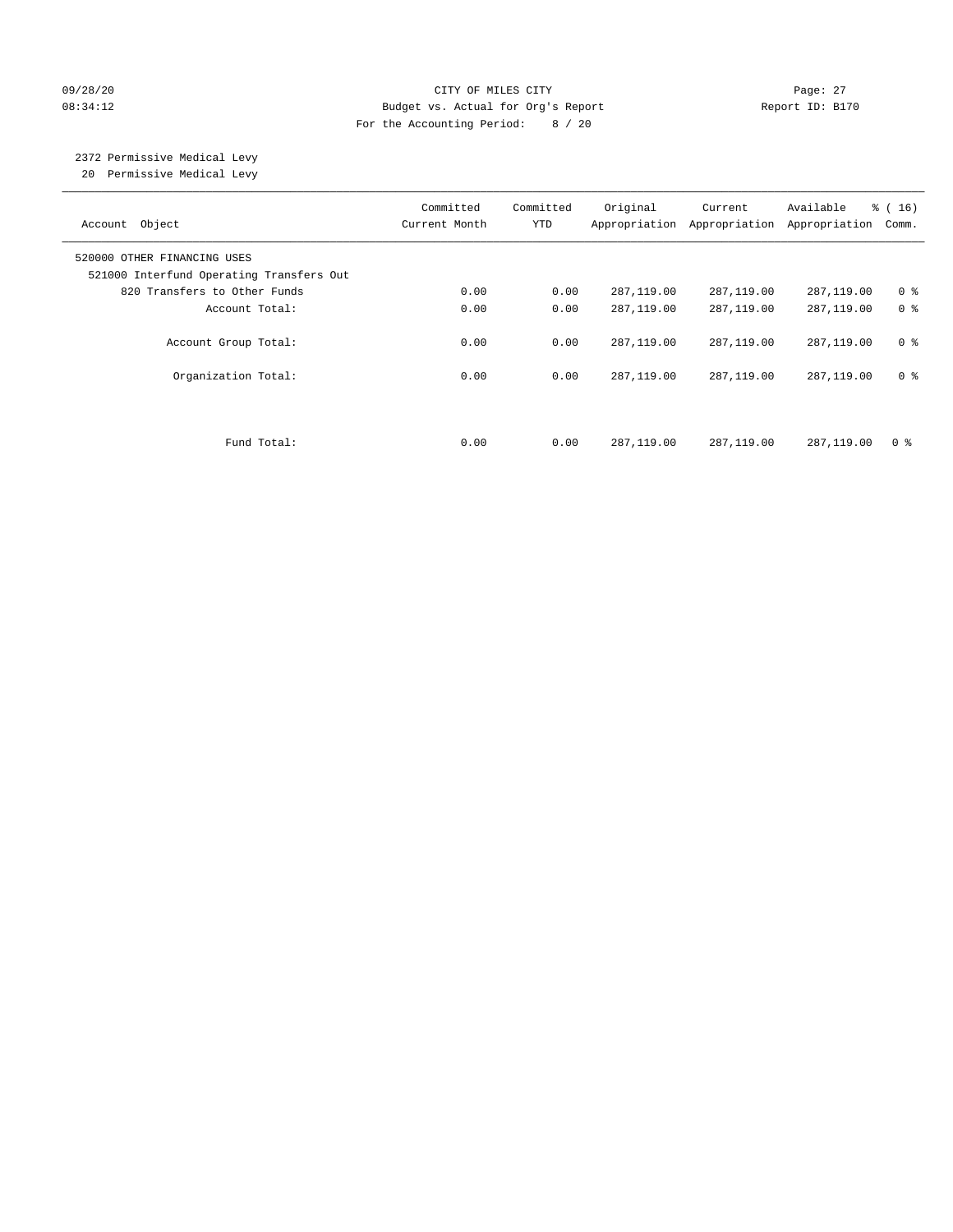#### 09/28/20 Page: 28 08:34:12 Budget vs. Actual for Org's Report Changer Report ID: B170 For the Accounting Period: 8 / 20

#### 2390 DRUG FORFEITURE

5 Police

| Account Object                    | Committed<br>Current Month | Committed<br><b>YTD</b> | Original | Current<br>Appropriation Appropriation | Available<br>Appropriation | % (16)<br>Comm. |
|-----------------------------------|----------------------------|-------------------------|----------|----------------------------------------|----------------------------|-----------------|
| 420000 PUBLIC SAFETY-GASB68       |                            |                         |          |                                        |                            |                 |
| 420100 Law Enforcement Services   |                            |                         |          |                                        |                            |                 |
| 210 Office Supplies and Materials | 0.00                       | 0.00                    | 100.00   | 100.00                                 | 100.00                     | 0 <sup>8</sup>  |
| 220 Operating Expenses            | 0.00                       | 0.00                    | 500.00   | 500.00                                 | 500.00                     | 0 <sup>8</sup>  |
| 380 Training Services             | 0.00                       | 0.00                    | 1,000.00 | 1,000.00                               | 1,000.00                   | 0 <sup>8</sup>  |
| 900 Capital Outlay                | 0.00                       | 0.00                    | 100.00   | 100.00                                 | 100.00                     | 0 <sup>8</sup>  |
| Account Total:                    | 0.00                       | 0.00                    | 1,700.00 | 1,700.00                               | 1,700.00                   | 0 <sup>8</sup>  |
| Account Group Total:              | 0.00                       | 0.00                    | 1,700.00 | 1,700.00                               | 1,700.00                   | 0 <sup>8</sup>  |
| Organization Total:               | 0.00                       | 0.00                    | 1,700.00 | 1,700.00                               | 1,700.00                   | 0 <sup>8</sup>  |
|                                   |                            |                         |          |                                        |                            |                 |
| Fund Total:                       | 0.00                       | 0.00                    | 1,700.00 | 1,700.00                               | 1,700.00                   | 0 %             |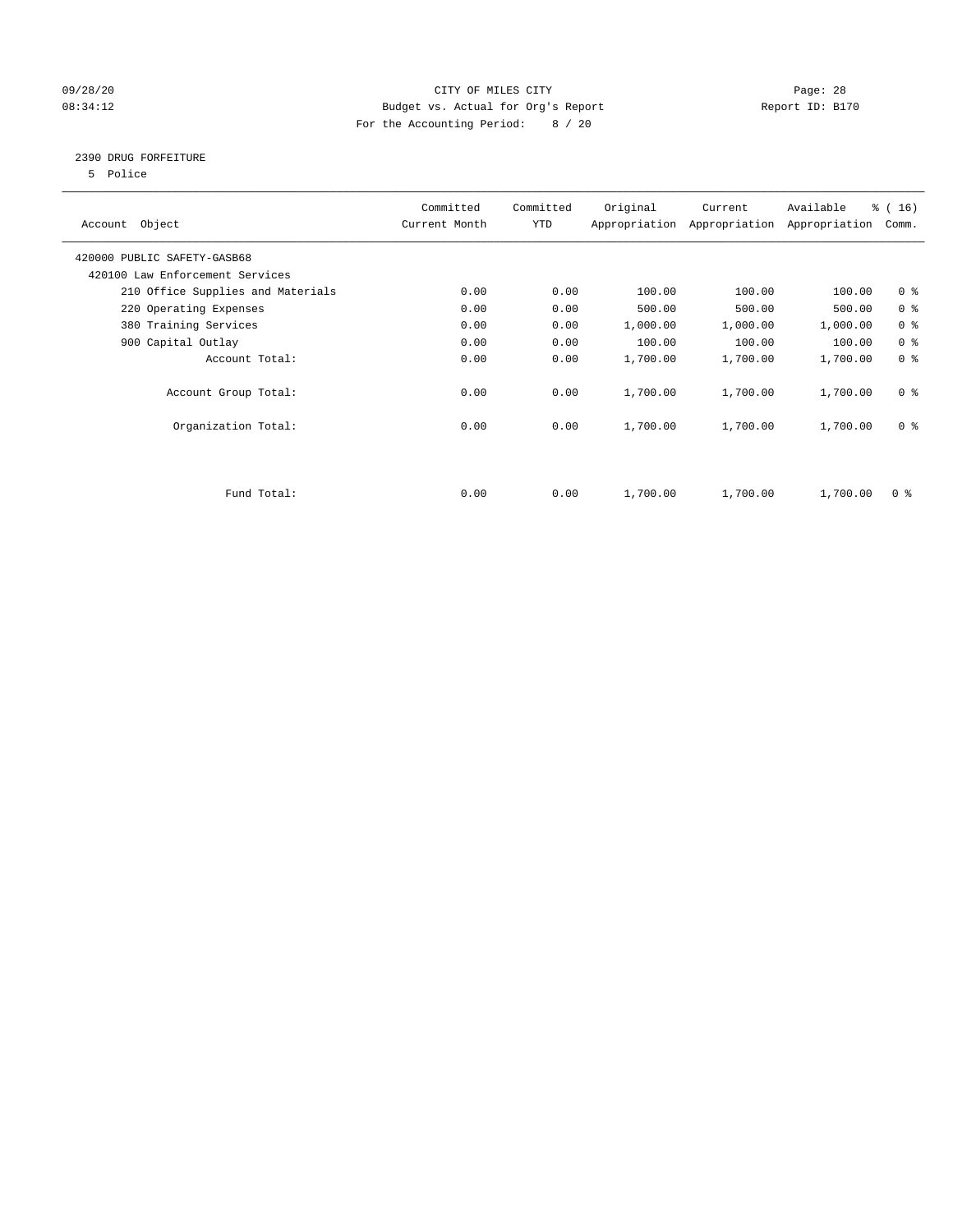#### 09/28/20 Page: 29 08:34:12 Budget vs. Actual for Org's Report Changer Report ID: B170 For the Accounting Period: 8 / 20

————————————————————————————————————————————————————————————————————————————————————————————————————————————————————————————————————

### 2394 BUILDING CODE ENFORCEMENT

18 BUILDING INSPECTION

|                                           | Committed     | Committed  | Original   | Current    | Available                                       | $\frac{1}{6}$ ( 16 ) |  |
|-------------------------------------------|---------------|------------|------------|------------|-------------------------------------------------|----------------------|--|
| Account Object                            | Current Month | <b>YTD</b> |            |            | Appropriation Appropriation Appropriation Comm. |                      |  |
| 420000 PUBLIC SAFETY-GASB68               |               |            |            |            |                                                 |                      |  |
| 420531 Building Inspection                |               |            |            |            |                                                 |                      |  |
| 111 Salaries and Wages - Permanent        | 329.66        | 663.76     | 11,648.00  | 11,648.00  | 10,984.24                                       | 6 %                  |  |
| 121 OVERTIME-PERMANENT                    | 0.00          | 0.00       | 240.00     | 240.00     | 240.00                                          | 0 <sup>8</sup>       |  |
| 131 VACATION                              | 27.12         | 34.94      | 1,000.00   | 1,000.00   | 965.06                                          | 3 <sup>°</sup>       |  |
| 132 SICK LEAVE                            | 10.43         | 35.73      | 600.00     | 600.00     | 564.27                                          | 6 %                  |  |
| 133 OTHER LEAVE PAY                       | 0.00          | 0.00       | 255.00     | 255.00     | 255.00                                          | 0 <sup>8</sup>       |  |
| 141 Unemployment Insurance                | 0.56          | 1.13       | 21.00      | 21.00      | 19.87                                           | 5 <sup>8</sup>       |  |
| 142 Workers' Compensation                 | 1.39          | 2.85       | 375.00     | 375.00     | 372.15                                          | 1 <sup>°</sup>       |  |
| 143 Health Insurance                      | 85.47         | 170.94     | 3,076.00   | 3,076.00   | 2,905.06                                        | 6 %                  |  |
| 144 FICA                                  | 27.79         | 56.73      | 1,051.00   | 1,051.00   | 994.27                                          | 5 <sup>°</sup>       |  |
| 145 PERS                                  | 32.20         | 64.40      | 1,205.00   | 1,205.00   | 1,140.60                                        | 5 <sup>°</sup>       |  |
| 196 CLOTHING ALLOTMENT                    | 0.00          | 15.00      | 45.00      | 45.00      | 30.00                                           | 33 %                 |  |
| 210 Office Supplies and Materials         | 24.74         | 74.01      | 3,000.00   | 3,000.00   | 2,925.99                                        | 2 <sup>°</sup>       |  |
| 214 Small Items of Equipment              | 0.00          | 0.00       | 4,000.00   | 4,000.00   | 4,000.00                                        | 0 <sup>8</sup>       |  |
| 220 Operating Expenses                    | 0.00          | 0.00       | 3,000.00   | 3,000.00   | 3,000.00                                        | 0 <sup>8</sup>       |  |
| 311 Postage, Box Rent, Etc.               | 13.20         | 13.20      | 600.00     | 600.00     | 586.80                                          | 2 <sub>8</sub>       |  |
| 320 Printing, Duplicating, Typing &       | 0.00          | 0.00       | 500.00     | 500.00     | 500.00                                          | 0 <sup>8</sup>       |  |
| 330 Publicity, Subscriptions & Dues       | 0.00          | 0.00       | 500.00     | 500.00     | 500.00                                          | 0 <sup>8</sup>       |  |
| 331 Publication of Formal & Legal Notices | 0.00          | 129.24     | 1,000.00   | 1,000.00   | 870.76                                          | $13*$                |  |
| 334 Memberships, Registrations & Dues     | 0.00          | 0.00       | 400.00     | 400.00     | 400.00                                          | 0 <sup>8</sup>       |  |
| 345 Telephone                             | 45.74         | 90.83      | 500.00     | 500.00     | 409.17                                          | 18 %                 |  |
| 347 Internet                              | 0.00          | 0.00       | 200.00     | 200.00     | 200.00                                          | 0 <sup>8</sup>       |  |
| 350 Professional Services                 | 18,903.68     | 18,903.68  | 130,000.00 | 130,000.00 | 111,096.32                                      | 15 <sup>°</sup>      |  |
| 360 Contr R & M                           | 1,194.67      | 2,461.38   | 15,000.00  | 15,000.00  | 12,538.62                                       | 16 <sup>°</sup>      |  |
| 380 Training Services                     | 0.00          | 0.00       | 6,000.00   | 6,000.00   | 6,000.00                                        | 0 <sup>8</sup>       |  |
| 382 Books                                 | 0.00          | 0.00       | 6,000.00   | 6,000.00   | 6,000.00                                        | 0 <sup>8</sup>       |  |
| 531 Building & Office Rental              | 200.00        | 400.00     | 2,000.00   | 2,000.00   | 1,600.00                                        | $20*$                |  |
| 540 Special Assessments                   | 0.00          | 0.00       | 800.00     | 800.00     | 800.00                                          | 0 <sup>8</sup>       |  |
| Account Total:                            | 20,896.65     | 23, 117.82 | 193,016.00 | 193,016.00 | 169,898.18                                      | $12*$                |  |
| Account Group Total:                      | 20,896.65     | 23, 117.82 | 193,016.00 | 193,016.00 | 169,898.18                                      | $12$ %               |  |
| 510000 MISCELLANEOUS                      |               |            |            |            |                                                 |                      |  |
| 510330 Comprehensive Liability Insurance  |               |            |            |            |                                                 |                      |  |
| 513 Liability                             | 0.00          | 238.00     | 238.00     | 238.00     | 0.00                                            | $100*$               |  |
| Account Total:                            | 0.00          | 238.00     | 238.00     | 238.00     |                                                 | $0.00$ 100 %         |  |
| Account Group Total:                      | 0.00          | 238.00     | 238.00     | 238.00     |                                                 | $0.00$ 100 %         |  |
| 520000 OTHER FINANCING USES               |               |            |            |            |                                                 |                      |  |
| 521000 Interfund Operating Transfers Out  |               |            |            |            |                                                 |                      |  |
| 820 Transfers to Other Funds              | 453.33        | 906.66     | 5,440.00   | 5,440.00   | 4,533.34                                        | $17*$                |  |
| Account Total:                            | 453.33        | 906.66     | 5,440.00   | 5,440.00   | 4,533.34                                        | $17*$                |  |
| Account Group Total:                      | 453.33        | 906.66     | 5,440.00   | 5,440.00   | 4,533.34 17 %                                   |                      |  |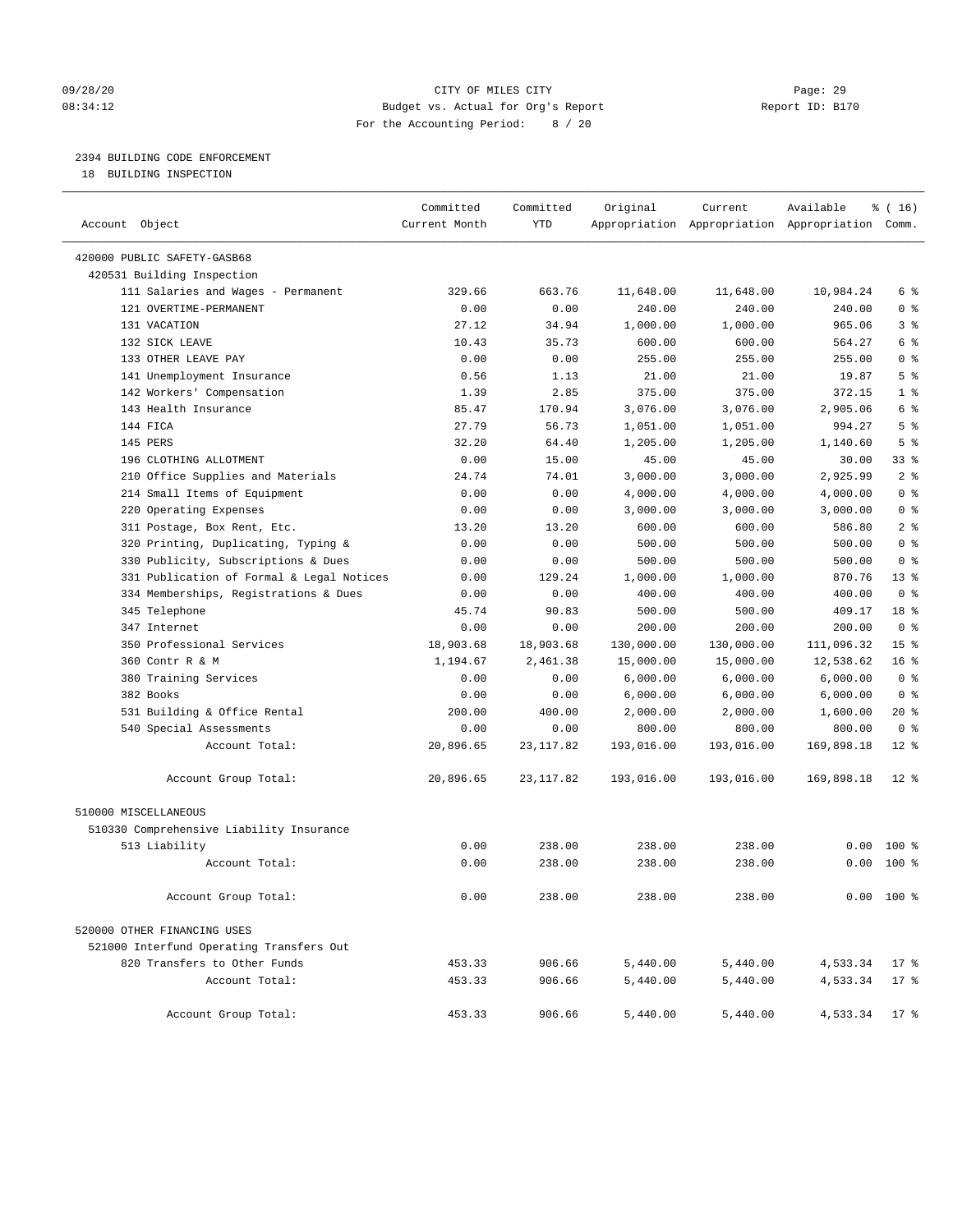#### 09/28/20 Page: 30 08:34:12 Budget vs. Actual for Org's Report Changer Report ID: B170 For the Accounting Period: 8 / 20

#### 2394 BUILDING CODE ENFORCEMENT

18 BUILDING INSPECTION

| Account Object      | Committed<br>Current Month | Committed<br>YTD | Original   | Current<br>Appropriation Appropriation | Available<br>Appropriation Comm. | $\frac{1}{6}$ (16) |
|---------------------|----------------------------|------------------|------------|----------------------------------------|----------------------------------|--------------------|
| Organization Total: | 21,349.98                  | 24, 262, 48      | 198,694.00 | 198,694.00                             | 174,431.52                       | $12 \text{ }$ %    |
| Fund Total:         | 21,349.98                  | 24, 262.48       | 198,694.00 | 198,694.00                             | 174,431.52 12 %                  |                    |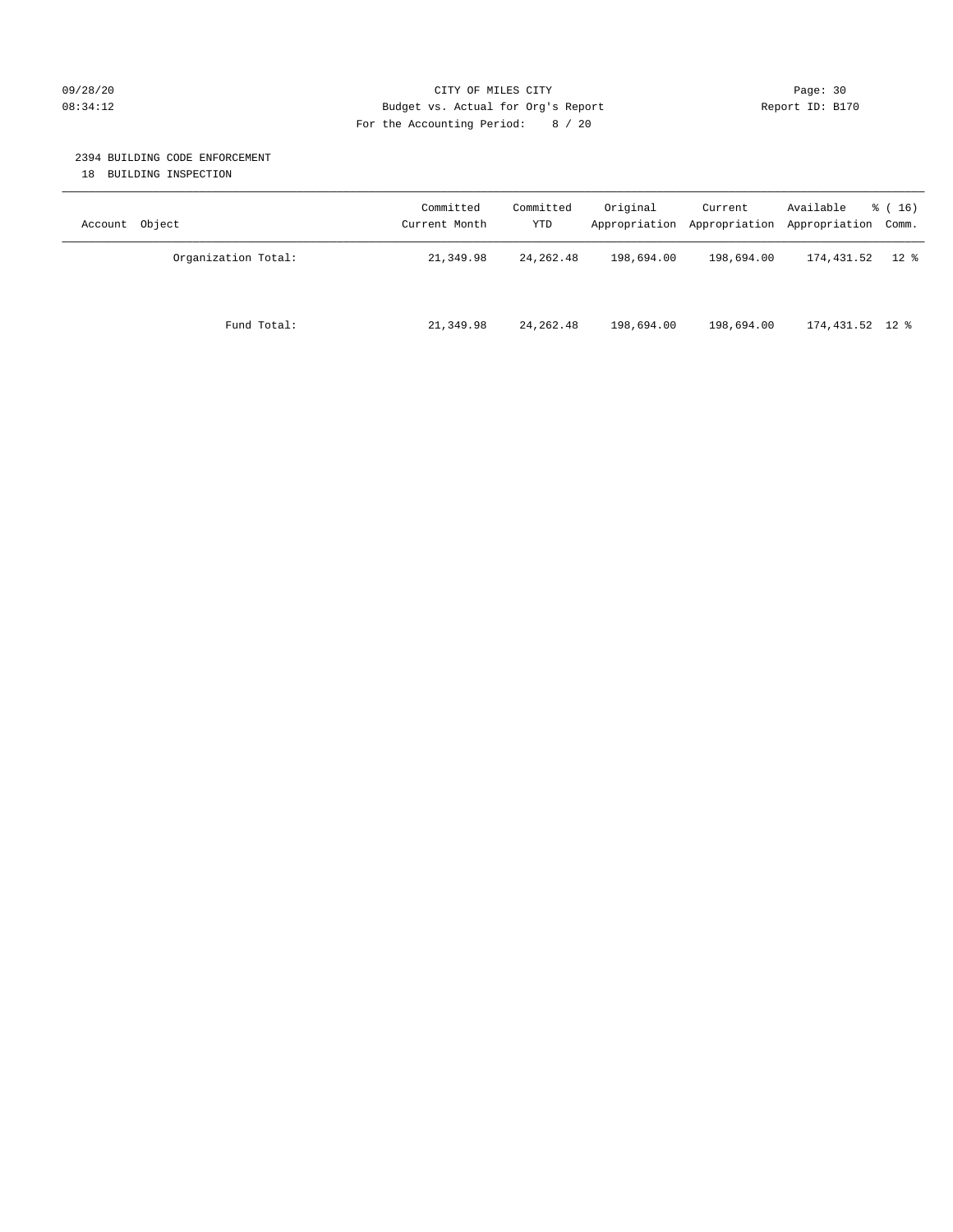#### 09/28/20 Page: 31 CITY OF MILES CITY CONTROL CONTROL Page: 31 08:34:12 Budget vs. Actual for Org's Report Changer Report ID: B170 For the Accounting Period: 8 / 20

 2400 LTG M D#165-(Gen City) 46 SID #165

| Account Object                           | Committed<br>Current Month | Committed<br><b>YTD</b> | Original   | Current<br>Appropriation Appropriation | Available<br>Appropriation | % (16)<br>Comm. |  |
|------------------------------------------|----------------------------|-------------------------|------------|----------------------------------------|----------------------------|-----------------|--|
| 430000 Public Works-GASB68               |                            |                         |            |                                        |                            |                 |  |
| 430263 STREET LIGHTING                   |                            |                         |            |                                        |                            |                 |  |
| 341 Electric Utility Services            | 3,631.35                   | 7,822.55                | 50,000.00  | 50,000.00                              | 42, 177.45                 | 16 <sup>8</sup> |  |
| 533 Machinery and Equipment Rental       | 8,836.60                   | 17,673.20               | 120,000.00 | 120,000.00                             | 102,326.80                 | 15 <sup>°</sup> |  |
| Account Total:                           | 12,467.95                  | 25, 495. 75             | 170,000.00 | 170,000.00                             | 144,504.25                 | 15 <sup>°</sup> |  |
| Account Group Total:                     | 12,467.95                  | 25, 495. 75             | 170,000.00 | 170,000.00                             | 144,504.25                 | 15 <sup>8</sup> |  |
| 520000 OTHER FINANCING USES              |                            |                         |            |                                        |                            |                 |  |
| 521000 Interfund Operating Transfers Out |                            |                         |            |                                        |                            |                 |  |
| 820 Transfers to Other Funds             | 0.00                       | 1,000.00                | 1,000.00   | 1,000.00                               | 0.00                       | $100*$          |  |
| Account Total:                           | 0.00                       | 1,000.00                | 1,000.00   | 1,000.00                               | 0.00                       | $100*$          |  |
| Account Group Total:                     | 0.00                       | 1,000.00                | 1,000.00   | 1,000.00                               |                            | $0.00$ 100 %    |  |
| Organization Total:                      | 12,467.95                  | 26, 495. 75             | 171,000.00 | 171,000.00                             | 144,504.25                 | 15 <sup>8</sup> |  |
|                                          |                            |                         |            |                                        |                            |                 |  |
| Fund Total:                              | 12,467.95                  | 26, 495. 75             | 171,000.00 | 171,000.00                             | 144,504.25 15 %            |                 |  |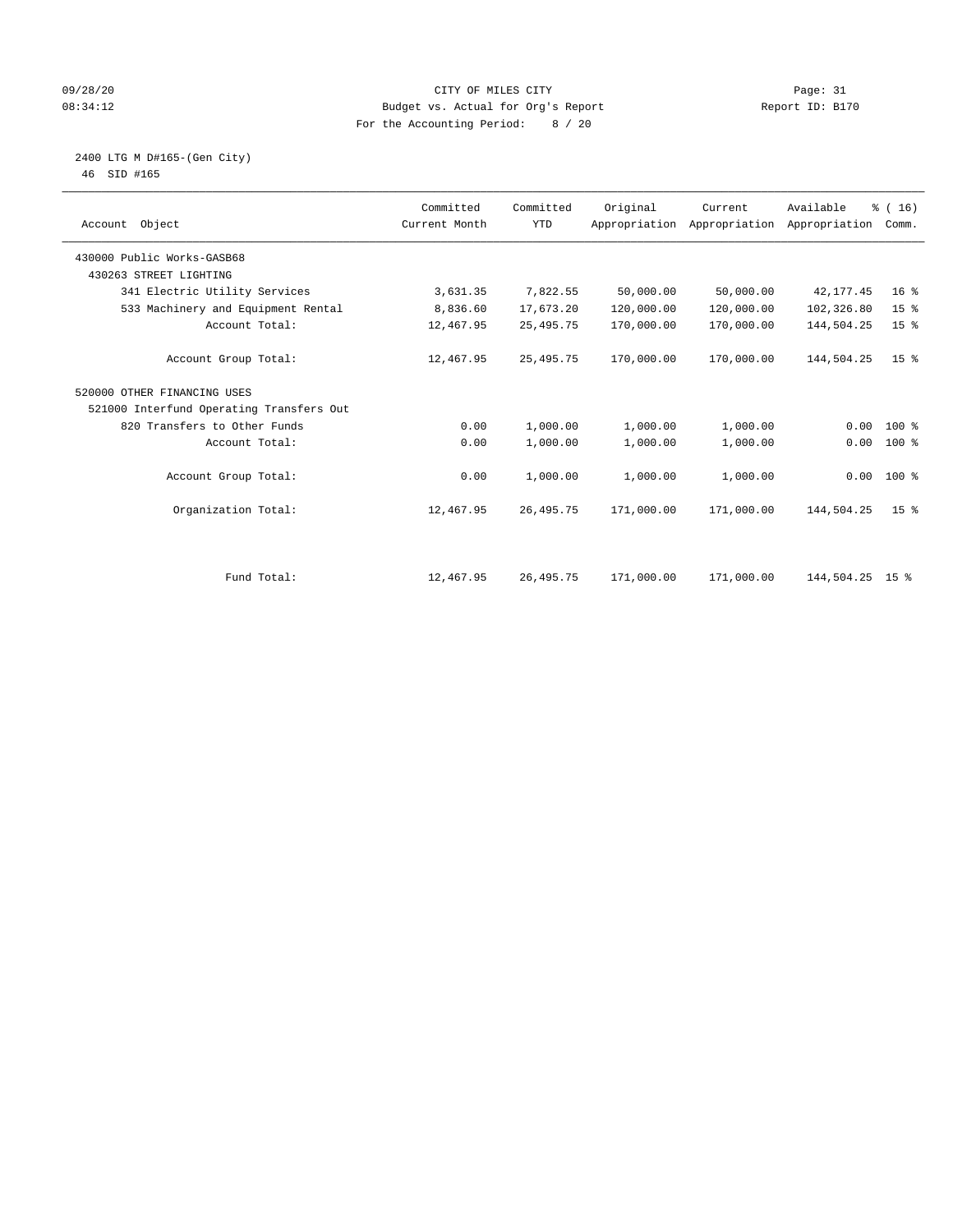#### 09/28/20 Page: 32 08:34:12 Budget vs. Actual for Org's Report Report ID: B170 For the Accounting Period: 8 / 20

# 2420 LTG M D#167-(MilesAddn Etc)

48 SID #167

| Account Object                           | Committed<br>Current Month | Committed<br><b>YTD</b> | Original  | Current<br>Appropriation Appropriation Appropriation | Available      | % (16)<br>Comm. |
|------------------------------------------|----------------------------|-------------------------|-----------|------------------------------------------------------|----------------|-----------------|
| 430000 Public Works-GASB68               |                            |                         |           |                                                      |                |                 |
| 430263 STREET LIGHTING                   |                            |                         |           |                                                      |                |                 |
| 341 Electric Utility Services            | 512.39                     | 1,103.79                | 8,000.00  | 8,000.00                                             | 6,896.21       | 14 %            |
| 533 Machinery and Equipment Rental       | 1,054.80                   | 2,109.60                | 16,000.00 | 16,000.00                                            | 13,890.40      | $13*$           |
| Account Total:                           | 1,567.19                   | 3, 213.39               | 24,000.00 | 24,000.00                                            | 20,786.61      | $13*$           |
| Account Group Total:                     | 1,567.19                   | 3, 213.39               | 24,000.00 | 24,000.00                                            | 20,786.61      | $13*$           |
| 520000 OTHER FINANCING USES              |                            |                         |           |                                                      |                |                 |
| 521000 Interfund Operating Transfers Out |                            |                         |           |                                                      |                |                 |
| 820 Transfers to Other Funds             | 0.00                       | 1,000.00                | 1,000.00  | 1,000.00                                             | 0.00           | $100*$          |
| Account Total:                           | 0.00                       | 1,000.00                | 1,000.00  | 1,000.00                                             | 0.00           | 100 %           |
| Account Group Total:                     | 0.00                       | 1,000.00                | 1,000.00  | 1,000.00                                             |                | $0.00 100$ %    |
| Organization Total:                      | 1,567.19                   | 4,213.39                | 25,000.00 | 25,000.00                                            | 20,786.61      | $17*$           |
|                                          |                            |                         |           |                                                      |                |                 |
| Fund Total:                              | 1,567.19                   | 4,213.39                | 25,000.00 | 25,000.00                                            | 20,786.61 17 % |                 |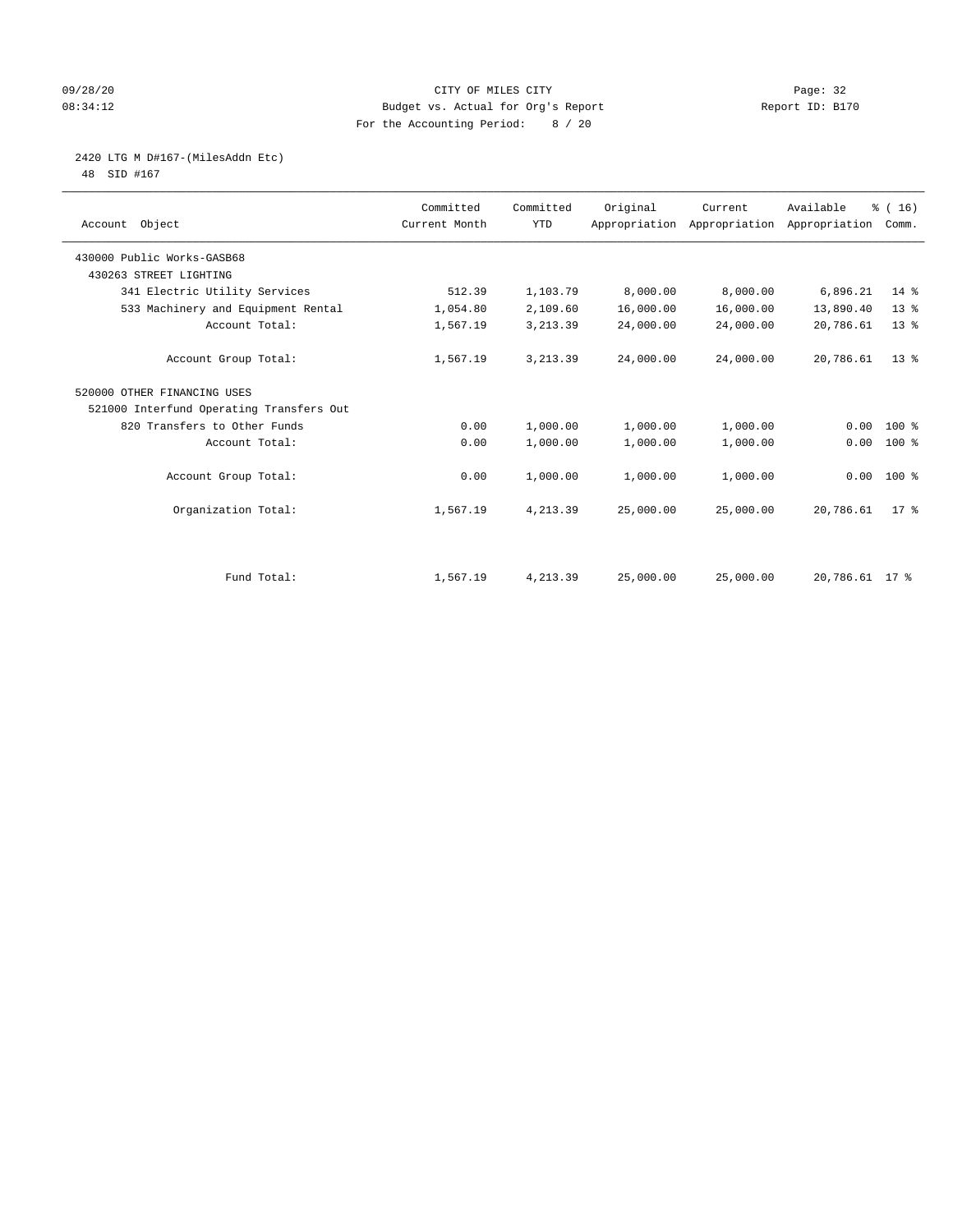#### 09/28/20 Page: 33 08:34:12 Budget vs. Actual for Org's Report Report ID: B170 For the Accounting Period: 8 / 20

 2430 LTG M D#171-(Balsam Est) 49 SID #171

| Account Object                           | Committed<br>Current Month | Committed<br><b>YTD</b> | Original | Current  | Available<br>Appropriation Appropriation Appropriation Comm. | % (16)          |
|------------------------------------------|----------------------------|-------------------------|----------|----------|--------------------------------------------------------------|-----------------|
| 430000 Public Works-GASB68               |                            |                         |          |          |                                                              |                 |
| 430263 STREET LIGHTING                   |                            |                         |          |          |                                                              |                 |
| 230 Repair and Maintenance Supplies      | 0.00                       | 0.00                    | 1,500.00 | 1,500.00 | 1,500.00                                                     | 0 <sup>8</sup>  |
| 341 Electric Utility Services            | 150.52                     | 324.26                  | 2,000.00 | 2,000.00 | 1,675.74                                                     | 16 <sup>°</sup> |
| 360 Contr R & M                          | 0.00                       | 0.00                    | 1,500.00 | 1,500.00 | 1,500.00                                                     | 0 <sup>8</sup>  |
| Account Total:                           | 150.52                     | 324.26                  | 5,000.00 | 5,000.00 | 4,675.74                                                     | 6 <sup>°</sup>  |
| Account Group Total:                     | 150.52                     | 324.26                  | 5,000.00 | 5,000.00 | 4,675.74                                                     | 6 %             |
| 520000 OTHER FINANCING USES              |                            |                         |          |          |                                                              |                 |
| 521000 Interfund Operating Transfers Out |                            |                         |          |          |                                                              |                 |
| 820 Transfers to Other Funds             | 0.00                       | 1,000.00                | 1,000.00 | 1,000.00 | 0.00                                                         | $100*$          |
| Account Total:                           | 0.00                       | 1,000.00                | 1,000.00 | 1,000.00 | 0.00                                                         | $100*$          |
| Account Group Total:                     | 0.00                       | 1,000.00                | 1,000.00 | 1,000.00 | 0.00                                                         | $100*$          |
| Organization Total:                      | 150.52                     | 1,324.26                | 6,000.00 | 6,000.00 | 4,675.74                                                     | $22$ $%$        |
|                                          |                            |                         |          |          |                                                              |                 |
| Fund Total:                              | 150.52                     | 1,324.26                | 6,000.00 | 6,000.00 | 4,675.74 22 %                                                |                 |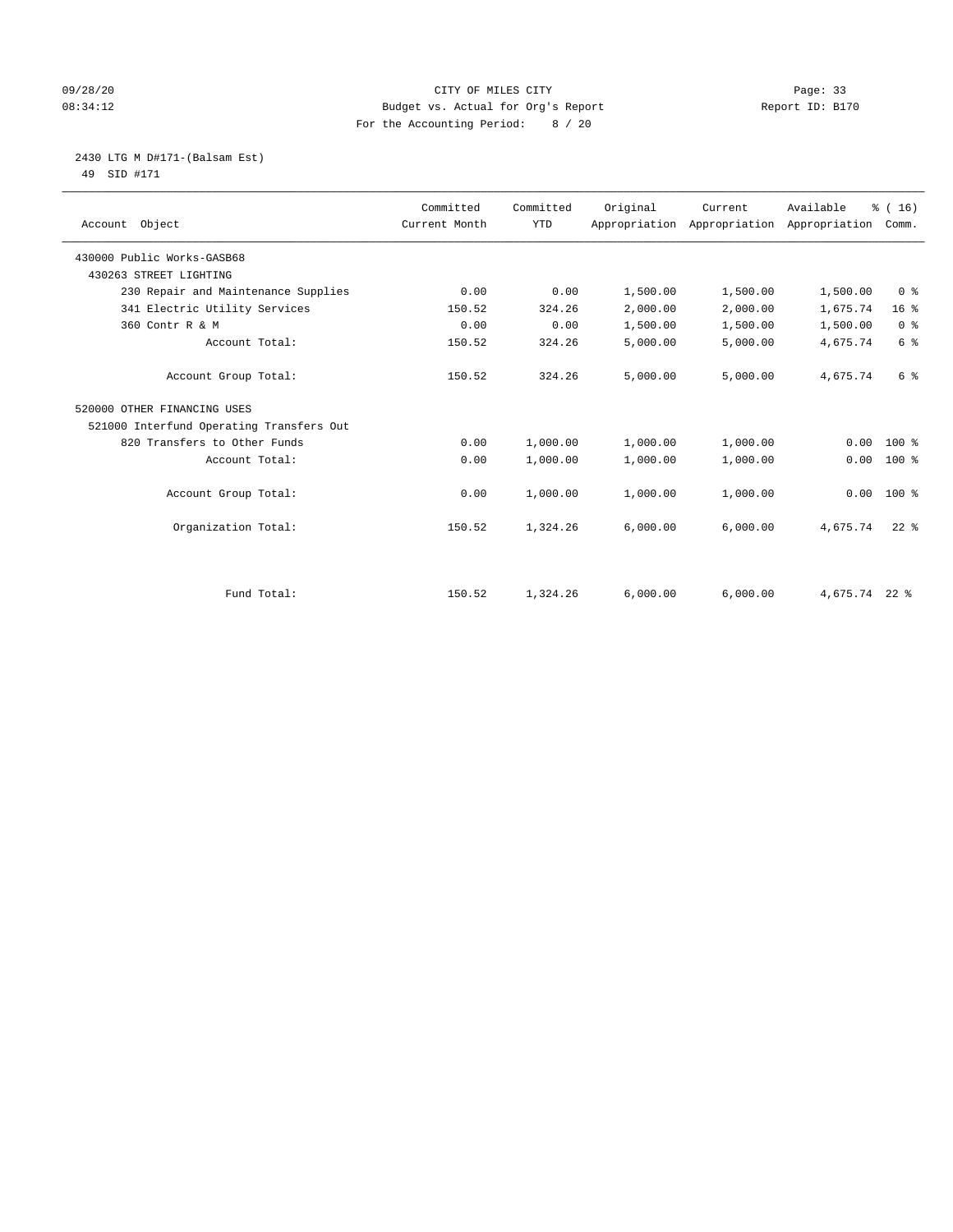#### 09/28/20 Page: 34 08:34:12 Budget vs. Actual for Org's Report Changer Report ID: B170 For the Accounting Period: 8 / 20

 2440 LTG M D#172-(Main Str) 50 SID #172

| Account Object                           | Committed<br>Current Month | Committed<br><b>YTD</b> | Original  | Current<br>Appropriation Appropriation Appropriation | Available | % (16)<br>Comm. |  |
|------------------------------------------|----------------------------|-------------------------|-----------|------------------------------------------------------|-----------|-----------------|--|
| 430000 Public Works-GASB68               |                            |                         |           |                                                      |           |                 |  |
| 430263 STREET LIGHTING                   |                            |                         |           |                                                      |           |                 |  |
| 230 Repair and Maintenance Supplies      | 0.00                       | 0.00                    | 6,000.00  | 6,000.00                                             | 6,000.00  | 0 <sup>8</sup>  |  |
| 341 Electric Utility Services            | 1,358.04                   | 2,927.51                | 20,000.00 | 20,000.00                                            | 17,072.49 | 15 <sup>°</sup> |  |
| 360 Contr R & M                          | 0.00                       | 0.00                    | 3,000.00  | 3,000.00                                             | 3,000.00  | 0 <sup>8</sup>  |  |
| Account Total:                           | 1,358.04                   | 2,927.51                | 29,000.00 | 29,000.00                                            | 26,072.49 | $10*$           |  |
| Account Group Total:                     | 1,358.04                   | 2,927.51                | 29,000.00 | 29,000.00                                            | 26,072.49 | $10*$           |  |
| 520000 OTHER FINANCING USES              |                            |                         |           |                                                      |           |                 |  |
| 521000 Interfund Operating Transfers Out |                            |                         |           |                                                      |           |                 |  |
| 820 Transfers to Other Funds             | 0.00                       | 1,000.00                | 1,000.00  | 1,000.00                                             | 0.00      | $100*$          |  |
| Account Total:                           | 0.00                       | 1,000.00                | 1,000.00  | 1,000.00                                             | 0.00      | $100$ %         |  |
| Account Group Total:                     | 0.00                       | 1,000.00                | 1,000.00  | 1,000.00                                             |           | $0.00 100$ %    |  |
| Organization Total:                      | 1,358.04                   | 3,927.51                | 30,000.00 | 30,000.00                                            | 26,072.49 | $13*$           |  |
|                                          |                            |                         |           |                                                      |           |                 |  |
| Fund Total:                              | 1,358.04                   | 3,927.51                | 30,000.00 | 30,000.00                                            | 26,072.49 | $13 \text{ }$ % |  |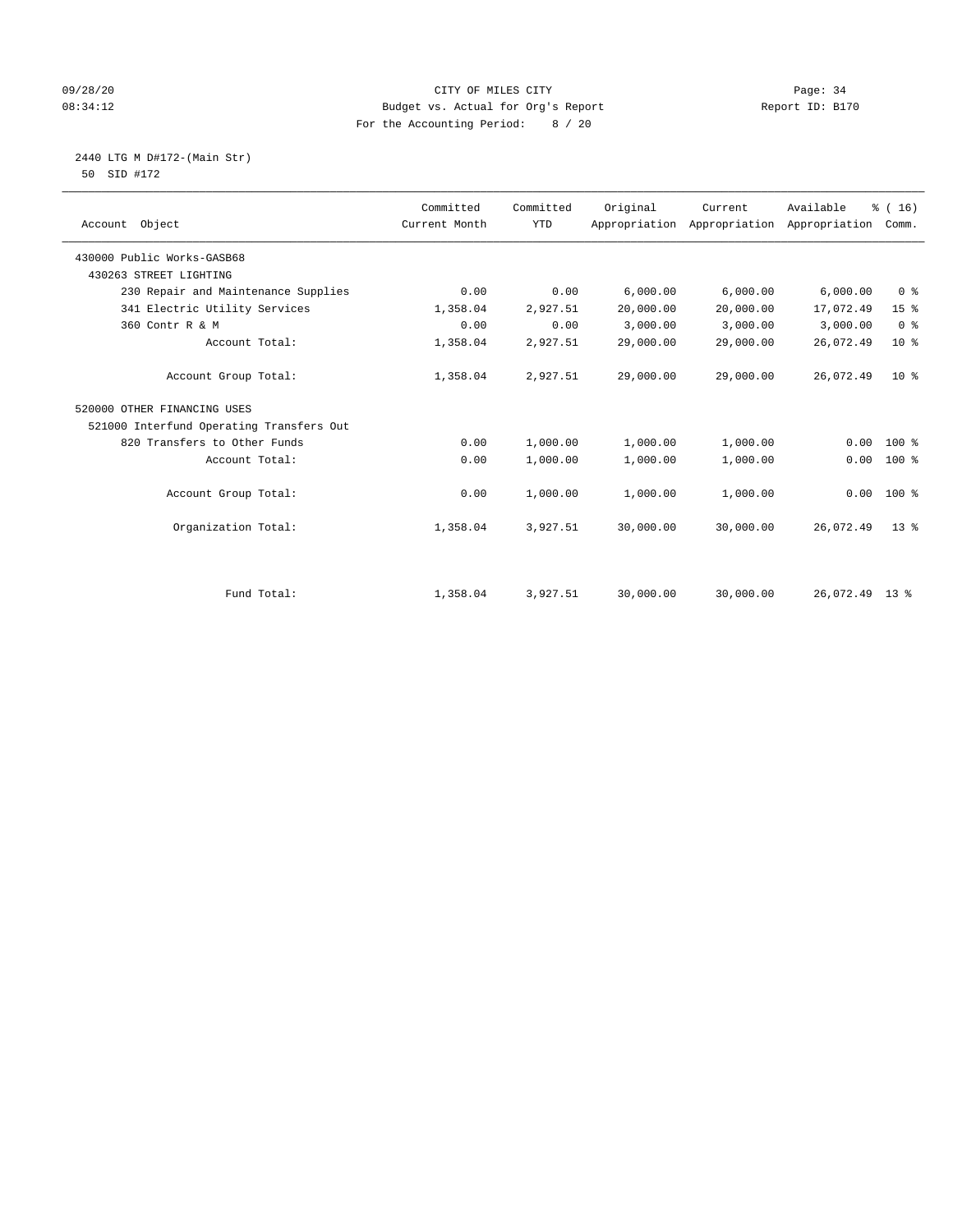#### 09/28/20 Page: 35 08:34:12 Budget vs. Actual for Org's Report Report ID: B170 For the Accounting Period: 8 / 20

#### 2450 LTG M D#195-(SG-Trico) 51 SID #195

| Account Object                           | Committed<br>Current Month | Committed<br><b>YTD</b> | Original | Current<br>Appropriation Appropriation Appropriation | Available | % (16)<br>Comm. |
|------------------------------------------|----------------------------|-------------------------|----------|------------------------------------------------------|-----------|-----------------|
| 430000 Public Works-GASB68               |                            |                         |          |                                                      |           |                 |
| 430263 STREET LIGHTING                   |                            |                         |          |                                                      |           |                 |
| 341 Electric Utility Services            | 525.00                     | 926.84                  | 5,000.00 | 5,000.00                                             | 4,073.16  | 19 <sup>°</sup> |
| Account Total:                           | 525.00                     | 926.84                  | 5,000.00 | 5,000.00                                             | 4,073.16  | 19 <sup>8</sup> |
| Account Group Total:                     | 525.00                     | 926.84                  | 5,000.00 | 5,000.00                                             | 4,073.16  | 19 <sup>°</sup> |
| 520000 OTHER FINANCING USES              |                            |                         |          |                                                      |           |                 |
| 521000 Interfund Operating Transfers Out |                            |                         |          |                                                      |           |                 |
| 820 Transfers to Other Funds             | 0.00                       | 1,000.00                | 1,000.00 | 1,000.00                                             | 0.00      | $100*$          |
| Account Total:                           | 0.00                       | 1,000.00                | 1,000.00 | 1,000.00                                             | 0.00      | $100*$          |
| Account Group Total:                     | 0.00                       | 1,000.00                | 1,000.00 | 1,000.00                                             | 0.00      | $100*$          |
| Organization Total:                      | 525.00                     | 1,926.84                | 6,000.00 | 6,000.00                                             | 4,073.16  | $32*$           |
|                                          |                            |                         |          |                                                      |           |                 |
| Fund Total:                              | 525.00                     | 1,926.84                | 6,000.00 | 6,000.00                                             | 4,073.16  | 32.8            |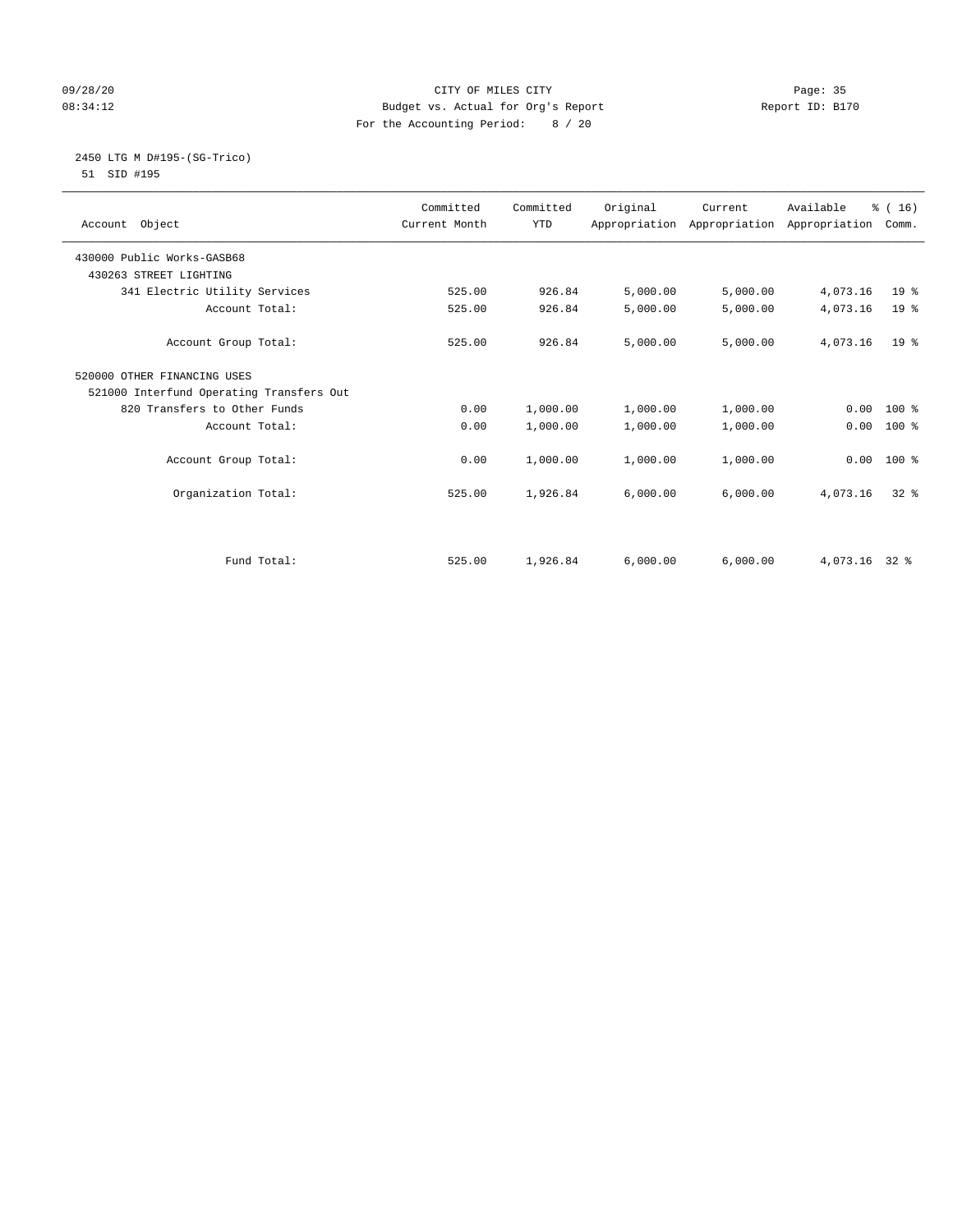#### 09/28/20 Page: 36 08:34:12 Budget vs. Actual for Org's Report Report ID: B170 For the Accounting Period: 8 / 20

2470 LTG M D#202-(SG-MDU&NV)

72 SID #202

|                                          | Committed     | Committed  | Original | Current  | Available                                 | % (16)   |
|------------------------------------------|---------------|------------|----------|----------|-------------------------------------------|----------|
| Account Object                           | Current Month | <b>YTD</b> |          |          | Appropriation Appropriation Appropriation | Comm.    |
| 430000 Public Works-GASB68               |               |            |          |          |                                           |          |
| 430263 STREET LIGHTING                   |               |            |          |          |                                           |          |
|                                          | 106.30        | 228.98     |          |          |                                           | $11$ %   |
| 341 Electric Utility Services            |               |            | 2,000.00 | 2,000.00 | 1,771.02                                  |          |
| 533 Machinery and Equipment Rental       | 325.90        | 651.80     | 5,000.00 | 5,000.00 | 4,348.20                                  | $13*$    |
| Account Total:                           | 432.20        | 880.78     | 7,000.00 | 7,000.00 | 6,119.22                                  | $13*$    |
|                                          |               |            |          |          |                                           |          |
| Account Group Total:                     | 432.20        | 880.78     | 7,000.00 | 7,000.00 | 6,119.22                                  | $13*$    |
| 520000 OTHER FINANCING USES              |               |            |          |          |                                           |          |
| 521000 Interfund Operating Transfers Out |               |            |          |          |                                           |          |
| 820 Transfers to Other Funds             | 0.00          | 1,000.00   | 1,000.00 | 1,000.00 | 0.00                                      | 100 %    |
| Account Total:                           | 0.00          | 1,000.00   | 1,000.00 | 1,000.00 | 0.00                                      | 100 %    |
|                                          |               |            |          |          |                                           |          |
| Account Group Total:                     | 0.00          | 1,000.00   | 1,000.00 | 1,000.00 | 0.00                                      | $100*$   |
| Organization Total:                      | 432.20        | 1,880.78   | 8,000.00 | 8,000.00 | 6,119.22                                  | $24$ $%$ |
|                                          |               |            |          |          |                                           |          |
|                                          |               |            |          |          |                                           |          |
|                                          |               |            |          |          |                                           |          |
| Fund Total:                              | 432.20        | 1,880.78   | 8,000.00 | 8,000.00 | $6,119.22$ 24 %                           |          |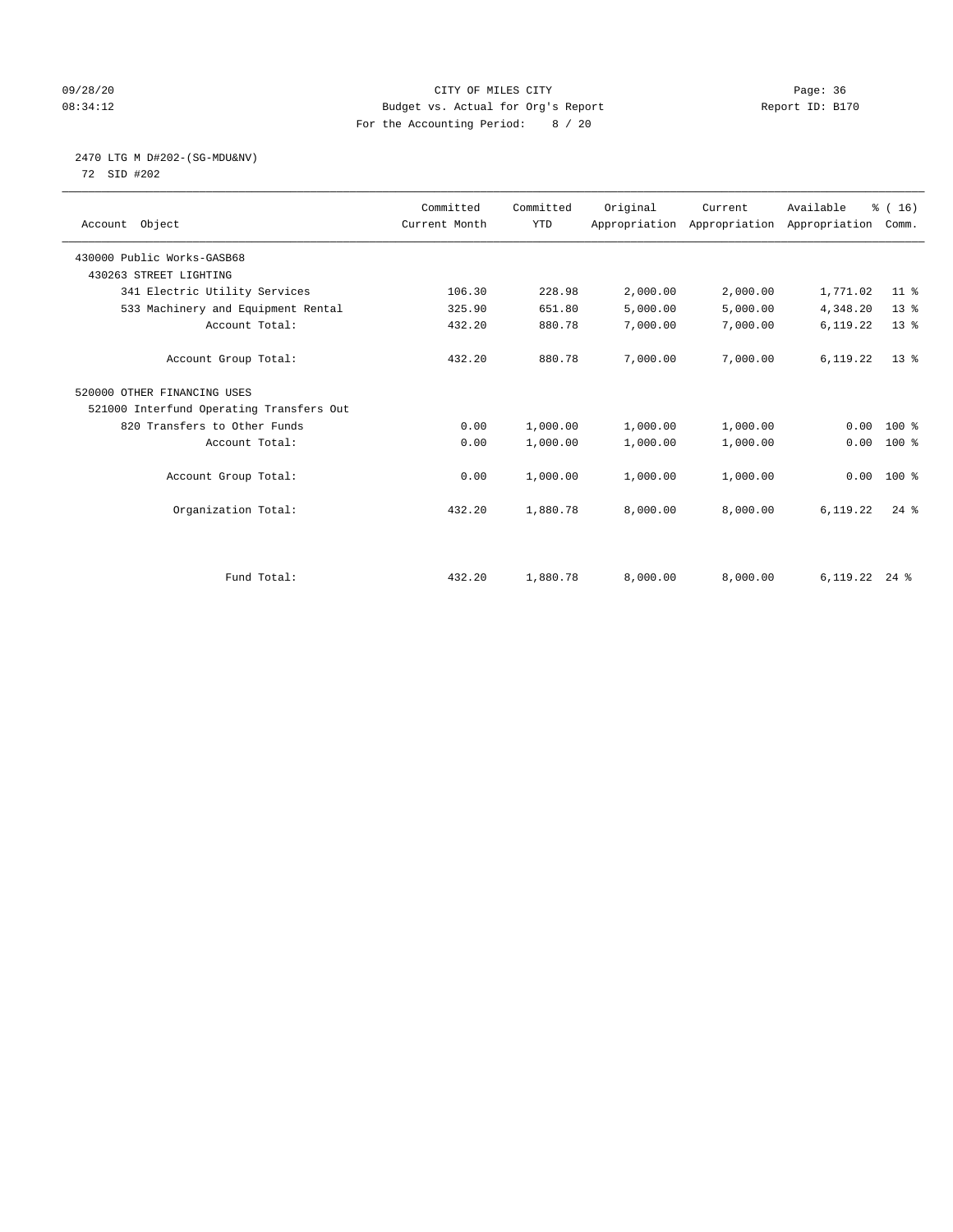#### 09/28/20 Page: 37 08:34:12 Budget vs. Actual for Org's Report Report ID: B170 For the Accounting Period: 8 / 20

#### 2480 LTG M M#173-(Milestown Estates)

47 SID #173(Ltg-Milestown)

| Account Object                           | Committed<br>Current Month | Committed<br><b>YTD</b> | Original | Current<br>Appropriation Appropriation Appropriation | Available     | % (16)<br>Comm. |
|------------------------------------------|----------------------------|-------------------------|----------|------------------------------------------------------|---------------|-----------------|
| 430000 Public Works-GASB68               |                            |                         |          |                                                      |               |                 |
| 430263 STREET LIGHTING                   |                            |                         |          |                                                      |               |                 |
| 230 Repair and Maintenance Supplies      | 0.00                       | 0.00                    | 1,000.00 | 1,000.00                                             | 1,000.00      | 0 <sup>8</sup>  |
| 341 Electric Utility Services            | 124.63                     | 277.71                  | 1,600.00 | 1,600.00                                             | 1,322.29      | $17*$           |
| 360 Contr R & M                          | 0.00                       | 0.00                    | 350.00   | 350.00                                               | 350.00        | 0 <sup>8</sup>  |
| Account Total:                           | 124.63                     | 277.71                  | 2,950.00 | 2,950.00                                             | 2,672.29      | 9 <sup>°</sup>  |
| Account Group Total:                     | 124.63                     | 277.71                  | 2,950.00 | 2,950.00                                             | 2,672.29      | 9 <sup>°</sup>  |
| 520000 OTHER FINANCING USES              |                            |                         |          |                                                      |               |                 |
| 521000 Interfund Operating Transfers Out |                            |                         |          |                                                      |               |                 |
| 820 Transfers to Other Funds             | 0.00                       | 250.00                  | 250.00   | 250.00                                               | 0.00          | $100*$          |
| Account Total:                           | 0.00                       | 250.00                  | 250.00   | 250.00                                               | 0.00          | 100 %           |
| Account Group Total:                     | 0.00                       | 250.00                  | 250.00   | 250.00                                               | 0.00          | $100*$          |
| Organization Total:                      | 124.63                     | 527.71                  | 3,200.00 | 3,200.00                                             | 2,672.29      | 16 <sup>8</sup> |
|                                          |                            |                         |          |                                                      |               |                 |
| Fund Total:                              | 124.63                     | 527.71                  | 3,200.00 | 3,200.00                                             | 2,672.29 16 % |                 |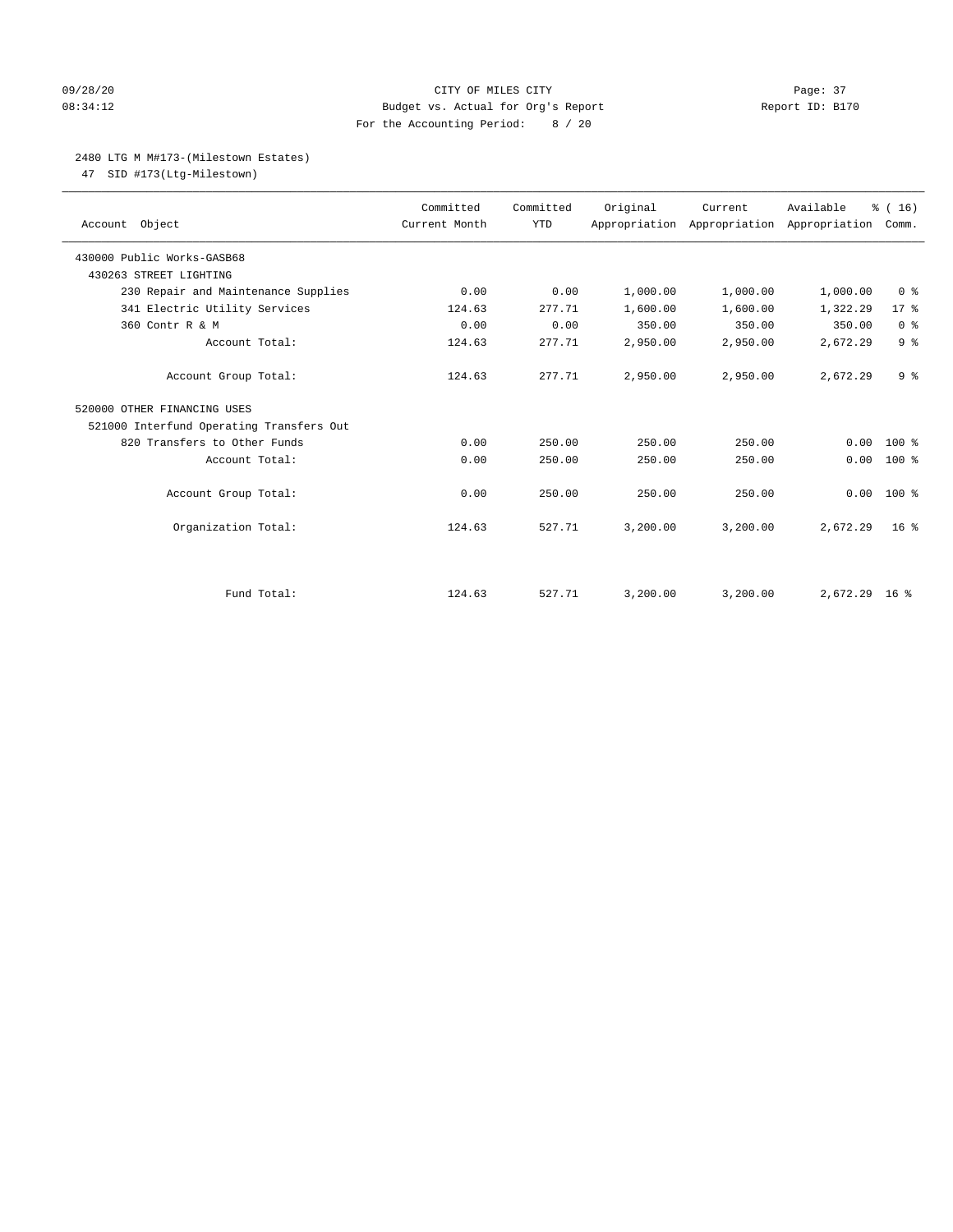#### 09/28/20 Page: 38 CITY OF MILES CITY CONTROL CONTROL Page: 38 08:34:12 Budget vs. Actual for Org's Report Report ID: B170 For the Accounting Period: 8 / 20

————————————————————————————————————————————————————————————————————————————————————————————————————————————————————————————————————

# 2510 STR MAINT DIST #204

107 Paved St. Maint. Dist.#204

|                                           | Committed     | Committed  | Original   | Current    | Available                                       | % ( 16)         |
|-------------------------------------------|---------------|------------|------------|------------|-------------------------------------------------|-----------------|
| Account Object                            | Current Month | YTD        |            |            | Appropriation Appropriation Appropriation Comm. |                 |
| 430000 Public Works-GASB68                |               |            |            |            |                                                 |                 |
| 430220 Operations                         |               |            |            |            |                                                 |                 |
| 111 Salaries and Wages - Permanent        | 16,357.12     | 35,087.16  | 289,696.00 | 289,696.00 | 254,608.84                                      | $12*$           |
| 121 OVERTIME-PERMANENT                    | 144.73        | 274.49     | 9,100.00   | 9,100.00   | 8,825.51                                        | 3%              |
| 131 VACATION                              | 1,448.43      | 3,732.81   | 19,600.00  | 19,600.00  | 15,867.19                                       | 19 <sup>°</sup> |
| 132 SICK LEAVE                            | 2,415.99      | 2,497.22   | 13,000.00  | 13,000.00  | 10,502.78                                       | 19 <sup>°</sup> |
| 133 OTHER LEAVE PAY                       | 0.00          | 7.79       | 4,921.00   | 4,921.00   | 4,913.21                                        | 0 <sup>8</sup>  |
| 134 HOLIDAY PAY                           | 0.00          | 321.60     | 3,000.00   | 3,000.00   | 2,678.40                                        | $11$ %          |
| 141 Unemployment Insurance                | 30.59         | 64.30      | 509.00     | 509.00     | 444.70                                          | $13*$           |
| 142 Workers' Compensation                 | 999.38        | 2,109.43   | 15,202.00  | 15,202.00  | 13,092.57                                       | $14*$           |
| 143 Health Insurance                      | 5,871.03      | 11,741.92  | 76,290.00  | 76,290.00  | 64,548.08                                       | 15 <sup>°</sup> |
| 144 FICA                                  | 1,497.53      | 3,153.38   | 25,958.00  | 25,958.00  | 22,804.62                                       | $12*$           |
| 145 PERS                                  | 1,786.17      | 3,676.53   | 29,758.00  | 29,758.00  | 26,081.47                                       | $12*$           |
| 196 CLOTHING ALLOTMENT                    | 0.00          | 880.50     | 1,000.00   | 1,000.00   | 119.50                                          | 88 %            |
| 210 Office Supplies and Materials         | 119.97        | 286.36     | 3,000.00   | 3,000.00   | 2,713.64                                        | $10*$           |
| 214 Small Items of Equipment              | 1,426.18      | 1,426.18   | 10,000.00  | 10,000.00  | 8,573.82                                        | 14 %            |
| 220 Operating Expenses                    | 0.00          | 164.98     | 20,000.00  | 20,000.00  | 19,835.02                                       | 1 <sup>°</sup>  |
| 222 Chemicals, Lab & Med Supplies         | 292.96        | 292.96     | 1,500.00   | 1,500.00   | 1,207.04                                        | $20*$           |
| 226 Clothing and Uniforms                 | 0.00          | 0.00       | 1,200.00   | 1,200.00   | 1,200.00                                        | 0 <sup>8</sup>  |
| 230 Repair and Maintenance Supplies       | 169.21        | 978.24     | 10,000.00  | 10,000.00  | 9,021.76                                        | $10*$           |
| 231 Gas, Oil, Diesel Fuel, Grease, etc.   | 1,766.50      | 4,220.52   | 40,000.00  | 40,000.00  | 35,779.48                                       | $11$ %          |
| 242 Sign Parts and Supplies               | 0.00          | 0.00       | 8,000.00   | 8,000.00   | 8,000.00                                        | 0 <sup>8</sup>  |
| 311 Postage, Box Rent, Etc.               | 11.87         | 12.12      | 100.00     | 100.00     | 87.88                                           | $12*$           |
| 320 Printing, Duplicating, Typing &       | 0.00          | 0.00       | 100.00     | 100.00     | 100.00                                          | 0 <sup>8</sup>  |
| 330 Publicity, Subscriptions & Dues       | 0.00          | 0.00       | 200.00     | 200.00     | 200.00                                          | 0 <sup>8</sup>  |
| 331 Publication of Formal & Legal Notices | 0.00          | 0.00       | 600.00     | 600.00     | 600.00                                          | 0 <sup>8</sup>  |
| 334 Memberships, Registrations & Dues     | 0.00          | 0.00       | 300.00     | 300.00     | 300.00                                          | 0 <sup>8</sup>  |
| 341 Electric Utility Services             | 138.02        | 307.79     | 1,500.00   | 1,500.00   | 1,192.21                                        | $21$ %          |
| 344 Gas Utility Service                   | 7.90          | 17.72      | 700.00     | 700.00     | 682.28                                          | 3 <sup>°</sup>  |
| 345 Telephone                             | 102.66        | 204.67     | 1,000.00   | 1,000.00   | 795.33                                          | 20 %            |
| 346 Garbage Service                       | 0.00          | 0.00       | 175.00     | 175.00     | 175.00                                          | 0 <sup>8</sup>  |
| 347 Internet                              | 0.00          | 0.00       | 200.00     | 200.00     | 200.00                                          | 0 <sup>8</sup>  |
| 350 Professional Services                 | 109.95        | 14,959.95  | 50,000.00  | 50,000.00  | 35,040.05                                       | $30*$           |
| 360 Contr R & M                           | 8,995.79      | 9,072.51   | 10,000.00  | 10,000.00  | 927.49                                          | 91 %            |
| 363 R&M Vehicles/Equip/Labor-PW           | 357.87        | 3,494.10   | 100,000.00 | 100,000.00 | 96,505.90                                       | 3 <sup>°</sup>  |
| 370 Travel                                | 0.00          | 0.00       | 1,000.00   | 1,000.00   | 1,000.00                                        | 0 <sup>8</sup>  |
| 380 Training Services                     | 0.00          | 0.00       | 1,000.00   | 1,000.00   | 1,000.00                                        | 0 <sup>8</sup>  |
| 382 Books                                 | 0.00          | 0.00       | 100.00     | 100.00     | 100.00                                          | 0 <sup>8</sup>  |
| 511 Insurance on Buildings                | 0.00          | 803.23     | 804.00     | 804.00     |                                                 | $0.77$ 100 %    |
| 512 Insurance on Vehicles & Equipment     | 0.00          | 3,371.68   | 3,372.00   | 3,372.00   |                                                 | $0.32$ 100 %    |
| 513 Liability                             | 0.00          | 16,498.46  | 16,499.00  | 16,499.00  | 0.54                                            | $100*$          |
| 531 Building & Office Rental              | 350.00        | 700.00     | 4,200.00   | 4,200.00   | 3,500.00                                        | $17$ %          |
| 532 Land Rental                           | 0.00          | 0.00       | 8,000.00   | 8,000.00   | 8,000.00                                        | 0 <sup>8</sup>  |
| Account Total:                            | 44,399.85     | 120,358.60 | 781,584.00 | 781,584.00 | 661,225.40                                      | 15 <sup>°</sup> |
| 430233 Roadway/Re-surfacing               |               |            |            |            |                                                 |                 |
| 230 Repair and Maintenance Supplies       | 0.00          | 720.00     | 80,000.00  | 80,000.00  | 79,280.00                                       | 1 <sup>°</sup>  |
| 350 Professional Services                 | 0.00          | 0.00       | 5,000.00   | 5,000.00   | 5,000.00                                        | $0$ %           |
| Account Total:                            | 0.00          | 720.00     | 85,000.00  | 85,000.00  | 84,280.00                                       | 1 <sup>8</sup>  |
|                                           |               |            |            |            |                                                 |                 |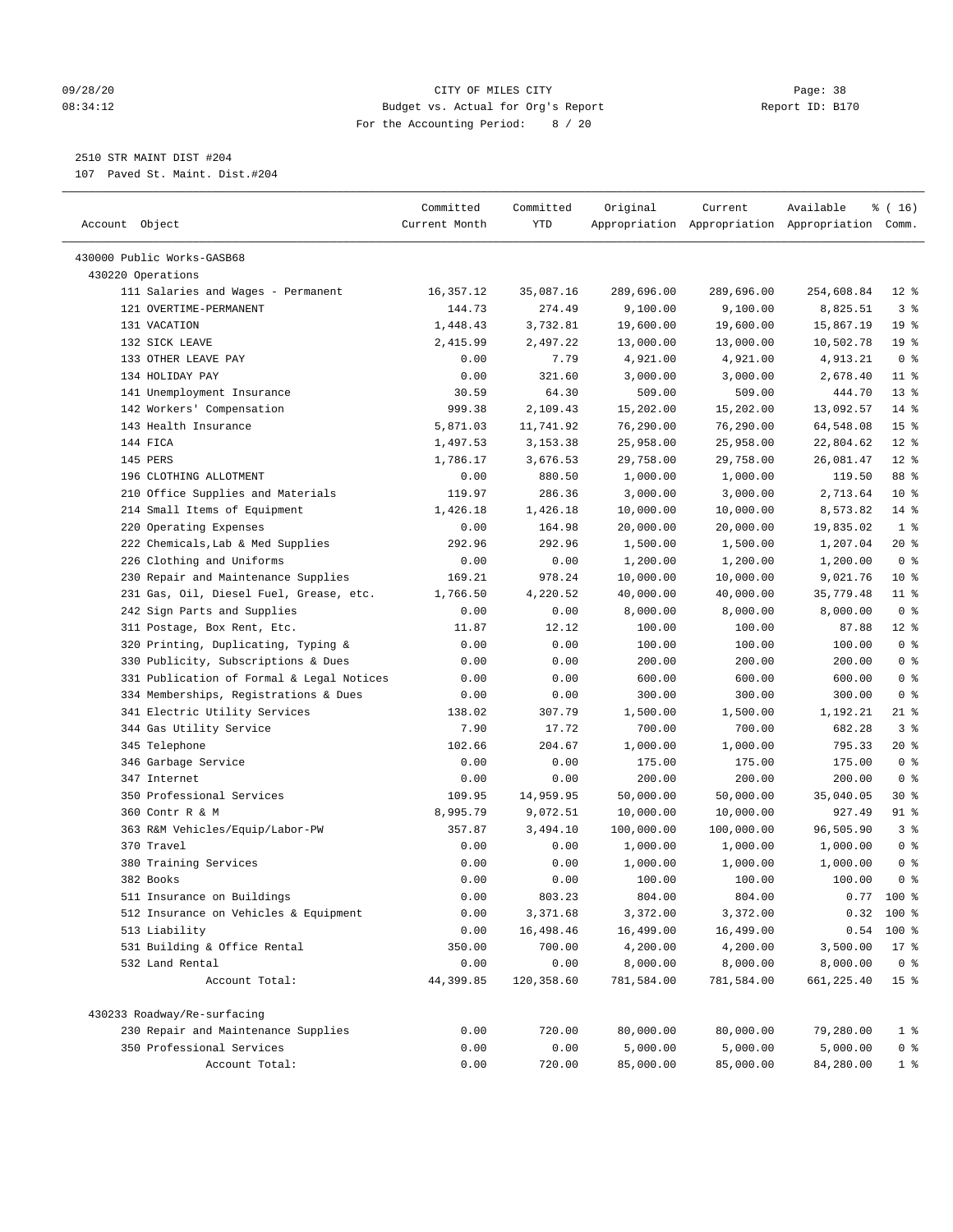#### 09/28/20 Page: 39 08:34:13 Budget vs. Actual for Org's Report Report ID: B170 For the Accounting Period: 8 / 20

# 2510 STR MAINT DIST #204

107 Paved St. Maint. Dist.#204

| Account Object                           | Committed<br>Current Month | Committed<br><b>YTD</b> | Original     | Current      | Available<br>Appropriation Appropriation Appropriation | % (16)<br>Comm. |
|------------------------------------------|----------------------------|-------------------------|--------------|--------------|--------------------------------------------------------|-----------------|
| 430234 CURB AND GUTTER                   |                            |                         |              |              |                                                        |                 |
| 350 Professional Services                | 0.00                       | 1,585.00                | 40,000.00    | 40,000.00    | 38,415.00                                              | 4%              |
| Account Total:                           | 0.00                       | 1,585.00                | 40,000.00    | 40,000.00    | 38,415.00                                              | 4%              |
| 430235 Storm Drain & Culvert Maintenance |                            |                         |              |              |                                                        |                 |
| 220 Operating Expenses                   | 0.00                       | 0.00                    | 35,000.00    | 35,000.00    | 35,000.00                                              | 0 <sup>8</sup>  |
| 230 Repair and Maintenance Supplies      | 4,743.00                   | 4,743.00                | 0.00         | 0.00         | $-4,743.00$                                            | $***$ $%$       |
| 350 Professional Services                | $-348.80$                  | 1,509.38                | 25,000.00    | 25,000.00    | 23,490.62                                              | 6 <sup>°</sup>  |
| Account Total:                           | 4,394.20                   | 6,252.38                | 60,000.00    | 60,000.00    | 53,747.62                                              | 10 <sup>8</sup> |
| 430236 Darling Addition Project          |                            |                         |              |              |                                                        |                 |
| 220 Operating Expenses                   | 252,886.49                 | 252,886.49              | 500,000.00   | 500,000.00   | 247, 113.51                                            | $51$ %          |
| 230 Repair and Maintenance Supplies      | 187,002.61                 | 187,002.61              | 600,000.00   | 600,000.00   | 412,997.39                                             | $31$ %          |
| 350 Professional Services                | 0.00                       | 14, 104. 74             | 200,000.00   | 200,000.00   | 185,895.26                                             | 7 <sup>°</sup>  |
| Account Total:                           | 439,889.10                 | 453,993.84              | 1,300,000.00 | 1,300,000.00 | 846,006.16                                             | 35%             |
| Account Group Total:                     | 488,683.15                 | 582,909.82              | 2,266,584.00 | 2,266,584.00 | 1,683,674.18                                           | $26$ %          |
| 520000 OTHER FINANCING USES              |                            |                         |              |              |                                                        |                 |
| 521000 Interfund Operating Transfers Out |                            |                         |              |              |                                                        |                 |
| 820 Transfers to Other Funds             | 5,807.42                   | 11,614.84               | 235, 297.00  | 235, 297.00  | 223,682.16                                             | 5 <sup>°</sup>  |
| Account Total:                           | 5,807.42                   | 11,614.84               | 235, 297.00  | 235, 297.00  | 223,682.16                                             | 5 <sup>°</sup>  |
| Account Group Total:                     | 5,807.42                   | 11,614.84               | 235, 297.00  | 235,297.00   | 223,682.16                                             | 5 <sup>°</sup>  |
| Organization Total:                      | 494,490.57                 | 594,524.66              | 2,501,881.00 | 2,501,881.00 | 1,907,356.34                                           | $24$ %          |
| Fund Total:                              | 494,490.57                 | 594,524.66              | 2,501,881.00 | 2,501,881.00 | 1,907,356.34 24 %                                      |                 |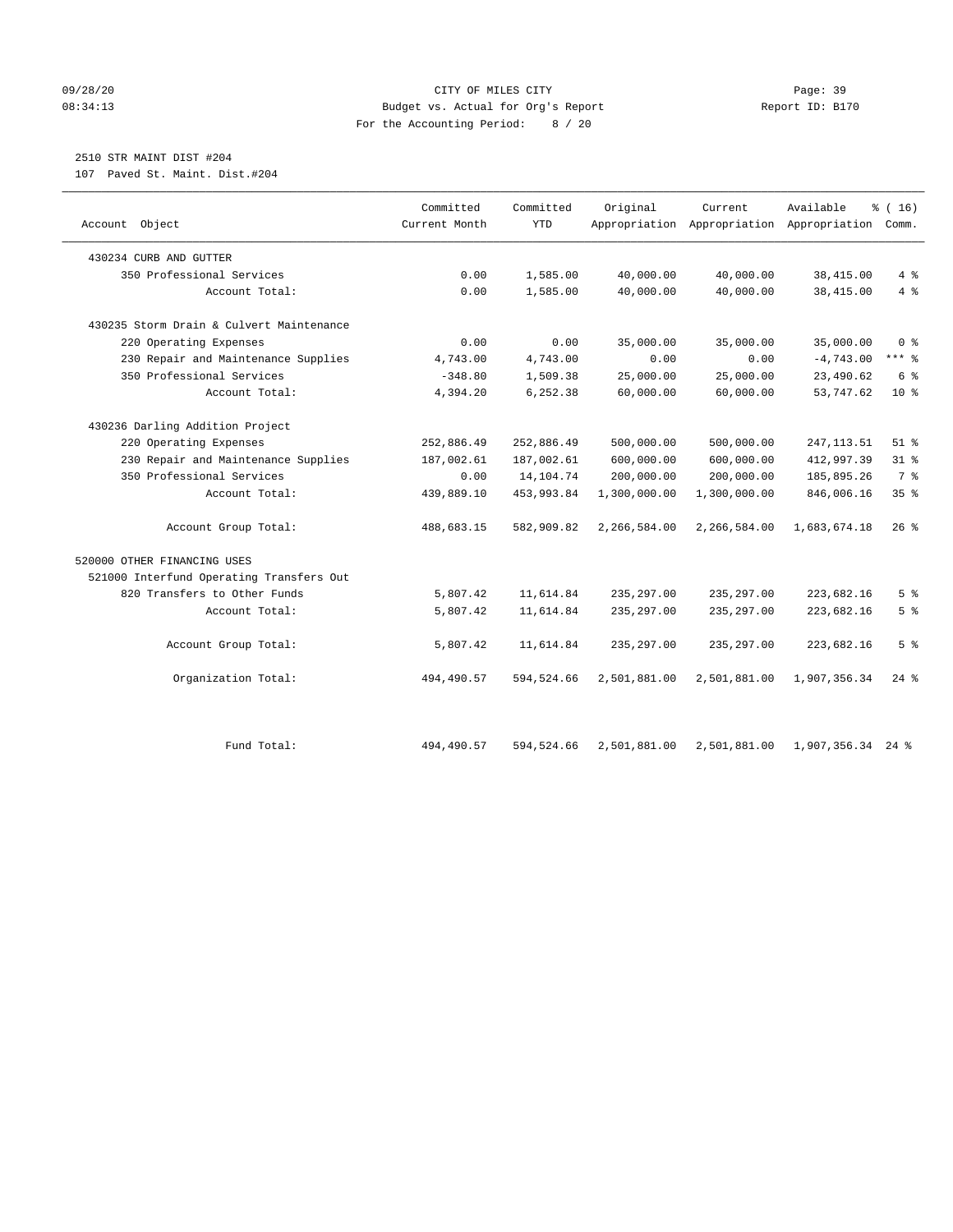#### 09/28/20 Page: 40 08:34:13 Budget vs. Actual for Org's Report Report ID: B170 For the Accounting Period: 8 / 20

————————————————————————————————————————————————————————————————————————————————————————————————————————————————————————————————————

### 2520 STR MAINT DIST #205

108 Street Maintenance (North Side)

|                                          | Committed     | Committed | Original         | Current    | Available                                       | % ( 16)            |
|------------------------------------------|---------------|-----------|------------------|------------|-------------------------------------------------|--------------------|
| Account Object                           | Current Month | YTD       |                  |            | Appropriation Appropriation Appropriation Comm. |                    |
|                                          |               |           |                  |            |                                                 |                    |
| 430000 Public Works-GASB68               |               |           |                  |            |                                                 |                    |
| 430220 Operations                        |               |           |                  |            |                                                 |                    |
| 111 Salaries and Wages - Permanent       | 4,146.81      | 9,192.52  | 97,876.00        | 97,876.00  | 88,683.48                                       | 9%                 |
| 121 OVERTIME-PERMANENT                   | 36.53         | 68.78     | 2,500.00         | 2,500.00   | 2,431.22                                        | 3%                 |
| 131 VACATION                             | 408.01        | 1,015.99  | 6,000.00         | 6,000.00   | 4,984.01                                        | $17*$              |
| 132 SICK LEAVE                           | 903.40        | 923.53    | 3,800.00         | 3,800.00   | 2,876.47                                        | $24$ %             |
| 133 OTHER LEAVE PAY                      | 0.00          | 1.94      | 1,717.00         | 1,717.00   | 1,715.06                                        | 0 <sup>8</sup>     |
| 134 HOLIDAY PAY                          | 0.00          | 81.39     | 800.00           | 800.00     | 718.61                                          | $10*$              |
| 141 Unemployment Insurance               | 8.22          | 17.25     | 169.00           | 169.00     | 151.75                                          | $10*$              |
| 142 Workers' Compensation                | 251.29        | 530.22    | 5,288.00         | 5,288.00   | 4,757.78                                        | $10*$              |
| 143 Health Insurance                     | 1,307.62      | 2,615.14  | 25,738.00        | 25,738.00  | 23, 122.86                                      | $10*$              |
| 144 FICA                                 | 404.31        | 848.77    | 8,977.00         | 8,977.00   | 8,128.23                                        | 9 <sub>8</sub>     |
| 145 PERS                                 | 481.86        | 989.56    | 9,883.00         | 9,883.00   | 8,893.44                                        | $10*$              |
| 196 CLOTHING ALLOTMENT                   | 0.00          | 229.50    | 300.00           | 300.00     | 70.50                                           | $77$ $\frac{6}{9}$ |
| 210 Office Supplies and Materials        | 30.00         | 134.43    | 1,000.00         | 1,000.00   | 865.57                                          | $13*$              |
| 214 Small Items of Equipment             | 356.55        | 356.55    | 2,000.00         | 2,000.00   | 1,643.45                                        | 18 %               |
| 220 Operating Expenses                   | 0.00          | 41.25     | 5,000.00         | 5,000.00   | 4,958.75                                        | 1 <sup>8</sup>     |
| 222 Chemicals, Lab & Med Supplies        | 73.24         | 73.24     | 500.00           | 500.00     | 426.76                                          | 15 <sup>°</sup>    |
| 226 Clothing and Uniforms                | 0.00          | 0.00      | 300.00           | 300.00     | 300.00                                          | 0 <sup>8</sup>     |
| 230 Repair and Maintenance Supplies      | 42.30         | 244.56    | 5,000.00         | 5,000.00   | 4,755.44                                        | 5 <sup>°</sup>     |
| 231 Gas, Oil, Diesel Fuel, Grease, etc.  | 441.63        | 1,055.14  | 10,000.00        | 10,000.00  | 8,944.86                                        | $11$ %             |
| 242 Sign Parts and Supplies              | 0.00          | 0.00      | 2,500.00         | 2,500.00   | 2,500.00                                        | 0 <sup>8</sup>     |
| 311 Postage, Box Rent, Etc.              | 3.53          | 3.78      | 60.00            | 60.00      | 56.22                                           | 6 <sup>°</sup>     |
| 330 Publicity, Subscriptions & Dues      | 0.00          | 0.00      | 100.00           | 100.00     | 100.00                                          | 0 <sup>8</sup>     |
| 334 Memberships, Registrations & Dues    | 0.00          | 0.00      | 100.00           | 100.00     | 100.00                                          | 0 <sup>8</sup>     |
| 341 Electric Utility Services            | 7.10          | 16.46     | 150.00           | 150.00     | 133.54                                          | $11$ %             |
| 344 Gas Utility Service                  | 1.98          | 4.44      | 300.00           | 300.00     | 295.56                                          | 1 <sup>°</sup>     |
| 345 Telephone                            | 44.78         | 88.91     | 400.00           | 400.00     | 311.09                                          | $22$ %             |
| 350 Professional Services                | 27.49         | 27.49     | 10,000.00        | 10,000.00  | 9,972.51                                        | 0 <sup>8</sup>     |
| 360 Contr R & M                          | 41.06         | 82.12     | 1,500.00         | 1,500.00   | 1,417.88                                        | 5 <sup>8</sup>     |
| 363 R&M Vehicles/Equip/Labor-PW          | 89.47         | 845.33    | 35,000.00        | 35,000.00  | 34, 154.67                                      | 2 <sup>°</sup>     |
| 370 Travel                               | 0.00          | 0.00      | 250.00           | 250.00     | 250.00                                          | 0 <sup>8</sup>     |
|                                          | 0.00          | 0.00      | 200.00           | 200.00     | 200.00                                          | 0 <sup>8</sup>     |
| 380 Training Services<br>382 Books       | 0.00          | 0.00      | 100.00           | 100.00     | 100.00                                          | 0 <sup>8</sup>     |
|                                          | 0.00          | 200.81    |                  | 201.00     |                                                 | $100*$             |
| 511 Insurance on Buildings               |               |           | 201.00<br>843.00 |            | 0.19                                            | $100*$             |
| 512 Insurance on Vehicles & Equipment    | 0.00          | 842.92    |                  | 843.00     | 0.08                                            |                    |
| 513 Liability                            | 0.00          | 4,321.63  | 4,322.00         | 4,322.00   | 0.37                                            | $100*$             |
| 531 Building & Office Rental             | 166.66        | 333.32    | 2,000.00         | 2,000.00   | 1,666.68                                        | $17*$              |
| Account Total:                           | 9,273.84      | 25,186.97 | 244,874.00       | 244,874.00 | 219,687.03                                      | $10*$              |
| 430233 Roadway/Re-surfacing              |               |           |                  |            |                                                 |                    |
| 350 Professional Services                | 2,229.77      | 2,409.77  | 50,000.00        | 50,000.00  | 47,590.23                                       | 5 <sup>°</sup>     |
| Account Total:                           | 2,229.77      | 2,409.77  | 50,000.00        | 50,000.00  | 47,590.23                                       | 5 <sup>°</sup>     |
|                                          |               |           |                  |            |                                                 |                    |
| 430235 Storm Drain & Culvert Maintenance |               |           |                  |            |                                                 |                    |
| 230 Repair and Maintenance Supplies      | 0.00          | 0.00      | 5,000.00         | 5,000.00   | 5,000.00                                        | 0 <sup>8</sup>     |
| 350 Professional Services                | $-87.20$      | 0.00      | 5,500.00         | 5,500.00   | 5,500.00                                        | 0 <sup>8</sup>     |
| Account Total:                           | $-87.20$      | 0.00      | 10,500.00        | 10,500.00  | 10,500.00                                       | 0 <sup>8</sup>     |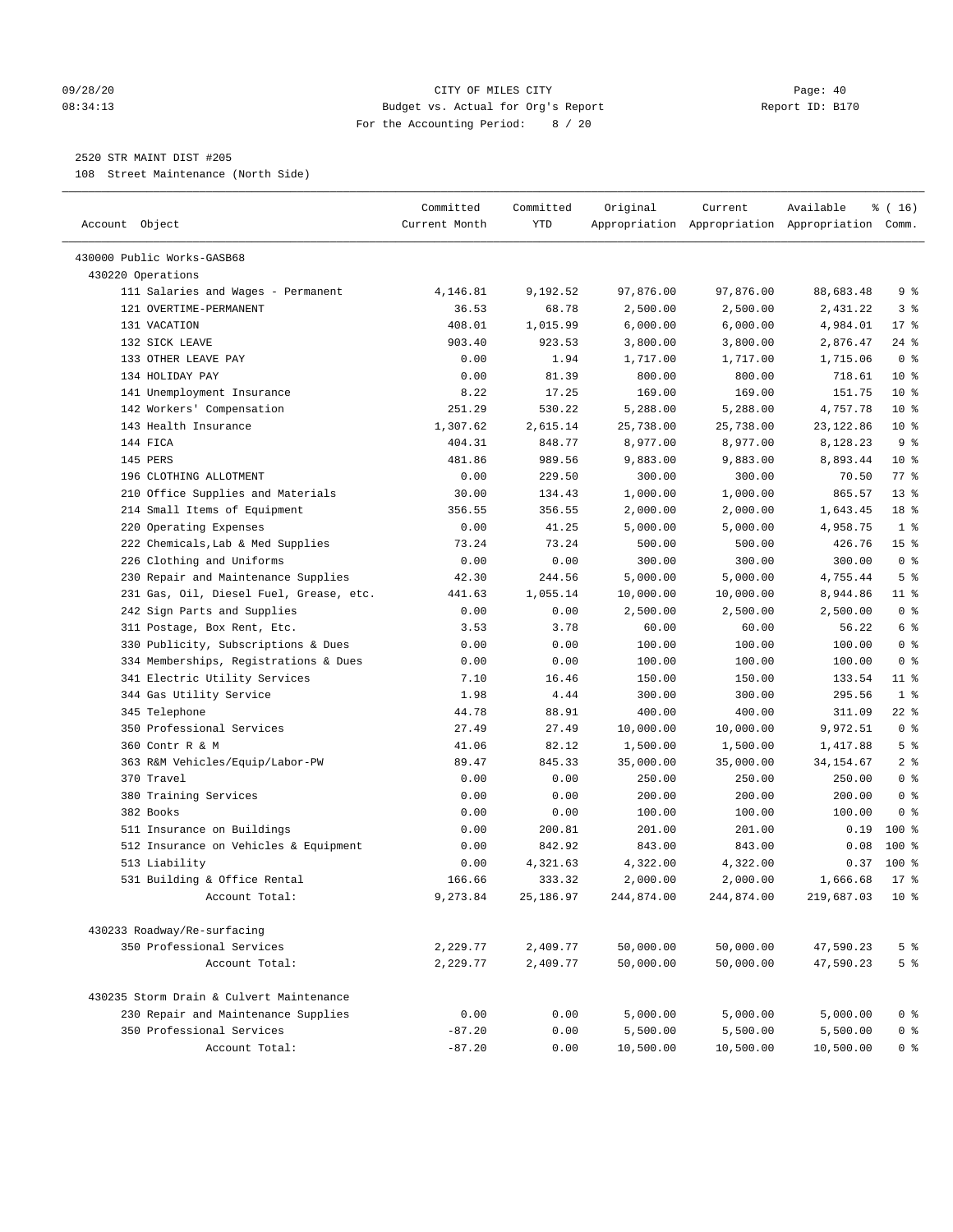#### 09/28/20 Page: 41 CITY OF MILES CITY CONTROL CONTROL Page: 41 08:34:13 Budget vs. Actual for Org's Report Communication Report ID: B170 For the Accounting Period: 8 / 20

## 2520 STR MAINT DIST #205

108 Street Maintenance (North Side)

| Account Object                                                                                                            | Committed<br>Current Month | Committed<br><b>YTD</b> | Original<br>Appropriation | Current<br>Appropriation | Available<br>Appropriation | % (16)<br>Comm.                    |
|---------------------------------------------------------------------------------------------------------------------------|----------------------------|-------------------------|---------------------------|--------------------------|----------------------------|------------------------------------|
| Account Group Total:                                                                                                      | 11, 416.41                 | 27,596.74               | 305,374.00                | 305, 374.00              | 277, 777.26                | 9 <sup>8</sup>                     |
| 520000 OTHER FINANCING USES<br>521000 Interfund Operating Transfers Out<br>820 Transfers to Other Funds<br>Account Total: | 1,725.08<br>1,725.08       | 3,450.16<br>3,450.16    | 35,853.00<br>35,853.00    | 35,853.00<br>35,853.00   | 32,402.84<br>32,402.84     | 10 <sup>8</sup><br>10 <sup>8</sup> |
| Account Group Total:                                                                                                      | 1,725.08                   | 3,450.16                | 35,853.00                 | 35,853.00                | 32,402.84                  | 10 <sup>°</sup>                    |
| Organization Total:                                                                                                       | 13, 141.49                 | 31,046.90               | 341,227.00                | 341,227.00               | 310,180.10                 | 9 <sup>8</sup>                     |
| Fund Total:                                                                                                               | 13,141.49                  | 31,046.90               | 341,227.00                | 341,227.00               | 310,180.10                 | 98                                 |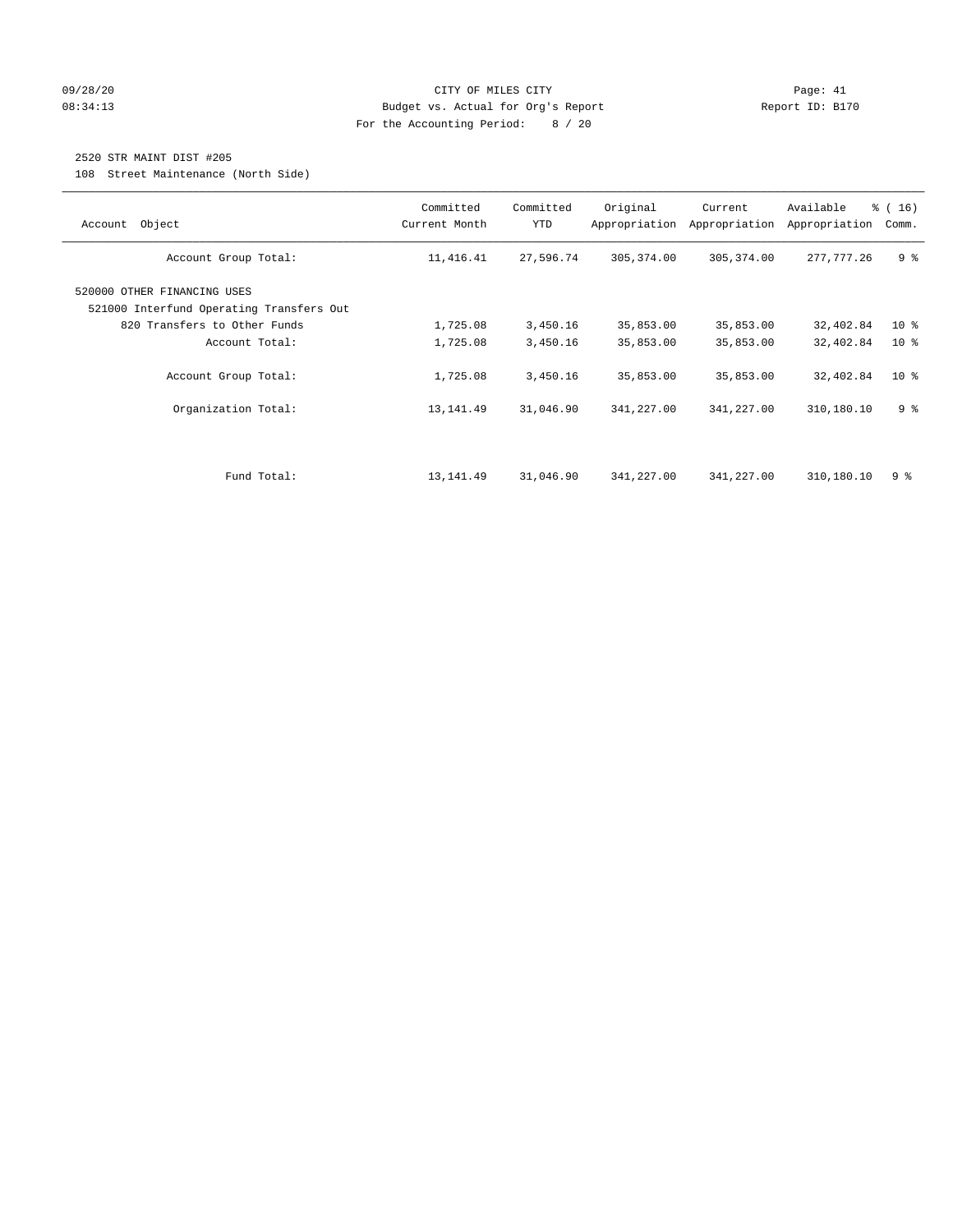#### 09/28/20 Page: 42 08:34:13 Budget vs. Actual for Org's Report Report ID: B170 For the Accounting Period: 8 / 20

#### 2540 STR MAINT DIST#207-(MILESTOWN ESTATES)

109 Milestown Estates Maintenance Dist.

| Account Object                           | Committed<br>Current Month | Committed<br><b>YTD</b> | Original | Current  | Available<br>Appropriation Appropriation Appropriation Comm. | % (16)          |
|------------------------------------------|----------------------------|-------------------------|----------|----------|--------------------------------------------------------------|-----------------|
| 430000 Public Works-GASB68               |                            |                         |          |          |                                                              |                 |
| 430220 Operations                        |                            |                         |          |          |                                                              |                 |
| 111 Salaries and Wages - Permanent       | 187.22                     | 418.57                  | 3,496.00 | 3,496.00 | 3,077.43                                                     | $12$ %          |
| 121 OVERTIME-PERMANENT                   | 1.36                       | 3.00                    | 100.00   | 100.00   | 97.00                                                        | 3 <sup>8</sup>  |
| 131 VACATION                             | 19.03                      | 45.58                   | 300.00   | 300.00   | 254.42                                                       | 15 <sup>8</sup> |
| 132 SICK LEAVE                           | 40.29                      | 40.29                   | 200.00   | 200.00   | 159.71                                                       | $20*$           |
| 133 OTHER LEAVE PAY                      | 0.00                       | 0.00                    | 39.00    | 39.00    | 39.00                                                        | 0 <sup>8</sup>  |
| 134 HOLIDAY PAY                          | 0.00                       | 3.96                    | 40.00    | 40.00    | 36.04                                                        | 10 <sup>8</sup> |
| 141 Unemployment Insurance               | 0.35                       | 0.73                    | 6.00     | 6.00     | 5.27                                                         | $12*$           |
| 142 Workers' Compensation                | 12.55                      | 26.53                   | 194.00   | 194.00   | 167.47                                                       | $14*$           |
| 143 Health Insurance                     | 59.72                      | 119.51                  | 820.00   | 820.00   | 700.49                                                       | 15 <sup>8</sup> |
| 144 FICA                                 | 18.22                      | 38.36                   | 319.00   | 319.00   | 280.64                                                       | $12*$           |
| 145 PERS                                 | 21.73                      | 44.85                   | 366.00   | 366.00   | 321.15                                                       | $12*$           |
| 196 CLOTHING ALLOTMENT                   | 0.00                       | 10.50                   | 20.00    | 20.00    | 9.50                                                         | 53%             |
| 350 Professional Services                | 0.00                       | 0.00                    | 1,000.00 | 1,000.00 | 1,000.00                                                     | 0 <sup>8</sup>  |
| Account Total:                           | 360.47                     | 751.88                  | 6,900.00 | 6,900.00 | 6,148.12                                                     | 11 <sup>8</sup> |
| Account Group Total:                     | 360.47                     | 751.88                  | 6,900.00 | 6,900.00 | 6,148.12                                                     | $11$ %          |
| 510000 MISCELLANEOUS                     |                            |                         |          |          |                                                              |                 |
| 510330 Comprehensive Liability Insurance |                            |                         |          |          |                                                              |                 |
| 513 Liability                            | 0.00                       | 63.16                   | 64.00    | 64.00    | 0.84                                                         | 99.8            |
| Account Total:                           | 0.00                       | 63.16                   | 64.00    | 64.00    | 0.84                                                         | 99 <sub>8</sub> |
| Account Group Total:                     | 0.00                       | 63.16                   | 64.00    | 64.00    | 0.84                                                         | 99 <sup>8</sup> |
| Organization Total:                      | 360.47                     | 815.04                  | 6,964.00 | 6,964.00 | 6,148.96                                                     | $12*$           |
| Fund Total:                              | 360.47                     | 815.04                  | 6,964.00 | 6,964.00 | 6, 148. 96 12 %                                              |                 |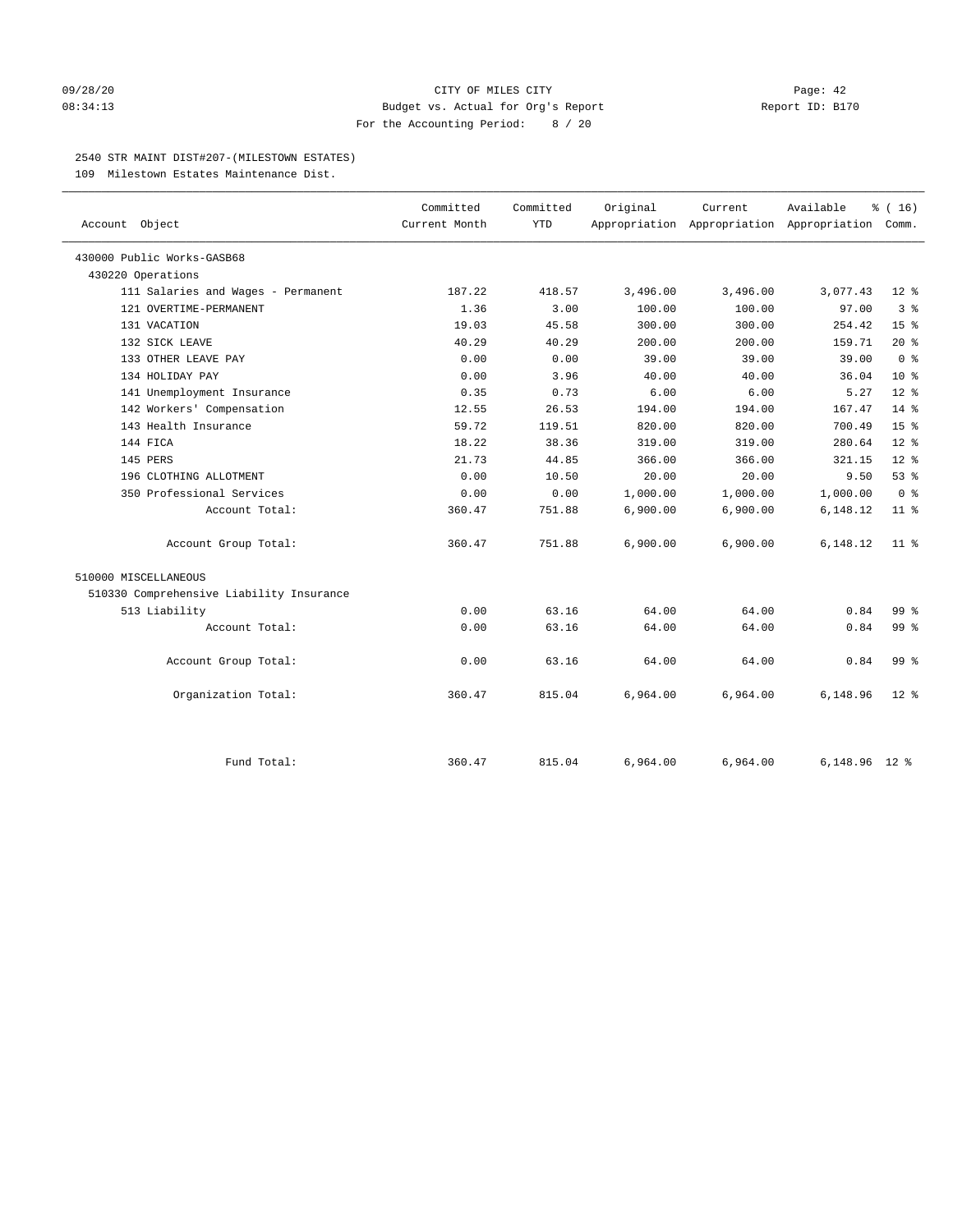#### 09/28/20 Page: 43 08:34:13 Budget vs. Actual for Org's Report Report ID: B170 For the Accounting Period: 8 / 20

## 2701 Fire Grants

7 Fire

| Object<br>Account                                                            | Committed<br>Current Month | Committed<br><b>YTD</b> | Original<br>Appropriation | Current<br>Appropriation | Available<br>Appropriation | % (16)<br>Comm. |
|------------------------------------------------------------------------------|----------------------------|-------------------------|---------------------------|--------------------------|----------------------------|-----------------|
| 420000 PUBLIC SAFETY-GASB68<br>420464 Fire-Turnouts/Accountability Sys Grant |                            |                         |                           |                          |                            |                 |
| 226 Clothing and Uniforms                                                    | 0.00                       | 0.00                    | 325,087.00                | 325,087.00               | 325,087.00                 | 0 <sup>8</sup>  |
| Account Total:                                                               | 0.00                       | 0.00                    | 325,087.00                | 325,087.00               | 325,087.00                 | 0 <sup>8</sup>  |
| Account Group Total:                                                         | 0.00                       | 0.00                    | 325,087.00                | 325,087.00               | 325,087.00                 | 0 <sup>8</sup>  |
| Organization Total:                                                          | 0.00                       | 0.00                    | 325,087.00                | 325,087.00               | 325,087.00                 | 0 <sup>8</sup>  |
| Fund Total:                                                                  | 0.00                       | 0.00                    | 325,087.00                | 325,087.00               | 325,087.00                 | 0 <sup>8</sup>  |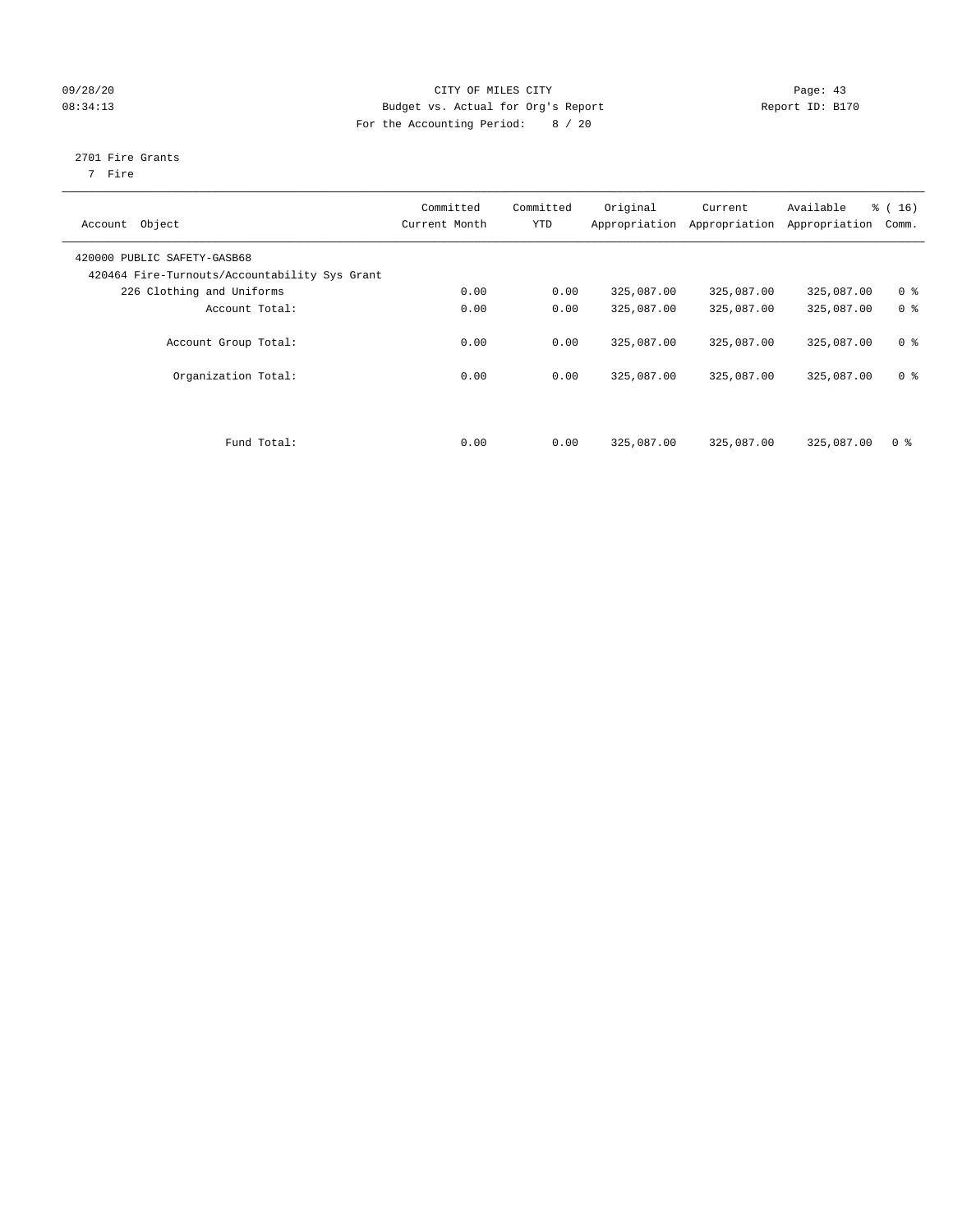#### 09/28/20 Page: 44 08:34:13 Budget vs. Actual for Org's Report Report ID: B170 For the Accounting Period: 8 / 20

 2820 GAS TAX 34 Gas Tax

| Account Object                           | Committed<br>Current Month | Committed<br><b>YTD</b> | Original   | Current<br>Appropriation Appropriation Appropriation | Available  | % (16)<br>Comm. |
|------------------------------------------|----------------------------|-------------------------|------------|------------------------------------------------------|------------|-----------------|
| 520000 OTHER FINANCING USES              |                            |                         |            |                                                      |            |                 |
| 521000 Interfund Operating Transfers Out |                            |                         |            |                                                      |            |                 |
| 820 Transfers to Other Funds             | 204.33                     | 408.66                  | 2,452.00   | 2,452.00                                             | 2,043.34   | $17*$           |
| Account Total:                           | 204.33                     | 408.66                  | 2,452.00   | 2,452.00                                             | 2,043.34   | 17.8            |
| SID 204<br>521204 TRANSFER:              |                            |                         |            |                                                      |            |                 |
| 820 Transfers to Other Funds             | 0.00                       | 0.00                    | 83,878.00  | 83,878.00                                            | 83,878.00  | 0 <sup>8</sup>  |
| Account Total:                           | 0.00                       | 0.00                    | 83,878.00  | 83,878.00                                            | 83,878.00  | 0 <sup>8</sup>  |
| 521205 TRANSFER:<br>SID 205              |                            |                         |            |                                                      |            |                 |
| 820 Transfers to Other Funds             | 0.00                       | 0.00                    | 83,878.00  | 83,878.00                                            | 83,878.00  | 0 <sup>8</sup>  |
| Account Total:                           | 0.00                       | 0.00                    | 83,878.00  | 83,878.00                                            | 83,878.00  | 0 <sup>8</sup>  |
| Account Group Total:                     | 204.33                     | 408.66                  | 170,208.00 | 170,208.00                                           | 169,799.34 | 0 <sup>8</sup>  |
| Organization Total:                      | 204.33                     | 408.66                  | 170,208.00 | 170,208.00                                           | 169,799.34 | 0 <sup>8</sup>  |
|                                          |                            |                         |            |                                                      |            |                 |
| Fund Total:                              | 204.33                     | 408.66                  | 170,208.00 | 170,208.00                                           | 169,799.34 | 0 <sup>8</sup>  |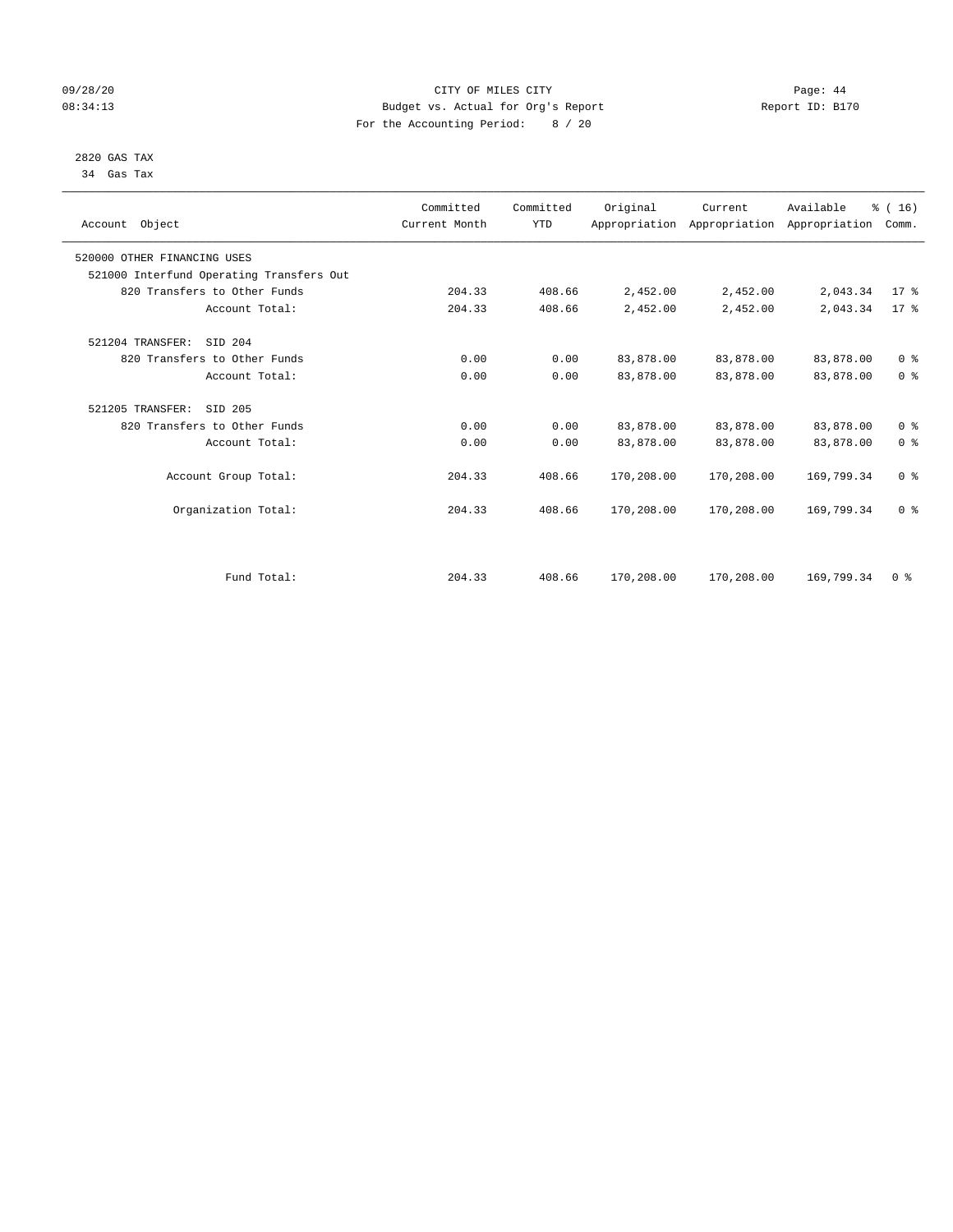#### 09/28/20 Page: 45 08:34:13 Budget vs. Actual for Org's Report Report ID: B170 For the Accounting Period: 8 / 20

#### 2821 HB473- Fuel Tax 95 HB473

| Object<br>Account                                         | Committed<br>Current Month | Committed<br><b>YTD</b> | Original<br>Appropriation | Current<br>Appropriation | Available<br>Appropriation | % (16)<br>Comm. |
|-----------------------------------------------------------|----------------------------|-------------------------|---------------------------|--------------------------|----------------------------|-----------------|
| 430000 Public Works-GASB68<br>430233 Roadway/Re-surfacing |                            |                         |                           |                          |                            |                 |
| 935 HB473 Tax Match Program                               | 0.00                       | 0.00                    | 105,000.00                | 105,000.00               | 105,000.00                 | 0 <sup>8</sup>  |
| Account Total:                                            | 0.00                       | 0.00                    | 105,000.00                | 105,000.00               | 105,000.00                 | 0 <sup>8</sup>  |
| Account Group Total:                                      | 0.00                       | 0.00                    | 105,000.00                | 105,000.00               | 105,000.00                 | 0 <sup>8</sup>  |
| Organization Total:                                       | 0.00                       | 0.00                    | 105,000.00                | 105,000.00               | 105,000.00                 | 0 <sup>8</sup>  |
|                                                           |                            |                         |                           |                          |                            |                 |
| Fund Total:                                               | 0.00                       | 0.00                    | 105,000.00                | 105,000.00               | 105,000.00                 | 0 <sup>8</sup>  |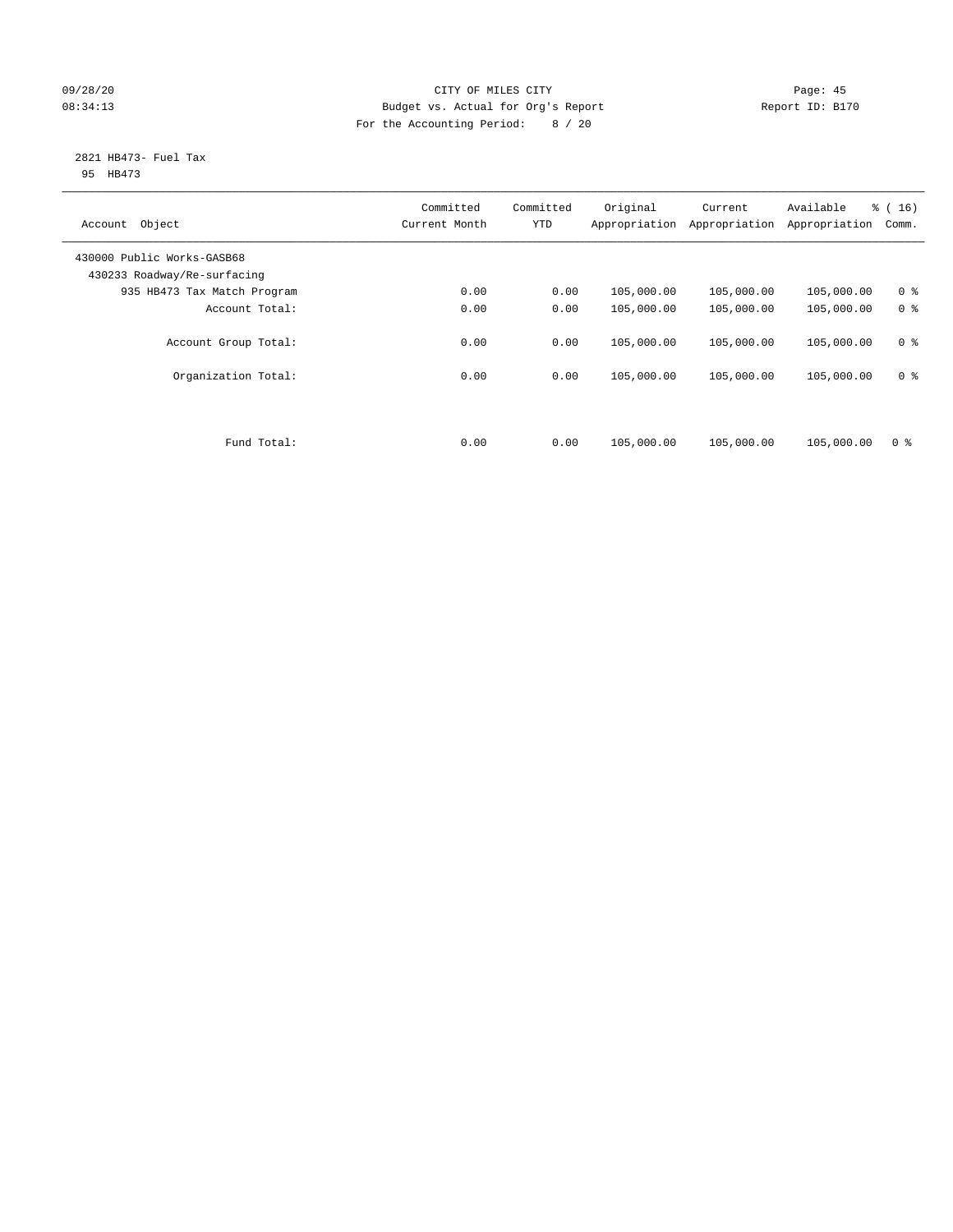#### 09/28/20 Page: 46 08:34:13 Budget vs. Actual for Org's Report Report ID: B170 For the Accounting Period: 8 / 20

2850 Southeastern Montana Dispatch-911

105 Enhanced 911

| Account Object                              | Committed<br>Current Month | Committed<br><b>YTD</b> | Original   | Current<br>Appropriation Appropriation Appropriation Comm. | Available   | % (16)          |
|---------------------------------------------|----------------------------|-------------------------|------------|------------------------------------------------------------|-------------|-----------------|
| 420000 PUBLIC SAFETY-GASB68                 |                            |                         |            |                                                            |             |                 |
| 420140 Crime Control and Investigation (05) |                            |                         |            |                                                            |             |                 |
| 210 Office Supplies and Materials           | 0.00                       | 0.00                    | 1,500.00   | 1,500.00                                                   | 1,500.00    | 0 <sup>8</sup>  |
| 214 Small Items of Equipment                | 0.00                       | 0.00                    | 2,000.00   | 2,000.00                                                   | 2,000.00    | 0 <sup>8</sup>  |
| 220 Operating Expenses                      | 0.00                       | 0.00                    | 2,000.00   | 2,000.00                                                   | 2,000.00    | 0 <sup>8</sup>  |
| 311 Postage, Box Rent, Etc.                 | 0.00                       | 0.00                    | 150.00     | 150.00                                                     | 150.00      | 0 <sup>8</sup>  |
| 320 Printing, Duplicating, Typing &         | 0.00                       | 0.00                    | 100.00     | 100.00                                                     | 100.00      | 0 <sup>8</sup>  |
| 334 Memberships, Registrations & Dues       | 0.00                       | 0.00                    | 100.00     | 100.00                                                     | 100.00      | 0 <sup>8</sup>  |
| 341 Electric Utility Services               | 51.24                      | 100.36                  | 650.00     | 650.00                                                     | 549.64      | 15 <sup>°</sup> |
| 345 Telephone                               | 3,883.68                   | 4,227.44                | 30,000.00  | 30,000.00                                                  | 25,772.56   | $14*$           |
| 350 Professional Services                   | 744.19                     | 8,717.61                | 70,000.00  | 70,000.00                                                  | 61,282.39   | $12*$           |
| 370 Travel                                  | 0.00                       | 0.00                    | 3,000.00   | 3,000.00                                                   | 3,000.00    | 0 <sup>8</sup>  |
| 380 Training Services                       | 0.00                       | 1,200.00                | 1,500.00   | 1,500.00                                                   | 300.00      | 80 %            |
| 512 Insurance on Vehicles & Equipment       | 0.00                       | 280.00                  | 280.00     | 280.00                                                     | 0.00        | $100*$          |
| 940 Machinery & Equipment                   | 0.00                       | 0.00                    | 30,000.00  | 30,000.00                                                  | 30,000.00   | 0 <sup>8</sup>  |
| 941 911 Eq & Software (2/01)                | 0.00                       | 0.00                    | 30,000.00  | 30,000.00                                                  | 30,000.00   | 0 <sup>8</sup>  |
| Account Total:                              | 4,679.11                   | 14,525.41               | 171,280.00 | 171,280.00                                                 | 156,754.59  | 8%              |
| Account Group Total:                        | 4,679.11                   | 14,525.41               | 171,280.00 | 171,280.00                                                 | 156,754.59  | 8 %             |
| 520000 OTHER FINANCING USES                 |                            |                         |            |                                                            |             |                 |
| 521000 Interfund Operating Transfers Out    |                            |                         |            |                                                            |             |                 |
| 820 Transfers to Other Funds                | 0.00                       | 0.00                    | 59,693.00  | 59,693.00                                                  | 59,693.00   | 0 <sup>8</sup>  |
| Account Total:                              | 0.00                       | 0.00                    | 59,693.00  | 59,693.00                                                  | 59,693.00   | 0 <sup>8</sup>  |
| Account Group Total:                        | 0.00                       | 0.00                    | 59,693.00  | 59,693.00                                                  | 59,693.00   | 0 <sup>8</sup>  |
| Organization Total:                         | 4,679.11                   | 14,525.41               | 230,973.00 | 230,973.00                                                 | 216,447.59  | 6 %             |
| Fund Total:                                 | 4,679.11                   | 14,525.41               | 230,973.00 | 230,973.00                                                 | 216, 447.59 | 6 %             |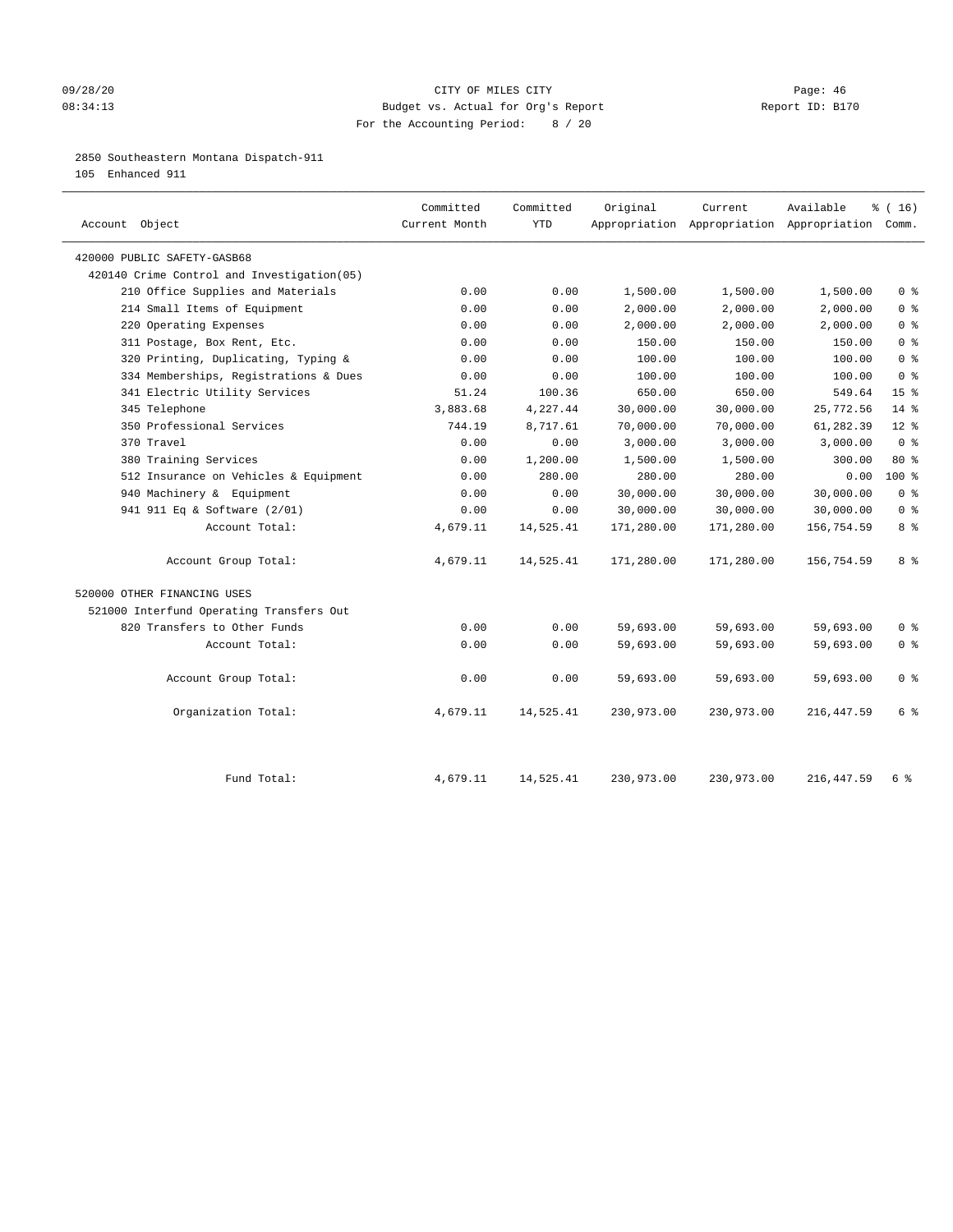#### 09/28/20 Page: 47 08:34:13 Budget vs. Actual for Org's Report Report ID: B170 For the Accounting Period: 8 / 20

## 2880 LIBRARY GRANTS

39 Partners Program

| Account Object                                                      | Committed<br>Current Month | Committed<br><b>YTD</b> | Original<br>Appropriation | Current<br>Appropriation | Available<br>Appropriation | % (16)<br>Comm. |
|---------------------------------------------------------------------|----------------------------|-------------------------|---------------------------|--------------------------|----------------------------|-----------------|
| 460000 CULTURE AND RECREATION-GASB68<br>460100 Library Services(16) |                            |                         |                           |                          |                            |                 |
| 311 Postage, Box Rent, Etc.                                         | 351.06                     | 547.56                  | 4,900.00                  | 4,900.00                 | 4,352.44                   | $11$ %          |
| 382 Books                                                           | 0.00                       | 0.00                    | 100.00                    | 100.00                   | 100.00                     | 0 <sup>8</sup>  |
| Account Total:                                                      | 351.06                     | 547.56                  | 5,000.00                  | 5,000.00                 | 4,452.44                   | $11$ %          |
| Account Group Total:                                                | 351.06                     | 547.56                  | 5,000.00                  | 5,000.00                 | 4.452.44                   | 11 <sup>8</sup> |
| Organization Total:                                                 | 351.06                     | 547.56                  | 5.000.00                  | 5,000.00                 | 4,452.44                   | $11$ %          |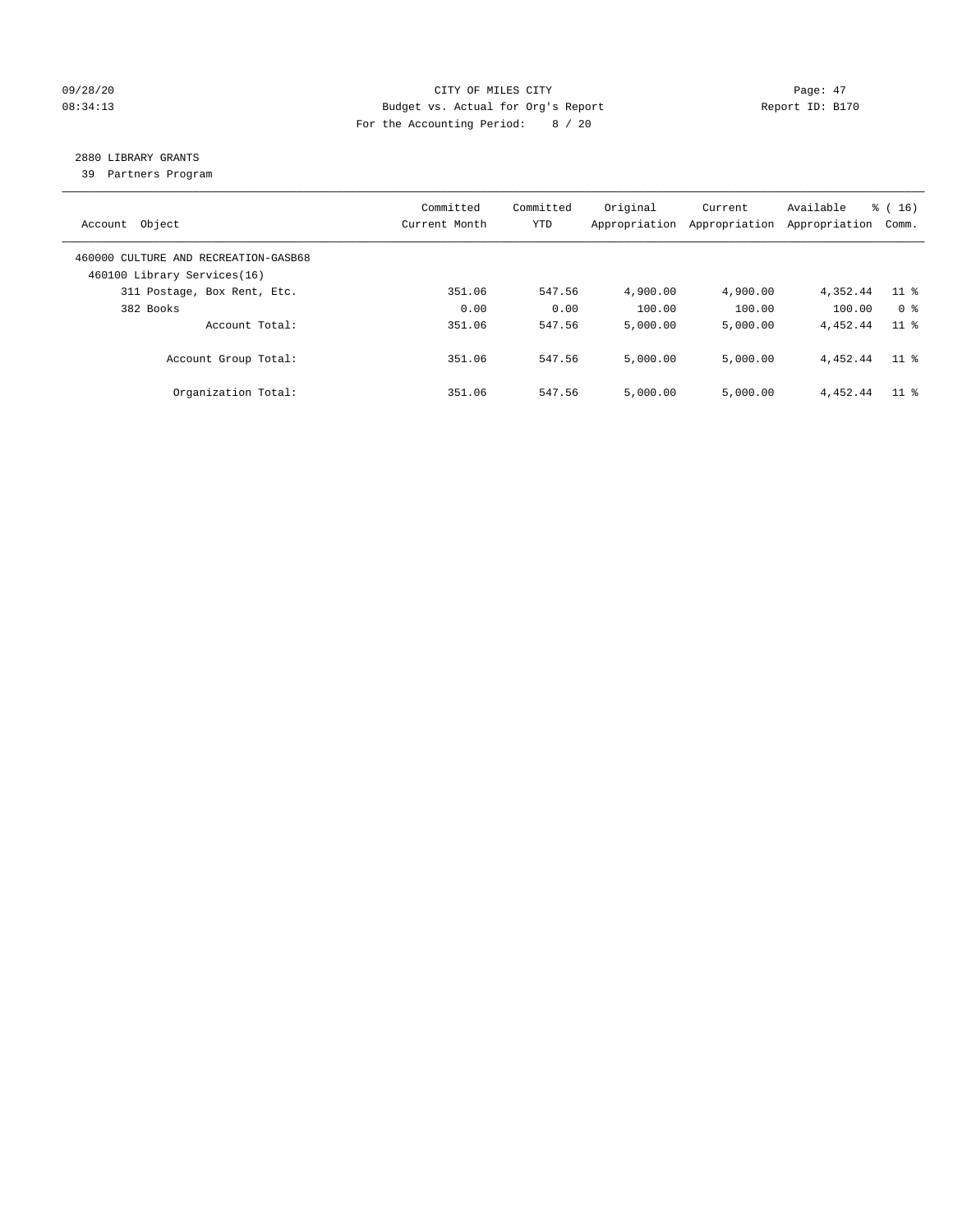#### 09/28/20 Page: 48 08:34:13 Budget vs. Actual for Org's Report Report ID: B170 For the Accounting Period: 8 / 20

#### 2880 LIBRARY GRANTS

41 Sagebrush Fed/Coal Sev Tax

| Object<br>Account                    | Committed<br>Current Month | Committed<br><b>YTD</b> | Original<br>Appropriation | Current<br>Appropriation | Available<br>Appropriation | $\frac{1}{6}$ ( 16 )<br>Comm. |
|--------------------------------------|----------------------------|-------------------------|---------------------------|--------------------------|----------------------------|-------------------------------|
| 460000 CULTURE AND RECREATION-GASB68 |                            |                         |                           |                          |                            |                               |
| 460100 Library Services(16)          |                            |                         |                           |                          |                            |                               |
| 210 Office Supplies and Materials    | 0.00                       | 0.00                    | 1,056.00                  | 1,056.00                 | 1,056.00                   | 0 <sub>8</sub>                |
| 214 Small Items of Equipment         | 0.00                       | 0.00                    | 2,500.00                  | 2,500.00                 | 2,500.00                   | 0 <sup>8</sup>                |
| 350 Professional Services            | 0.00                       | 0.00                    | 8,900.00                  | 8,900.00                 | 8,900.00                   | 0 <sup>8</sup>                |
| 370 Travel                           | 0.00                       | 0.00                    | 5,600.00                  | 5,600.00                 | 5,600.00                   | 0 <sup>8</sup>                |
| 380 Training Services                | 0.00                       | 0.00                    | 2,700.00                  | 2,700.00                 | 2,700.00                   | 0 <sup>8</sup>                |
| Account Total:                       | 0.00                       | 0.00                    | 20,756.00                 | 20,756.00                | 20,756.00                  | 0 <sup>8</sup>                |
| Account Group Total:                 | 0.00                       | 0.00                    | 20,756.00                 | 20,756.00                | 20,756.00                  | 0 <sup>8</sup>                |
| Organization Total:                  | 0.00                       | 0.00                    | 20,756.00                 | 20,756.00                | 20,756.00                  | 0 %                           |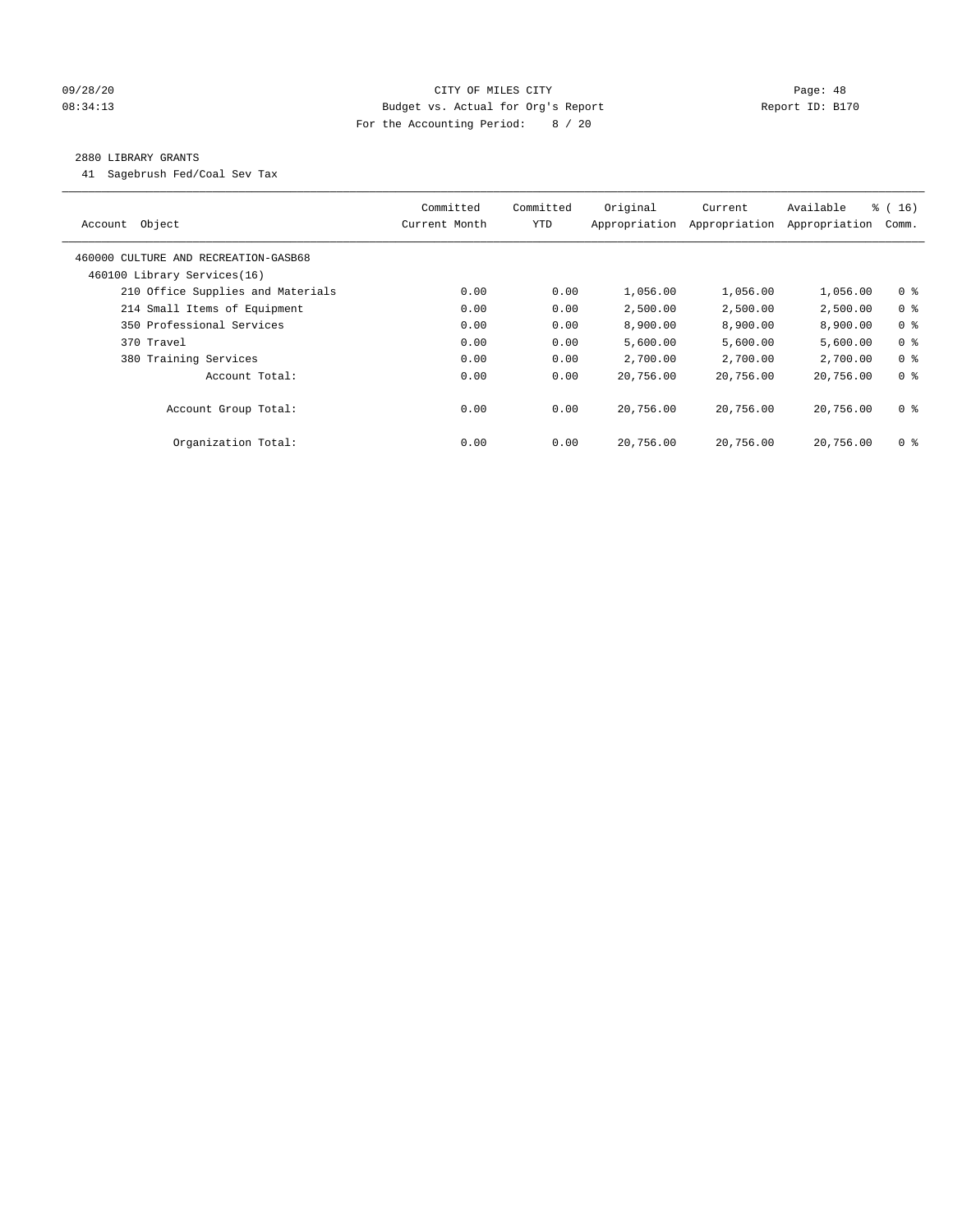#### 09/28/20 Page: 49 08:34:13 Budget vs. Actual for Org's Report Report ID: B170 For the Accounting Period: 8 / 20

#### 2880 LIBRARY GRANTS

43 State Aid Per Capita-Tech Serv

| Object<br>Account                                                   | Committed<br>Current Month | Committed<br><b>YTD</b> | Original<br>Appropriation | Current<br>Appropriation | Available<br>Appropriation | % (16)<br>Comm. |
|---------------------------------------------------------------------|----------------------------|-------------------------|---------------------------|--------------------------|----------------------------|-----------------|
| 460000 CULTURE AND RECREATION-GASB68<br>460100 Library Services(16) |                            |                         |                           |                          |                            |                 |
| 210 Office Supplies and Materials                                   | 0.00                       | 0.00                    | 1,000.00                  | 1,000.00                 | 1,000.00                   | 0 <sup>8</sup>  |
| 214 Small Items of Equipment                                        | 0.00                       | 1,598.00                | 5,399.00                  | 5,399.00                 | 3,801.00                   | $30*$           |
| 350 Professional Services                                           | 0.00                       | 0.00                    | 15,284.00                 | 15,284.00                | 15,284.00                  | 0 <sup>8</sup>  |
| 370 Travel                                                          | 0.00                       | 0.00                    | 5.000.00                  | 5,000.00                 | 5.000.00                   | 0 <sup>8</sup>  |
| Account Total:                                                      | 0.00                       | 1,598.00                | 26,683.00                 | 26,683.00                | 25,085.00                  | 6 %             |
| Account Group Total:                                                | 0.00                       | 1,598.00                | 26,683.00                 | 26,683.00                | 25,085,00                  | 6 %             |
| Organization Total:                                                 | 0.00                       | 1,598.00                | 26,683.00                 | 26,683.00                | 25,085,00                  | 6 %             |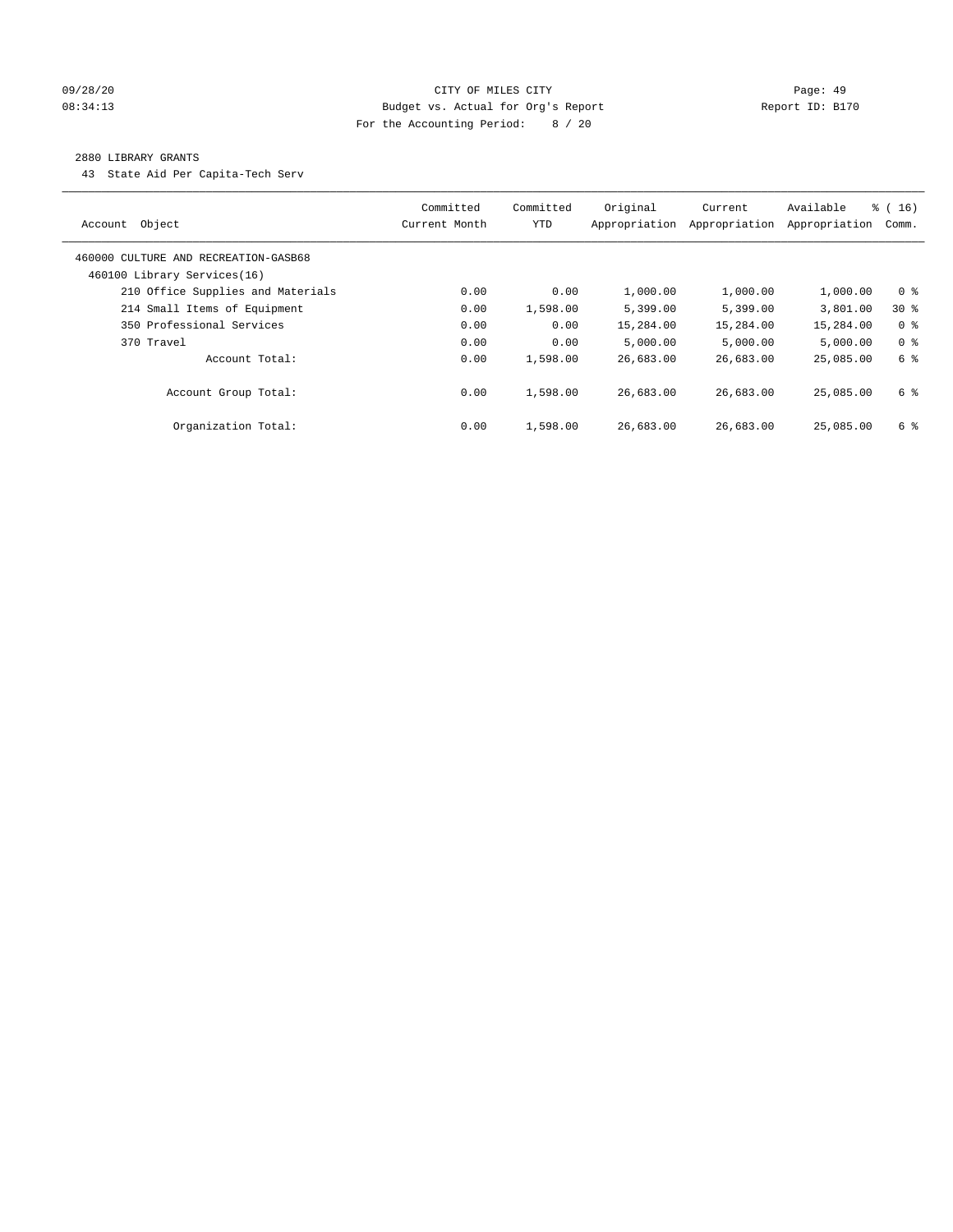#### 09/28/20 Page: 50 08:34:13 Budget vs. Actual for Org's Report Report ID: B170 For the Accounting Period: 8 / 20

#### 2880 LIBRARY GRANTS

111 One Time Endowments-Library

| Object<br>Account                                                   | Committed<br>Current Month | Committed<br>YTD | Original<br>Appropriation | Current<br>Appropriation | Available<br>Appropriation | % (16)<br>Comm. |
|---------------------------------------------------------------------|----------------------------|------------------|---------------------------|--------------------------|----------------------------|-----------------|
| 460000 CULTURE AND RECREATION-GASB68<br>460100 Library Services(16) |                            |                  |                           |                          |                            |                 |
| 214 Small Items of Equipment                                        | 0.00                       | 0.00             | 1,785.00                  | 1,785.00                 | 1,785.00                   | 0 <sup>8</sup>  |
| Account Total:                                                      | 0.00                       | 0.00             | 1,785.00                  | 1,785.00                 | 1,785.00                   | 0 <sup>8</sup>  |
| Account Group Total:                                                | 0.00                       | 0.00             | 1,785.00                  | 1,785.00                 | 1,785.00                   | 0 <sup>8</sup>  |
| Organization Total:                                                 | 0.00                       | 0.00             | 1,785.00                  | 1,785.00                 | 1,785.00                   | 0 %             |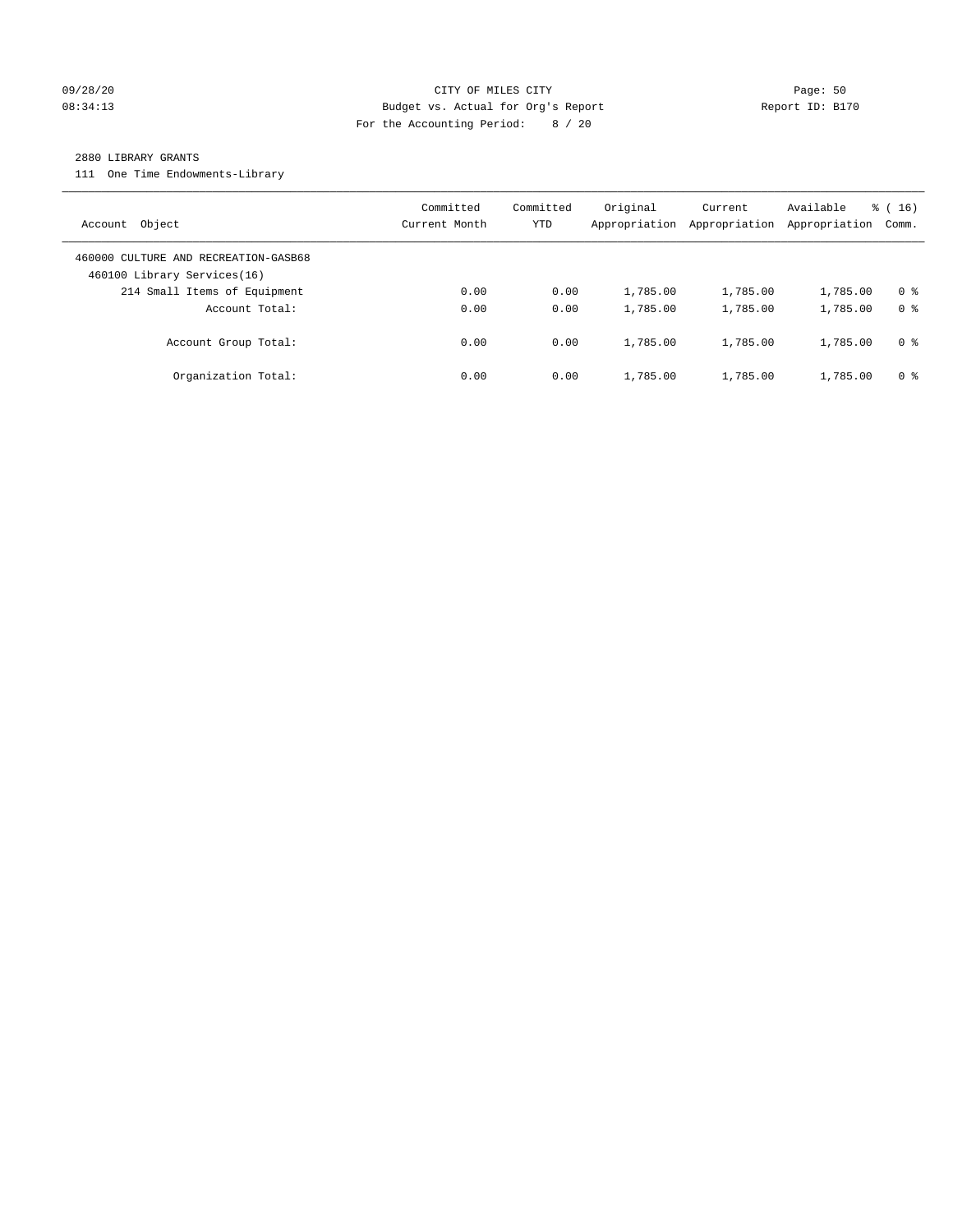#### 09/28/20 Page: 51 CITY OF MILES CITY CONTROL CONTROL Page: 51 08:34:13 Budget vs. Actual for Org's Report Communication Report ID: B170 For the Accounting Period: 8 / 20

#### 2880 LIBRARY GRANTS

112 Library Board of Trustees-Library

| Object<br>Account                                                   | Committed<br>Current Month | Committed<br><b>YTD</b> | Original<br>Appropriation | Current<br>Appropriation | Available<br>Appropriation | % (16)<br>Comm. |
|---------------------------------------------------------------------|----------------------------|-------------------------|---------------------------|--------------------------|----------------------------|-----------------|
| 460000 CULTURE AND RECREATION-GASB68<br>460100 Library Services(16) |                            |                         |                           |                          |                            |                 |
| 350 Professional Services                                           | 0.00                       | 0.00                    | 10,000.00                 | 10,000.00                | 10,000.00                  | 0 <sup>8</sup>  |
| 360 Contr R & M                                                     | 0.00                       | 0.00                    | 40,000.00                 | 40,000.00                | 40,000.00                  | 0 <sup>8</sup>  |
| 382 Books                                                           | 0.00                       | 0.00                    | 10,000.00                 | 10,000.00                | 10,000.00                  | 0 <sup>8</sup>  |
| Account Total:                                                      | 0.00                       | 0.00                    | 60,000.00                 | 60,000.00                | 60,000.00                  | 0 <sup>8</sup>  |
| Account Group Total:                                                | 0.00                       | 0.00                    | 60,000.00                 | 60,000.00                | 60,000.00                  | 0 <sup>8</sup>  |
| Organization Total:                                                 | 0.00                       | 0.00                    | 60,000.00                 | 60,000.00                | 60,000.00                  | 0 <sup>8</sup>  |
|                                                                     |                            |                         |                           |                          |                            |                 |
| Fund Total:                                                         | 351.06                     | 2,145.56                | 114,224.00                | 114,224.00               | 112,078.44                 | 2 <sup>8</sup>  |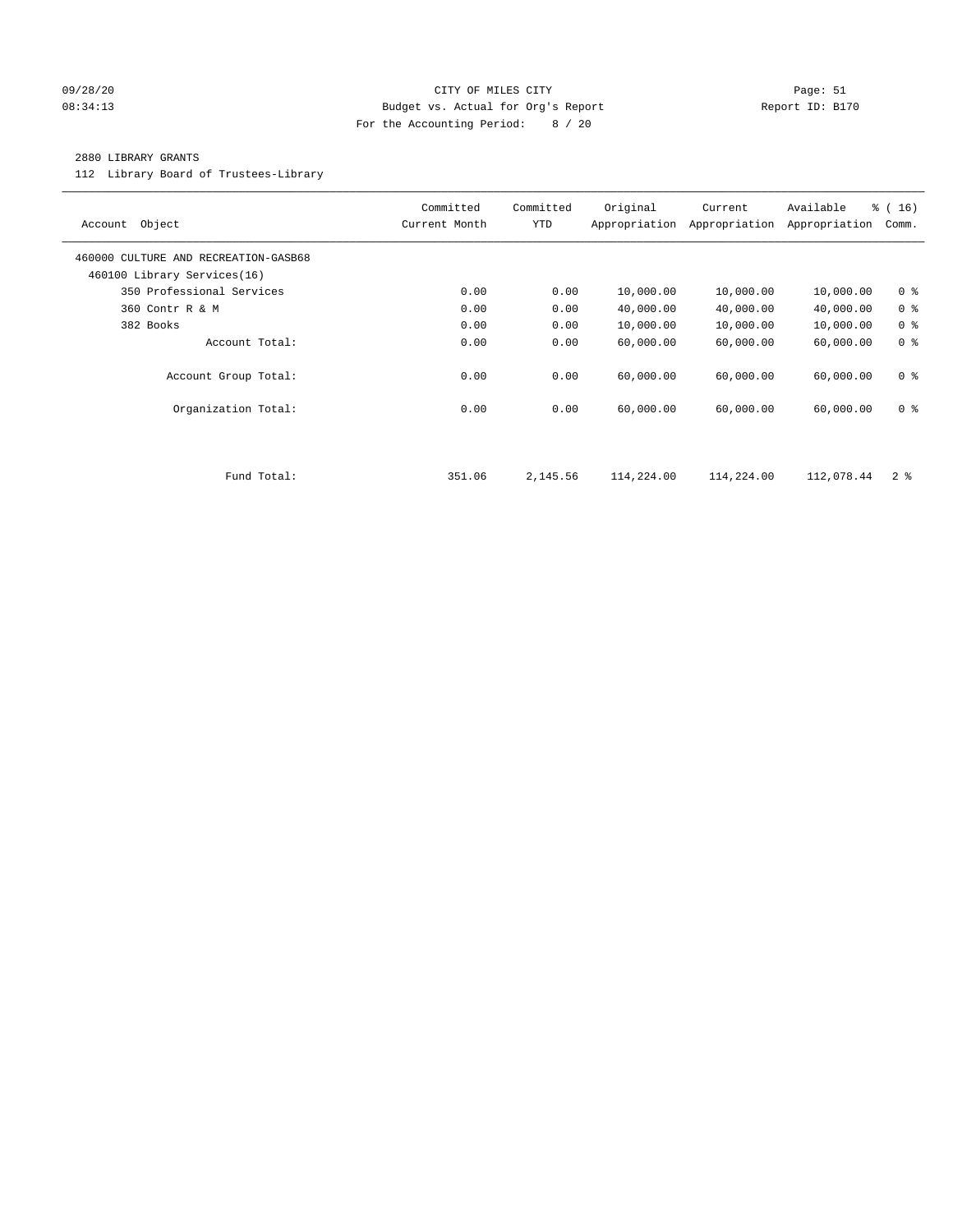#### 09/28/20 Page: 52 08:34:13 Budget vs. Actual for Org's Report Report ID: B170 For the Accounting Period: 8 / 20

2935 Historic Preservation

11 Historic Preservation

| Account Object                              | Committed<br>Current Month | Committed<br><b>YTD</b> | Original  | Current<br>Appropriation Appropriation Appropriation Comm. | Available  | % (16)         |
|---------------------------------------------|----------------------------|-------------------------|-----------|------------------------------------------------------------|------------|----------------|
| 460000 CULTURE AND RECREATION-GASB68        |                            |                         |           |                                                            |            |                |
| 460461 Historic Preservation-Administration |                            |                         |           |                                                            |            |                |
| 111 Salaries and Wages - Permanent          | 163.25                     | 281.38                  | 7,236.00  | 7,236.00                                                   | 6,954.62   | 4%             |
| 131 VACATION                                | 0.00                       | 46.87                   | 60.00     | 60.00                                                      | 13.13      | 78 %           |
| 132 SICK LEAVE                              | 7.01                       | 10.55                   | 60.00     | 60.00                                                      | 49.45      | 18 %           |
| 133 OTHER LEAVE PAY                         | 0.00                       | 1.41                    | 424.00    | 424.00                                                     | 422.59     | 0 <sup>8</sup> |
| 141 Unemployment Insurance                  | 0.26                       | 0.53                    | 12.00     | 12.00                                                      | 11.47      | 4%             |
| 142 Workers' Compensation                   | 0.64                       | 1.32                    | 29.00     | 29.00                                                      | 27.68      | 5 <sup>°</sup> |
| 143 Health Insurance                        | 42.85                      | 85.60                   | 1,846.00  | 1,846.00                                                   | 1,760.40   | 5 <sup>8</sup> |
| 144 FICA                                    | 13.02                      | 26.60                   | 595.00    | 595.00                                                     | 568.40     | $4\degree$     |
| 145 PERS                                    | 14.94                      | 29.84                   | 682.00    | 682.00                                                     | 652.16     | 4%             |
| 196 CLOTHING ALLOTMENT                      | 0.00                       | 7.50                    | 0.00      | 0.00                                                       | $-7.50$    | $***$ $_{8}$   |
| 210 Office Supplies and Materials           | 0.00                       | 0.00                    | 500.00    | 500.00                                                     | 500.00     | 0 <sup>8</sup> |
| 220 Operating Expenses                      | 0.00                       | 0.00                    | 500.00    | 500.00                                                     | 500.00     | 0 <sup>8</sup> |
| 231 Gas, Oil, Diesel Fuel, Grease, etc.     | 0.00                       | 0.00                    | 200.00    | 200.00                                                     | 200.00     | 0 <sup>8</sup> |
| 311 Postage, Box Rent, Etc.                 | 0.00                       | 0.00                    | 100.00    | 100.00                                                     | 100.00     | 0 <sup>8</sup> |
| 320 Printing, Duplicating, Typing &         | 0.00                       | 0.00                    | 500.00    | 500.00                                                     | 500.00     | 0 <sup>8</sup> |
| 330 Publicity, Subscriptions & Dues         | 0.00                       | 0.00                    | 100.00    | 100.00                                                     | 100.00     | 0 <sup>8</sup> |
| 331 Publication of Formal & Legal Notices   | 0.00                       | 0.00                    | 100.00    | 100.00                                                     | 100.00     | 0 <sup>8</sup> |
| 334 Memberships, Registrations & Dues       | 0.00                       | 0.00                    | 100.00    | 100.00                                                     | 100.00     | 0 <sup>8</sup> |
| 345 Telephone                               | 0.00                       | 0.00                    | 50.00     | 50.00                                                      | 50.00      | 0 <sup>8</sup> |
| 347 Internet                                | 0.03                       | 0.06                    | 50.00     | 50.00                                                      | 49.94      | 0 <sup>8</sup> |
| 350 Professional Services                   | 0.00                       | 0.00                    | 1,000.00  | 1,000.00                                                   | 1,000.00   | 0 <sup>8</sup> |
| 370 Travel                                  | 0.00                       | 0.00                    | 300.00    | 300.00                                                     | 300.00     | 0 <sup>8</sup> |
| 380 Training Services                       | 0.00                       | 0.00                    | 300.00    | 300.00                                                     | 300.00     | 0 <sup>8</sup> |
| 513 Liability                               | 0.00                       | 45.04                   | 46.00     | 46.00                                                      | 0.96       | 98 %           |
| Account Total:                              | 242.00                     | 536.70                  | 14,790.00 | 14,790.00                                                  | 14,253.30  | 4%             |
| Account Group Total:                        | 242.00                     | 536.70                  | 14,790.00 | 14,790.00                                                  | 14,253.30  | 4%             |
| 520000 OTHER FINANCING USES                 |                            |                         |           |                                                            |            |                |
| 521000 Interfund Operating Transfers Out    |                            |                         |           |                                                            |            |                |
| 820 Transfers to Other Funds                | 0.00                       | 0.00                    | 2,000.00  | 2,000.00                                                   | 2,000.00   | 0 <sup>8</sup> |
| Account Total:                              | 0.00                       | 0.00                    | 2,000.00  | 2,000.00                                                   | 2,000.00   | 0 <sup>8</sup> |
| Account Group Total:                        | 0.00                       | 0.00                    | 2,000.00  | 2,000.00                                                   | 2,000.00   | 0 <sup>8</sup> |
| Organization Total:                         | 242.00                     | 536.70                  | 16,790.00 | 16,790.00                                                  | 16, 253.30 | 3 <sup>8</sup> |
| Fund Total:                                 | 242.00                     | 536.70                  | 16,790.00 | 16,790.00                                                  | 16,253.30  | 3 %            |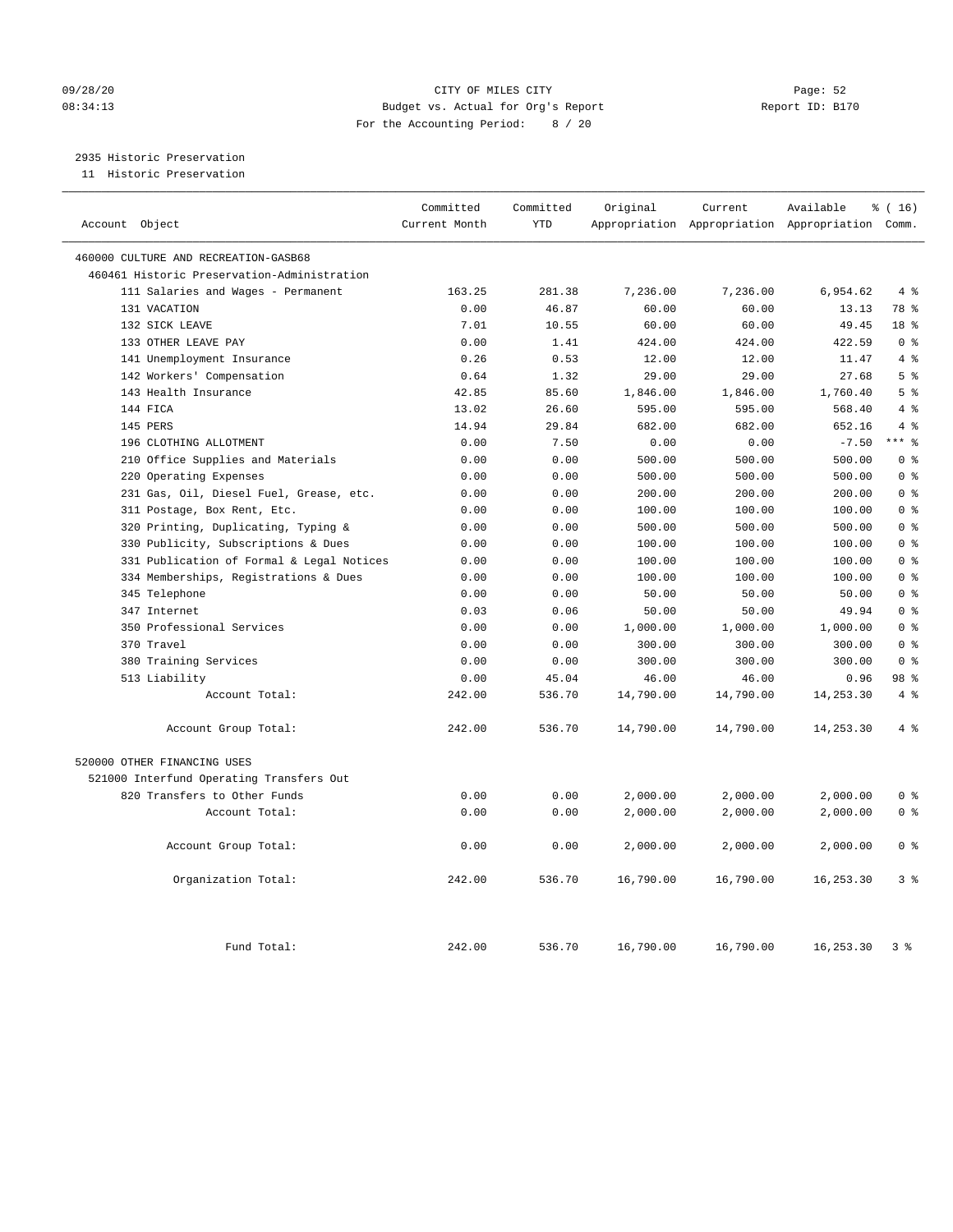#### 09/28/20 Page: 53 08:34:13 Budget vs. Actual for Org's Report Report ID: B170 For the Accounting Period: 8 / 20

————————————————————————————————————————————————————————————————————————————————————————————————————————————————————————————————————

### 2985 RETIRED SENIOR VOLUNTEER PROG (RSVP)

15 Retired Senior Volunteer Program

|                                                     | Committed     | Committed | Original   | Current    | Available                                       | % (16)          |
|-----------------------------------------------------|---------------|-----------|------------|------------|-------------------------------------------------|-----------------|
| Account Object                                      | Current Month | YTD       |            |            | Appropriation Appropriation Appropriation Comm. |                 |
| 450000 Social and Economic Services-GASB68          |               |           |            |            |                                                 |                 |
| 450330 RSVP Non-Federal                             |               |           |            |            |                                                 |                 |
| 111 Salaries and Wages - Permanent                  | 197.88        | 393.78    | 3,000.00   | 3,000.00   | 2,606.22                                        | $13*$           |
| 131 VACATION                                        | 13.29         | 18.83     | 0.00       | 0.00       | $-18.83$                                        | $***$ $-$       |
| 132 SICK LEAVE                                      | 1.33          | 12.39     | 0.00       | 0.00       | $-12.39$                                        | $***$ $%$       |
| 141 Unemployment Insurance                          | 0.32          | 0.63      | 44.00      | 44.00      | 43.37                                           | 1 <sup>°</sup>  |
| 142 Workers' Compensation                           | 0.80          | 1.60      | 38.00      | 38.00      | 36.40                                           | 4%              |
| 143 Health Insurance                                |               | 0.00      | 500.00     | 500.00     | 500.00                                          | 0 <sup>8</sup>  |
| 144 FICA                                            | 0.00<br>16.25 | 32.51     | 230.00     | 230.00     | 197.49                                          | $14*$           |
| 145 PERS                                            | 18.64         | 37.28     | 207.00     | 207.00     | 169.72                                          | 18 <sup>8</sup> |
|                                                     |               |           |            |            |                                                 |                 |
| 210 Office Supplies and Materials                   | 0.00          | 0.00      | 1,500.00   | 1,500.00   | 1,500.00                                        | 0 <sup>8</sup>  |
| 220 Operating Expenses                              | 81.00         | 169.49    | 6,965.00   | 6,965.00   | 6,795.51                                        | 2 <sup>°</sup>  |
| 311 Postage, Box Rent, Etc.                         | 0.00          | 181.88    | 900.00     | 900.00     | 718.12                                          | $20*$           |
| 330 Publicity, Subscriptions & Dues                 | 0.00          | 159.60    | 160.00     | 160.00     | 0.40                                            | 100 %           |
| 334 Memberships, Registrations & Dues               | 0.00          | 0.00      | 178.00     | 178.00     | 178.00                                          | 0 <sup>8</sup>  |
| 345 Telephone                                       | 120.18        | 358.35    | 1,440.00   | 1,440.00   | 1,081.65                                        | $25$ %          |
| 370 Travel                                          | 0.00          | 0.00      | 265.00     | 265.00     | 265.00                                          | 0 <sup>8</sup>  |
| 379 Other Travel                                    | 0.00          | 11.00     | 1,600.00   | 1,600.00   | 1,589.00                                        | 1 <sup>°</sup>  |
| 512 Insurance on Vehicles & Equipment               | 0.00          | 0.00      | 600.00     | 600.00     | 600.00                                          | 0 <sup>8</sup>  |
| 513 Liability                                       | 0.00          | 11.20     | 609.00     | 609.00     | 597.80                                          | 2 <sup>8</sup>  |
| Account Total:                                      | 449.69        | 1,388.54  | 18,236.00  | 18,236.00  | 16,847.46                                       | 8%              |
| 450340 RSVP FEDERAL GRANT- FALLON/CUSTER            |               |           |            |            |                                                 |                 |
| 111 Salaries and Wages - Permanent                  | 3,496.65      | 7,649.03  | 54,853.00  | 54,853.00  | 47,203.97                                       | $14$ %          |
| 131 VACATION                                        | 252.34        | 357.48    | 0.00       | 0.00       | $-357.48$                                       | $***$ $_{8}$    |
| 132 SICK LEAVE                                      | 25.23         | 235.52    | 0.00       | 0.00       | $-235.52$                                       | $***$ 8         |
| 141 Unemployment Insurance                          | 5.65          | 12.36     | 278.00     | 278.00     | 265.64                                          | 4%              |
| 142 Workers' Compensation                           | 17.98         | 38.15     | 683.00     | 683.00     | 644.85                                          | 6 %             |
| 143 Health Insurance                                | 854.35        | 1,708.70  | 9,400.00   | 9,400.00   | 7,691.30                                        | 18 %            |
| 144 FICA                                            | 288.00        | 629.77    | 4,197.00   | 4,197.00   | 3,567.23                                        | 15 <sup>°</sup> |
| 145 PERS                                            | 286.99        | 641.08    | 3,785.00   | 3,785.00   | 3,143.92                                        | $17*$           |
| 210 Office Supplies and Materials                   | 0.00          | 0.00      | 1,438.00   | 1,438.00   | 1,438.00                                        | 0 <sup>8</sup>  |
|                                                     |               | 60.31     |            |            | 389.69                                          | $13*$           |
| 220 Operating Expenses                              | 60.31         | 75.00     | 450.00     | 450.00     | 172.00                                          | $30*$           |
| 334 Memberships, Registrations & Dues<br>370 Travel | 0.00          |           | 247.00     | 247.00     |                                                 |                 |
|                                                     | 0.00          | 0.00      | 6,071.00   | 6,071.00   | 6,071.00                                        | 0 <sup>8</sup>  |
| 530 Rent                                            | 1,950.00      | 3,017.50  | 5,010.00   | 5,010.00   | 1,992.50                                        | 60 %            |
| Account Total:                                      | 7,237.50      | 14,424.90 | 86, 412.00 | 86,412.00  | 71,987.10                                       | $17*$           |
| 450351 RSVP-Excess                                  |               |           |            |            |                                                 |                 |
| 111 Salaries and Wages - Permanent                  | 755.43        | 755.43    | 2,040.00   | 2,040.00   | 1,284.57                                        | 37%             |
| 141 Unemployment Insurance                          | 1.15          | 1.15      | 9.00       | 9.00       | 7.85                                            | 13 <sup>°</sup> |
| 142 Workers' Compensation                           | 2.89          | 2.89      | 25.00      | 25.00      | 22.11                                           | $12$ %          |
| 144 FICA                                            | 58.52         | 58.52     | 156.00     | 156.00     | 97.48                                           | 38 %            |
| 145 PERS                                            | 67.09         | 67.09     | 140.00     | 140.00     | 72.91                                           | 48 %            |
| 220 Operating Expenses                              | 702.00        | 1,052.99  | 2,000.00   | 2,000.00   | 947.01                                          | 53 %            |
| Account Total:                                      | 1,587.08      | 1,938.07  | 4,370.00   | 4,370.00   | 2,431.93                                        | 44 %            |
| Account Group Total:                                | 9,274.27      | 17,751.51 | 109,018.00 | 109,018.00 | 91,266.49                                       | 16 %            |
|                                                     |               |           |            |            |                                                 |                 |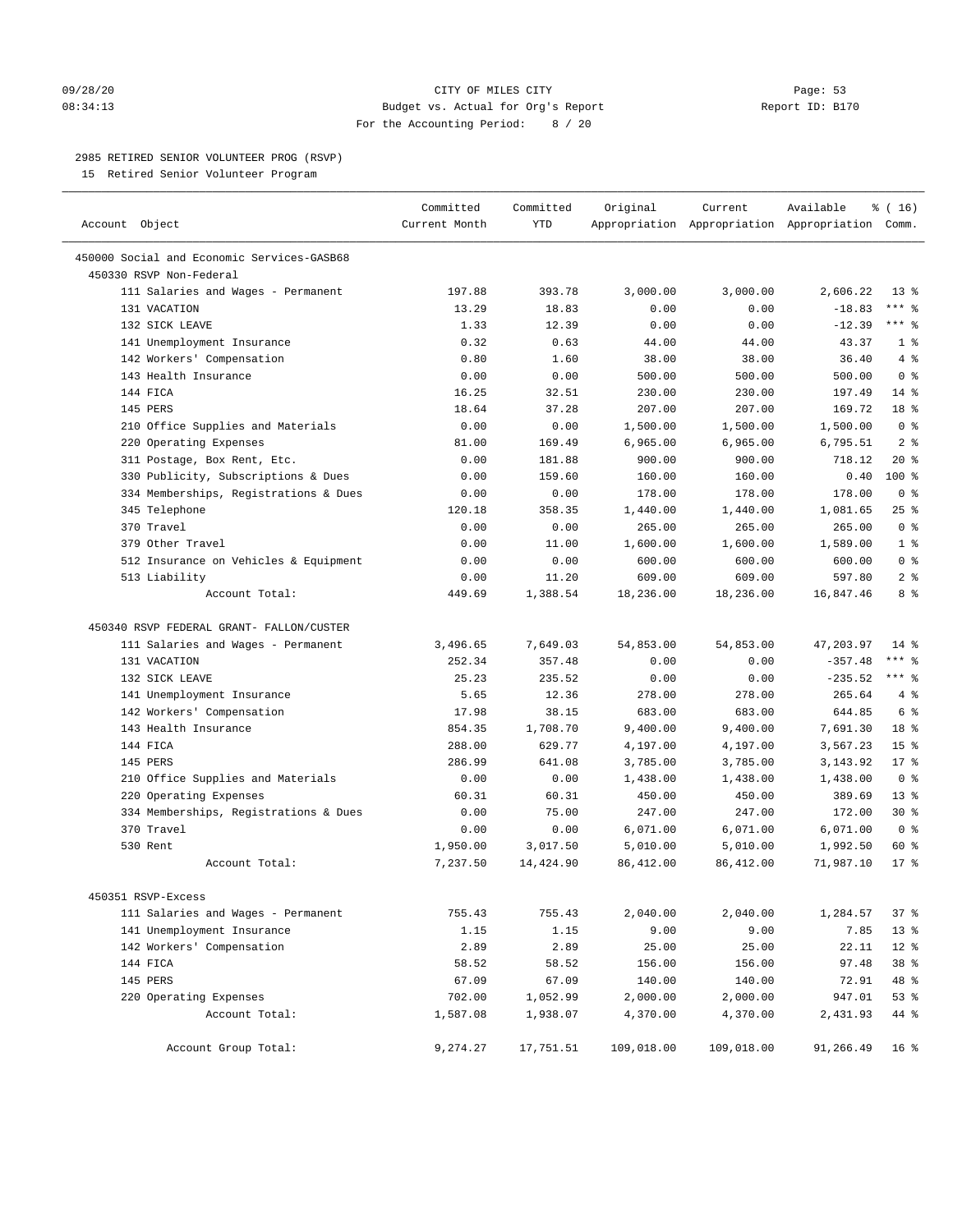#### 09/28/20 Page: 54 08:34:13 Budget vs. Actual for Org's Report Report ID: B170 For the Accounting Period: 8 / 20

#### 2985 RETIRED SENIOR VOLUNTEER PROG (RSVP)

15 Retired Senior Volunteer Program

| Account Object      | Committed<br>Current Month | Committed<br><b>YTD</b> | Original   | Current    | Available<br>Appropriation Appropriation Appropriation Comm. | $\frac{1}{6}$ (16) |
|---------------------|----------------------------|-------------------------|------------|------------|--------------------------------------------------------------|--------------------|
| Organization Total: | 9,274.27                   | 17,751.51               | 109,018.00 | 109,018.00 | 91,266.49                                                    | 16 %               |
| Fund Total:         | 9,274.27                   | 17,751.51               | 109,018.00 | 109,018.00 | $91,266.49$ 16 %                                             |                    |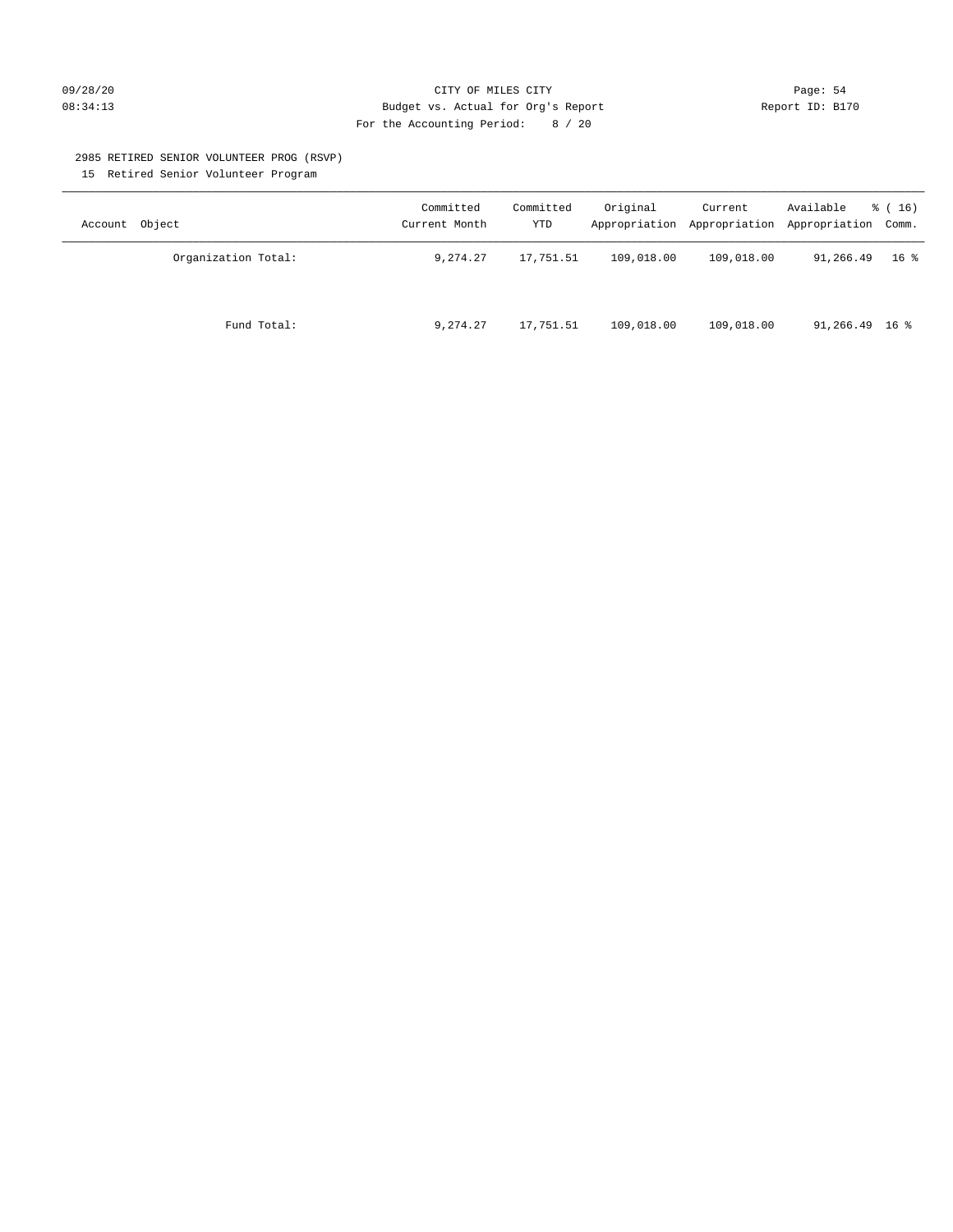#### 09/28/20 Page: 55 08:34:13 Budget vs. Actual for Org's Report Report ID: B170 For the Accounting Period: 8 / 20

#### 3670 SID 211 110 SID # 211

| Account Object                     | Committed<br>Current Month | Committed<br><b>YTD</b> | Original | Current<br>Appropriation Appropriation | Available<br>Appropriation | % (16)<br>Comm. |
|------------------------------------|----------------------------|-------------------------|----------|----------------------------------------|----------------------------|-----------------|
| 490000 DEBT SERVICE                |                            |                         |          |                                        |                            |                 |
| 490500 Other Debt Service Payments |                            |                         |          |                                        |                            |                 |
| 643 Principal- SID 211             | 1,922.17                   | 1,922.17                | 3,854.00 | 3,854.00                               | 1,931.83                   | $50*$           |
| 644 Interest- SID 211              | 213.22                     | 213.22                  | 728.00   | 728.00                                 | 514.78                     | 29%             |
| Account Total:                     | 2,135.39                   | 2,135.39                | 4,582.00 | 4,582.00                               | 2,446.61                   | 47 %            |
| Account Group Total:               | 2,135.39                   | 2,135.39                | 4,582.00 | 4,582.00                               | 2,446.61                   | 47.8            |
| Organization Total:                | 2,135.39                   | 2,135.39                | 4,582.00 | 4,582.00                               | 2,446.61                   | 47.8            |
|                                    |                            |                         |          |                                        |                            |                 |
| Fund Total:                        | 2,135.39                   | 2,135.39                | 4,582.00 | 4,582.00                               | 2,446.61                   | 47 %            |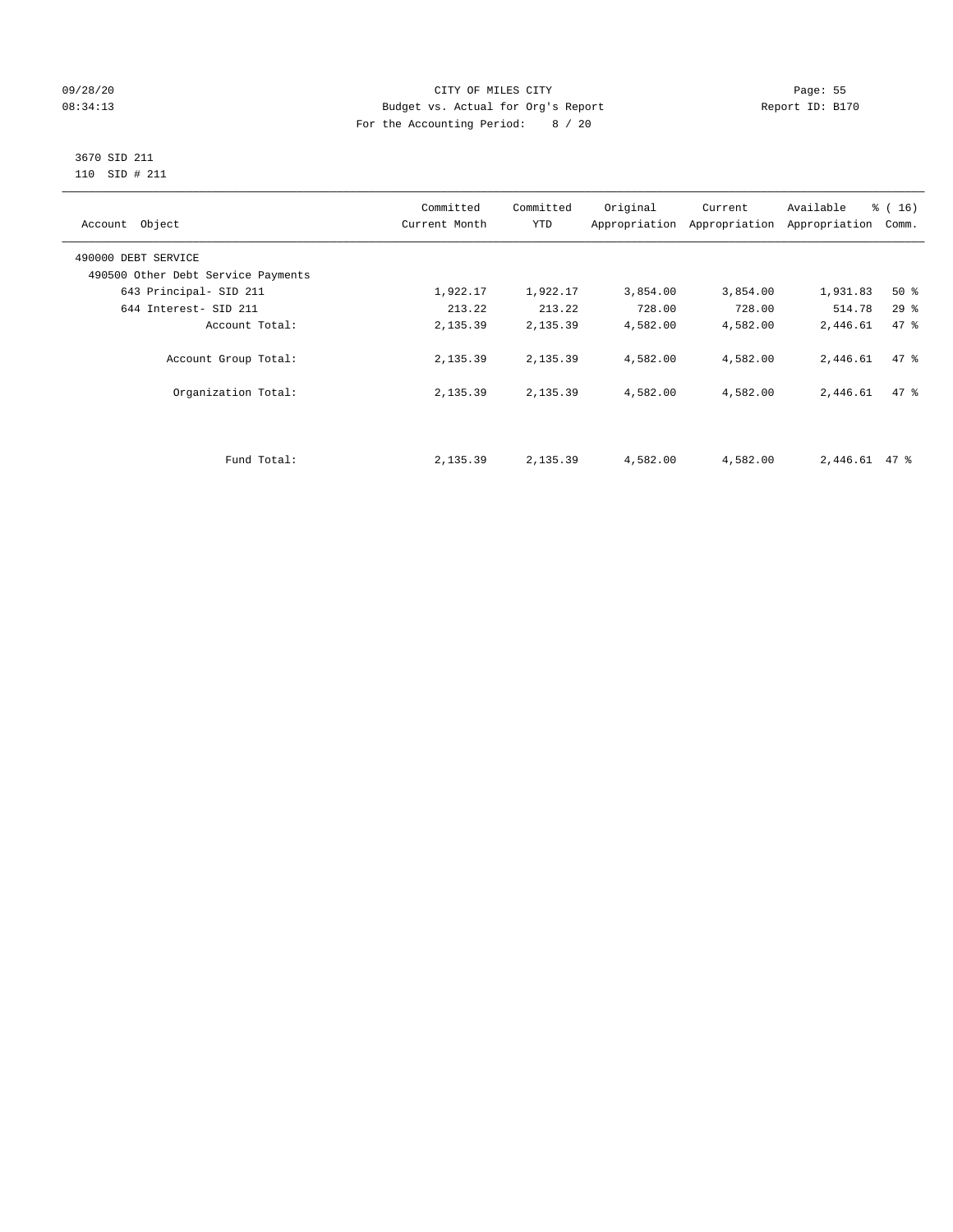#### 09/28/20 Page: 56 CITY OF MILES CITY CONTROL CONTROL Page: 56 08:34:13 Budget vs. Actual for Org's Report Communication Report ID: B170 For the Accounting Period: 8 / 20

#### 4050 Ambulance Capital Improvement Fund

10 Ambulance

| Account Object                                                             | Committed<br>Current Month | Committed<br><b>YTD</b> | Original  | Current<br>Appropriation Appropriation | Available<br>Appropriation | % (16)<br>Comm. |
|----------------------------------------------------------------------------|----------------------------|-------------------------|-----------|----------------------------------------|----------------------------|-----------------|
| 420000 PUBLIC SAFETY-GASB68<br>420730 Emergency Medical Services-Ambulance |                            |                         |           |                                        |                            |                 |
| 940 Machinery & Equipment                                                  | 0.00                       | 0.00                    | 13,779.00 | 13,779.00                              | 13,779.00                  | 0 <sup>8</sup>  |
| Account Total:                                                             | 0.00                       | 0.00                    | 13,779.00 | 13,779.00                              | 13,779.00                  | 0 <sup>8</sup>  |
| Account Group Total:                                                       | 0.00                       | 0.00                    | 13,779.00 | 13,779.00                              | 13,779.00                  | 0 <sup>8</sup>  |
| Organization Total:                                                        | 0.00                       | 0.00                    | 13,779.00 | 13,779.00                              | 13,779.00                  | 0 <sup>8</sup>  |
|                                                                            |                            |                         |           |                                        |                            |                 |
| Fund Total:                                                                | 0.00                       | 0.00                    | 13,779.00 | 13,779.00                              | 13,779.00                  | 0 %             |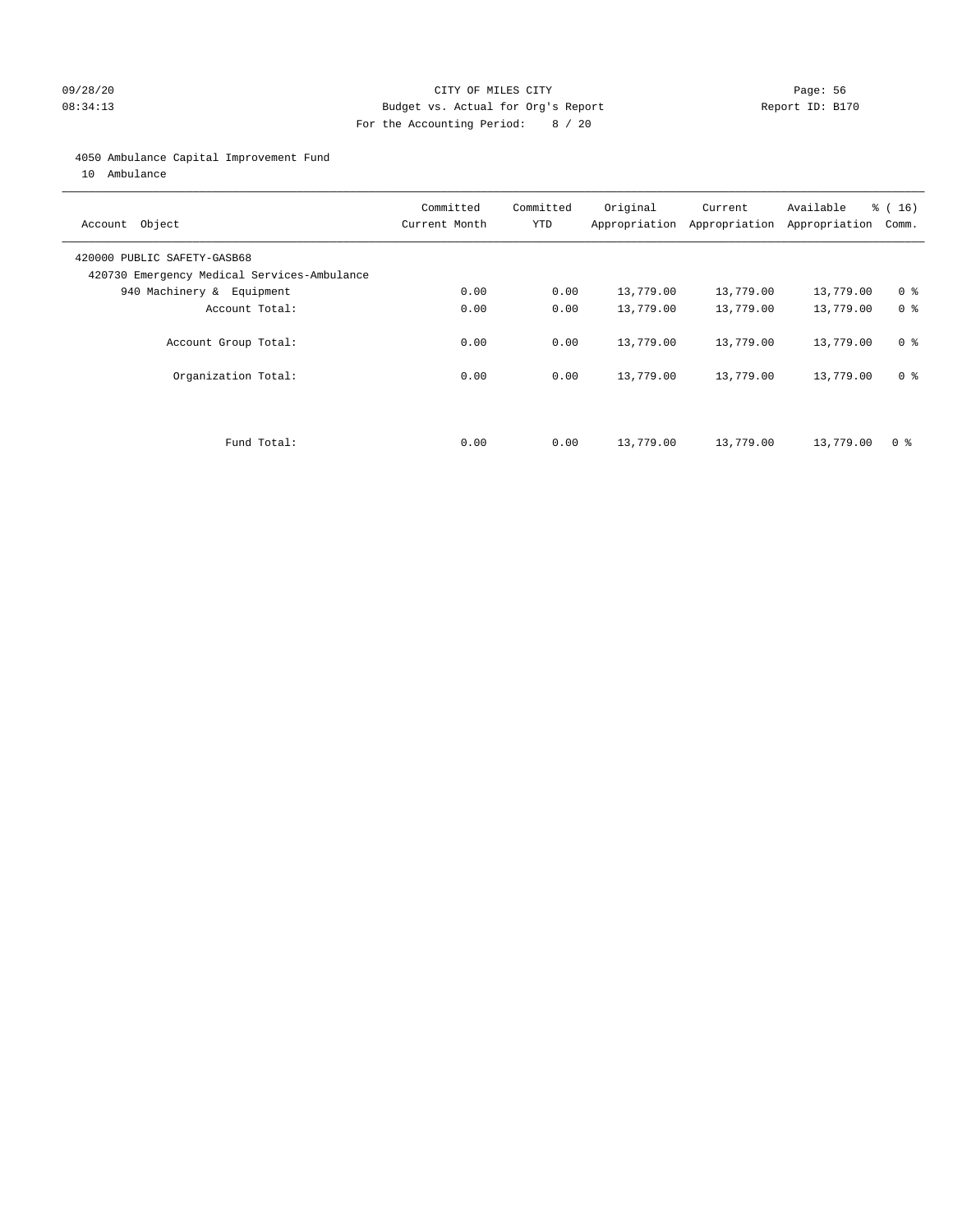#### 09/28/20 Page: 57 CITY OF MILES CITY CONTROL Page: 57 08:34:13 Budget vs. Actual for Org's Report Report ID: B170 For the Accounting Period: 8 / 20

#### 4060 CAPITAL IMPROV-PUBLIC WORKS

911 Public Works Operations

| Object<br>Account                                         | Committed<br>Current Month | Committed<br><b>YTD</b> | Original<br>Appropriation | Current<br>Appropriation | Available<br>Appropriation | % (16)<br>Comm. |
|-----------------------------------------------------------|----------------------------|-------------------------|---------------------------|--------------------------|----------------------------|-----------------|
| 430000 Public Works-GASB68<br>430233 Roadway/Re-surfacing |                            |                         |                           |                          |                            |                 |
| 940 Machinery &<br>Equipment                              | 0.00                       | 0.00                    | 275,000.00                | 275,000.00               | 275,000.00                 | 0 <sup>8</sup>  |
| Account Total:                                            | 0.00                       | 0.00                    | 275,000.00                | 275,000.00               | 275,000.00                 | 0 <sup>8</sup>  |
| Account Group Total:                                      | 0.00                       | 0.00                    | 275,000.00                | 275,000.00               | 275,000.00                 | 0 <sup>8</sup>  |
| Organization Total:                                       | 0.00                       | 0.00                    | 275,000.00                | 275,000.00               | 275,000.00                 | 0 <sup>8</sup>  |
|                                                           |                            |                         |                           |                          |                            |                 |
| Fund Total:                                               | 0.00                       | 0.00                    | 275,000.00                | 275,000.00               | 275,000.00                 | 0 %             |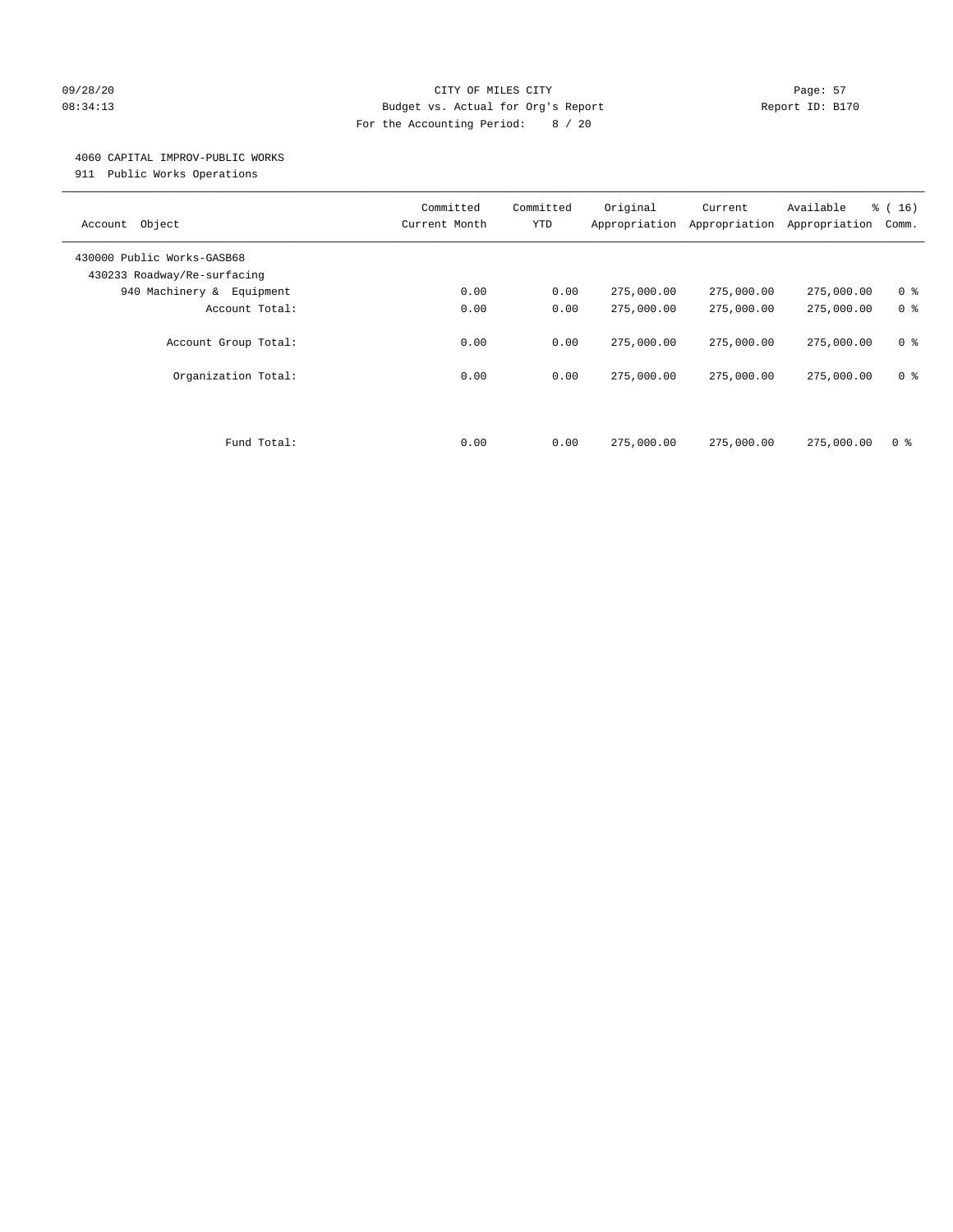#### 09/28/20 Page: 58 08:34:13 Budget vs. Actual for Org's Report Report ID: B170 For the Accounting Period: 8 / 20

#### 5210 WATER UTILITY

22 Water Plant

| Account Object                                | Committed<br>Current Month | Committed<br>YTD | Original   | Current    | Available<br>Appropriation Appropriation Appropriation Comm. | ៖ ( 16)                |
|-----------------------------------------------|----------------------------|------------------|------------|------------|--------------------------------------------------------------|------------------------|
| 430000 Public Works-GASB68                    |                            |                  |            |            |                                                              |                        |
| 430530 Water Source of Supply and Pumping(22) |                            |                  |            |            |                                                              |                        |
| 111 Salaries and Wages - Permanent            | 19,996.00                  | 41,392.70        | 254,576.00 | 254,576.00 | 213, 183. 30                                                 | 16 <sup>8</sup>        |
| 121 OVERTIME-PERMANENT                        | 814.11                     | 1,439.19         | 10,300.00  | 10,300.00  | 8,860.81                                                     | $14*$                  |
| 131 VACATION                                  | 2,338.97                   | 4,321.43         | 19,500.00  | 19,500.00  | 15,178.57                                                    | $22$ %                 |
| 132 SICK LEAVE                                | 365.98                     | 365.98           | 5,500.00   | 5,500.00   | 5,134.02                                                     | 7 %                    |
| 133 OTHER LEAVE PAY                           | 256.86                     | 604.71           | 3,162.00   | 3,162.00   | 2,557.29                                                     | 19 <sup>°</sup>        |
| 134 HOLIDAY PAY                               | 0.00                       | 608.78           | 5,400.00   | 5,400.00   | 4,791.22                                                     | $11$ %                 |
| 141 Unemployment Insurance                    | 35.74                      | 74.50            | 448.00     | 448.00     | 373.50                                                       | $17*$                  |
| 142 Workers' Compensation                     | 1,349.29                   | 2,795.57         | 15,134.00  | 15,134.00  | 12,338.43                                                    | 18 %                   |
| 143 Health Insurance                          | 4,785.95                   | 9,571.86         | 59,268.00  | 59,268.00  | 49,696.14                                                    | 16 <sup>°</sup>        |
| 144 FICA                                      | 1,726.78                   | 3,612.38         | 22,831.00  | 22,831.00  | 19,218.62                                                    | 16 <sup>8</sup>        |
| 145 PERS                                      | 2,015.29                   | 4,094.07         | 26,173.00  | 26,173.00  | 22,078.93                                                    | 16 <sup>8</sup>        |
| 196 CLOTHING ALLOTMENT                        | 0.00                       | 885.00           | 950.00     | 950.00     | 65.00                                                        | 93%                    |
| 210 Office Supplies and Materials             | 3.78                       | 3.78             | 250.00     | 250.00     | 246.22                                                       | 2 <sup>8</sup>         |
| 214 Small Items of Equipment                  | 2,022.75                   | 2,022.75         | 12,000.00  | 12,000.00  | 9,977.25                                                     | $17*$                  |
| 220 Operating Expenses                        | 0.00                       | 204.15           | 2,500.00   | 2,500.00   | 2,295.85                                                     | 8 %                    |
| 222 Chemicals, Lab & Med Supplies             | 0.00                       | 0.00             | 250.00     | 250.00     | 250.00                                                       | 0 <sup>8</sup>         |
| 226 Clothing and Uniforms                     | 0.00                       | 0.00             | 600.00     | 600.00     | 600.00                                                       | 0 <sup>8</sup>         |
| 230 Repair and Maintenance Supplies           | 1,128.37                   | 1,834.23         | 10,000.00  | 10,000.00  | 8,165.77                                                     | 18 %                   |
| 231 Gas, Oil, Diesel Fuel, Grease, etc.       | 86.21                      | 165.73           | 2,000.00   | 2,000.00   | 1,834.27                                                     | 8 %                    |
| 241 Consumable Tools                          | 0.00                       | 0.00             | 200.00     | 200.00     | 200.00                                                       | 0 <sup>8</sup>         |
| 311 Postage, Box Rent, Etc.                   | 0.00                       | 2.05             | 50.00      | 50.00      | 47.95                                                        | 4%                     |
| 330 Publicity, Subscriptions & Dues           | 0.00                       | 0.00             | 750.00     | 750.00     | 750.00                                                       | 0 <sup>8</sup>         |
|                                               |                            |                  |            |            |                                                              | 0 <sup>8</sup>         |
| 334 Memberships, Registrations & Dues         | 0.00                       | 0.00             | 200.00     | 200.00     | 200.00                                                       | 22 %                   |
| 341 Electric Utility Services                 | 8,396.02                   | 15,698.95        | 73,000.00  | 73,000.00  | 57,301.05                                                    |                        |
| 344 Gas Utility Service                       | 37.45                      | 91.70            | 10,000.00  | 10,000.00  | 9,908.30                                                     | 1 <sup>8</sup>         |
| 345 Telephone                                 | 53.02                      | 105.39           | 1,000.00   | 1,000.00   | 894.61                                                       | 11 %<br>0 <sup>8</sup> |
| 346 Garbage Service                           | 0.00                       | 0.00             | 750.00     | 750.00     | 750.00                                                       | 5 <sup>°</sup>         |
| 347 Internet                                  | 22.82                      | 45.64            | 1,000.00   | 1,000.00   | 954.36                                                       |                        |
| 350 Professional Services                     | 0.00                       | 0.00             | 1,000.00   | 1,000.00   | 1,000.00                                                     | 0 <sup>8</sup>         |
| 352 Wtr/Swr Lab Testing                       | 0.00                       | 0.00             | 1,000.00   | 1,000.00   | 1,000.00                                                     | 0 <sup>8</sup>         |
| 357 Architectual, Engineering Serv Etc.       | 0.00                       | 0.00             | 8,000.00   | 8,000.00   | 8,000.00                                                     | 0 <sup>8</sup>         |
| 360 Contr R & M                               | 174.72                     | 7,232.47         | 148,000.00 | 148,000.00 | 140,767.53                                                   | 5 <sup>°</sup>         |
| 363 R&M Vehicles/Equip/Labor-PW               | 213.99                     | 610.99           | 2,500.00   | 2,500.00   | 1,889.01                                                     | 24 %                   |
| 369 Other Repair and Maintenance              | 0.00                       | 0.00             | 2,000.00   | 2,000.00   | 2,000.00                                                     | 0 <sup>8</sup>         |
| 370 Travel                                    | 0.00                       | 0.00             | 1,000.00   | 1,000.00   | 1,000.00                                                     | 0 <sup>8</sup>         |
| 380 Training Services                         | 0.00                       | 0.00             | 1,500.00   | 1,500.00   | 1,500.00                                                     | 0 <sup>8</sup>         |
| 382 Books                                     | 0.00                       | 0.00             | 200.00     | 200.00     | 200.00                                                       | 0 <sup>8</sup>         |
| 400 BUILDING MATERIALS                        | 0.00                       | 0.00             | 500.00     | 500.00     | 500.00                                                       | 0 <sup>8</sup>         |
| 511 Insurance on Buildings                    | 0.00                       | 10,503.38        | 10,882.00  | 10,882.00  | 378.62                                                       | 97%                    |
| 512 Insurance on Vehicles & Equipment         | 0.00                       | 176.66           | 177.00     | 177.00     | 0.34                                                         | $100$ %                |
| 940 Machinery & Equipment                     | 0.00                       | 0.00             | 80,000.00  | 80,000.00  | 80,000.00                                                    | 0 <sup>8</sup>         |
| Account Total:                                | 45,824.10                  | 108,464.04       | 794,551.00 | 794,551.00 | 686,086.96                                                   | $14*$                  |
| Account Group Total:                          | 45,824.10                  | 108,464.04       | 794,551.00 | 794,551.00 | 686,086.96                                                   | $14$ %                 |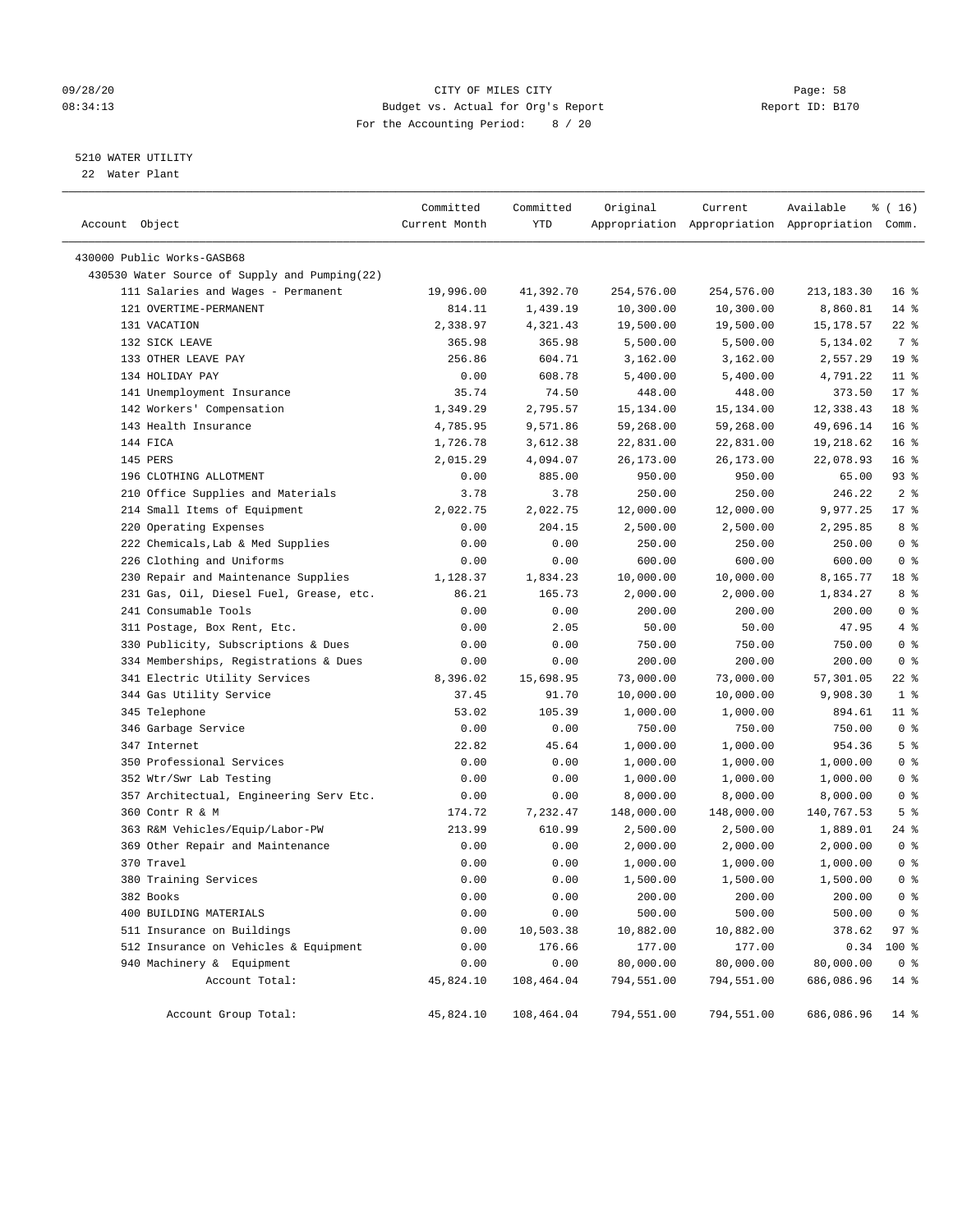#### 09/28/20 Page: 59 08:34:13 Budget vs. Actual for Org's Report Report ID: B170 For the Accounting Period: 8 / 20

#### 5210 WATER UTILITY 22 Water Plant

| Account Object |                     | Committed<br>Current Month | Committed<br>YTD | Original   | Current    | Available<br>Appropriation Appropriation Appropriation Comm. | $\frac{1}{6}$ (16) |
|----------------|---------------------|----------------------------|------------------|------------|------------|--------------------------------------------------------------|--------------------|
|                | Organization Total: | 45,824.10                  | 108,464.04       | 794,551.00 | 794,551.00 | 686,086.96 14 %                                              |                    |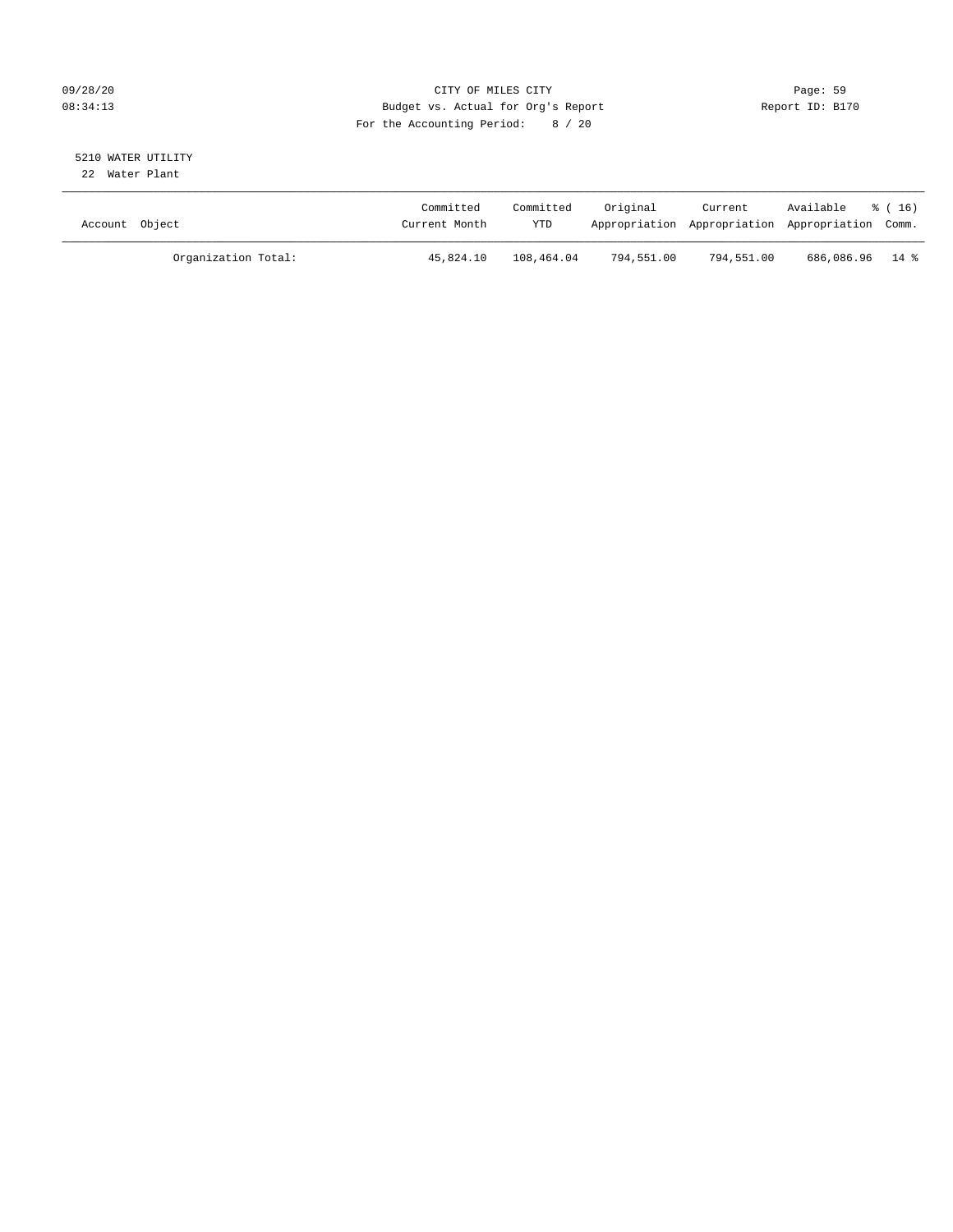#### 09/28/20 Page: 60 08:34:13 Budget vs. Actual for Org's Report Report ID: B170 For the Accounting Period: 8 / 20

————————————————————————————————————————————————————————————————————————————————————————————————————————————————————————————————————

#### 5210 WATER UTILITY

23 Water Lines

|                                           | Committed     | Committed  | Original     | Current                                         | Available    | ៖ ( 16)         |
|-------------------------------------------|---------------|------------|--------------|-------------------------------------------------|--------------|-----------------|
| Account Object                            | Current Month | YTD        |              | Appropriation Appropriation Appropriation Comm. |              |                 |
|                                           |               |            |              |                                                 |              |                 |
| 430000 Public Works-GASB68                |               |            |              |                                                 |              |                 |
| 430550 Transmission and Distribution(23)  |               |            |              |                                                 |              |                 |
| 111 Salaries and Wages - Permanent        | 12,078.24     | 23,003.77  | 157,740.00   | 157,740.00                                      | 134,736.23   | 15 <sup>8</sup> |
| 121 OVERTIME-PERMANENT                    | 130.78        | 234.70     | 10,200.00    | 10,200.00                                       | 9,965.30     | 2 <sup>8</sup>  |
| 131 VACATION                              | 609.68        | 2,371.33   | 7,600.00     | 7,600.00                                        | 5,228.67     | 31 %            |
| 132 SICK LEAVE                            | 266.61        | 774.71     | 5,000.00     | 5,000.00                                        | 4,225.29     | 15 <sup>°</sup> |
| 133 OTHER LEAVE PAY                       | 0.00          | 213.34     | 1,432.00     | 1,432.00                                        | 1,218.66     | 15 <sup>°</sup> |
| 134 HOLIDAY PAY                           | 0.00          | 0.00       | 2,100.00     | 2,100.00                                        | 2,100.00     | 0 <sup>8</sup>  |
| 141 Unemployment Insurance                | 19.64         | 40.67      | 276.00       | 276.00                                          | 235.33       | 15 <sup>°</sup> |
| 142 Workers' Compensation                 | 696.59        | 1,452.16   | 8,154.00     | 8,154.00                                        | 6,701.84     | 18 %            |
| 143 Health Insurance                      | 3,059.00      | 6,118.11   | 36,709.00    | 36,709.00                                       | 30,590.89    | $17*$           |
| 144 FICA                                  | 958.40        | 1,990.52   | 14,081.00    | 14,081.00                                       | 12,090.48    | $14*$           |
| 145 PERS                                  | 1,147.56      | 2,332.60   | 16,143.00    | 16,143.00                                       | 13,810.40    | $14$ %          |
| 196 CLOTHING ALLOTMENT                    | 0.00          | 537.00     | 800.00       | 800.00                                          | 263.00       | 67 %            |
| 210 Office Supplies and Materials         | 0.00          | 0.00       | 750.00       | 750.00                                          | 750.00       | 0 <sup>8</sup>  |
| 214 Small Items of Equipment              | 2,715.19      | 5,878.00   | 78,000.00    | 78,000.00                                       | 72,122.00    | 8 %             |
| 220 Operating Expenses                    | 228.35        | 614.35     | 35,000.00    | 35,000.00                                       | 34,385.65    | 2 <sup>°</sup>  |
| 222 Chemicals, Lab & Med Supplies         | 0.00          | 0.00       | 200.00       | 200.00                                          | 200.00       | 0 <sup>°</sup>  |
| 226 Clothing and Uniforms                 | 0.00          | 44.99      | 700.00       | 700.00                                          | 655.01       | 6 %             |
| 230 Repair and Maintenance Supplies       | 3,480.75      | 8,548.69   | 65,000.00    | 65,000.00                                       | 56,451.31    | $13*$           |
| 231 Gas, Oil, Diesel Fuel, Grease, etc.   | 340.51        | 837.33     | 15,000.00    | 15,000.00                                       | 14,162.67    | 6 %             |
| 233 Water/Sewer Main Replacement and      | 0.00          | 0.00       | 10,000.00    | 10,000.00                                       | 10,000.00    | 0 <sup>8</sup>  |
| 234 Hydrant/Manhole Replacement, Valves   | 0.00          | 0.00       | 20,000.00    | 20,000.00                                       | 20,000.00    | 0 <sup>8</sup>  |
| 235 Curb Stop Replacement                 | 3,131.83      | 5,715.42   | 18,000.00    | 18,000.00                                       | 12,284.58    | $32$ $%$        |
| 241 Consumable Tools                      | 0.00          | 0.00       | 1,000.00     | 1,000.00                                        | 1,000.00     | 0 <sup>8</sup>  |
| 311 Postage, Box Rent, Etc.               | 0.00          | 0.00       | 100.00       | 100.00                                          | 100.00       | 0 <sup>8</sup>  |
| 320 Printing, Duplicating, Typing &       | 0.00          | 0.00       | 100.00       | 100.00                                          | 100.00       | 0 <sup>8</sup>  |
| 330 Publicity, Subscriptions & Dues       | 0.00          | 0.00       | 1,000.00     | 1,000.00                                        | 1,000.00     | 0 <sup>°</sup>  |
| 331 Publication of Formal & Legal Notices | 0.00          | 0.00       | 150.00       | 150.00                                          | 150.00       | 0 <sup>°</sup>  |
| 334 Memberships, Registrations & Dues     | 0.00          | 0.00       | 500.00       | 500.00                                          | 500.00       | 0 <sup>8</sup>  |
| 341 Electric Utility Services             | 17.75         | 41.15      | 1,200.00     | 1,200.00                                        | 1,158.85     | 3 <sup>°</sup>  |
| 344 Gas Utility Service                   | 4.94          | 11.08      | 500.00       | 500.00                                          | 488.92       | 2 <sup>°</sup>  |
| 345 Telephone                             | 116.54        | 232.43     | 700.00       | 700.00                                          | 467.57       | 33%             |
| 347 Internet                              | 11.83         | 23.66      | 200.00       | 200.00                                          | 176.34       | $12$ %          |
| 350 Professional Services                 | 2,288.15      | 2,591.15   | 40,000.00    | 40,000.00                                       | 37,408.85    | 6 %             |
| 357 Architectual, Engineering Serv Etc.   | 0.00          | 0.00       | 15,000.00    | 15,000.00                                       | 15,000.00    | 0 <sup>8</sup>  |
| 360 Contr R & M                           | 7,311.71      | 7,428.42   | 85,000.00    | 85,000.00                                       | 77,571.58    | 9%              |
| 363 R&M Vehicles/Equip/Labor-PW           | 355.56        | 671.89     | 45,000.00    | 45,000.00                                       | 44,328.11    | 1 <sup>°</sup>  |
| 369 Other Repair and Maintenance          | 0.00          | 0.00       | 1,000.00     | 1,000.00                                        | 1,000.00     | 0 <sup>8</sup>  |
| 370 Travel                                | 0.00          | 0.00       | 1,200.00     | 1,200.00                                        | 1,200.00     | 0 <sup>8</sup>  |
| 380 Training Services                     | 0.00          | 0.00       | 500.00       | 500.00                                          | 500.00       | 0 <sup>8</sup>  |
| 382 Books                                 | 0.00          | 0.00       | 150.00       | 150.00                                          | 150.00       | 0 <sup>8</sup>  |
| 400 BUILDING MATERIALS                    | 245.63        | 245.63     | 750.00       | 750.00                                          | 504.37       | 33%             |
| 511 Insurance on Buildings                | 0.00          | 4,217.21   | 4,218.00     | 4,218.00                                        | 0.79         | 100 %           |
| 512 Insurance on Vehicles & Equipment     | 0.00          | 646.60     | 647.00       | 647.00                                          | 0.40         | 100 %           |
| 532 Land Rental                           | 0.00          | 0.00       | 1,500.00     | 1,500.00                                        | 1,500.00     | 0 <sup>8</sup>  |
| 940 Machinery & Equipment                 | 235, 444.50   | 245,599.91 | 1,805,603.00 | 1,805,603.00                                    | 1,560,003.09 | $14*$           |
| Account Total:                            | 274,659.74    | 322,416.82 | 2,508,903.00 | 2,508,903.00                                    | 2,186,486.18 | 13 <sup>°</sup> |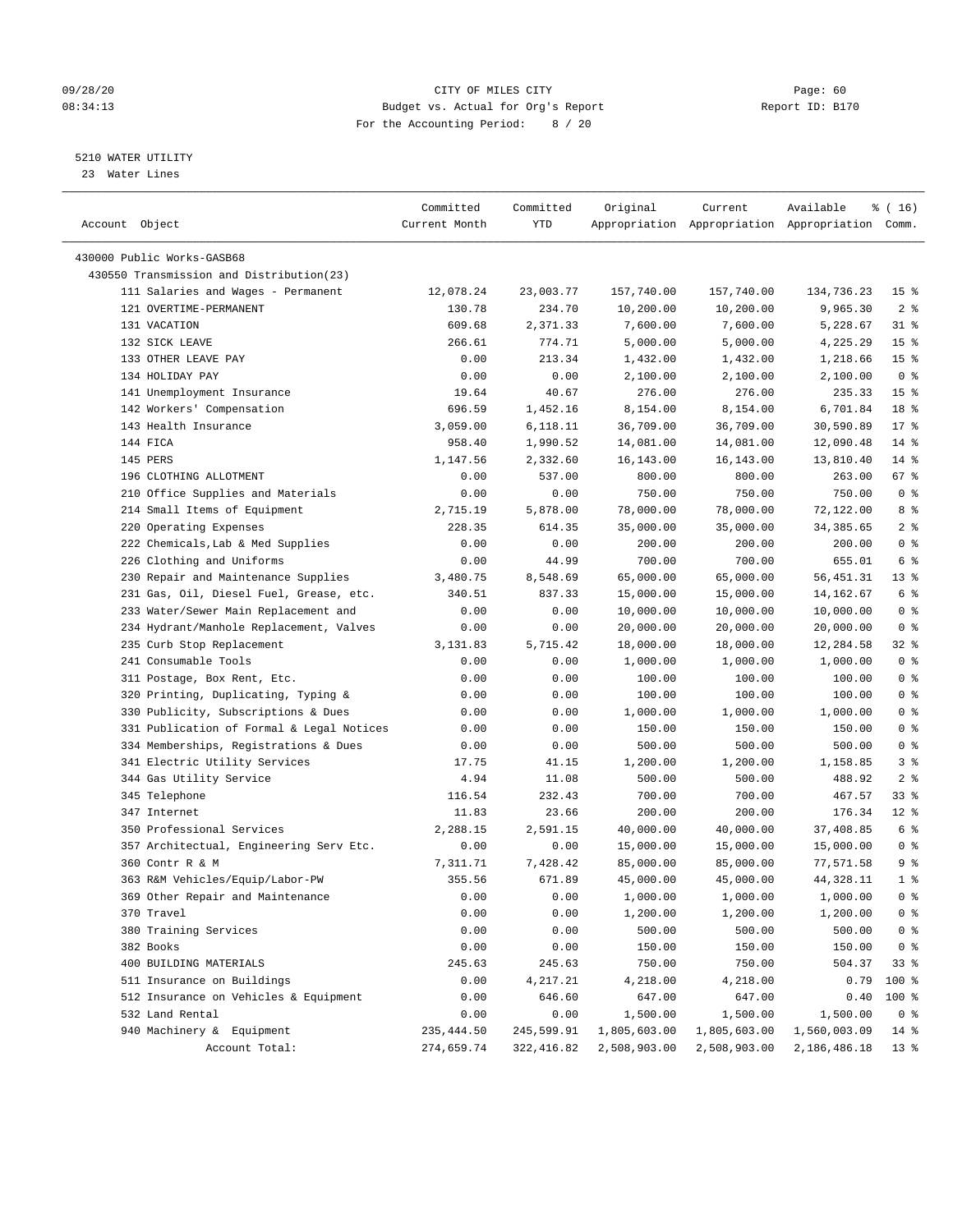#### 09/28/20 Page: 61 08:34:13 Budget vs. Actual for Org's Report Report ID: B170 For the Accounting Period: 8 / 20

5210 WATER UTILITY

23 Water Lines

| Account Object                             | Committed<br>Current Month | Committed<br><b>YTD</b> | Original     | Current<br>Appropriation Appropriation Appropriation | Available    | % (16)<br>Comm. |
|--------------------------------------------|----------------------------|-------------------------|--------------|------------------------------------------------------|--------------|-----------------|
| Account Group Total:                       | 274,659.74                 | 322, 416.82             | 2,508,903.00 | 2,508,903.00                                         | 2,186,486.18 | $13*$           |
| 490000 DEBT SERVICE                        |                            |                         |              |                                                      |              |                 |
| 490200 Revenue Bonds                       |                            |                         |              |                                                      |              |                 |
| 611 Principal-NE Wtr Line Phase II         | 0.00                       | 0.00                    | 17,000.00    | 17,000.00                                            | 17,000.00    | 0 <sup>8</sup>  |
| 615 Principal-Northeast Water Ln \$2.2     | 0.00                       | 0.00                    | 69,000.00    | 69,000.00                                            | 69,000.00    | 0 <sup>8</sup>  |
| 616 Principal-Carbon Hill Water Tank \$2.2 | 0.00                       | 0.00                    | 68,000.00    | 68,000.00                                            | 68,000.00    | 0 <sup>8</sup>  |
| 617 Principal - NE Wtr Line \$500k         | 0.00                       | 0.00                    | 16,000.00    | 16,000.00                                            | 16,000.00    | 0 <sup>8</sup>  |
| 618 Principal-Carbon Hill \$500k           | 0.00                       | 0.00                    | 16,000.00    | 16,000.00                                            | 16,000.00    | 0 <sup>8</sup>  |
| 622 Interest-NE Wtr Line Phase II          | 0.00                       | 0.00                    | 1,182.00     | 1,182.00                                             | 1,182.00     | 0 <sup>8</sup>  |
| 631 Interest - NE Wtr Line \$500k          | 0.00                       | 0.00                    | 9,570.00     | 9,570.00                                             | 9,570.00     | 0 <sup>8</sup>  |
| 632 Interest - Carbon Hill Wtr Tank \$500k | 0.00                       | 0.00                    | 9,570.00     | 9,570.00                                             | 9,570.00     | 0 <sup>8</sup>  |
| 634 Interest-Northeast Wtr Ln \$2.2        | 0.00                       | 0.00                    | 46,680.00    | 46,680.00                                            | 46,680.00    | 0 <sup>8</sup>  |
| 638 Interest-Carbon Hill Tank \$2.2        | 0.00                       | 0.00                    | 45,420.00    | 45,420.00                                            | 45,420.00    | 0 <sup>8</sup>  |
| Account Total:                             | 0.00                       | 0.00                    | 298,422.00   | 298,422.00                                           | 298,422.00   | 0 <sup>8</sup>  |
| Account Group Total:                       | 0.00                       | 0.00                    | 298,422.00   | 298,422.00                                           | 298,422.00   | 0 <sup>8</sup>  |
| 520000 OTHER FINANCING USES                |                            |                         |              |                                                      |              |                 |
| 521000 Interfund Operating Transfers Out   |                            |                         |              |                                                      |              |                 |
| 820 Transfers to Other Funds               | 1,000.00                   | 2,000.00                | 12,000.00    | 12,000.00                                            | 10,000.00    | 17.8            |
| Account Total:                             | 1,000.00                   | 2,000.00                | 12,000.00    | 12,000.00                                            | 10,000.00    | 17.8            |
| Account Group Total:                       | 1,000.00                   | 2,000.00                | 12,000.00    | 12,000.00                                            | 10,000.00    | $17*$           |
| Organization Total:                        | 275,659.74                 | 324, 416.82             | 2,819,325.00 | 2,819,325.00                                         | 2,494,908.18 | $12*$           |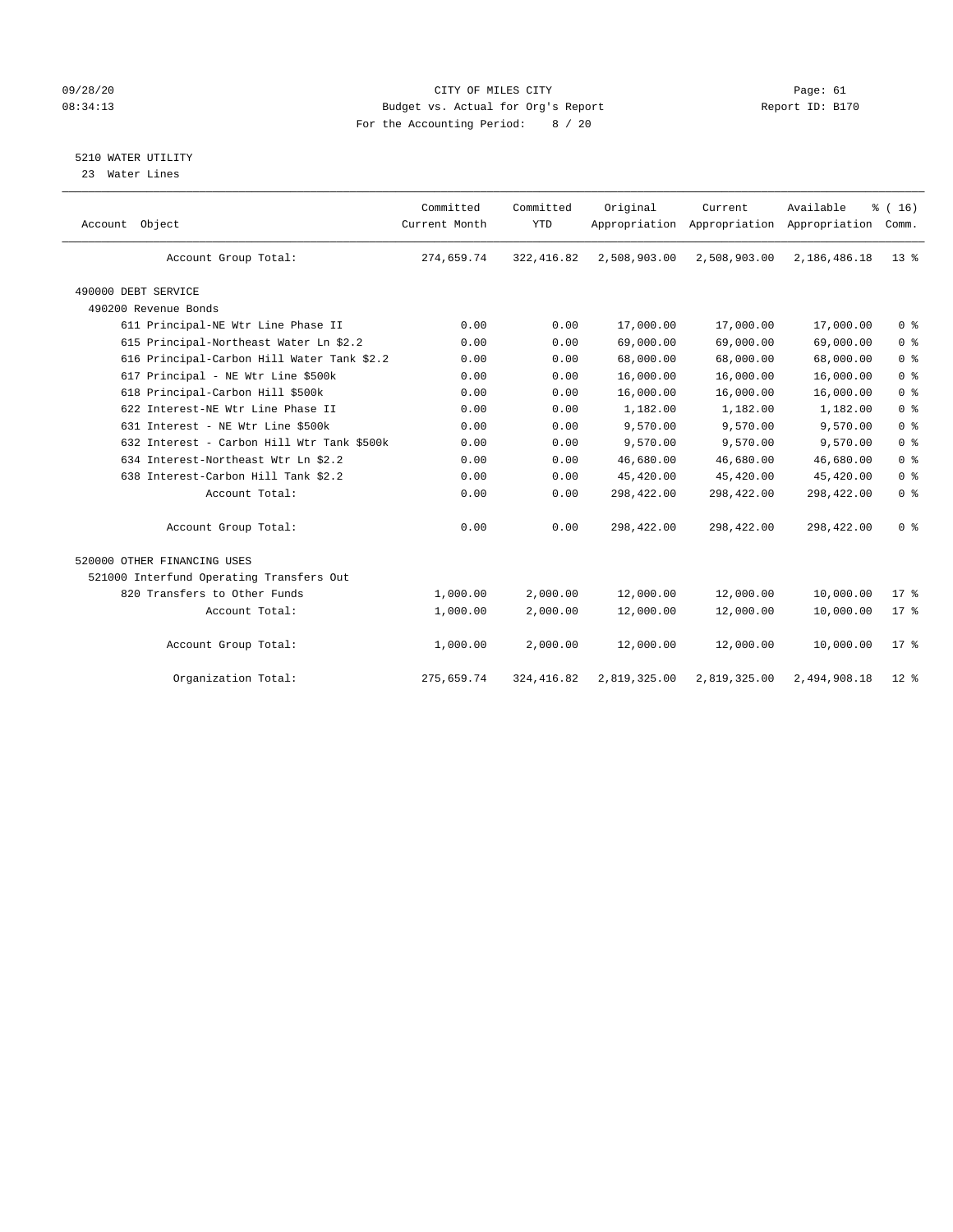#### 09/28/20 Page: 62 08:34:13 Budget vs. Actual for Org's Report Report ID: B170 For the Accounting Period: 8 / 20

————————————————————————————————————————————————————————————————————————————————————————————————————————————————————————————————————

#### 5210 WATER UTILITY

25 Water Administration

|                                           | Committed     | Committed  | Original   | Current    | Available                                       | ៖ ( 16)         |
|-------------------------------------------|---------------|------------|------------|------------|-------------------------------------------------|-----------------|
| Account Object                            | Current Month | YTD        |            |            | Appropriation Appropriation Appropriation Comm. |                 |
| 430000 Public Works-GASB68                |               |            |            |            |                                                 |                 |
| 430510 Water Administration(25)           |               |            |            |            |                                                 |                 |
| 111 Salaries and Wages - Permanent        | 1,861.33      | 4,123.46   | 24,740.00  | 24,740.00  | 20,616.54                                       | $17*$           |
| 121 OVERTIME-PERMANENT                    | 0.00          | 0.00       | 120.00     | 120.00     | 120.00                                          | 0 <sup>8</sup>  |
| 131 VACATION                              | 338.60        | 345.53     | 1,700.00   | 1,700.00   | 1,354.47                                        | 20 %            |
| 132 SICK LEAVE                            | 17.46         | 62.23      | 1,100.00   | 1,100.00   | 1,037.77                                        | 6 %             |
| 133 OTHER LEAVE PAY                       | 0.00          | 0.17       | 105.00     | 105.00     | 104.83                                          | 0 <sup>8</sup>  |
| 141 Unemployment Insurance                | 3.32          | 6.96       | 42.00      | 42.00      | 35.04                                           | $17*$           |
| 142 Workers' Compensation                 | 25.17         | 52.78      | 456.00     | 456.00     | 403.22                                          | $12*$           |
| 143 Health Insurance                      | 470.14        | 940.21     | 5,640.00   | 5,640.00   | 4,699.79                                        | $17*$           |
| 144 FICA                                  | 169.64        | 355.84     | 2,124.00   | 2,124.00   | 1,768.16                                        | $17*$           |
| 145 PERS                                  | 194.46        | 397.39     | 2,435.00   | 2,435.00   | 2,037.61                                        | 16 <sup>8</sup> |
| 196 CLOTHING ALLOTMENT                    | 0.00          | 120.00     | 125.00     | 125.00     | 5.00                                            | 96%             |
| 210 Office Supplies and Materials         | 382.29        | 483.19     | 3,200.00   | 3,200.00   | 2,716.81                                        | 15 <sup>°</sup> |
| 214 Small Items of Equipment              | 199.99        | 199.99     | 2,500.00   | 2,500.00   | 2,300.01                                        | 8 %             |
| 220 Operating Expenses                    | 855.89        | 1,087.69   | 3,000.00   | 3,000.00   | 1,912.31                                        | 36 %            |
| 230 Repair and Maintenance Supplies       | 0.00          | 0.00       | 1,000.00   | 1,000.00   | 1,000.00                                        | 0 <sup>8</sup>  |
| 311 Postage, Box Rent, Etc.               | 783.70        | 1,386.37   | 7,600.00   | 7,600.00   | 6,213.63                                        | 18 %            |
| 320 Printing, Duplicating, Typing &       | 0.00          | 0.00       | 1,100.00   | 1,100.00   | 1,100.00                                        | 0 <sup>8</sup>  |
| 330 Publicity, Subscriptions & Dues       | 136.00        | 136.00     | 1,300.00   | 1,300.00   | 1,164.00                                        | $10*$           |
| 345 Telephone                             | 28.07         | 55.49      | 600.00     | 600.00     | 544.51                                          | 9 %             |
| 347 Internet                              | 1.04          | 2.08       | 250.00     | 250.00     | 247.92                                          | 1 <sup>8</sup>  |
| 350 Professional Services                 | 0.00          | 0.00       | 6,000.00   | 6,000.00   | 6,000.00                                        | 0 <sup>8</sup>  |
| 360 Contr R & M                           | 151.44        | 7,130.88   | 8,700.00   | 8,700.00   | 1,569.12                                        | $82$ $%$        |
| 370 Travel                                | 0.00          | 0.00       | 250.00     | 250.00     | 250.00                                          | 0 <sup>8</sup>  |
| 380 Training Services                     | 0.00          | 0.00       | 250.00     | 250.00     | 250.00                                          | 0 <sup>8</sup>  |
| 382 Books                                 | 0.00          | 0.00       | 125.00     | 125.00     | 125.00                                          | 0 <sup>8</sup>  |
| 513 Liability                             | 0.00          | 12,418.07  | 0.00       | 0.00       | $-12,418.07$                                    | $***$ $-$       |
| 531 Building & Office Rental              | 500.00        | 1,000.00   | 8,366.00   | 8,366.00   | 7,366.00                                        | $12*$           |
| 555 Bank Service Charges                  | 16.67         | 33.34      | 450.00     | 450.00     | 416.66                                          | 7 %             |
| 810 Losses (Bad debt expense - Enterprise | 0.00          | 0.00       | 500.00     | 500.00     | 500.00                                          | 0 <sup>8</sup>  |
| 920 Buildings                             | 0.00          | 0.00       | 2,000.00   | 2,000.00   | 2,000.00                                        | 0 <sup>8</sup>  |
| Account Total:                            | 6,135.21      | 30, 337.67 | 85,778.00  | 85,778.00  | 55,440.33                                       | 35%             |
|                                           |               |            |            |            |                                                 |                 |
| Account Group Total:                      | 6,135.21      | 30,337.67  | 85,778.00  | 85,778.00  | 55,440.33                                       | 35 <sup>8</sup> |
| 510000 MISCELLANEOUS                      |               |            |            |            |                                                 |                 |
| 510330 Comprehensive Liability Insurance  |               |            |            |            |                                                 |                 |
| 513 Liability                             | 0.00          | 0.00       | 12,419.00  | 12,419.00  | 12,419.00                                       | 0 %             |
| Account Total:                            | 0.00          | 0.00       | 12,419.00  | 12,419.00  | 12,419.00                                       | 0 <sup>8</sup>  |
| Account Group Total:                      | 0.00          | 0.00       | 12,419.00  | 12,419.00  | 12,419.00                                       | 0 <sup>8</sup>  |
| 520000 OTHER FINANCING USES               |               |            |            |            |                                                 |                 |
| 521000 Interfund Operating Transfers Out  |               |            |            |            |                                                 |                 |
| 820 Transfers to Other Funds              | 4,994.75      | 9,989.50   | 659,937.00 | 659,937.00 | 649,947.50                                      | 2 <sub>8</sub>  |
| Account Total:                            | 4,994.75      | 9,989.50   | 659,937.00 | 659,937.00 | 649,947.50                                      | 2 <sub>8</sub>  |
|                                           |               |            |            |            |                                                 |                 |
| Account Group Total:                      | 4,994.75      | 9,989.50   | 659,937.00 | 659,937.00 | 649,947.50                                      | 2 <sub>8</sub>  |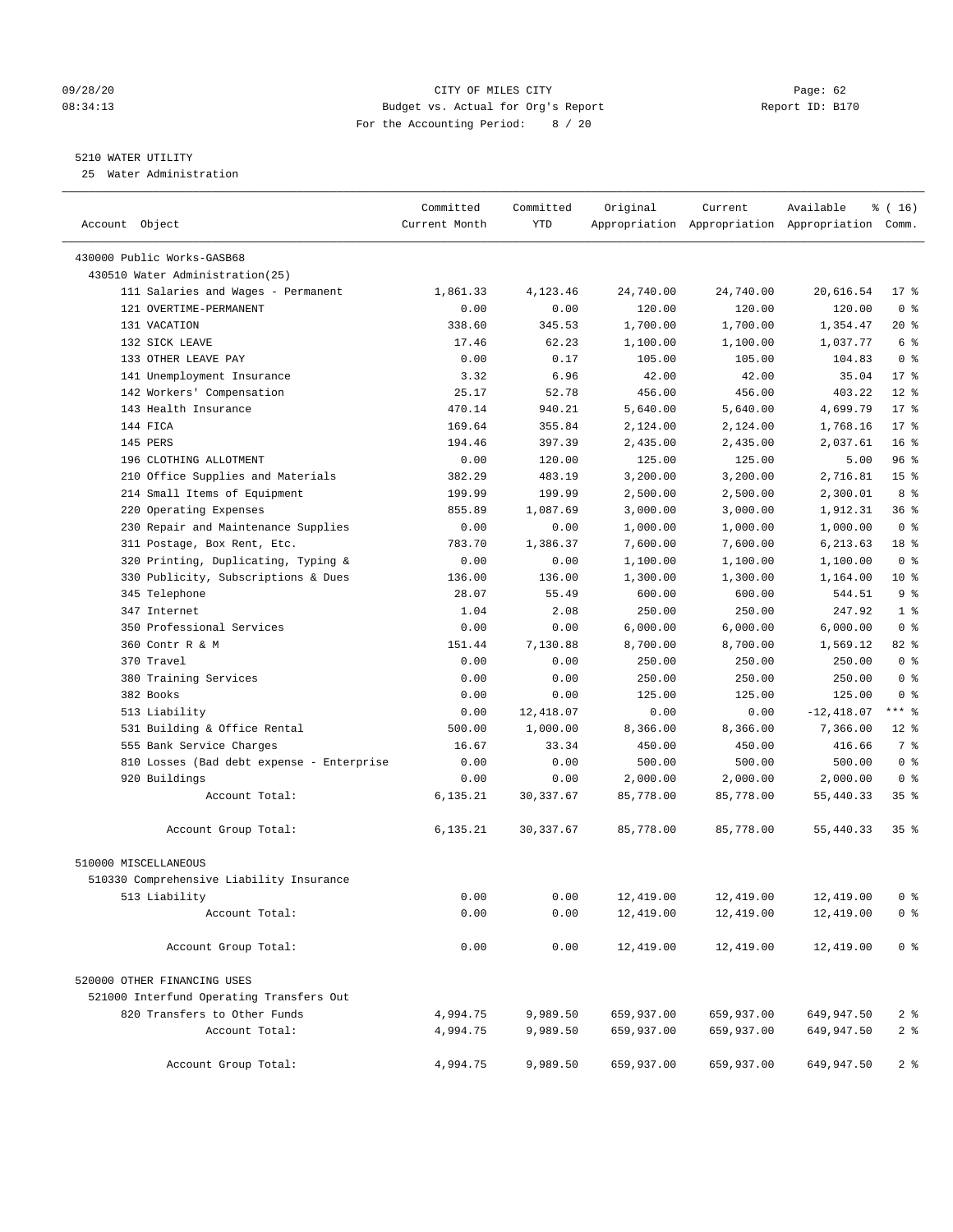#### 09/28/20 Page: 63 08:34:13 Budget vs. Actual for Org's Report Report ID: B170 For the Accounting Period: 8 / 20

## 5210 WATER UTILITY

25 Water Administration

| Account Object      | Committed<br>Current Month | Committed<br>YTD | Original   | Current<br>Appropriation Appropriation Appropriation Comm. | Available  | * (16) |
|---------------------|----------------------------|------------------|------------|------------------------------------------------------------|------------|--------|
| Organization Total: | 11,129.96                  | 40,327.17        | 758,134.00 | 758,134.00                                                 | 717,806.83 | 5 %    |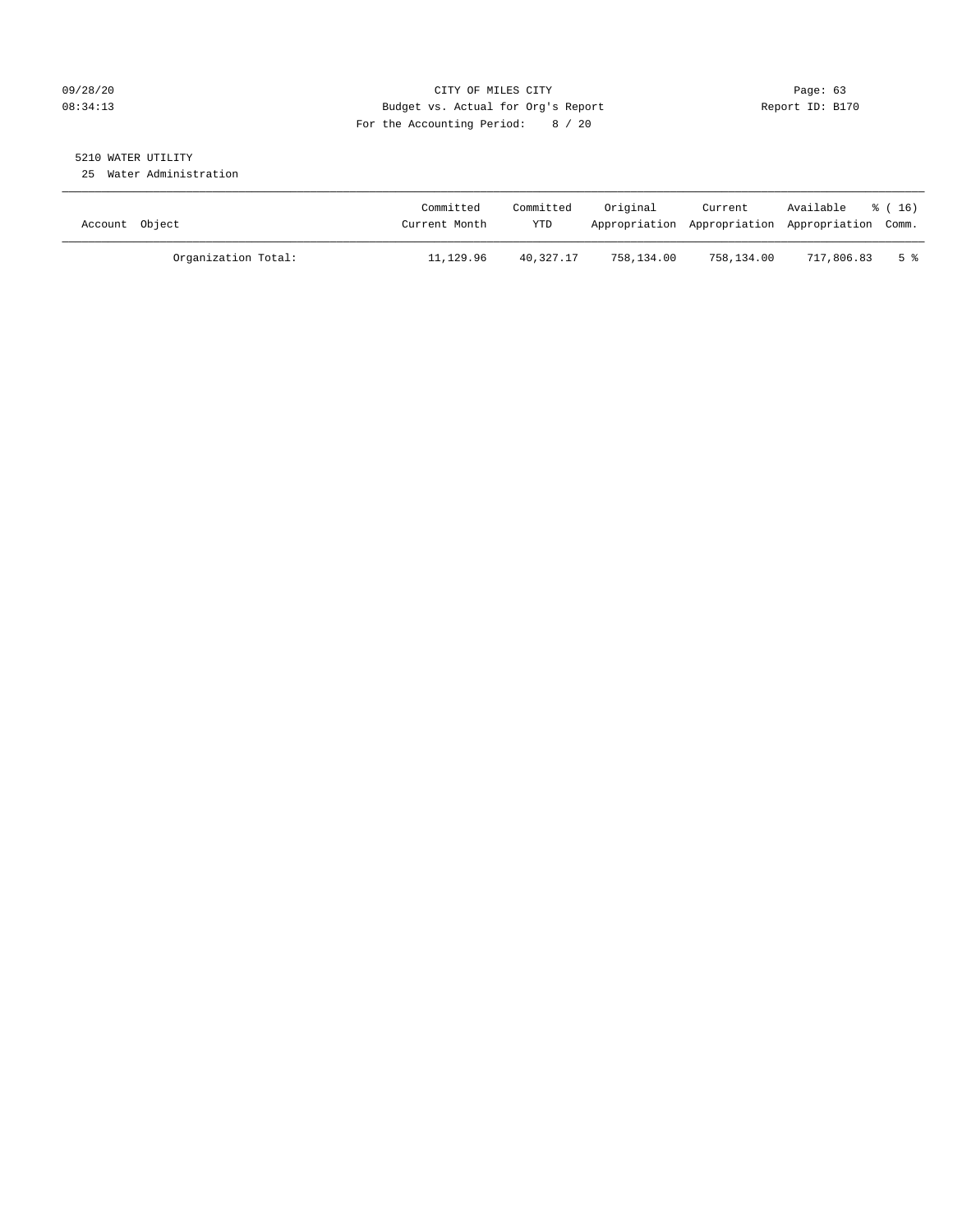#### 09/28/20 Page: 64 08:34:13 Budget vs. Actual for Org's Report Report ID: B170 For the Accounting Period: 8 / 20

# 5210 WATER UTILITY

80 Water Purification

| Account Object                          | Committed<br>Current Month | Committed<br><b>YTD</b> | Original   | Current    | Available<br>Appropriation Appropriation Appropriation Comm. | % (16)          |
|-----------------------------------------|----------------------------|-------------------------|------------|------------|--------------------------------------------------------------|-----------------|
| 430000 Public Works-GASB68              |                            |                         |            |            |                                                              |                 |
| 430540 Water Purification and Treatment |                            |                         |            |            |                                                              |                 |
| 210 Office Supplies and Materials       | 3.78                       | 3.78                    | 400.00     | 400.00     | 396.22                                                       | 1 <sup>8</sup>  |
| 214 Small Items of Equipment            | 674.25                     | 674.25                  | 3,000.00   | 3,000.00   | 2,325.75                                                     | $22$ %          |
| 220 Operating Expenses                  | 45.97                      | 141.97                  | 3,000.00   | 3,000.00   | 2,858.03                                                     | 5 <sup>°</sup>  |
| 222 Chemicals, Lab & Med Supplies       | 1,749.00                   | 15,487.18               | 60,000.00  | 60,000.00  | 44,512.82                                                    | 26%             |
| 226 Clothing and Uniforms               | 0.00                       | 0.00                    | 500.00     | 500.00     | 500.00                                                       | 0 <sup>8</sup>  |
| 230 Repair and Maintenance Supplies     | 178.73                     | 178.73                  | 15,000.00  | 15,000.00  | 14,821.27                                                    | 1 <sup>8</sup>  |
| 231 Gas, Oil, Diesel Fuel, Grease, etc. | 86.21                      | 165.73                  | 2,000.00   | 2,000.00   | 1,834.27                                                     | 8 %             |
| 311 Postage, Box Rent, Etc.             | 2.35                       | 4.55                    | 100.00     | 100.00     | 95.45                                                        | 5 <sup>8</sup>  |
| 320 Printing, Duplicating, Typing &     | 0.00                       | 0.00                    | 100.00     | 100.00     | 100.00                                                       | 0 <sup>8</sup>  |
| 330 Publicity, Subscriptions & Dues     | 0.00                       | 0.00                    | 750.00     | 750.00     | 750.00                                                       | 0 <sup>8</sup>  |
| 334 Memberships, Registrations & Dues   | 0.00                       | 0.00                    | 300.00     | 300.00     | 300.00                                                       | 0 <sup>8</sup>  |
| 352 Wtr/Swr Lab Testing                 | 311.00                     | 664.24                  | 10,000.00  | 10,000.00  | 9,335.76                                                     | 7 %             |
| 357 Architectual, Engineering Serv Etc. | 0.00                       | 0.00                    | 8,000.00   | 8,000.00   | 8,000.00                                                     | 0 <sup>8</sup>  |
| 360 Contr R & M                         | 194.22                     | 386.47                  | 4,000.00   | 4,000.00   | 3,613.53                                                     | $10*$           |
| 369 Other Repair and Maintenance        | 0.00                       | 0.00                    | 1,500.00   | 1,500.00   | 1,500.00                                                     | 0 <sup>8</sup>  |
| 370 Travel                              | 0.00                       | 0.00                    | 1,500.00   | 1,500.00   | 1,500.00                                                     | 0 <sup>8</sup>  |
| 380 Training Services                   | 0.00                       | 0.00                    | 1,500.00   | 1,500.00   | 1,500.00                                                     | 0 <sup>8</sup>  |
| 382 Books                               | 0.00                       | 0.00                    | 200.00     | 200.00     | 200.00                                                       | 0 <sup>8</sup>  |
| 533 Machinery and Equipment Rental      | 0.00                       | 0.00                    | 500.00     | 500.00     | 500.00                                                       | 0 <sup>8</sup>  |
| 940 Machinery & Equipment               | 0.00                       | 0.00                    | 5,000.00   | 5.000.00   | 5,000.00                                                     | 0 %             |
| Account Total:                          | 3,245.51                   | 17,706.90               | 117,350.00 | 117,350.00 | 99,643.10                                                    | 15 <sup>8</sup> |
| Account Group Total:                    | 3,245.51                   | 17,706.90               | 117,350.00 | 117,350.00 | 99,643.10                                                    | 15 <sup>8</sup> |
| Organization Total:                     | 3,245.51                   | 17,706.90               | 117,350.00 | 117,350.00 | 99,643.10                                                    | 15 <sub>8</sub> |

| Total<br>Fund | 335,859.31 | 490,914.93 | 4,489,360.00 | 4,489,360.00 | ,998,445.07 |  |
|---------------|------------|------------|--------------|--------------|-------------|--|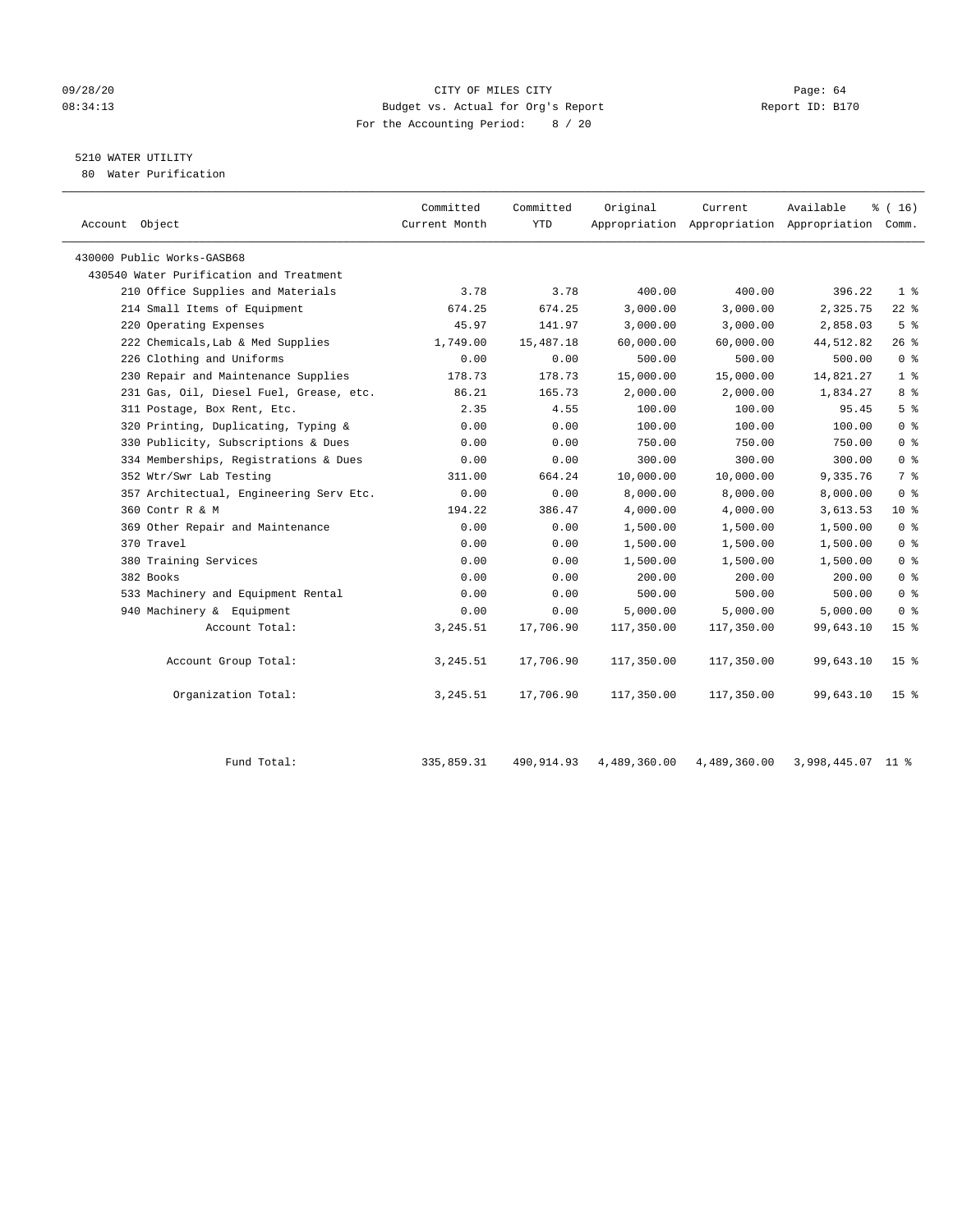#### 09/28/20 Page: 65 08:34:13 Budget vs. Actual for Org's Report Report ID: B170 For the Accounting Period: 8 / 20

#### 5310 SEWER UTILITY

29 Sewer Administration

| Account Object                            | Committed<br>Current Month | Committed<br><b>YTD</b> | Original   | Current    | Available<br>Appropriation Appropriation Appropriation Comm. | $\frac{1}{6}$ ( 16 ) |
|-------------------------------------------|----------------------------|-------------------------|------------|------------|--------------------------------------------------------------|----------------------|
|                                           |                            |                         |            |            |                                                              |                      |
| 430000 Public Works-GASB68                |                            |                         |            |            |                                                              |                      |
| 430610 Sewer Administration(29)           |                            |                         |            |            |                                                              |                      |
| 111 Salaries and Wages - Permanent        | 1,860.91                   | 4,123.04                | 24,764.00  | 24,764.00  | 20,640.96                                                    | $17*$                |
| 121 OVERTIME-PERMANENT                    | 0.00                       | 0.00                    | 120.00     | 120.00     | 120.00                                                       | 0 <sup>8</sup>       |
| 131 VACATION                              | 338.60                     | 345.53                  | 1,700.00   | 1,700.00   | 1,354.47                                                     | $20*$                |
| 132 SICK LEAVE                            | 17.28                      | 61.89                   | 1,100.00   | 1,100.00   | 1,038.11                                                     | 6 <sup>°</sup>       |
| 133 OTHER LEAVE PAY                       | 0.00                       | 0.17                    | 106.00     | 106.00     | 105.83                                                       | 0 <sup>8</sup>       |
| 141 Unemployment Insurance                | 3.32                       | 6.98                    | 42.00      | 42.00      | 35.02                                                        | 17 <sup>8</sup>      |
| 142 Workers' Compensation                 | 25.16                      | 52.80                   | 456.00     | 456.00     | 403.20                                                       | $12*$                |
| 143 Health Insurance                      | 470.01                     | 940.06                  | 5,640.00   | 5,640.00   | 4,699.94                                                     | $17*$                |
| 144 FICA                                  | 169.62                     | 355.87                  | 2,126.00   | 2,126.00   | 1,770.13                                                     | $17*$                |
| 145 PERS                                  | 194.43                     | 397.36                  | 2,437.00   | 2,437.00   | 2,039.64                                                     | 16 <sup>8</sup>      |
| 196 CLOTHING ALLOTMENT                    | 0.00                       | 120.00                  | 125.00     | 125.00     | 5.00                                                         | 96%                  |
| 210 Office Supplies and Materials         | 382.29                     | 483.19                  | 3,200.00   | 3,200.00   | 2,716.81                                                     | 15 <sup>8</sup>      |
| 214 Small Items of Equipment              | 199.99                     | 199.99                  | 2,500.00   | 2,500.00   | 2,300.01                                                     | 8 %                  |
| 220 Operating Expenses                    | 855.89                     | 997.84                  | 3,000.00   | 3,000.00   | 2,002.16                                                     | 338                  |
| 230 Repair and Maintenance Supplies       | 0.00                       | 0.00                    | 1,000.00   | 1,000.00   | 1,000.00                                                     | 0 <sup>8</sup>       |
| 311 Postage, Box Rent, Etc.               | 783.68                     | 1,386.34                | 7,500.00   | 7,500.00   | 6,113.66                                                     | 18 <sup>8</sup>      |
| 320 Printing, Duplicating, Typing &       | 0.00                       | 0.00                    | 1,100.00   | 1,100.00   | 1,100.00                                                     | 0 <sup>8</sup>       |
| 330 Publicity, Subscriptions & Dues       | 136.00                     | 136.00                  | 1,300.00   | 1,300.00   | 1,164.00                                                     | $10*$                |
| 345 Telephone                             | 28.06                      | 55.47                   | 600.00     | 600.00     | 544.53                                                       | 9 %                  |
| 347 Internet                              | 1.04                       | 2.08                    | 250.00     | 250.00     | 247.92                                                       | 1 <sup>°</sup>       |
| 350 Professional Services                 | 0.00                       | 0.00                    | 6,000.00   | 6,000.00   | 6,000.00                                                     | 0 <sup>8</sup>       |
| 360 Contr R & M                           | 151.44                     | 7,130.88                | 8,700.00   | 8,700.00   | 1,569.12                                                     | 82%                  |
| 370 Travel                                | 0.00                       | 0.00                    | 250.00     | 250.00     | 250.00                                                       | 0 <sup>8</sup>       |
| 380 Training Services                     | 0.00                       | 0.00                    | 250.00     | 250.00     | 250.00                                                       | 0 <sup>8</sup>       |
| 382 Books                                 | 0.00                       | 0.00                    | 125.00     | 125.00     | 125.00                                                       | 0 <sup>8</sup>       |
| 531 Building & Office Rental              | 500.00                     | 1,000.00                | 8,366.00   | 8,366.00   | 7,366.00                                                     | $12*$                |
| 555 Bank Service Charges                  | 16.67                      | 33.34                   | 450.00     | 450.00     | 416.66                                                       | 7%                   |
| 810 Losses (Bad debt expense - Enterprise | 0.00                       | 0.00                    | 500.00     | 500.00     | 500.00                                                       | 0 <sup>8</sup>       |
| 920 Buildings                             | 0.00                       | 0.00                    | 2,000.00   | 2,000.00   | 2,000.00                                                     | 0 <sup>8</sup>       |
| Account Total:                            | 6,134.39                   | 17,828.83               | 85,707.00  | 85,707.00  | 67,878.17                                                    | $21$ $%$             |
| Account Group Total:                      | 6,134.39                   | 17,828.83               | 85,707.00  | 85,707.00  | 67,878.17                                                    | $21$ %               |
| 490000 DEBT SERVICE                       |                            |                         |            |            |                                                              |                      |
| 490200 Revenue Bonds                      |                            |                         |            |            |                                                              |                      |
| 608 Prpl-Wastewater Project Phase I       | 0.00                       | 0.00                    | 71,000.00  | 71,000.00  | 71,000.00                                                    | 0 <sup>8</sup>       |
| 619 Principal-WWTP Phase II               | 0.00                       | 0.00                    | 268,000.00 | 268,000.00 | 268,000.00                                                   | 0 <sup>8</sup>       |
| 626 Interest-Wastewater Project Phase I   | 0.00                       | 0.00                    | 29,805.00  | 29,805.00  | 29,805.00                                                    | 0 <sup>8</sup>       |
| 639 Interest-WWTP Phase II                | 0.00                       | 0.00                    | 133,513.00 | 133,513.00 | 133,513.00                                                   | 0 <sup>8</sup>       |
| Account Total:                            | 0.00                       | 0.00                    | 502,318.00 | 502,318.00 | 502,318.00                                                   | 0 <sup>8</sup>       |
| Account Group Total:                      | 0.00                       | 0.00                    | 502,318.00 | 502,318.00 | 502,318.00                                                   | 0 <sup>8</sup>       |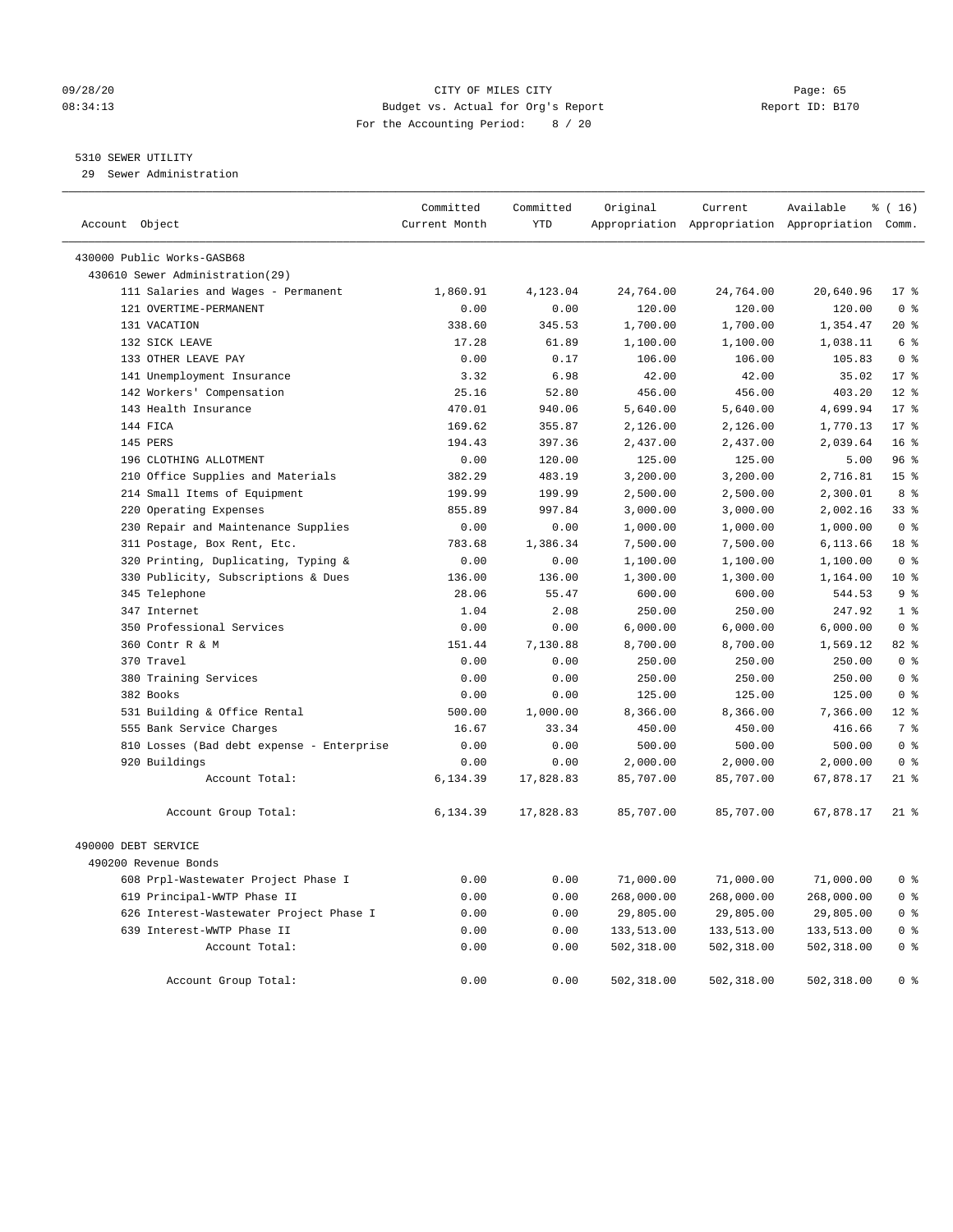#### 09/28/20 Page: 66 Page: 66 Page: 66 Page: 66 Page: 66 Page: 66 Page: 66 Page: 66 Page: 66 Page: 66 Page: 66 Page: 66 08:34:13 Budget vs. Actual for Org's Report Changer Report ID: B170 For the Accounting Period: 8 / 20

## 5310 SEWER UTILITY

29 Sewer Administration

| Object<br>Account                        | Committed<br>Current Month | Committed<br><b>YTD</b> | Original<br>Appropriation | Current<br>Appropriation | Available<br>Appropriation | % (16)<br>Comm. |
|------------------------------------------|----------------------------|-------------------------|---------------------------|--------------------------|----------------------------|-----------------|
| 510000 MISCELLANEOUS                     |                            |                         |                           |                          |                            |                 |
| 510330 Comprehensive Liability Insurance |                            |                         |                           |                          |                            |                 |
| 513 Liability                            | 0.00                       | 12,772.74               | 12,773.00                 | 12,773.00                | 0.26                       | $100$ %         |
| Account Total:                           | 0.00                       | 12,772.74               | 12,773.00                 | 12,773.00                | 0.26                       | $100*$          |
| Account Group Total:                     | 0.00                       | 12,772.74               | 12,773.00                 | 12,773.00                |                            | $0.26$ 100 %    |
| 520000 OTHER FINANCING USES              |                            |                         |                           |                          |                            |                 |
| 521000 Interfund Operating Transfers Out |                            |                         |                           |                          |                            |                 |
| 820 Transfers to Other Funds             | 3,486.75                   | 6,973.50                | 41,841.00                 | 41,841.00                | 34,867.50                  | $17*$           |
| Account Total:                           | 3,486.75                   | 6,973.50                | 41,841.00                 | 41,841.00                | 34,867.50                  | $17*$           |
| Account Group Total:                     | 3,486.75                   | 6,973.50                | 41,841.00                 | 41,841.00                | 34,867.50                  | $17*$           |
| Organization Total:                      | 9,621.14                   | 37,575.07               | 642,639.00                | 642,639.00               | 605,063.93                 | 6 %             |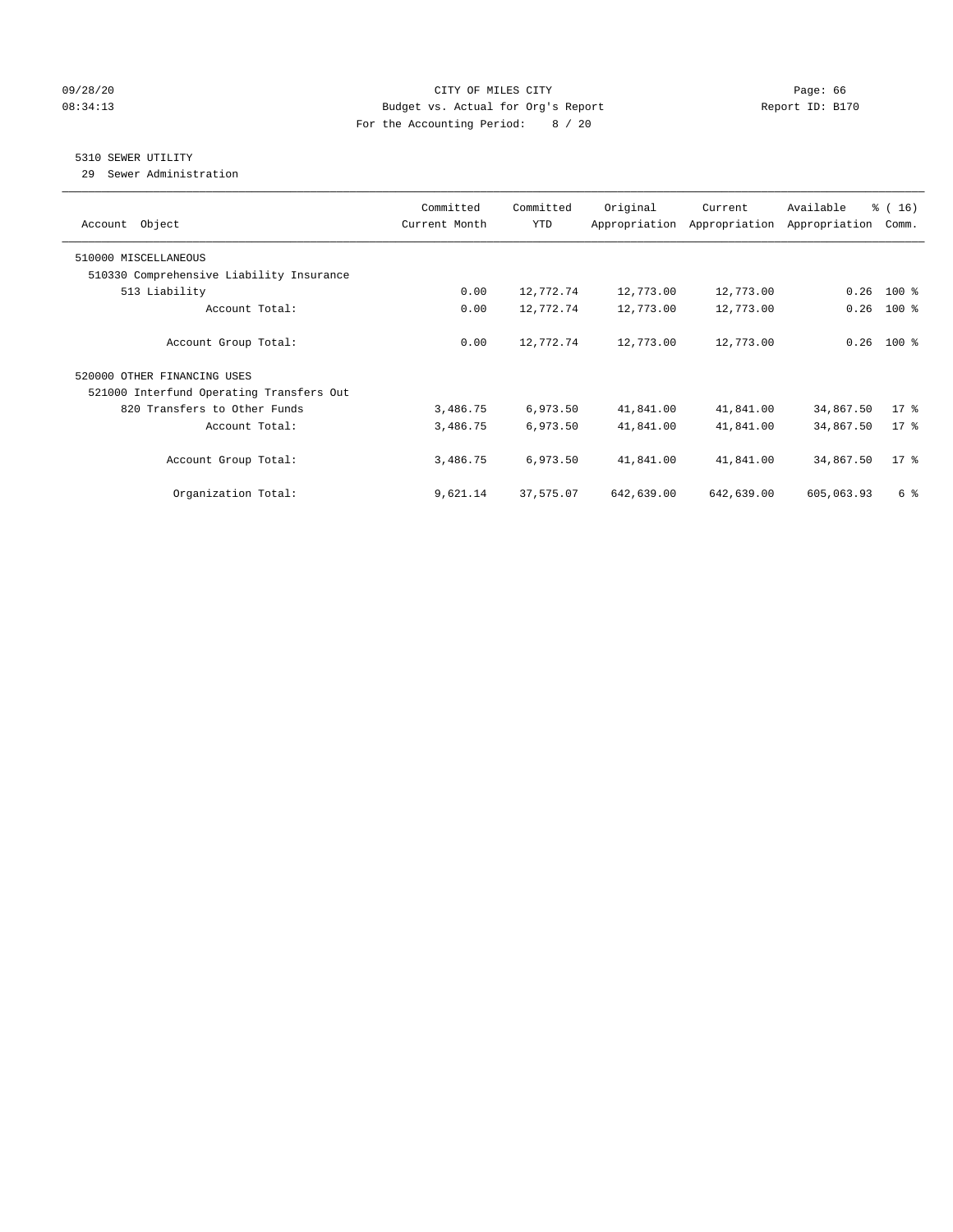#### 09/28/20 Page: 67 08:34:13 Budget vs. Actual for Org's Report Report ID: B170 For the Accounting Period: 8 / 20

————————————————————————————————————————————————————————————————————————————————————————————————————————————————————————————————————

#### 5310 SEWER UTILITY

31 Sewer Lines

|                |                                              | Committed     | Committed | Original   | Current    | Available                                       | % (16)          |
|----------------|----------------------------------------------|---------------|-----------|------------|------------|-------------------------------------------------|-----------------|
| Account Object |                                              | Current Month | YTD       |            |            | Appropriation Appropriation Appropriation Comm. |                 |
|                | 430000 Public Works-GASB68                   |               |           |            |            |                                                 |                 |
|                | 430630 Sewer Collection and Transmission(31) |               |           |            |            |                                                 |                 |
|                | 111 Salaries and Wages - Permanent           | 11,796.54     | 22,521.14 | 145,580.00 | 145,580.00 | 123,058.86                                      | 15 <sup>8</sup> |
|                | 121 OVERTIME-PERMANENT                       | 130.79        | 234.71    | 10,200.00  | 10,200.00  | 9,965.29                                        | 2 <sup>8</sup>  |
|                | 131 VACATION                                 | 609.68        | 2,323.18  | 7,300.00   | 7,300.00   | 4,976.82                                        | $32$ $%$        |
|                | 132 SICK LEAVE                               | 263.56        | 771.66    | 4,800.00   | 4,800.00   | 4,028.34                                        | 16 <sup>°</sup> |
|                | 133 OTHER LEAVE PAY                          | 0.00          | 178.19    | 1,236.00   | 1,236.00   | 1,057.81                                        | $14*$           |
|                | 134 HOLIDAY PAY                              | 0.00          | 0.00      | 2,100.00   | 2,100.00   | 2,100.00                                        | 0 <sup>8</sup>  |
|                | 141 Unemployment Insurance                   | 19.20         | 39.90     | 257.00     | 257.00     | 217.10                                          | 16 <sup>8</sup> |
|                | 142 Workers' Compensation                    | 695.53        | 1,450.06  | 7,486.00   | 7,486.00   | 6,035.94                                        | 19 <sup>°</sup> |
|                | 143 Health Insurance                         | 3,016.00      | 6,032.18  | 30,967.00  | 30,967.00  | 24,934.82                                       | 19 <sup>°</sup> |
|                | 144 FICA                                     | 939.07        | 1,951.39  | 13,098.00  | 13,098.00  | 11,146.61                                       | 15 <sup>°</sup> |
|                | 145 PERS                                     | 1,122.63      | 2,282.76  | 15,016.00  | 15,016.00  | 12,733.24                                       | 15 <sup>8</sup> |
|                | 196 CLOTHING ALLOTMENT                       | 0.00          | 529.50    | 600.00     | 600.00     | 70.50                                           | 88 %            |
|                | 210 Office Supplies and Materials            | 0.00          | 0.00      | 400.00     | 400.00     | 400.00                                          | 0 <sup>8</sup>  |
|                | 214 Small Items of Equipment                 | 0.00          | 295.98    | 25,000.00  | 25,000.00  | 24,704.02                                       | 1 <sup>°</sup>  |
|                | 220 Operating Expenses                       | 214.75        | 505.83    | 15,000.00  | 15,000.00  | 14,494.17                                       | 3 <sup>°</sup>  |
|                | 222 Chemicals, Lab & Med Supplies            | 0.00          | 0.00      | 1,000.00   | 1,000.00   | 1,000.00                                        | 0 <sup>8</sup>  |
|                | 226 Clothing and Uniforms                    | 0.00          | 45.00     | 750.00     | 750.00     | 705.00                                          | 6 %             |
|                | 230 Repair and Maintenance Supplies          | 0.00          | 0.00      | 10,000.00  | 10,000.00  | 10,000.00                                       | 0 <sup>8</sup>  |
|                | 231 Gas, Oil, Diesel Fuel, Grease, etc.      | 340.51        | 837.33    | 15,000.00  | 15,000.00  | 14,162.67                                       | 6 <sup>8</sup>  |
|                | 233 Water/Sewer Main Replacement and         | 0.00          | 0.00      | 5,000.00   | 5,000.00   | 5,000.00                                        | 0 <sup>8</sup>  |
|                | 234 Hydrant/Manhole Replacement, Valves      | 0.00          | 0.00      | 15,000.00  | 15,000.00  | 15,000.00                                       | 0 <sup>8</sup>  |
|                | 241 Consumable Tools                         | 0.00          | 0.00      | 1,000.00   | 1,000.00   | 1,000.00                                        | 0 <sup>8</sup>  |
|                | 311 Postage, Box Rent, Etc.                  | 0.00          | 0.00      | 100.00     | 100.00     | 100.00                                          | 0 <sup>8</sup>  |
|                | 320 Printing, Duplicating, Typing &          | 0.00          | 0.00      | 100.00     | 100.00     | 100.00                                          | 0 <sup>8</sup>  |
|                | 330 Publicity, Subscriptions & Dues          | 0.00          | 0.00      | 300.00     | 300.00     | 300.00                                          | 0 <sup>8</sup>  |
|                | 331 Publication of Formal & Legal Notices    | 0.00          | 0.00      | 250.00     | 250.00     | 250.00                                          | 0 <sup>°</sup>  |
|                | 334 Memberships, Registrations & Dues        | 0.00          | 0.00      | 750.00     | 750.00     | 750.00                                          | 0 <sup>8</sup>  |
|                | 341 Electric Utility Services                | 17.75         | 41.15     | 1,000.00   | 1,000.00   | 958.85                                          | $4\degree$      |
|                | 344 Gas Utility Service                      | 4.94          | 11.08     | 500.00     | 500.00     | 488.92                                          | 2 <sup>8</sup>  |
|                | 345 Telephone                                | 116.55        | 232.45    | 750.00     | 750.00     | 517.55                                          | 31 %            |
|                | 347 Internet                                 | 11.83         | 23.66     | 170.00     | 170.00     | 146.34                                          | $14$ %          |
|                | 350 Professional Services                    | $-149.28$     | 153.72    | 30,000.00  | 30,000.00  | 29,846.28                                       | 1 <sup>8</sup>  |
|                | 357 Architectual, Engineering Serv Etc.      | 0.00          | 0.00      | 40,000.00  | 40,000.00  | 40,000.00                                       | 0 <sup>8</sup>  |
|                | 360 Contr R & M                              | 116.71        | 233.42    | 5,000.00   | 5,000.00   | 4,766.58                                        | 5 <sup>8</sup>  |
|                | 363 R&M Vehicles/Equip/Labor-PW              | 355.55        | 651.88    | 40,000.00  | 40,000.00  | 39, 348.12                                      | 2 <sup>°</sup>  |
|                | 369 Other Repair and Maintenance             | 0.00          | 0.00      | 1,000.00   | 1,000.00   | 1,000.00                                        | 0 <sup>8</sup>  |
|                | 370 Travel                                   | 0.00          | 0.00      | 1,200.00   | 1,200.00   | 1,200.00                                        | 0 <sup>8</sup>  |
|                | 380 Training Services                        | 0.00          | 0.00      | 750.00     | 750.00     | 750.00                                          | 0 <sup>8</sup>  |
|                | 382 Books                                    | 0.00          | 0.00      | 150.00     | 150.00     | 150.00                                          | 0 <sup>8</sup>  |
|                | 400 BUILDING MATERIALS                       | 0.00          | 0.00      | 750.00     | 750.00     | 750.00                                          | 0 <sup>8</sup>  |
|                | 512 Insurance on Vehicles & Equipment        | 0.00          | 2,180.13  | 2,181.00   | 2,181.00   | 0.87                                            | 100 %           |
|                | 532 Land Rental                              | 0.00          | 258.95    | 1,200.00   | 1,200.00   | 941.05                                          | $22$ %          |
|                | 940 Machinery & Equipment                    | 18,374.37     | 22,323.70 | 375,750.00 | 375,750.00 | 353, 426.30                                     | 6 %             |
|                | Account Total:                               | 37,996.68     | 66,108.95 | 828,691.00 | 828,691.00 | 762,582.05                                      | 8 %             |
|                |                                              |               |           |            |            |                                                 |                 |
|                | Account Group Total:                         | 37,996.68     | 66,108.95 | 828,691.00 | 828,691.00 | 762,582.05                                      | 8 %             |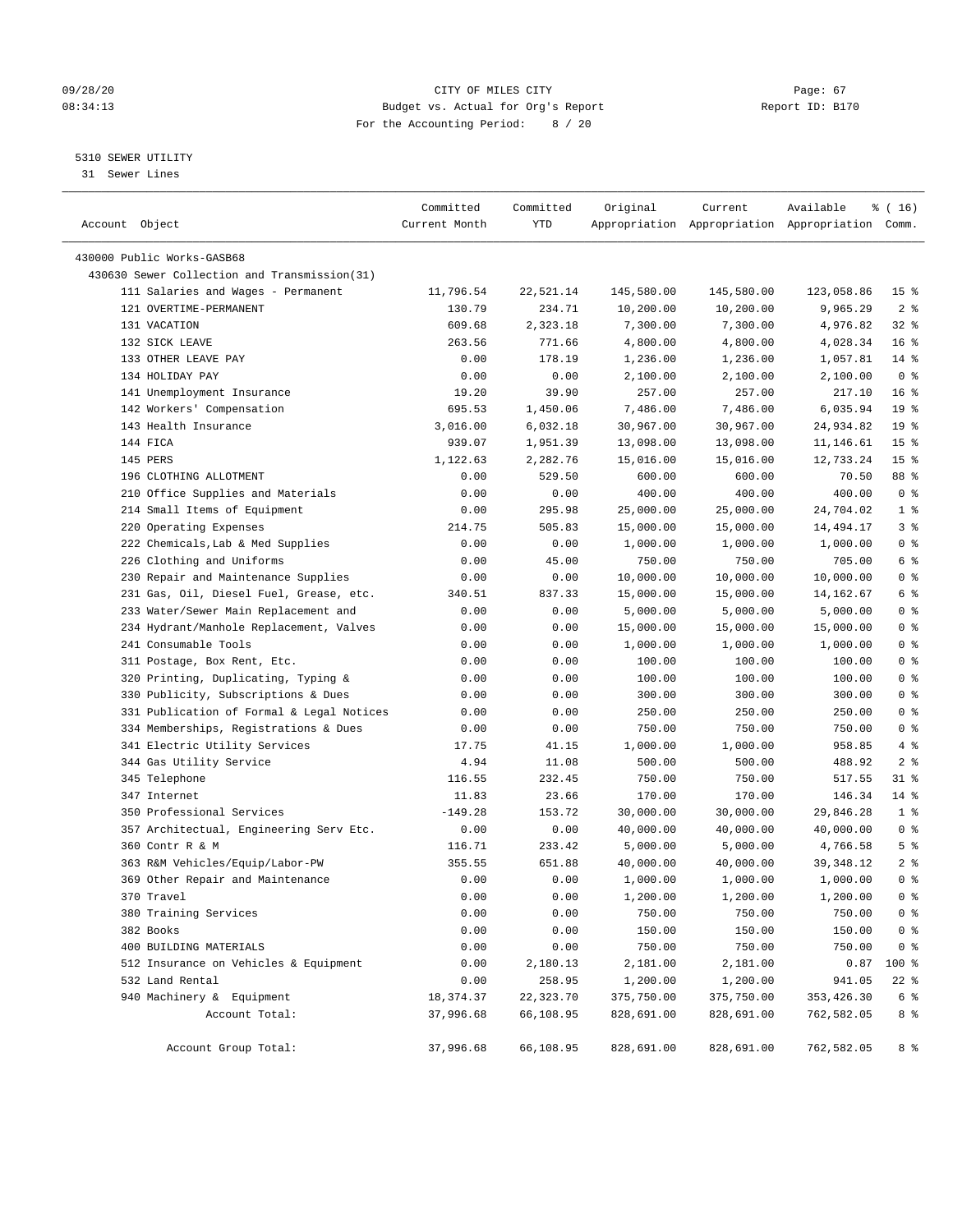#### 09/28/20 Page: 68 08:34:13 Budget vs. Actual for Org's Report Changer Report ID: B170 For the Accounting Period: 8 / 20

5310 SEWER UTILITY

31 Sewer Lines

| Object<br>Account                                                       | Committed<br>Current Month | Committed<br><b>YTD</b> | Original<br>Appropriation | Current<br>Appropriation | Available<br>Appropriation | $\frac{3}{6}$ ( 16 )<br>Comm. |
|-------------------------------------------------------------------------|----------------------------|-------------------------|---------------------------|--------------------------|----------------------------|-------------------------------|
| 520000 OTHER FINANCING USES<br>521000 Interfund Operating Transfers Out |                            |                         |                           |                          |                            |                               |
| 820 Transfers to Other Funds                                            | 1,000.00                   | 2,000.00                | 12,000.00                 | 12,000.00                | 10,000.00                  | $17*$                         |
| Account Total:                                                          | 1,000.00                   | 2,000.00                | 12,000.00                 | 12,000.00                | 10,000.00                  | $17*$                         |
| Account Group Total:                                                    | 1,000.00                   | 2,000.00                | 12,000.00                 | 12,000.00                | 10,000.00                  | $17*$                         |
| Organization Total:                                                     | 38,996.68                  | 68,108.95               | 840,691.00                | 840,691.00               | 772,582.05                 | 8 %                           |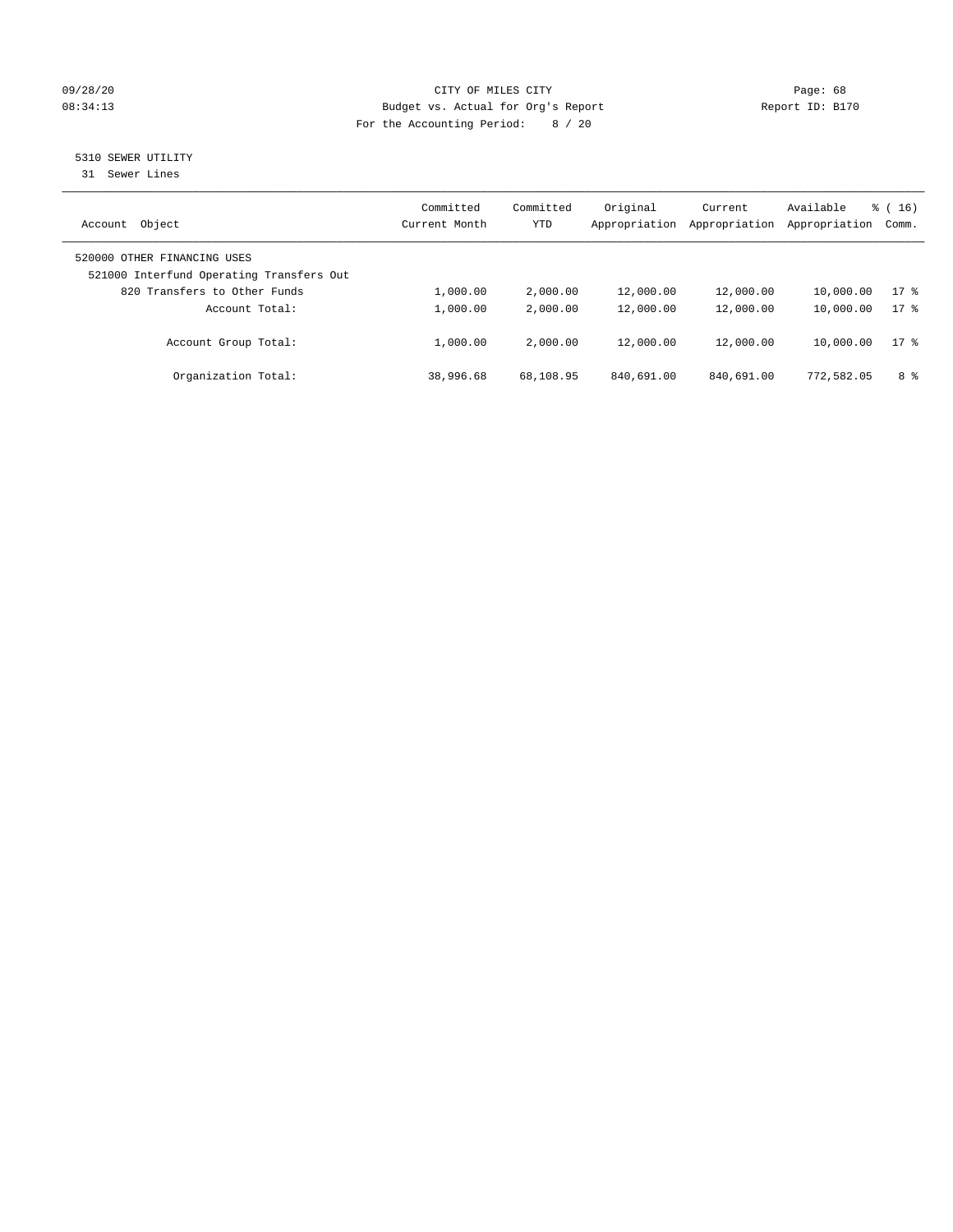#### 09/28/20 Page: 69 08:34:13 Budget vs. Actual for Org's Report Report ID: B170 For the Accounting Period: 8 / 20

5310 SEWER UTILITY

32 Sewer Lifts

| Account Object                          | Committed<br>Current Month | Committed<br><b>YTD</b> | Original   | Current    | Available<br>Appropriation Appropriation Appropriation Comm. | % (16)          |
|-----------------------------------------|----------------------------|-------------------------|------------|------------|--------------------------------------------------------------|-----------------|
| 430000 Public Works-GASB68              |                            |                         |            |            |                                                              |                 |
| 430690 Sewer Lift Stations (32)         |                            |                         |            |            |                                                              |                 |
| 111 Salaries and Wages - Permanent      | 5,425.72                   | 11,198.40               | 65,548.00  | 65,548.00  | 54, 349.60                                                   | $17*$           |
| 121 OVERTIME-PERMANENT                  | 216.96                     | 383.46                  | 2,700.00   | 2,700.00   | 2,316.54                                                     | $14*$           |
| 131 VACATION                            | 623.75                     | 1,168.36                | 5,300.00   | 5,300.00   | 4,131.64                                                     | $22$ %          |
| 132 SICK LEAVE                          | 98.24                      | 98.24                   | 1,500.00   | 1,500.00   | 1,401.76                                                     | 7 <sup>°</sup>  |
| 133 OTHER LEAVE PAY                     | 68.50                      | 172.57                  | 795.00     | 795.00     | 622.43                                                       | $22$ %          |
| 134 HOLIDAY PAY                         | 0.00                       | 162.35                  | 1,400.00   | 1,400.00   | 1,237.65                                                     | $12*$           |
| 141 Unemployment Insurance              | 9.62                       | 20.12                   | 116.00     | 116.00     | 95.88                                                        | $17*$           |
| 142 Workers' Compensation               | 360.21                     | 746.32                  | 4,009.00   | 4,009.00   | 3,262.68                                                     | 19 <sup>°</sup> |
| 143 Health Insurance                    | 1,290.35                   | 2,580.74                | 15,484.00  | 15,484.00  | 12,903.26                                                    | 17 <sup>8</sup> |
| 144 FICA                                | 466.86                     | 976.22                  | 5,909.00   | 5,909.00   | 4,932.78                                                     | 17 <sup>8</sup> |
| 145 PERS                                | 545.70                     | 1,124.48                | 6,774.00   | 6,774.00   | 5,649.52                                                     | $17*$           |
| 196 CLOTHING ALLOTMENT                  | 0.00                       | 238.50                  | 600.00     | 600.00     | 361.50                                                       | 40 %            |
| 210 Office Supplies and Materials       | 0.00                       | 2.92                    | 400.00     | 400.00     | 397.08                                                       | 1 <sup>8</sup>  |
| 214 Small Items of Equipment            | 11,087.10                  | 13,283.10               | 20,000.00  | 20,000.00  | 6,716.90                                                     | 66 %            |
| 220 Operating Expenses                  | 303.57                     | 419.56                  | 2,000.00   | 2,000.00   | 1,580.44                                                     | $21$ %          |
| 222 Chemicals, Lab & Med Supplies       | 0.00                       | 0.00                    | 1,000.00   | 1,000.00   | 1,000.00                                                     | 0 <sup>8</sup>  |
| 226 Clothing and Uniforms               | 0.00                       | 0.00                    | 500.00     | 500.00     | 500.00                                                       | 0 <sup>8</sup>  |
| 230 Repair and Maintenance Supplies     | 20.32                      | 2,767.07                | 26,000.00  | 26,000.00  | 23, 232.93                                                   | $11*$           |
| 231 Gas, Oil, Diesel Fuel, Grease, etc. | 107.78                     | 207.20                  | 2,000.00   | 2,000.00   | 1,792.80                                                     | $10*$           |
| 241 Consumable Tools                    | 0.00                       | 39.99                   | 100.00     | 100.00     | 60.01                                                        | $40*$           |
| 341 Electric Utility Services           | 1,768.58                   | 3,589.34                | 25,000.00  | 25,000.00  | 21,410.66                                                    | $14*$           |
| 344 Gas Utility Service                 | 53.13                      | 115.33                  | 2,000.00   | 2,000.00   | 1,884.67                                                     | 6 %             |
| 352 Wtr/Swr Lab Testing                 | 0.00                       | 0.00                    | 250.00     | 250.00     | 250.00                                                       | 0 <sup>8</sup>  |
| 360 Contr R & M                         | 1,946.70                   | 2,317.00                | 2,000.00   | 2,000.00   | $-317.00$                                                    | $116$ %         |
| 369 Other Repair and Maintenance        | 0.00                       | 0.00                    | 1,000.00   | 1,000.00   | 1,000.00                                                     | 0 <sup>8</sup>  |
| 370 Travel                              | 0.00                       | 0.00                    | 600.00     | 600.00     | 600.00                                                       | 0 <sup>8</sup>  |
| 380 Training Services                   | 0.00                       | 0.00                    | 600.00     | 600.00     | 600.00                                                       | 0 <sup>8</sup>  |
| 400 BUILDING MATERIALS                  | 0.00                       | 0.00                    | 200.00     | 200.00     | 200.00                                                       | 0 <sup>8</sup>  |
| 511 Insurance on Buildings              | 0.00                       | 2,031.86                | 2,032.00   | 2,032.00   | 0.14                                                         | $100*$          |
| 533 Machinery and Equipment Rental      | 0.00                       | 0.00                    | 200.00     | 200.00     | 200.00                                                       | 0 <sup>8</sup>  |
| Account Total:                          | 24,393.09                  | 43,643.13               | 196,017.00 | 196,017.00 | 152, 373.87                                                  | $22$ %          |
| Account Group Total:                    | 24,393.09                  | 43,643.13               | 196,017.00 | 196,017.00 | 152, 373.87                                                  | $22$ %          |
| Organization Total:                     | 24,393.09                  | 43,643.13               | 196,017.00 | 196,017.00 | 152, 373.87                                                  | $22$ %          |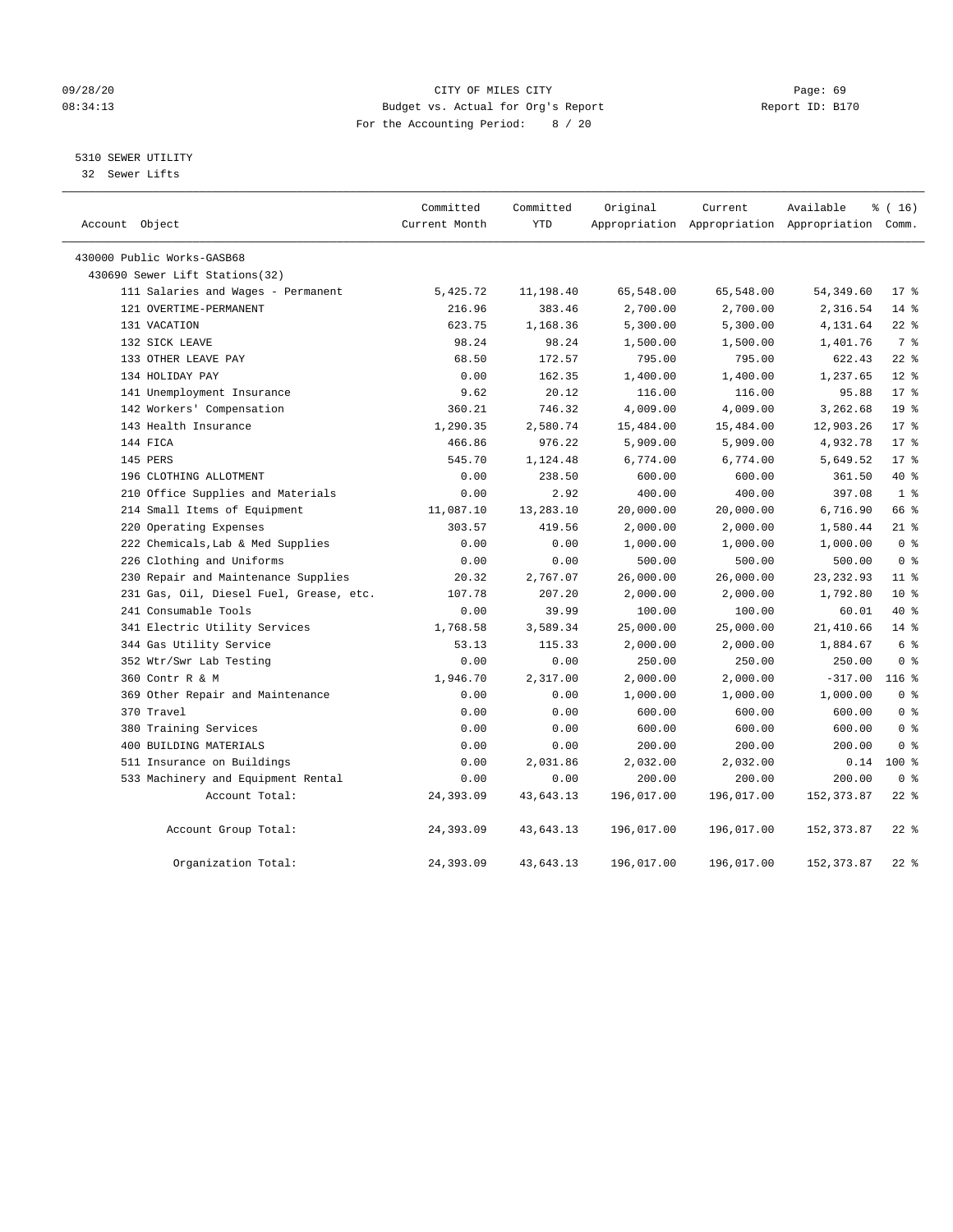#### 09/28/20 Page: 70 08:34:13 Budget vs. Actual for Org's Report Report ID: B170 For the Accounting Period: 8 / 20

————————————————————————————————————————————————————————————————————————————————————————————————————————————————————————————————————

#### 5310 SEWER UTILITY

33 Sewer Plant

|                                         | Committed     | Committed | Original   | Current    | Available                                       | ៖ ( 16)         |
|-----------------------------------------|---------------|-----------|------------|------------|-------------------------------------------------|-----------------|
| Account Object                          | Current Month | YTD       |            |            | Appropriation Appropriation Appropriation Comm. |                 |
|                                         |               |           |            |            |                                                 |                 |
| 430000 Public Works-GASB68              |               |           |            |            |                                                 |                 |
| 430640 Sewer Treatment and Disposal(33) |               |           |            |            |                                                 |                 |
| 111 Salaries and Wages - Permanent      | 8,560.72      | 17,520.58 | 111,832.00 | 111,832.00 | 94, 311.42                                      | 16 <sup>8</sup> |
| 121 OVERTIME-PERMANENT                  | 325.81        | 576.08    | 4,100.00   | 4,100.00   | 3,523.92                                        | $14$ %          |
| 131 VACATION                            | 935.55        | 1,824.26  | 8,400.00   | 8,400.00   | 6,575.74                                        | $22$ %          |
| 132 SICK LEAVE                          | 151.22        | 151.22    | 2,600.00   | 2,600.00   | 2,448.78                                        | 6 %             |
| 133 OTHER LEAVE PAY                     | 102.74        | 311.36    | 1,912.00   | 1,912.00   | 1,600.64                                        | 16 <sup>°</sup> |
| 134 HOLIDAY PAY                         | 0.00          | 243.52    | 2,100.00   | 2,100.00   | 1,856.48                                        | $12*$           |
| 141 Unemployment Insurance              | 15.08         | 31.49     | 196.00     | 196.00     | 164.51                                          | $16*$           |
| 142 Workers' Compensation               | 541.90        | 1,122.75  | 6,136.00   | 6,136.00   | 5,013.25                                        | 18 %            |
| 143 Health Insurance                    | 1,999.85      | 3,999.72  | 25,840.00  | 25,840.00  | 21,840.28                                       | 15 <sup>°</sup> |
| 144 FICA                                | 729.22        | 1,522.95  | 10,017.00  | 10,017.00  | 8,494.05                                        | 15 <sup>°</sup> |
| 145 PERS                                | 855.90        | 1,761.26  | 11,484.00  | 11,484.00  | 9,722.74                                        | 15 <sup>8</sup> |
| 196 CLOTHING ALLOTMENT                  | 0.00          | 369.00    | 500.00     | 500.00     | 131.00                                          | 74 %            |
| 210 Office Supplies and Materials       | 0.00          | 0.00      | 250.00     | 250.00     | 250.00                                          | 0 <sup>8</sup>  |
| 214 Small Items of Equipment            | 1,231.90      | 1,231.90  | 15,000.00  | 15,000.00  | 13,768.10                                       | 8 %             |
| 220 Operating Expenses                  | 35.00         | 189.00    | 15,000.00  | 15,000.00  | 14,811.00                                       | 1 <sup>°</sup>  |
| 222 Chemicals, Lab & Med Supplies       | 392.40        | 991.07    | 25,000.00  | 25,000.00  | 24,008.93                                       | $4\degree$      |
| 226 Clothing and Uniforms               | 0.00          | 0.00      | 600.00     | 600.00     | 600.00                                          | 0 <sup>°</sup>  |
| 230 Repair and Maintenance Supplies     | 460.19        | 784.59    | 15,000.00  | 15,000.00  | 14, 215. 41                                     | 5 <sup>8</sup>  |
| 231 Gas, Oil, Diesel Fuel, Grease, etc. | 86.21         | 165.73    | 5,000.00   | 5,000.00   | 4,834.27                                        | 3 <sup>°</sup>  |
| 241 Consumable Tools                    | 0.00          | 0.00      | 200.00     | 200.00     | 200.00                                          | 0 <sup>8</sup>  |
| 311 Postage, Box Rent, Etc.             | 2.20          | 4.25      | 100.00     | 100.00     | 95.75                                           | 4%              |
| 320 Printing, Duplicating, Typing &     | 0.00          | 0.00      | 100.00     | 100.00     | 100.00                                          | 0 <sup>°</sup>  |
| 330 Publicity, Subscriptions & Dues     | 0.00          | 0.00      | 100.00     | 100.00     | 100.00                                          | 0 <sup>8</sup>  |
| 334 Memberships, Registrations & Dues   | 0.00          | 0.00      | 400.00     | 400.00     | 400.00                                          | 0 <sup>8</sup>  |
| 341 Electric Utility Services           | 7,344.02      | 14,391.21 | 130,000.00 | 130,000.00 | 115,608.79                                      | $11$ %          |
| 342 Water Utility Services              | 39.94         | 79.88     | 1,500.00   | 1,500.00   | 1,420.12                                        | 5 <sup>°</sup>  |
| 343 Sewer Utility Services              | 0.00          | 0.00      | 750.00     | 750.00     | 750.00                                          | 0 <sup>8</sup>  |
| 345 Telephone                           | 40.06         | 79.47     | 800.00     | 800.00     | 720.53                                          | 10 <sup>°</sup> |
| 346 Garbage Service                     | 0.00          | 0.00      | 2,000.00   | 2,000.00   | 2,000.00                                        | 0 <sup>8</sup>  |
| 347 Internet                            | 44.95         | 89.90     | 650.00     | 650.00     | 560.10                                          | $14*$           |
| 350 Professional Services               | 0.00          | 0.00      | 5,000.00   | 5,000.00   | 5,000.00                                        | 0 <sup>8</sup>  |
| 352 Wtr/Swr Lab Testing                 | 1,194.00      | 1,236.00  | 8,000.00   | 8,000.00   | 6,764.00                                        | 15 <sup>°</sup> |
| 357 Architectual, Engineering Serv Etc. | 0.00          | 0.00      | 5,000.00   | 5,000.00   | 5,000.00                                        | 0 <sup>8</sup>  |
| 360 Contr R & M                         | 3,321.91      | 4,063.22  | 5,000.00   | 5,000.00   | 936.78                                          | 81 %            |
| 363 R&M Vehicles/Equip/Labor-PW         | 263.66        | 785.79    | 7,500.00   | 7,500.00   | 6,714.21                                        | $10*$           |
| 370 Travel                              | 0.00          | 0.00      | 1,000.00   | 1,000.00   | 1,000.00                                        | 0 <sup>8</sup>  |
| 380 Training Services                   | 0.00          | 0.00      | 1,000.00   | 1,000.00   | 1,000.00                                        | 0 <sup>8</sup>  |
| 382 Books                               | 0.00          | 0.00      | 200.00     | 200.00     | 200.00                                          | 0 <sup>8</sup>  |
| 400 BUILDING MATERIALS                  | 0.00          | 0.00      | 500.00     | 500.00     | 500.00                                          | 0 <sup>8</sup>  |
| 511 Insurance on Buildings              | 0.00          | 12,460.08 | 12,461.00  | 12,461.00  | 0.92                                            | 100 %           |
| 512 Insurance on Vehicles & Equipment   | 0.00          | 148.65    | 149.00     | 149.00     | 0.35                                            | 100 %           |
| 533 Machinery and Equipment Rental      | 0.00          | 0.00      | 1,000.00   | 1,000.00   | 1,000.00                                        | 0 <sup>8</sup>  |
| 940 Machinery & Equipment               | 0.00          | 0.00      | 150,000.00 | 150,000.00 | 150,000.00                                      | 0 <sup>8</sup>  |
| Account Total:                          | 28,674.43     | 66,134.93 | 594,377.00 | 594,377.00 | 528,242.07                                      | $11$ %          |
|                                         |               |           |            |            |                                                 |                 |
| Account Group Total:                    | 28,674.43     | 66,134.93 | 594,377.00 | 594,377.00 | 528, 242.07                                     | 11 %            |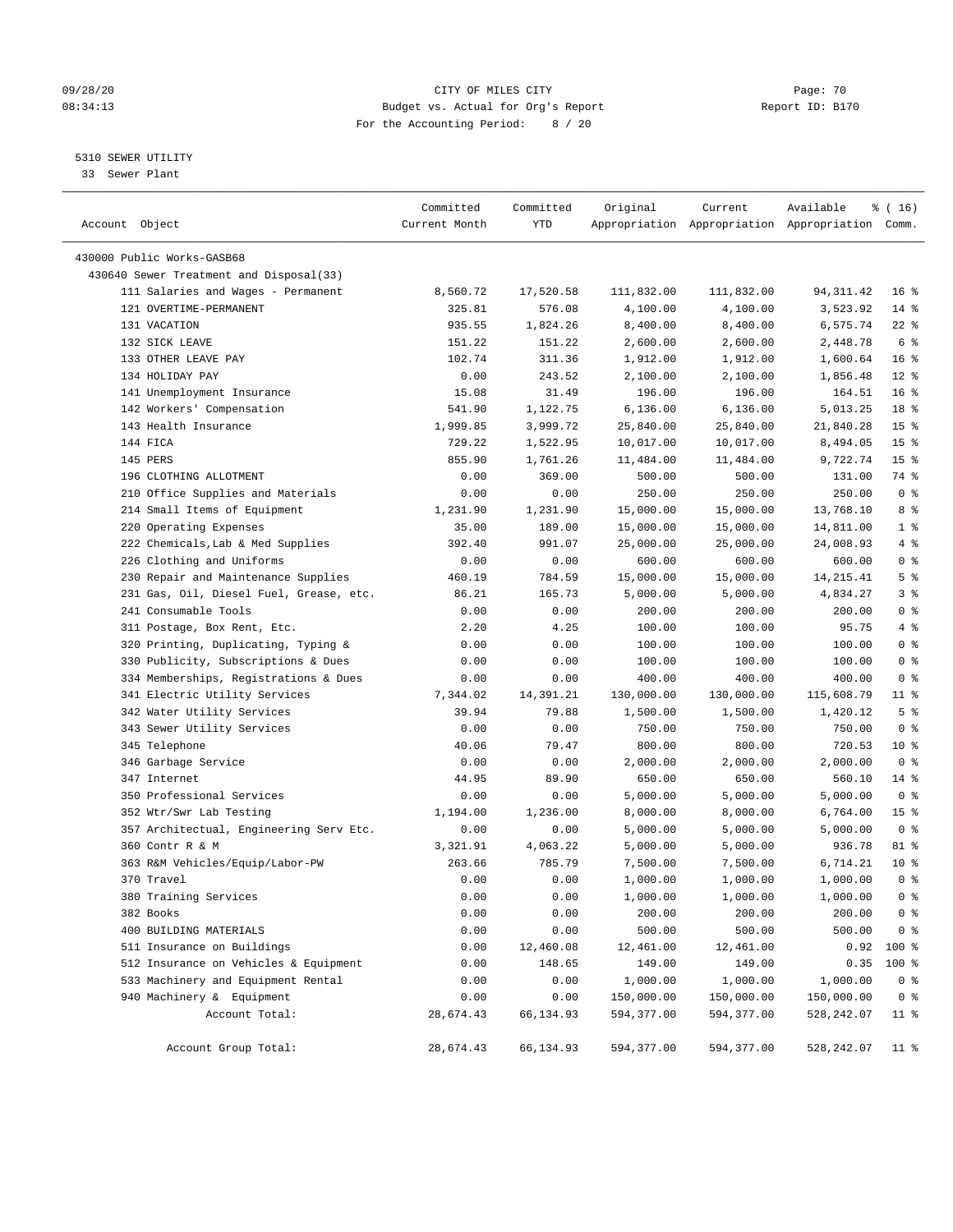#### 09/28/20 Page: 71 CITY OF MILES CITY CONTROL Page: 71 08:34:13 Budget vs. Actual for Org's Report Report ID: B170 For the Accounting Period: 8 / 20

# 5310 SEWER UTILITY

33 Sewer Plant

| Account Object      | Committed<br>Current Month | Committed<br>YTD | Original     | Current        | Available<br>Appropriation Appropriation Appropriation Comm. | $\frac{1}{6}$ (16) |
|---------------------|----------------------------|------------------|--------------|----------------|--------------------------------------------------------------|--------------------|
| Organization Total: | 28,674.43                  | 66,134.93        | 594,377.00   | 594,377.00     | 528,242.07                                                   | $11$ %             |
| Fund Total:         | 101,685.34                 | 215,462.08       | 2,273,724.00 | 2, 273, 724.00 | 2,058,261.92                                                 | 9 ક                |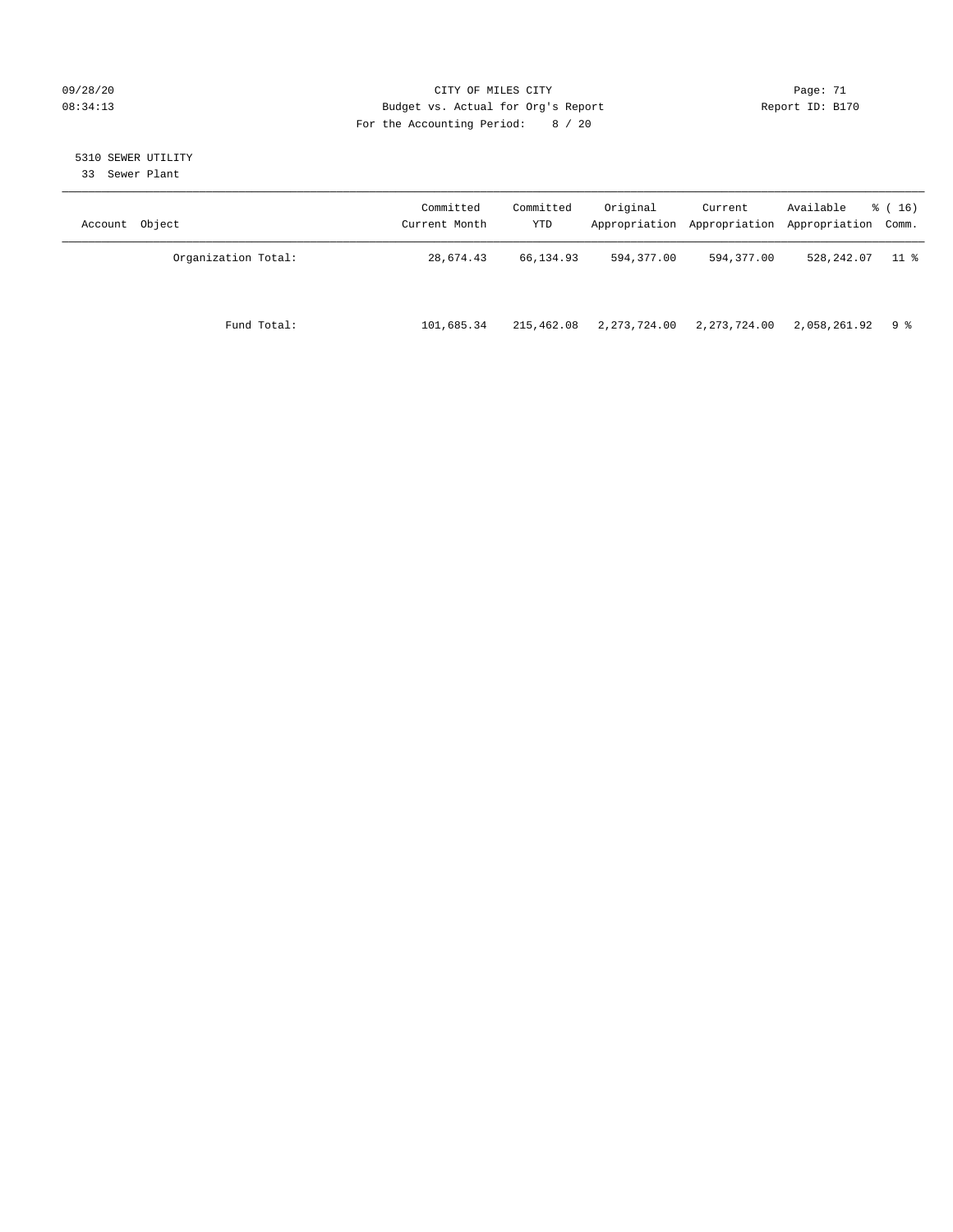#### 09/28/20 Page: 72 08:34:13 Budget vs. Actual for Org's Report Report ID: B170 For the Accounting Period: 8 / 20

————————————————————————————————————————————————————————————————————————————————————————————————————————————————————————————————————

### 5510 AMBULANCE FUND

10 Ambulance

|                                             | Committed     | Committed  | Original       | Current        | Available                                       | $\frac{1}{6}$ ( 16 ) |
|---------------------------------------------|---------------|------------|----------------|----------------|-------------------------------------------------|----------------------|
| Account Object                              | Current Month | YTD        |                |                | Appropriation Appropriation Appropriation Comm. |                      |
|                                             |               |            |                |                |                                                 |                      |
| 420000 PUBLIC SAFETY-GASB68                 |               |            |                |                |                                                 |                      |
| 420730 Emergency Medical Services-Ambulance |               |            |                |                |                                                 |                      |
| 111 Salaries and Wages - Permanent          | 20,482.91     | 39,843.03  | 290,796.00     | 290,796.00     | 250,952.97                                      | $14*$                |
| 112 SALARIES AND WAGES - PART PAID          | 1,604.00      | 2,708.00   | 20,000.00      | 20,000.00      | 17,292.00                                       | $14$ %               |
| 121 OVERTIME-PERMANENT                      | 2,365.91      | 4,824.42   | 65,000.00      | 65,000.00      | 60,175.58                                       | 7 %                  |
| 124 Amb OT Trips                            | 3,358.23      | 10,224.46  | 22,500.00      | 22,500.00      | 12,275.54                                       | 45 %                 |
| 131 VACATION                                | 2,693.71      | 4,466.94   | 22,500.00      | 22,500.00      | 18,033.06                                       | $20*$                |
| 132 SICK LEAVE                              | 1,679.34      | 2,139.75   | 12,700.00      | 12,700.00      | 10,560.25                                       | $17*$                |
| 133 OTHER LEAVE PAY                         | 0.00          | 933.48     | 8,540.00       | 8,540.00       | 7,606.52                                        | $11$ %               |
| 134 HOLIDAY PAY                             | 0.00          | 547.19     | 12,000.00      | 12,000.00      | 11,452.81                                       | 5 <sup>8</sup>       |
| 141 Unemployment Insurance                  | 48.32         | 98.64      | 616.00         | 616.00         | 517.36                                          | 16 <sup>°</sup>      |
| 142 Workers' Compensation                   | 1,952.54      | 3,923.64   | 19,725.00      | 19,725.00      | 15,801.36                                       | $20*$                |
| 143 Health Insurance                        | 4,527.67      | 9,407.16   | 55,987.00      | 55,987.00      | 46,579.84                                       | $17*$                |
| 144 FICA                                    | 570.74        | 1,123.46   | 5,949.00       | 5,949.00       | 4,825.54                                        | 19 <sup>°</sup>      |
| 147 Firemen's Pension                       | 3,621.00      | 7,334.61   | 44,987.00      | 44,987.00      | 37,652.39                                       | 16 <sup>8</sup>      |
| 149 Firemen's 457B Match                    | 277.04        | 565.34     | 1,970.00       | 1,970.00       | 1,404.66                                        | $29$ %               |
| 210 Office Supplies and Materials           | 53.35         | 114.12     | 4,500.00       | 4,500.00       | 4,385.88                                        | 3%                   |
| 214 Small Items of Equipment                | 0.00          | 1,319.09   | 4,000.00       | 4,000.00       | 2,680.91                                        | 33%                  |
| 220 Operating Expenses                      | 292.89        | 998.19     | 71,312.00      | 71,312.00      | 70,313.81                                       | 1 <sup>8</sup>       |
| 222 Chemicals, Lab & Med Supplies           | 2,162.03      | 4,650.29   | 35,000.00      | 35,000.00      | 30,349.71                                       | $13*$                |
| 230 Repair and Maintenance Supplies         | 21.72         | 21.72      | 3,000.00       | 3,000.00       | 2,978.28                                        | 1 <sup>°</sup>       |
| 231 Gas, Oil, Diesel Fuel, Grease, etc.     | 791.33        | 1,261.70   | 16,000.00      | 16,000.00      | 14,738.30                                       | 8%                   |
| 241 Consumable Tools                        | 0.00          | 225.00     | 3,000.00       | 3,000.00       | 2,775.00                                        | 8 %                  |
| 300 PURCHASED SERVICES                      | 0.00          | 0.00       | 2,000.00       | 2,000.00       | 2,000.00                                        | 0 <sup>8</sup>       |
| 311 Postage, Box Rent, Etc.                 | 1.00          | 1.00       | 100.00         | 100.00         | 99.00                                           | 1 <sup>°</sup>       |
| 320 Printing, Duplicating, Typing &         | 0.00          | 0.00       | 350.00         | 350.00         | 350.00                                          | 0 <sup>8</sup>       |
| 341 Electric Utility Services               | 331.33        | 619.02     | 2,700.00       | 2,700.00       | 2,080.98                                        | $23$ $%$             |
| 342 Water Utility Services                  | 19.10         | 38.20      | 400.00         | 400.00         | 361.80                                          | $10*$                |
| 343 Sewer Utility Services                  | 22.87         | 45.74      | 400.00         | 400.00         | 354.26                                          | $11$ %               |
| 344 Gas Utility Service                     | 11.13         | 24.41      | 1,200.00       | 1,200.00       | 1,175.59                                        | 2 <sup>8</sup>       |
| 345 Telephone                               | 151.49        | 277.72     | 1,750.00       | 1,750.00       | 1,472.28                                        | 16 <sup>°</sup>      |
| 346 Garbage Service                         | 0.00          | 228.69     | 1,000.00       | 1,000.00       | 771.31                                          | $23$ %               |
| 347 Internet                                | 24.96         | 49.92      | 550.00         | 550.00         | 500.08                                          | 9%                   |
| 350 Professional Services                   | 3,721.56      | 10,694.46  | 50,000.00      | 50,000.00      | 39,305.54                                       | $21$ %               |
| 360 Contr R & M                             | 0.00          | 2,642.34   | 5,000.00       | 5,000.00       | 2,357.66                                        | 53%                  |
| 364 R&M Vehicles - Fire/Amb                 | 7,804.51      | 8,250.83   | 15,000.00      | 15,000.00      | 6,749.17                                        | $55$ $%$             |
| 370 Travel                                  | 0.00          | 0.00       | 2,500.00       | 2,500.00       | 2,500.00                                        | 0 <sup>8</sup>       |
| 380 Training Services                       | 929.00        | 929.00     | 5,000.00       | 5,000.00       | 4,071.00                                        | 19 <sup>°</sup>      |
| 382 Books                                   | 28.27         | 28.27      | 2,000.00       | 2,000.00       | 1,971.73                                        | 1 <sup>°</sup>       |
| 400 BUILDING MATERIALS                      | 6.23          | 72.23      | 3,000.00       | 3,000.00       | 2,927.77                                        | 2 <sup>8</sup>       |
| 511 Insurance on Buildings                  | 0.00          | 777.63     | 778.00         | 778.00         |                                                 | $0.37$ 100 %         |
| 512 Insurance on Vehicles & Equipment       | 0.00          | 2,602.72   | 2,603.00       | 2,603.00       | 0.28                                            | 100 %                |
| 810 Losses (Bad debt expense - Enterprise   | 1,681.53      | 1,681.53   | 125,000.00     | 125,000.00     | 123, 318.47                                     | 1 <sup>8</sup>       |
| 811 Contractual Allowances (Ambl)           | 45,482.63     | 72,172.71  | 464,000.00     | 464,000.00     | 391,827.29                                      | 16 <sup>°</sup>      |
| 940 Machinery & Equipment                   | 0.00          | 0.00       | 10,000.00      | 10,000.00      | 10,000.00                                       | 0 <sup>8</sup>       |
| Account Total:                              | 106,718.34    | 197,866.65 | 1, 415, 413.00 | 1, 415, 413.00 | 1, 217, 546.35                                  | $14*$                |
|                                             |               |            |                |                |                                                 |                      |
| Account Group Total:                        | 106,718.34    | 197,866.65 |                |                | 1, 415, 413.00 1, 415, 413.00 1, 217, 546.35    | $14$ %               |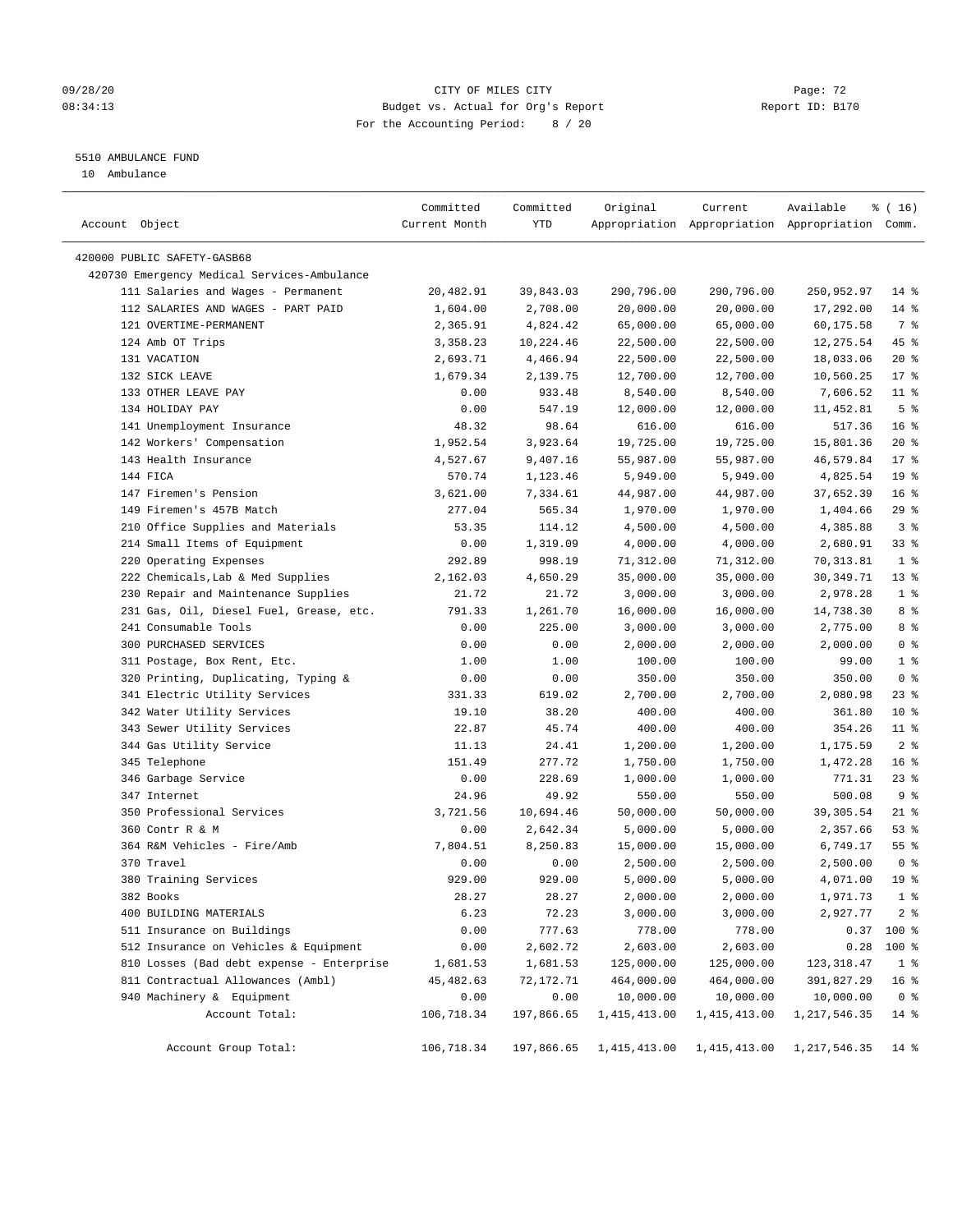### 09/28/20 Page: 73 08:34:13 Budget vs. Actual for Org's Report Report ID: B170 For the Accounting Period: 8 / 20

# 5510 AMBULANCE FUND

10 Ambulance

| Account Object                           | Committed<br>Current Month | Committed<br><b>YTD</b> | Original     | Current      | Available<br>Appropriation Appropriation Appropriation | % (16)<br>Comm. |  |
|------------------------------------------|----------------------------|-------------------------|--------------|--------------|--------------------------------------------------------|-----------------|--|
| 510000 MISCELLANEOUS                     |                            |                         |              |              |                                                        |                 |  |
| 510330 Comprehensive Liability Insurance |                            |                         |              |              |                                                        |                 |  |
| 513 Liability                            | 0.00                       | 6,310.86                | 6,311.00     | 6,311.00     |                                                        | $0.14$ 100 %    |  |
| Account Total:                           | 0.00                       | 6,310.86                | 6,311.00     | 6,311.00     | 0.14                                                   | $100*$          |  |
| Account Group Total:                     | 0.00                       | 6,310.86                | 6,311.00     | 6,311.00     |                                                        | $0.14$ 100 %    |  |
| 520000 OTHER FINANCING USES              |                            |                         |              |              |                                                        |                 |  |
| 521000 Interfund Operating Transfers Out |                            |                         |              |              |                                                        |                 |  |
| 820 Transfers to Other Funds             | 3,263.17                   | 6,526.34                | 49,158.00    | 49,158.00    | 42,631.66                                              | $13*$           |  |
| Account Total:                           | 3,263.17                   | 6,526.34                | 49,158.00    | 49,158.00    | 42,631.66                                              | $13*$           |  |
| Account Group Total:                     | 3, 263.17                  | 6,526.34                | 49,158.00    | 49,158.00    | 42,631.66                                              | $13*$           |  |
| Organization Total:                      | 109,981.51                 | 210,703.85              | 1,470,882.00 | 1,470,882.00 | 1,260,178.15                                           | $14*$           |  |
|                                          |                            |                         |              |              |                                                        |                 |  |
| Fund Total:                              | 109,981.51                 | 210,703.85              | 1,470,882.00 | 1,470,882.00 | 1,260,178.15 14 %                                      |                 |  |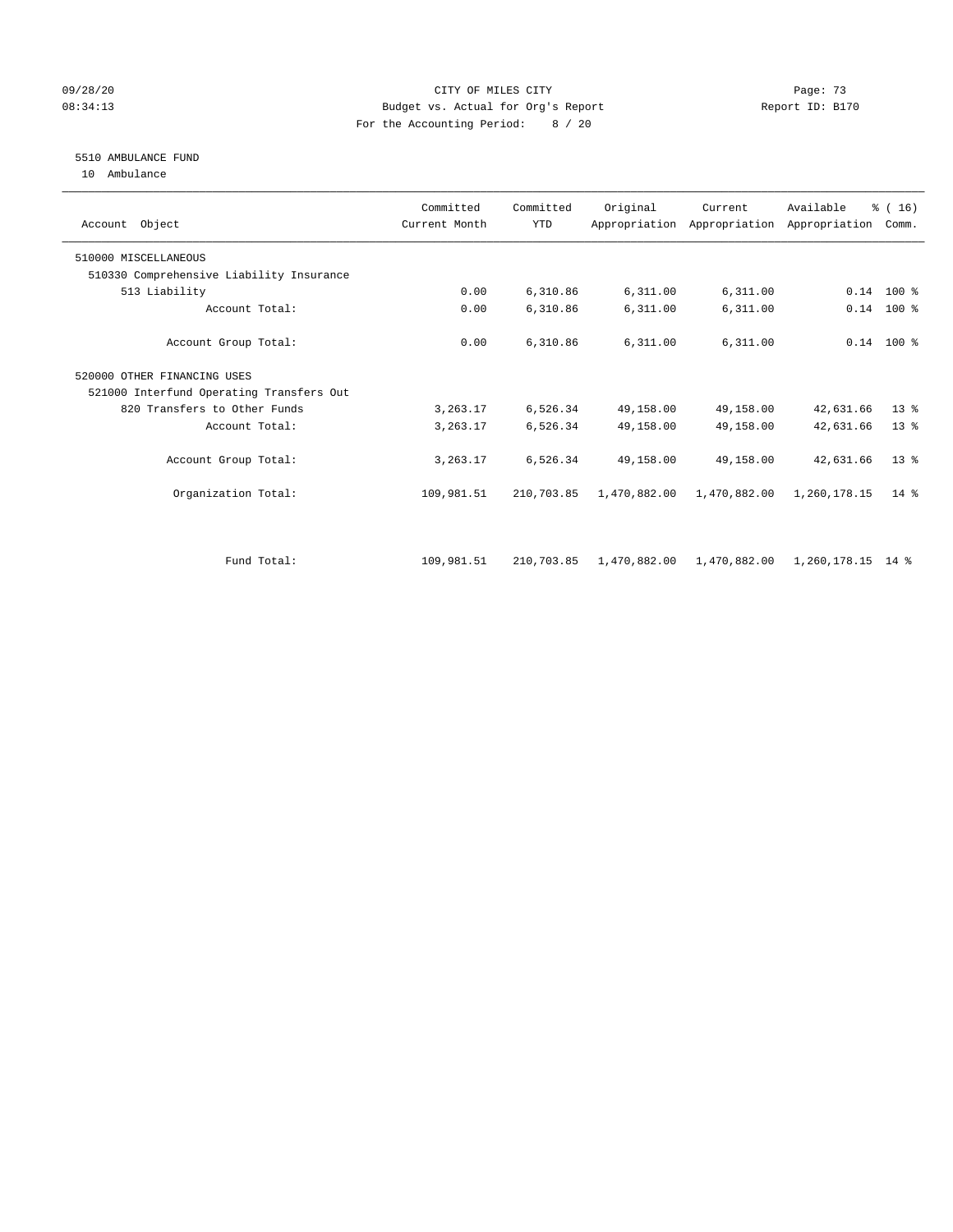### 09/28/20 Page: 74 08:34:13 Budget vs. Actual for Org's Report Report ID: B170 For the Accounting Period: 8 / 20

### 5610 AIRPORT OPERATING

87 Airport

| Account Object                             | Committed<br>Current Month | Committed<br>YTD | Original   | Current    | Available<br>Appropriation Appropriation Appropriation Comm. | ៖ ( 16)         |
|--------------------------------------------|----------------------------|------------------|------------|------------|--------------------------------------------------------------|-----------------|
| 430000 Public Works-GASB68                 |                            |                  |            |            |                                                              |                 |
| 430300 Airport (87)                        |                            |                  |            |            |                                                              |                 |
| 111 Salaries and Wages - Permanent         | 8,678.64                   | 17, 355.77       | 100,356.00 | 100,356.00 | 83,000.23                                                    | $17*$           |
| 121 OVERTIME-PERMANENT                     | 535.50                     | 615.83           | 2,800.00   | 2,800.00   | 2,184.17                                                     | $22$ %          |
| 131 VACATION                               | 0.00                       | 0.00             | 2,100.00   | 2,100.00   | 2,100.00                                                     | 0 <sup>8</sup>  |
| 132 SICK LEAVE                             | 0.00                       | 19.46            | 1,800.00   | 1,800.00   | 1,780.54                                                     | 1 <sup>8</sup>  |
| 133 OTHER LEAVE PAY                        | 0.00                       | 0.00             | 3,207.00   | 3,207.00   | 3,207.00                                                     | 0 <sup>8</sup>  |
| 134 HOLIDAY PAY                            | 0.00                       | 0.00             | 1,600.00   | 1,600.00   | 1,600.00                                                     | 0 <sup>8</sup>  |
| 141 Unemployment Insurance                 | 13.83                      | 27.51            | 168.00     | 168.00     | 140.49                                                       | 16 <sup>°</sup> |
| 142 Workers' Compensation                  | 468.92                     | 938.58           | 5,577.00   | 5,577.00   | 4,638.42                                                     | $17*$           |
| 143 Health Insurance                       | 1,709.05                   | 3,418.10         | 20,508.00  | 20,508.00  | 17,089.90                                                    | $17*$           |
| 144 FICA                                   | 704.88                     | 1,401.85         | 8,558.00   | 8,558.00   | 7,156.15                                                     | 16 <sup>8</sup> |
| 145 PERS                                   | 738.02                     | 1,439.25         | 9,810.00   | 9,810.00   | 8,370.75                                                     | 15 <sup>°</sup> |
| 196 CLOTHING ALLOTMENT                     | 0.00                       | 333.75           | 375.00     | 375.00     | 41.25                                                        | 89 %            |
| 210 Office Supplies and Materials          | 0.00                       | 272.75           | 650.00     | 650.00     | 377.25                                                       | 42 %            |
| 214 Small Items of Equipment               | 0.00                       | 0.00             | 250.00     | 250.00     | 250.00                                                       | 0 <sup>8</sup>  |
| 220 Operating Expenses                     | 44.99                      | 518.40           | 4,000.00   | 4,000.00   | 3,481.60                                                     | $13*$           |
| 230 Repair and Maintenance Supplies        | 2,380.17                   | 6,122.72         | 10,000.00  | 10,000.00  | 3,877.28                                                     | 61 %            |
| 231 Gas, Oil, Diesel Fuel, Grease, etc.    | 293.71                     | 329.27           | 3,000.00   | 3,000.00   | 2,670.73                                                     | $11$ %          |
| 237 Aviation Fuel                          | 19,595.45                  | 60,246.60        | 300,000.00 | 300,000.00 | 239,753.40                                                   | $20*$           |
| 239 Tires, Tubes Etc.                      | 155.00                     | 155.00           | 2,500.00   | 2,500.00   | 2,345.00                                                     | 6 %             |
| 250 Supplies for Resale                    | 24.16                      | 24.16            | 2,000.00   | 2,000.00   | 1,975.84                                                     | 1 <sup>8</sup>  |
| 311 Postage, Box Rent, Etc.                | 4.65                       | 13.95            | 200.00     | 200.00     | 186.05                                                       | 7 %             |
| 319 Other Communication and Transportation | 132.45                     | 264.90           | 1,300.00   | 1,300.00   | 1,035.10                                                     | $20*$           |
| 320 Printing, Duplicating, Typing &        | 0.00                       | 40.00            | 0.00       | 0.00       | $-40.00$                                                     | $***$ $%$       |
| 330 Publicity, Subscriptions & Dues        | 99.00                      | 99.00            | 1,200.00   | 1,200.00   | 1,101.00                                                     | 8%              |
| 334 Memberships, Registrations & Dues      | 0.00                       | 0.00             | 800.00     | 800.00     | 800.00                                                       | 0 <sup>8</sup>  |
| 341 Electric Utility Services              | 1,142.23                   | 2,196.32         | 11,000.00  | 11,000.00  | 8,803.68                                                     | $20*$           |
| 344 Gas Utility Service                    | 77.63                      | 174.53           | 5,000.00   | 5,000.00   | 4,825.47                                                     | 3 <sup>8</sup>  |
| 345 Telephone                              | 164.54                     | 329.08           | 3,000.00   | 3,000.00   | 2,670.92                                                     | $11$ %          |
| 347 Internet                               | 11.40                      | 19.80            | 400.00     | 400.00     | 380.20                                                       | 5 <sup>°</sup>  |
| 350 Professional Services                  | 0.00                       | 0.00             | 1,000.00   | 1,000.00   | 1,000.00                                                     | 0 <sup>8</sup>  |
| 360 Contr R & M                            | 0.00                       | 0.00             | 3,000.00   | 3,000.00   | 3,000.00                                                     | 0 <sup>8</sup>  |
| 363 R&M Vehicles/Equip/Labor-PW            | 9.97                       | 9.97             | 6,000.00   | 6,000.00   | 5,990.03                                                     | 0 <sup>8</sup>  |
| 367 Plumbing, Heating, Electrical          | 0.00                       | 0.00             | 1,000.00   | 1,000.00   | 1,000.00                                                     | 0 <sup>8</sup>  |
| 380 Training Services                      | 0.00                       | 0.00             | 250.00     | 250.00     | 250.00                                                       | 0 <sup>8</sup>  |
| 511 Insurance on Buildings                 | 0.00                       | 3,931.08         | 3,932.00   | 3,932.00   | 0.92                                                         | 100%            |
| 512 Insurance on Vehicles & Equipment      | 0.00                       | 2,097.26         | 2,098.00   | 2,098.00   | 0.74                                                         | $100*$          |
| 513 Liability                              | 0.00                       | 0.00             | 4,800.00   | 4,800.00   | 4,800.00                                                     | $0$ %           |
| 939 AIP-3-30-055-018-2019                  | 5,500.00                   | 5,500.00         | 216,900.00 | 216,900.00 | 211,400.00                                                   | 3 <sup>8</sup>  |
| Account Total:                             | 42, 484.19                 | 107,894.89       | 741,139.00 | 741,139.00 | 633,244.11                                                   | 15 <sup>8</sup> |
|                                            |                            |                  |            |            |                                                              |                 |
| Account Group Total:                       | 42,484.19                  | 107,894.89       | 741,139.00 | 741,139.00 | 633, 244. 11                                                 | 15 <sup>°</sup> |
| 490000 DEBT SERVICE                        |                            |                  |            |            |                                                              |                 |
| 490500 Other Debt Service Payments         |                            |                  |            |            |                                                              |                 |
| 635 Principle- Hanger 8 Door Loan          | 0.00                       | 0.00             | 1,500.00   | 1,500.00   | 1,500.00                                                     | $0$ %           |
| 636 Interest-Hanger 8 Door Loan            | 0.00                       | 0.00             | 357.00     | 357.00     | 357.00                                                       | 0 <sub>8</sub>  |
| 648 MT Aero Principle 06-2015              | 0.00                       | 0.00             | 16,953.00  | 16,953.00  | 16,953.00                                                    | $0$ %           |
| 649 MT Aero Interest06-2015                | 0.00                       | 0.00             | 1,378.00   | 1,378.00   | 1,378.00                                                     | $0$ %           |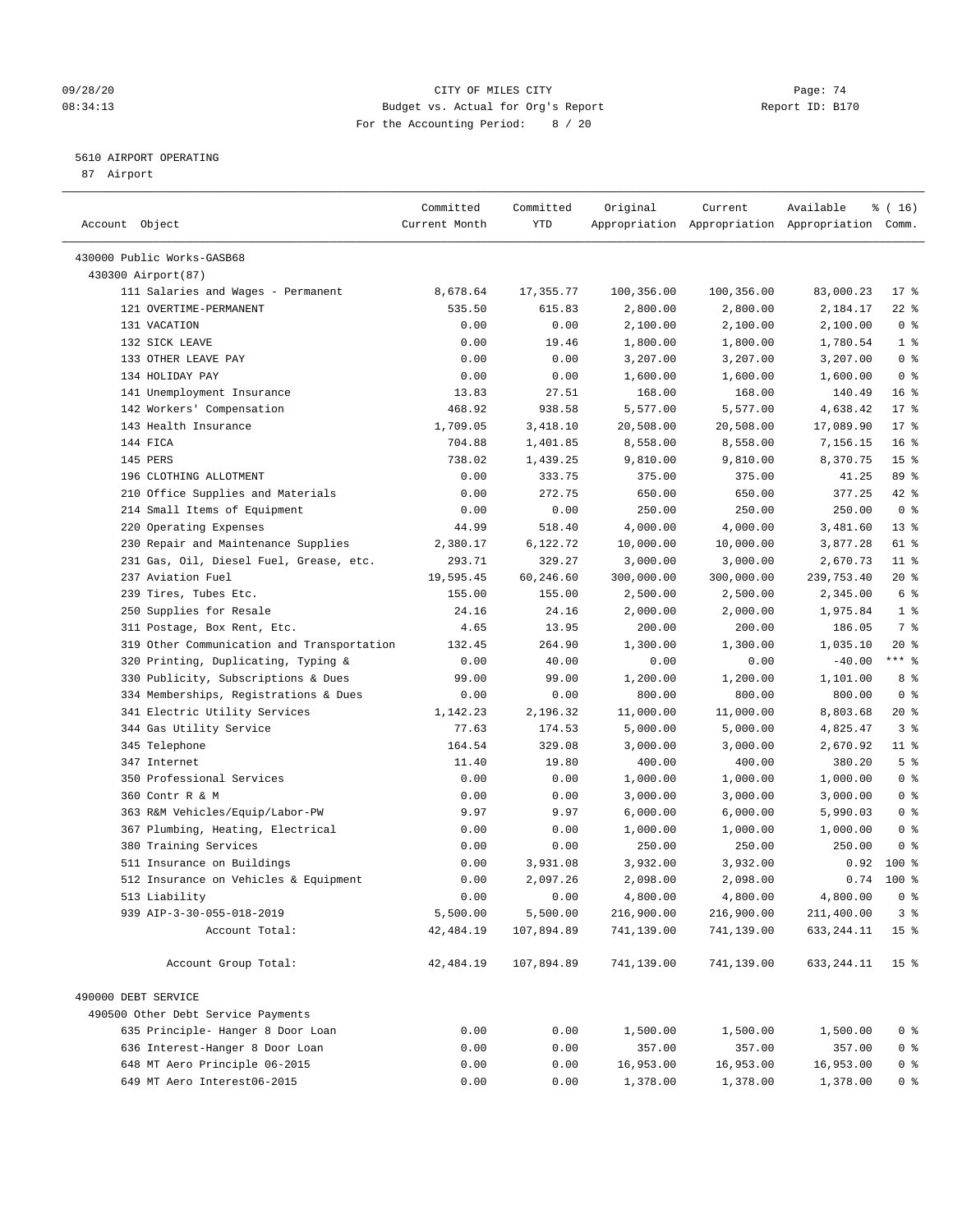### 09/28/20 Page: 75 08:34:13 Budget vs. Actual for Org's Report Report ID: B170 For the Accounting Period: 8 / 20

### 5610 AIRPORT OPERATING

87 Airport

| Object<br>Account                                                       | Committed<br>Current Month | Committed<br>YTD | Original   | Current<br>Appropriation Appropriation | Available<br>Appropriation | % (16)<br>Comm. |
|-------------------------------------------------------------------------|----------------------------|------------------|------------|----------------------------------------|----------------------------|-----------------|
| Account Total:                                                          | 0.00                       | 0.00             | 20,188.00  | 20,188.00                              | 20,188.00                  | 0 <sup>8</sup>  |
| Account Group Total:                                                    | 0.00                       | 0.00             | 20,188.00  | 20,188.00                              | 20,188.00                  | 0 <sup>8</sup>  |
| 520000 OTHER FINANCING USES<br>521000 Interfund Operating Transfers Out |                            |                  |            |                                        |                            |                 |
| 820 Transfers to Other Funds                                            | 1,662.42                   | 3,324.84         | 19,949.00  | 19,949.00                              | 16,624.16                  | $17*$           |
| Account Total:                                                          | 1,662.42                   | 3,324.84         | 19,949.00  | 19,949.00                              | 16,624.16                  | $17*$           |
| Account Group Total:                                                    | 1,662.42                   | 3,324.84         | 19,949.00  | 19,949.00                              | 16,624.16                  | $17*$           |
| Organization Total:                                                     | 44,146.61                  | 111,219.73       | 781,276.00 | 781,276.00                             | 670,056.27                 | $14*$           |
|                                                                         |                            |                  |            |                                        |                            |                 |
| Fund Total:                                                             | 44,146.61                  | 111,219.73       | 781,276.00 | 781,276.00                             | 670,056.27 14 %            |                 |